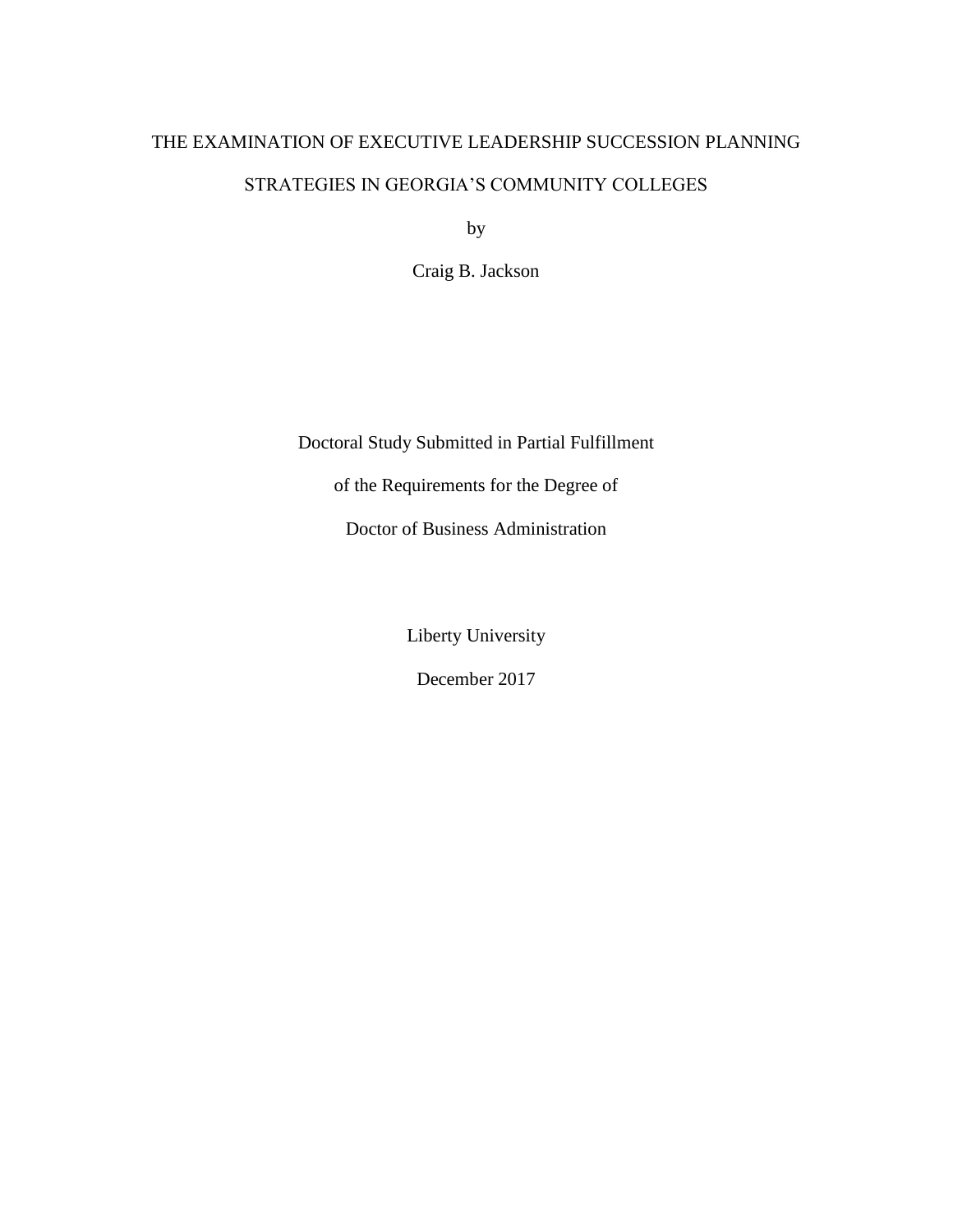#### Abstract

The problem addressed observed the lack of succession planning at two-year colleges in Georgia in identifying future leaders in higher education. Due to escalating impending retirements, resignation, and discharge, it is vital that succession plans are implemented within the college for promotions. Leadership succession planning has seldom been incorporated into community college's strategic planning. The emphasis of this research study was to examine how leadership succession planning can be developed and implemented in the community college arena in Georgia. Challenged by increased enrollments, diminishing state funding, accountability for student success, and increased public oversight, this study intended to provide awareness into the leadership challenges facing community colleges. This study focused on the lived experiences of individuals and groups' data collected by means of interviews and observation. With the use of existing literature on succession planning, higher education and other organizational settings are used to check the emerging patterns and recommendations for the necessary process, strategies, and methods required to establish a successful succession plan within the executive leadership at community colleges. Succession planning is nothing new as one great example is described in the Bible with the story of Moses and his successor Joshua. Moses became a mentor to Joshua and provided him the opportunity to complete various leadership tasks to further his development. The same principles of succession planning that were used in the transfer of leadership from Moses to Joshua are still applicable to today's transitions in leadership. *Keywords:* succession planning, leadership development, mentor, executive leadership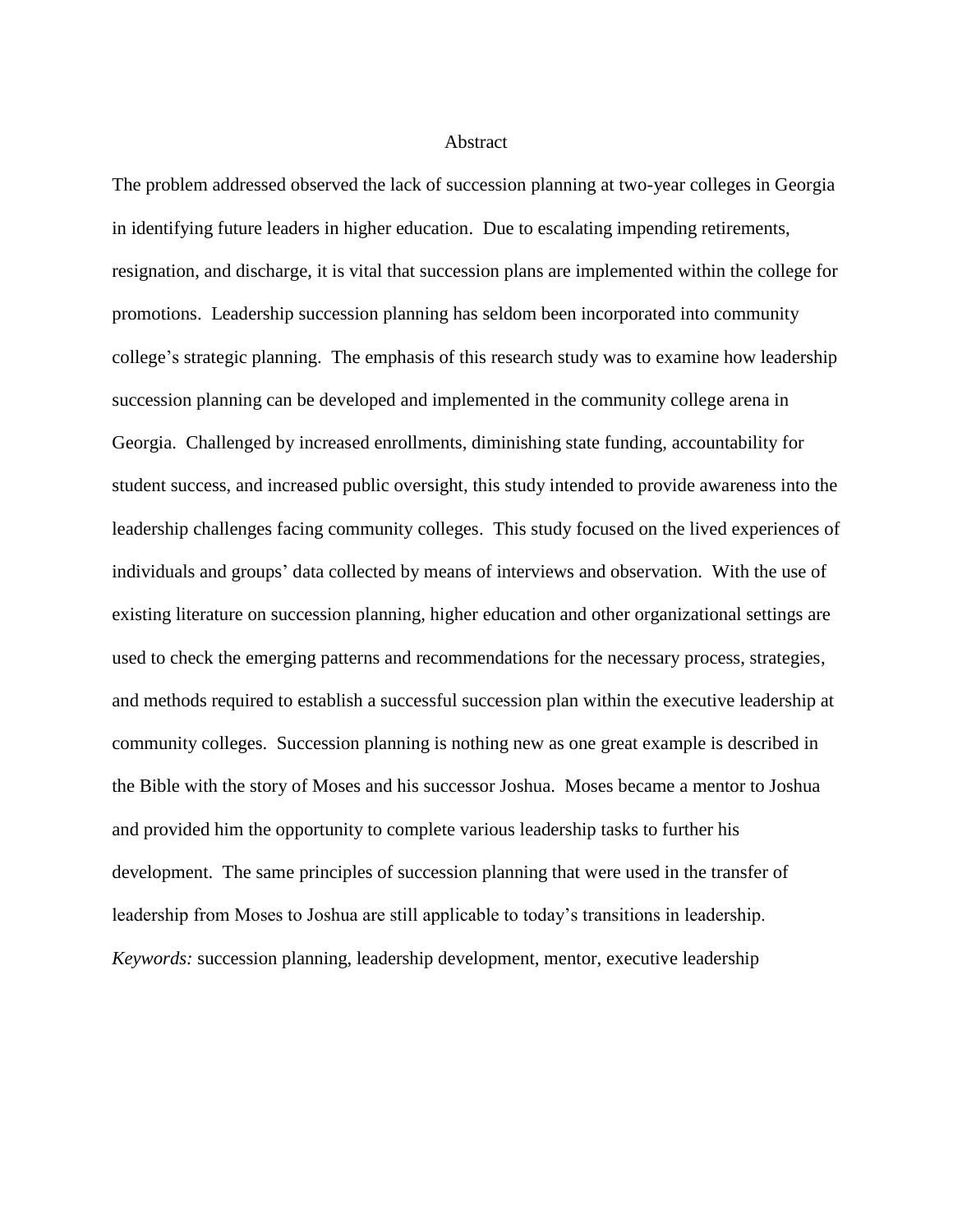# THE EXAMINATION OF EXECUTIVE LEADERSHIP SUCCESSION PLANNING STRATEGIES IN GEORGIA'S COMMUNITY COLLEGES

by

Craig B. Jackson

Doctoral Study Submitted in Partial Fulfillment

of the Requirements for the Degree of

Doctor of Business Administration

Liberty University

December 2017

\_\_\_\_\_\_\_\_\_\_\_\_\_\_\_\_\_\_\_\_\_\_\_\_\_\_\_\_\_\_\_\_\_\_\_\_\_\_\_\_\_\_\_\_\_\_\_\_\_\_\_ Dr. Gene R. Sullivan, Dissertation Chair

Dr. David R. Calland, Dissertation Committee Member

\_\_\_\_\_\_\_\_\_\_\_\_\_\_\_\_\_\_\_\_\_\_\_\_\_\_\_\_\_\_\_\_\_\_\_\_\_\_\_\_\_\_\_\_\_\_\_\_\_\_\_

\_\_\_\_\_\_\_\_\_\_\_\_\_\_\_\_\_\_\_\_\_\_\_\_\_\_\_\_\_\_\_\_\_\_\_\_\_\_\_\_\_\_\_\_\_\_\_\_\_\_\_

\_\_\_\_\_\_\_\_\_\_\_\_\_\_\_\_\_\_\_\_\_\_\_\_\_\_\_\_\_\_\_\_\_\_\_\_\_\_\_\_\_\_\_\_\_\_\_\_\_\_\_

Dr. Gene R. Sullivan, DBA Director

Dr. David R Calland, Dean, School of Business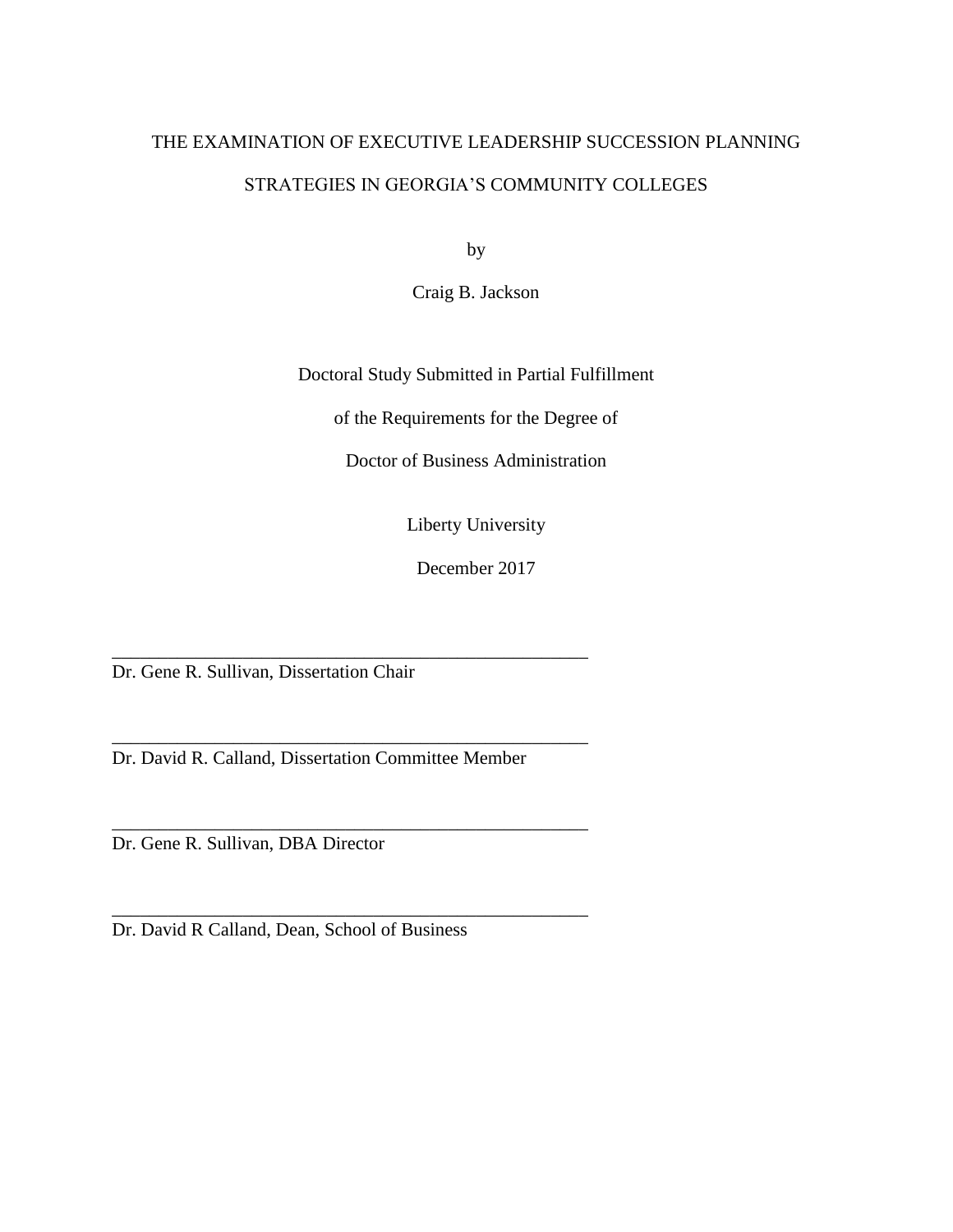#### Dedication

The dedication of this study goes to the love of my life, Dr. Tatrabian Jackson, the wife who was truly God sent. The love, support, and encouragement you have provided has been impeccable as we traveled this journey together. Living and sharing each day with you is a gift that I treasure. To my mother, Jurrie J. Carey, thank you for instilling in me the principles of serving God, having high integrity, being respectful of others, being a gentleman, and serving those that are less fortunate. These are principles that you not only taught me, but continue to live each day. You have always been my biggest cheerleader from running track to running the race of life. I love you dearly. A couple of Omega men that inspired me to always reach for the highest goals and to be the best man I could be, the late Dr. William D. Moorehead, Sr. and Bro. Oscar Jackson. Both men served as educators and thought enough of me to take the time and share their words of wisdom. Also to the leaders in higher education who choose to share their leadership experiences and make a difference in the communities for which they serve.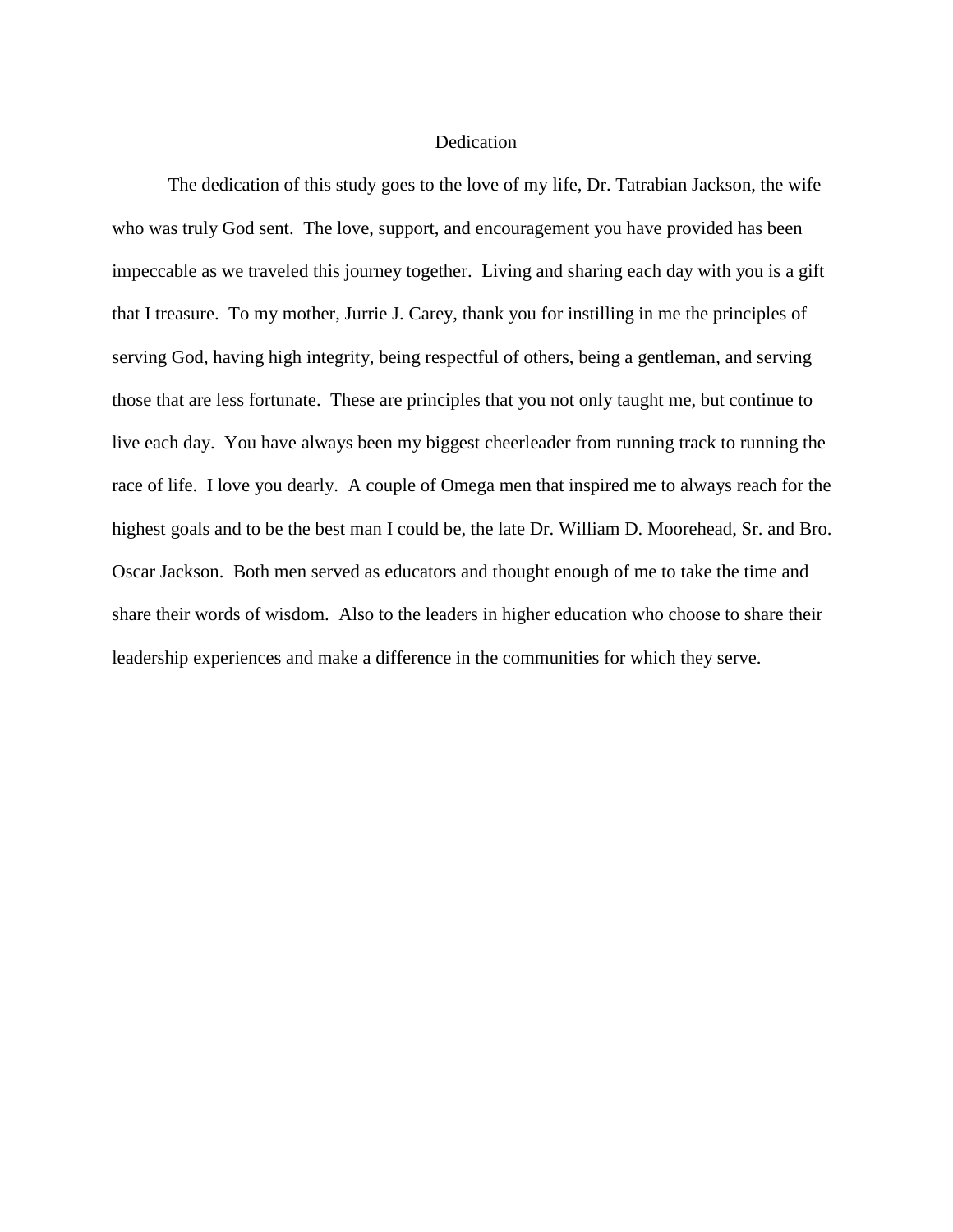# Acknowledgments

I thank God for his grace and mercy in allowing me the opportunity to share my talents that he has so graciously bestowed upon me. The completion of this dissertation is only possible through the grace of God along with the love and support of my family.

Having a supportive family laid the foundation for me to persevere; thanks to my late grandparents Thomas and Ida Jackson. My mother, Jurrie J. Carey, could not be prouder as she has always supported, encouraged, and sacrificed for me to be the best that I can be. To my younger brothers, Tony and Maury, you have always been there for me and believed in the dream, whatever it may be. I would like to especially thank my wife, Dr. Tatrabian D. Jackson, for sharing this journey with me and believing in her husband.

Thanks to the faculty and staff at Liberty University. Thanks to my chair, Dr. Gene Sullivan, for your patience and encouragement throughout this process. I am grateful for my mentor, Dr. Ivan H. Allen. Thanks for your guidance, wisdom, and friendship. I learn so much from you each day as you actively operate the college to help students, faculty, staff, stakeholders, and the community be the best recipients of your servant leadership.

I am thankful for those colleagues who provided support, encouragement, and words of wisdom, Dr. Bruce Foster, Sr. and Dr. N. Joan Thompson. Thank you both for your ongoing support and kind words. The passion you both demonstrate for students and those you serve speaks volumes in your success as leaders. To all of those that prayed, shared kind words, encouraged, or just asked weekly when will you finish, thank you for the motivation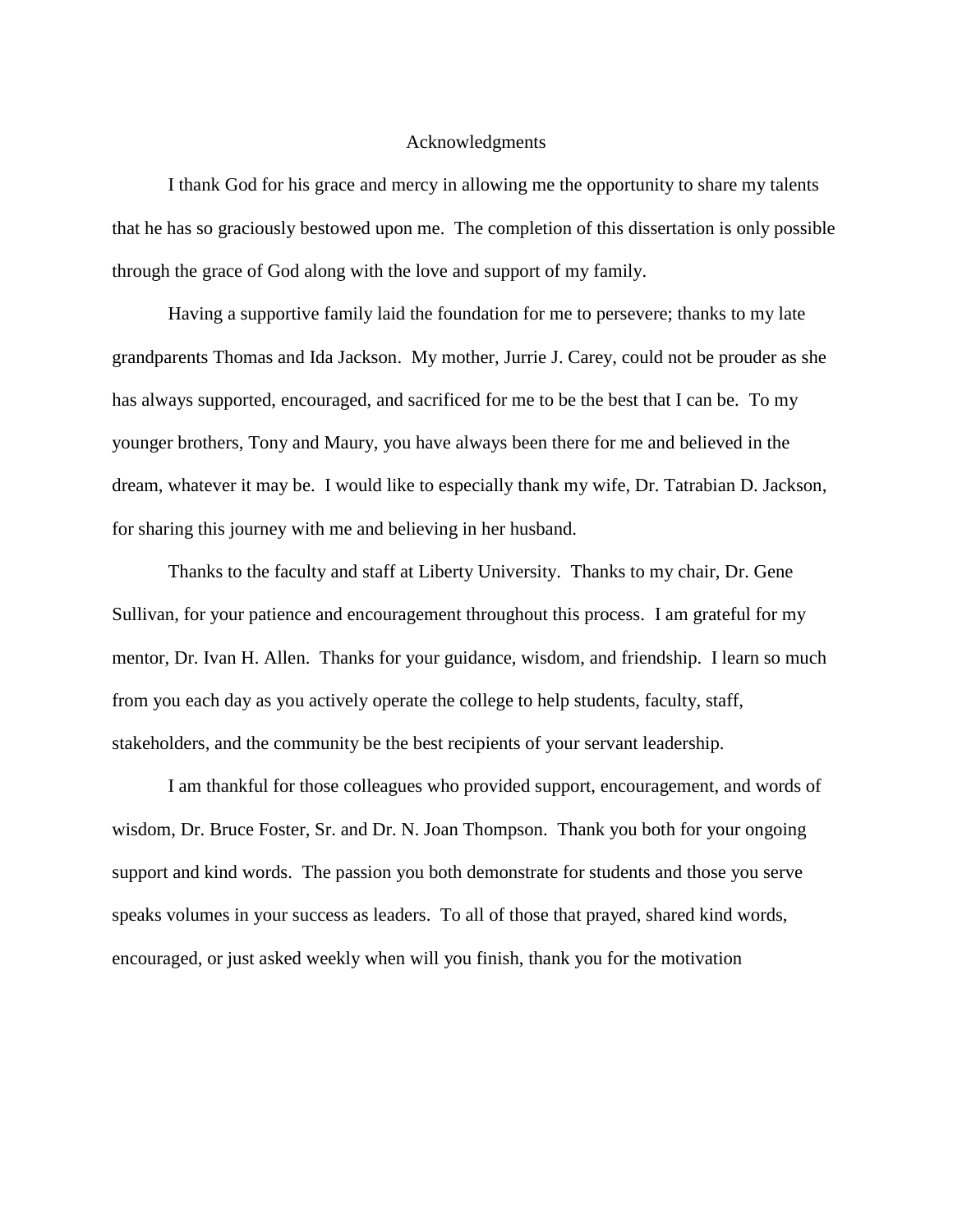# Table of Contents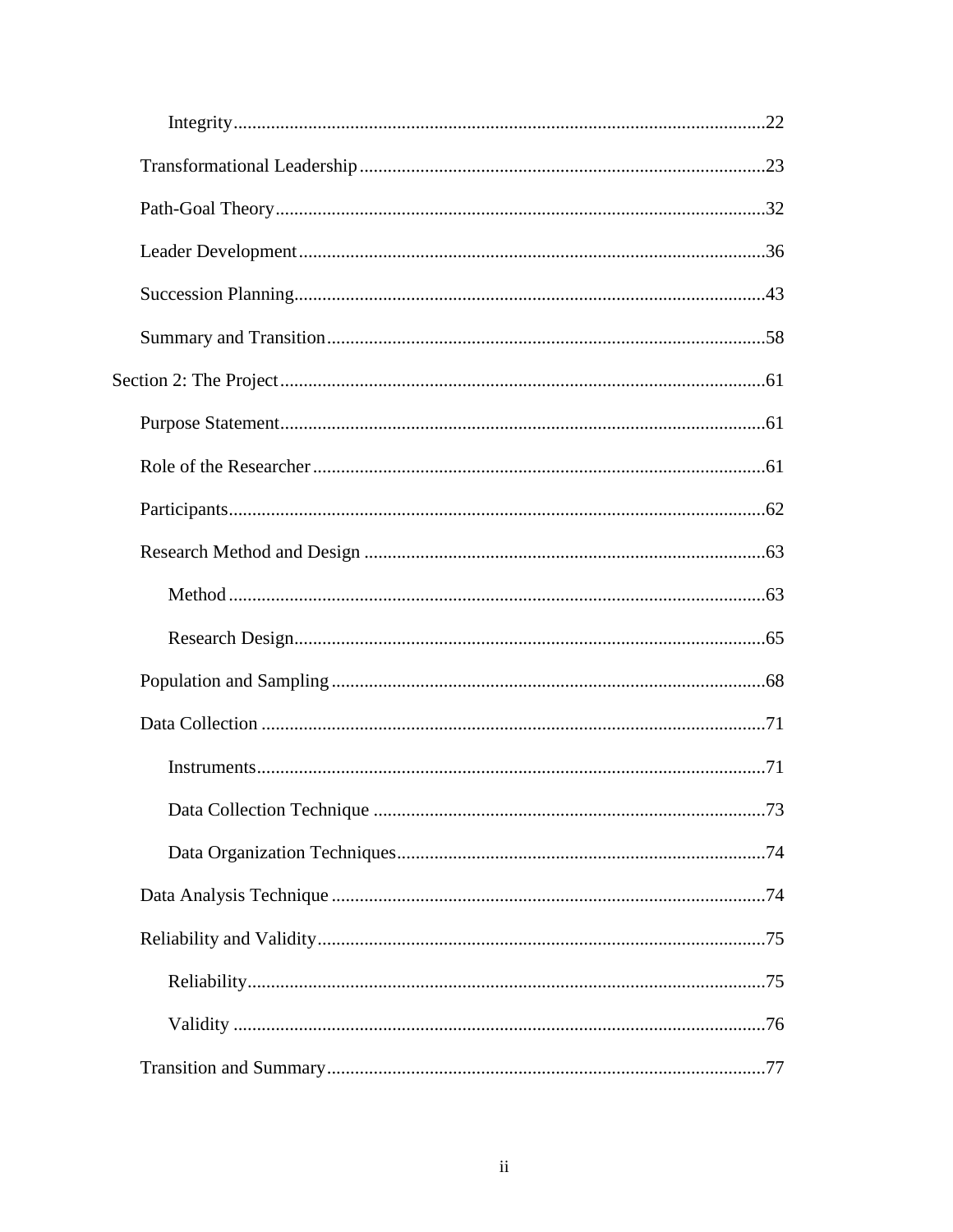| Section 3: Application to Professional Practice and Implications for Change |
|-----------------------------------------------------------------------------|
|                                                                             |
|                                                                             |
|                                                                             |
|                                                                             |
|                                                                             |
|                                                                             |
|                                                                             |
|                                                                             |
|                                                                             |
|                                                                             |
|                                                                             |
|                                                                             |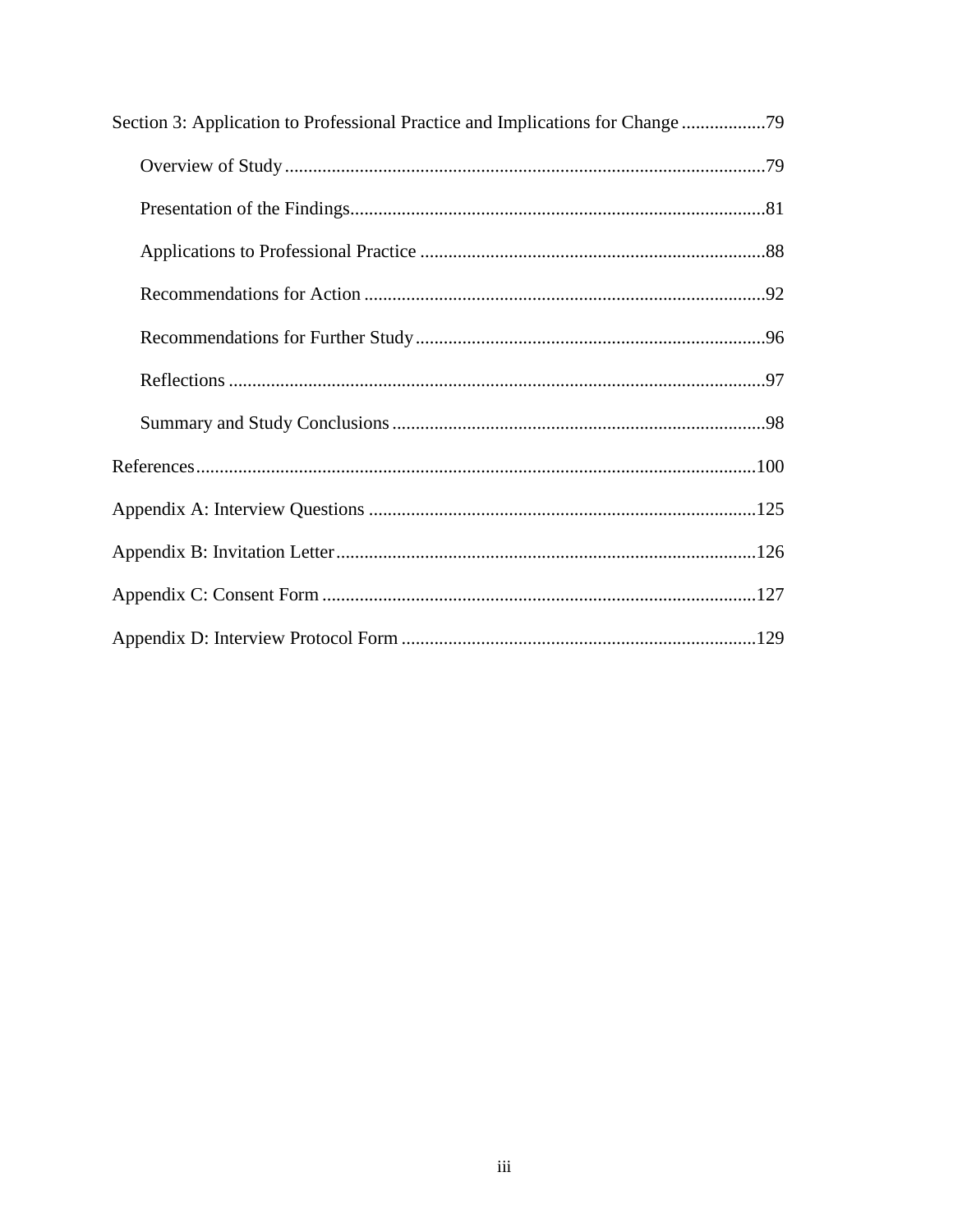| List of Figures |
|-----------------|
|-----------------|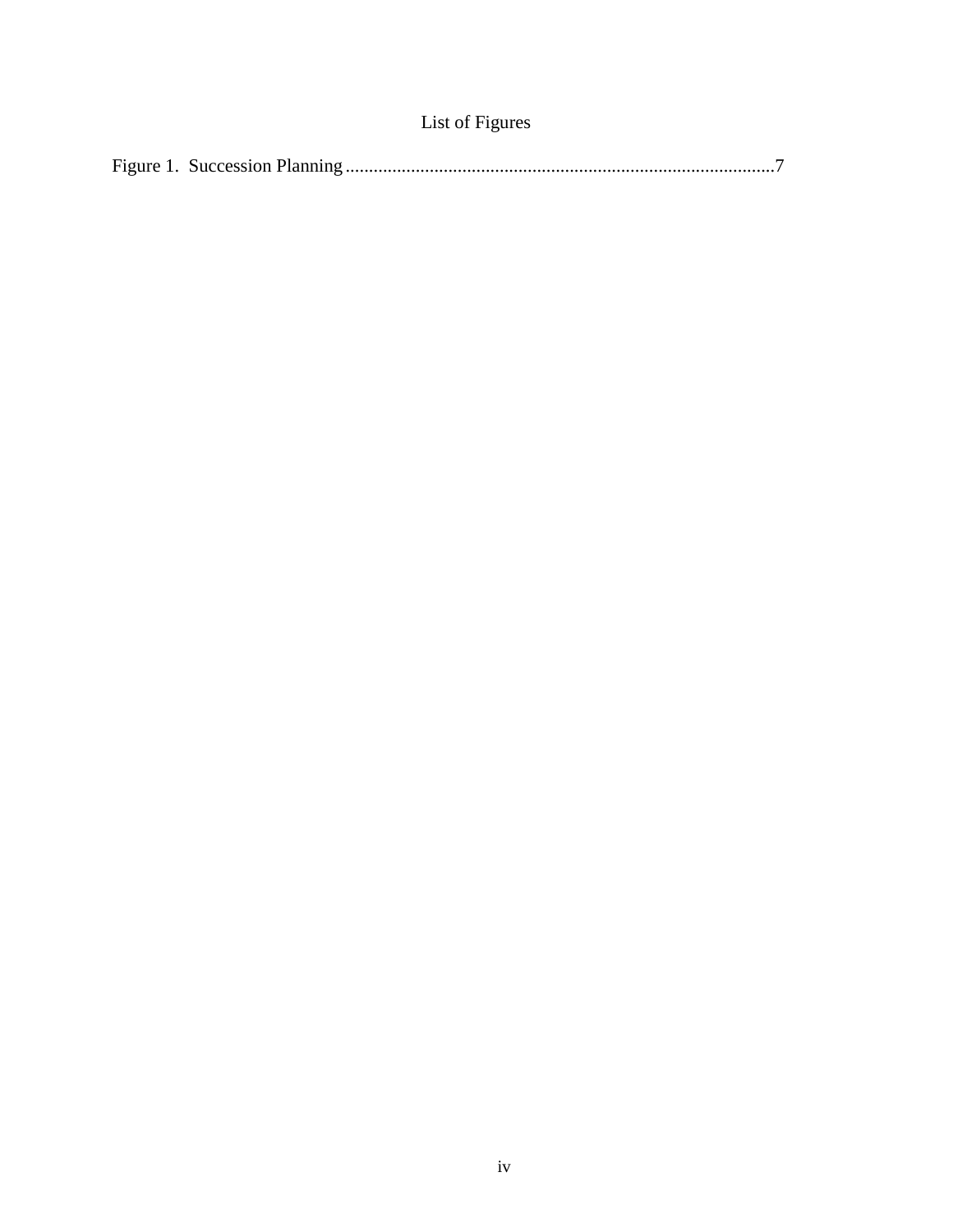#### Section 1: Foundation of the Study

Leadership is vital with any organization to the success and longevity of employees and stakeholders who serve. Succession planning plays an important role in developing, retaining, and supplying leaders. Succession planning is often handled with far less focus and specificity, which typically results in crisis management when no crisis is necessary or in confusion of leadership when clarity is easily obtained (Calareso, 2013). Colleges and universities across the country teach students the importance of planning and understanding the necessity of succession plans in business practices, particularly in the business arena. Educators instill the importance of succession planning, but within the confines of higher education, succession management plans are rare (Long, Johnson, Faught, & Street, 2013). Succession planning is vital to the progression and stability of the institutions in higher education and to serving the student and community population with strong leadership following the ongoing retirements that are anticipated for the next decade. The study intended to examine how leadership succession planning can be developed and implemented in the community college arena in Georgia and provide awareness into the leadership challenges facing community colleges administrators as they prepare to move into the next level of community college leadership.

#### **Background of the Problem**

Challenged by increased enrollments, diminishing state funding, accountability for student success, and increased public oversight, community colleges must restructure their praxes for preparing and appointing leaders to keep up with demand and heightened expectations (DeSantis, 2013). Barriers to formalized succession planning found in previous research included, but were not limited to, lack of communication, lack of knowledge regarding the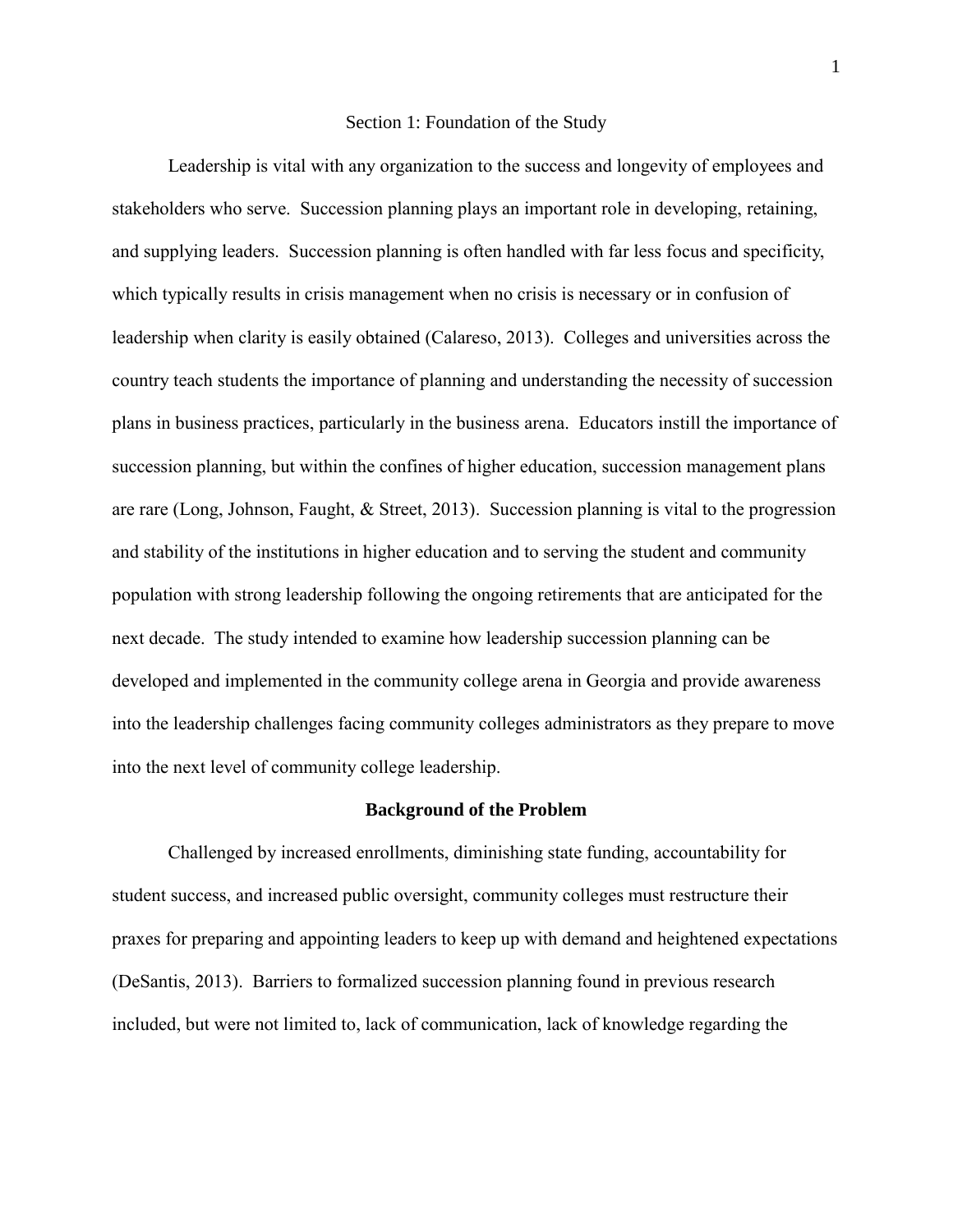creation of a formalized succession plan, gender inequality, resistance of leadership, low priority, and lack of talent (Grossman, 2014).

The lack of strategic succession planning contributes to a weak organizational structure of a college. The rapid organizational restructuring required to survive financially strains the capability of succession planning to fill quickly the large number of leadership gaps that are created (Kleinsorge, 2010). There is a need for current college leaders and systems in higher education to look critically at potential leaders inside and outside the institution, developing programs and making necessary changes to ensure future leaders are available to fill the impending void (Strom, Sanchez, & Downey-Schilling, 2011).

Many community colleges across the country face the daunting task of preparing students to be leaders of tomorrow while searching for a new leader of its own (Thompson, 2013). Further research shows the trend will continue through at least 2016 (Phillippe & Tekle, 2013).

#### **Problem Statement**

The problem addressed was the lack of succession planning at two-year colleges in Georgia to identify future leaders in higher education. Succession planning comes as an afterthought in the form of contingency or emergency planning for leadership rather than as an orderly progression of leadership preparation (Calareso, 2013). Due to the void created by retirement, resignation, and discharge, it is vital that succession plans are implemented within the college for promotions.

Community colleges across the nation are facing a critical void in leadership due to the retirements of baby boomer presidents and vice presidents who started their careers some decades ago (Benard & Piland, 2014). About 75% of community college CEOs participating in an American Association of Community Colleges (AACC) survey plan to retire within the next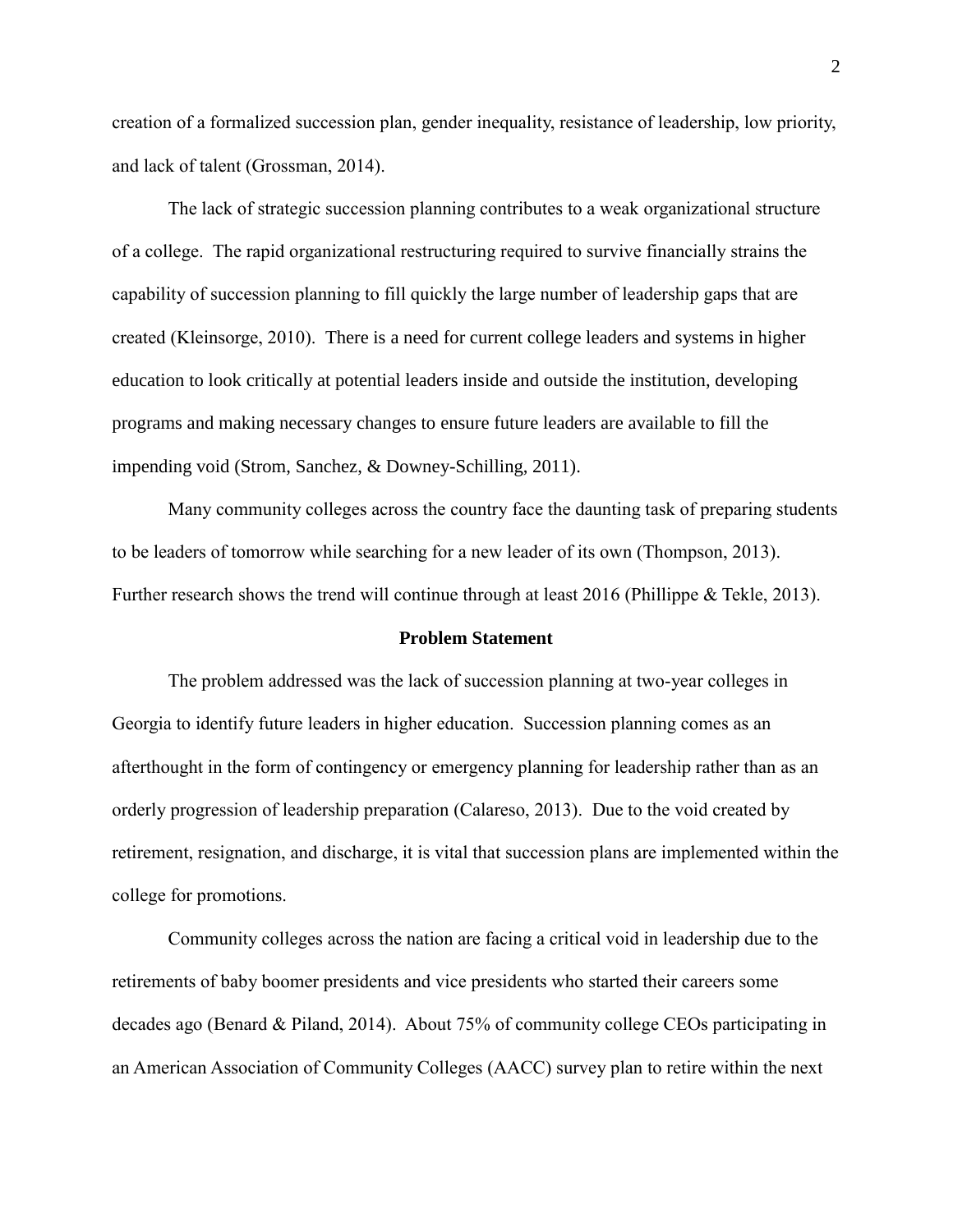10 years, with another 15% eyeing retirement in 11–15 years (AACC, 2015). In addition, there are concerns employees in the traditional leadership pipeline are also aging and retiring and those individuals who move up the ladder create new vacancies at their current levels and need to be replaced (Shults, 2001).

Community colleges are faced with the option of bringing into leadership roles those who may have little to no experience in the arena of higher education or identifying potential leaders and provide adequate training to prepare them for senior administrative roles (Rice & O'Keefe, 2014). While some may call for casting the net wide for leadership recruitment, others embrace succession planning as the key to assuring college sustainability (Rice  $& O'Keefe, 2014$ ).

## **Purpose Statement**

The purpose of this qualitative study was to examine how leadership succession planning can be developed and implemented in the community college arena in Georgia. The study intended to provide awareness into the leadership challenges facing community colleges senior administrators and the resources they need to prepare them to move into the next level of community college leadership. Succession planning develops a pool of people to consider for promotion, or talent management, which focuses on attracting, developing, deploying, and retaining the best people (Rothwell, 2011).

#### **Nature of the Study**

A qualitative case study is used to explore the experiences of succession planning of leaders in community colleges. Primarily qualitative research is exploratory in nature, intended to gain an understanding of fundamental logic, attitudes, and motivations of participants (Bryman, 2012). Qualitative research is also used to expose trends in perception and attitudes, and examine more thoroughly into a problem. Qualitative research method has the potential to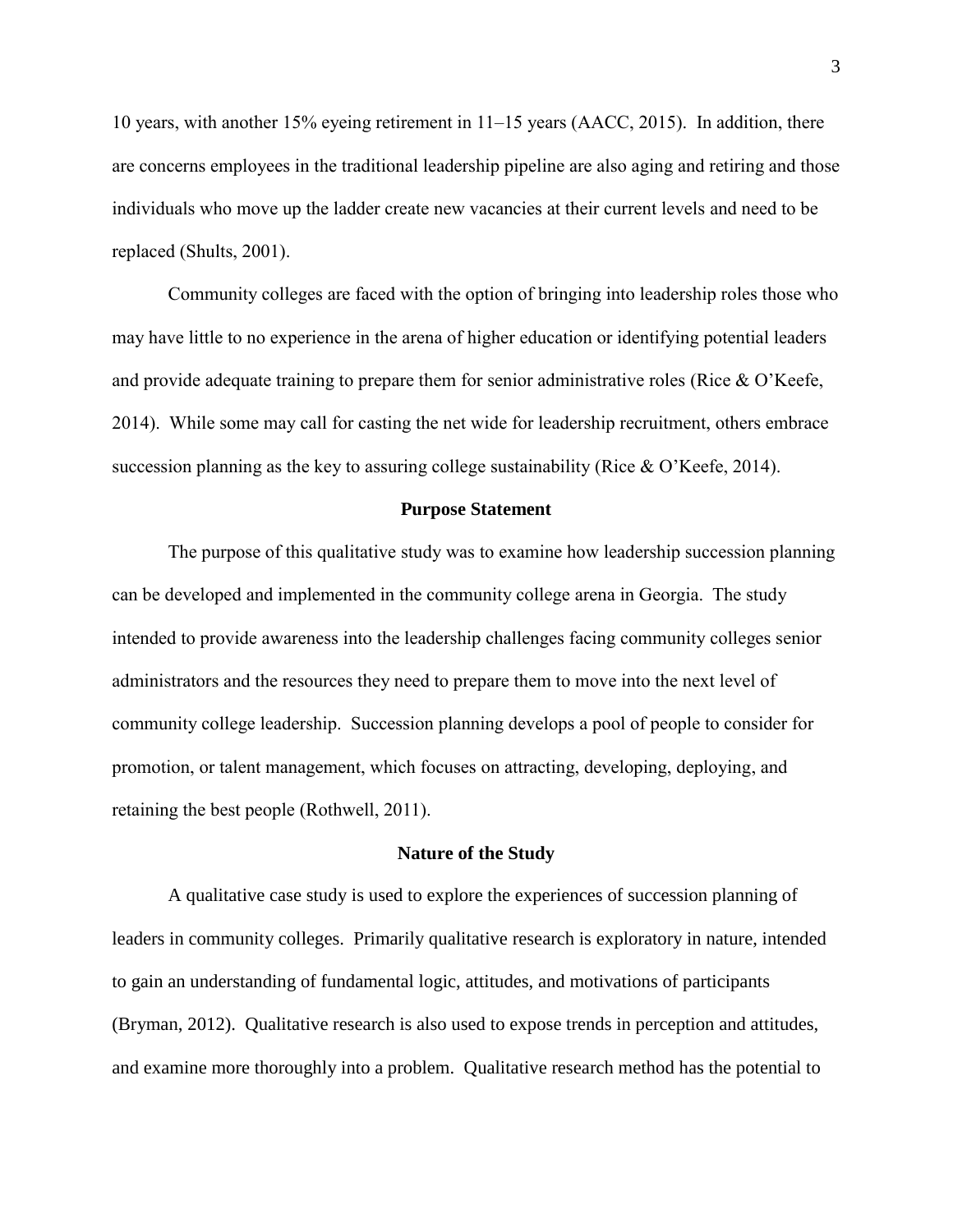foster better two-way communication and reflect the implementation and practice in the engagement and planning efforts of community colleges. A study conducted to examine the degree of succession planning for the top position in private higher education institutions in Wisconsin used a qualitative approach to explore the current state of presidential succession planning (Klein & Salk, 2013). A qualitative approach relies primarily on human perception, personal experience, intuition, and skepticism (Stake, 2010).

The quantitative research method relies heavily on linear attributes, measurements and statistical analysis referring to how things work with a more exact science (Stake, 2010). This is not the preferred method when human understanding and personal experience is involved. Most quantitative research depends on comparison and correlational studies with a mixture of some experimentation (Stake, 2010). Mixed methods research technique combines both qualitative and quantitative approaches into one research study (Creswell, 2014). In a mixed methods research method approach the researcher will integrate both quantitative and qualitative research methods into the collection of data as well as the presentation of the research study findings and outcomes. Creswell (2014) posited mixed methods approach to research studies to be fairly new and garnered its origin in an effort to dismay biases and weakness of using a single research method. Mixed methods approach to research study encompasses both predetermined and emerging themes and theory of the phenomenon of study (Creswell, 2014).

This research study focused on the lived experiences of individuals or groups and collected data by means of observation and interviews. Open-ended questions were used in order to reveal emerging themes from the research study. The findings of the research study were presented in descriptive text and image analysis to reveal and deliver all emerging themes and patterns. Therefore, mixed methods approach was an inappropriate method for this research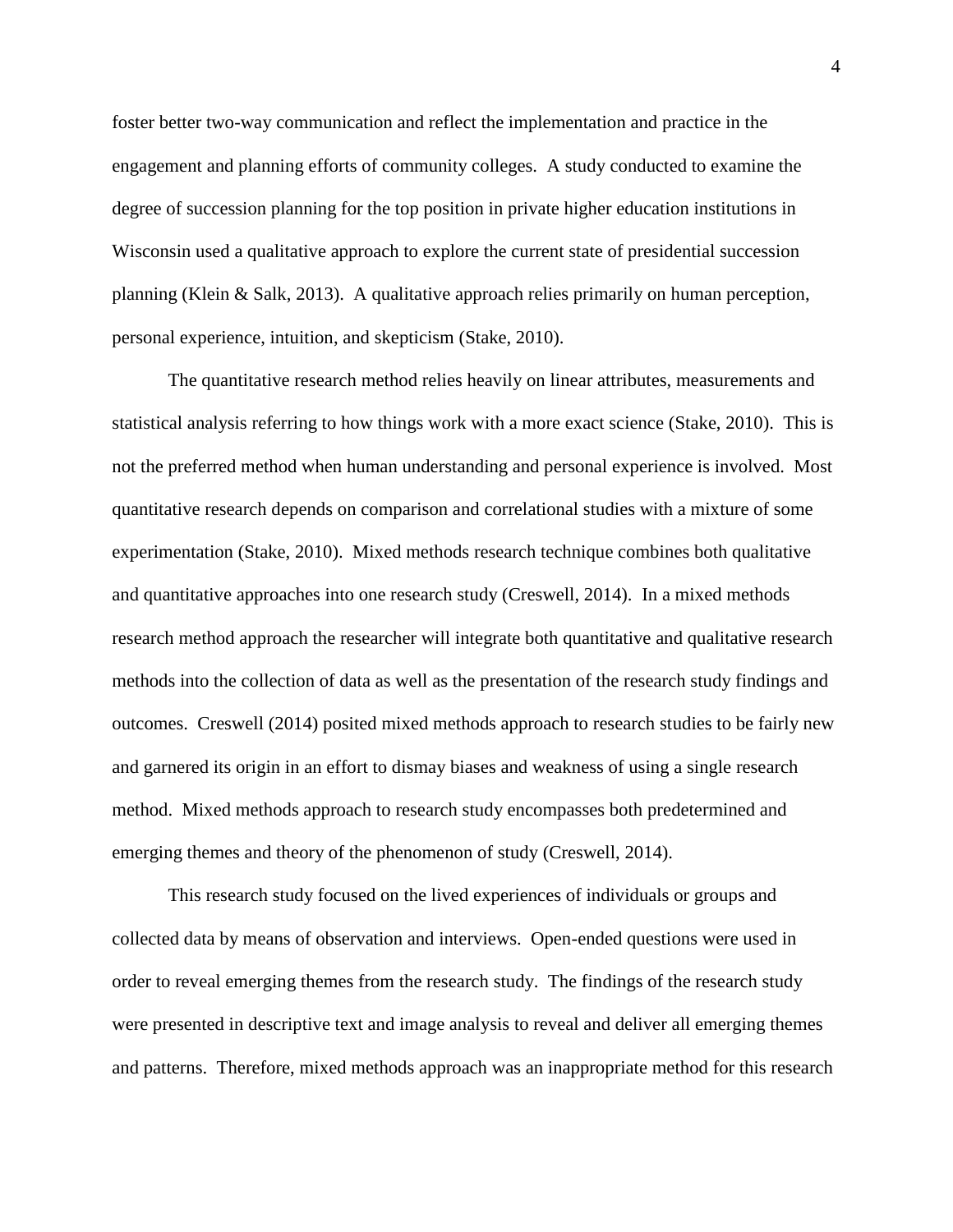study as the researcher did not rely on statistical data, nor delivered the findings in a statistical manner and allowed the theory and themes to emerge from the collected data from participants of the research study (Stake, 2010).

In order to gain a better insight of succession planning in the community college, it appeared the case study design provided a stronger outlook. The case study research design is one of several forms of social science research, which include experiments, surveys, histories and archival analyses such as economic or statistical modeling (Yin, 2014). Based on information from Yin (2014), the case study is the preferred design when studying present day events and relies on interviews of persons involved in the events.

The ethnography approach is a design where one is immersed in the culture as an active participant and records extensive field notes. As in grounded theory, there is no preset limiting of what will be observed and no real ending point in the study (Trochim, 2005). Ethnography approach will not work with study of succession planning because team members are not active participants within the organization's framework. The phenomenological research examines human experiences through the descriptions provided by individuals involved (Nieswiadomy, 2012). The phenomenological design was not beneficial in this case study because respondents were not asked to describe their experiences as they perceived them. Historical studies focus on the identification, location, evaluation, and synthesis of data from the past. Historical research seeks not only to discover the events of the past but also to relate these past happenings to the present and to the future (Nieswiadomy, 2012). There is a lack of historical data, documents, or artifacts to examine succession planning of leaders in community colleges.

This researcher used existing literature on succession planning higher educational and other organizational settings to check the emerging patterns and recommendations for the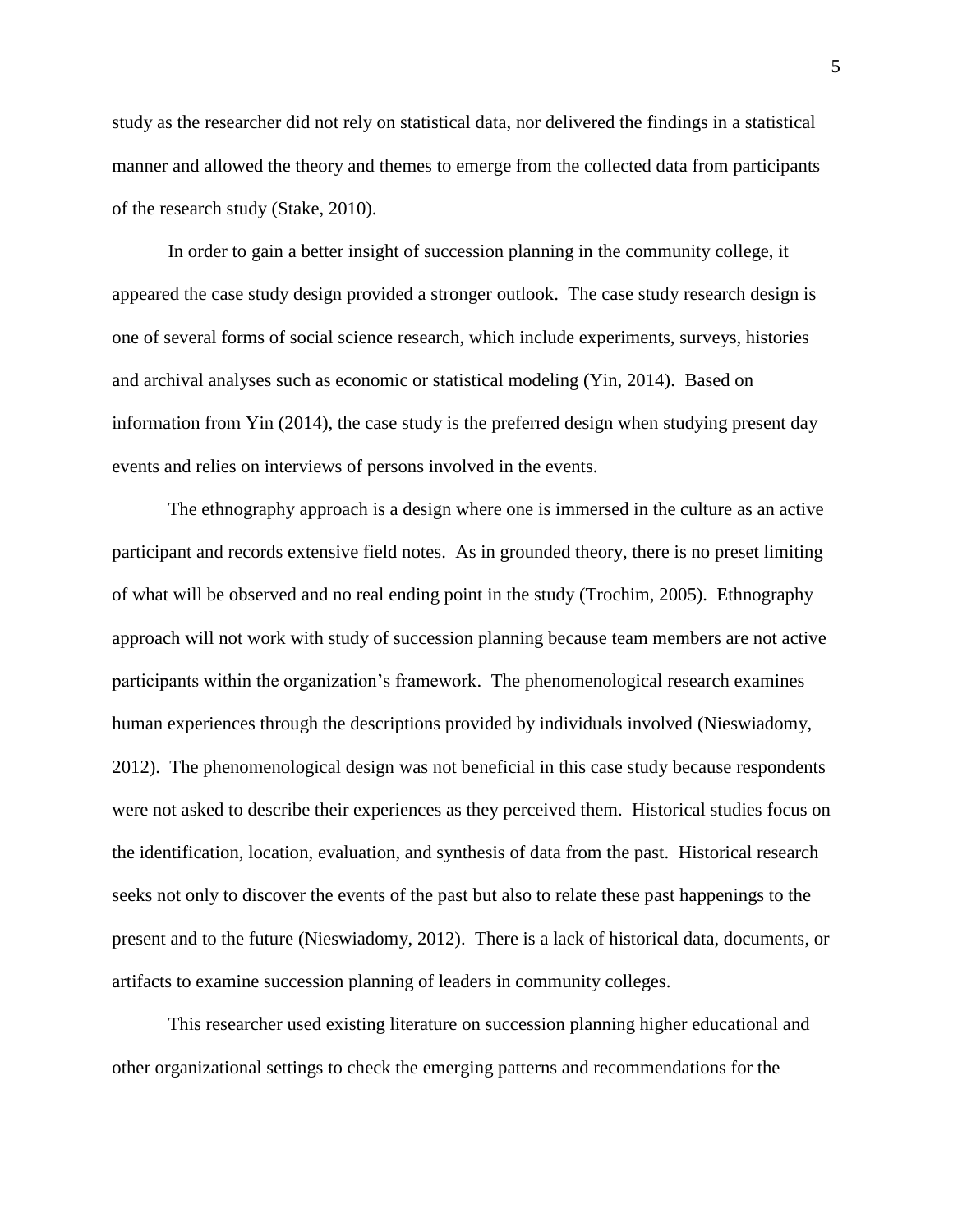necessary process, strategies, and methods required to establish a successful succession plan within in executive leadership at community colleges.

### **Research Questions**

This study was guided and focused on the importance of succession planning in community colleges with a couple of questions to be considered. With the attrition of community college leaders, the following research questions guided this study:

- 1. How will community colleges in Georgia plan for the succession of executive leadership positions?
- 2. How will community colleges in Georgia develop leadership programs that align with succession planning?

# **Conceptual Framework**

The development of a conceptual model for best practices for succession planning in community colleges synthesized best practices identified by numerous scholars and practitioners into a comprehensive succession program (McMaster, 2012). Leadership succession is often the result of a broken system, which often results in the loss of leadership gains from the exiting leader and leaving the incoming leader without proper support or training for success (Peters, 2011). It is important that a process is in place for leaders to become successful (see Figure 1; Malki, 2014).

There are several components to the leadership succession that leads to effective planning and it is suggested that these actions are not linear but occur simultaneously (Peters, 2011). The research study was guided by three theories of succession planning which were (a) trait theory of leadership, (b) transformational leadership, and (c) path-goal theory. According to the trait theory of leadership, personality traits influence leader emergence and effectiveness (Colbert,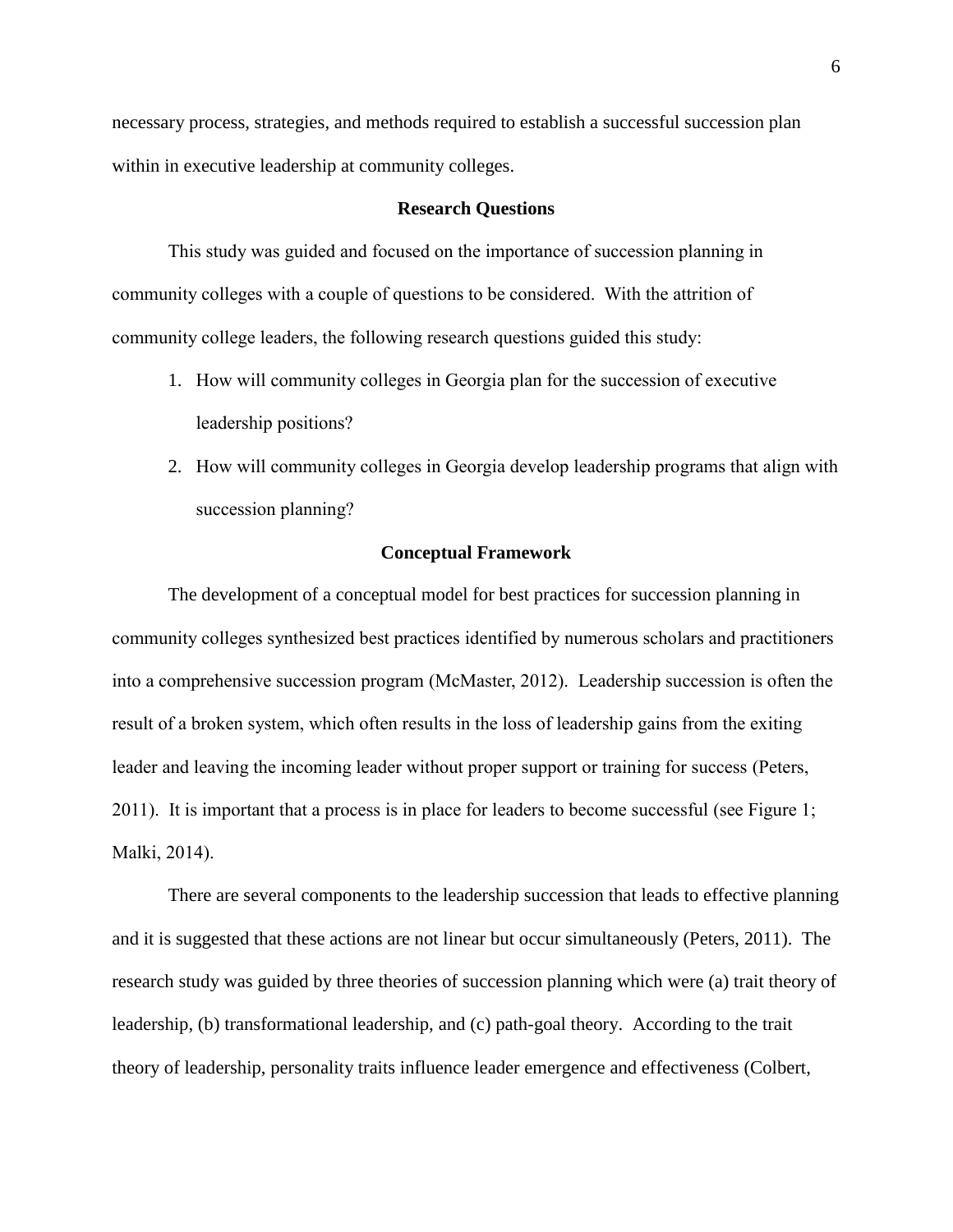Judge, Choi, & Wang, 2012). Transformational leadership theory is the process that changes and transforms people with emphasis placed on emotions, values, ethic, standards, and long-term goals (Northouse, 2016). Path-goal theory focuses on how leaders motivate followers to accomplish designated goals and to enhance follower performance and follower satisfaction by focusing on follower motivation (Northouse, 2016).

Leaders influence followers to achieve common tasks to meet the goals of organizations (Malos, 2011). There may not be an ideal leadership style or trait, but it is noted that leaders accomplish work through the efforts of others (Hannay, 2009). In 2008, the leadership characteristics of President Obama were commonly associated with the behavior traits of a charismatic nature. However, many individuals demonstrate various levels of leadership traits at many levels of an organization (Green & Roberts, 2012). Charismatic and self-confidence are only a couple of the many leadership traits that exist (Dambe & Moorad, 2008). The focus of the research is on effective leadership, which leads to effective succession plans based on behavior traits. Although there are several a few that are discussed include emotional intelligence, selfconfidence and integrity.



*Figure 1*. Effective succession planning.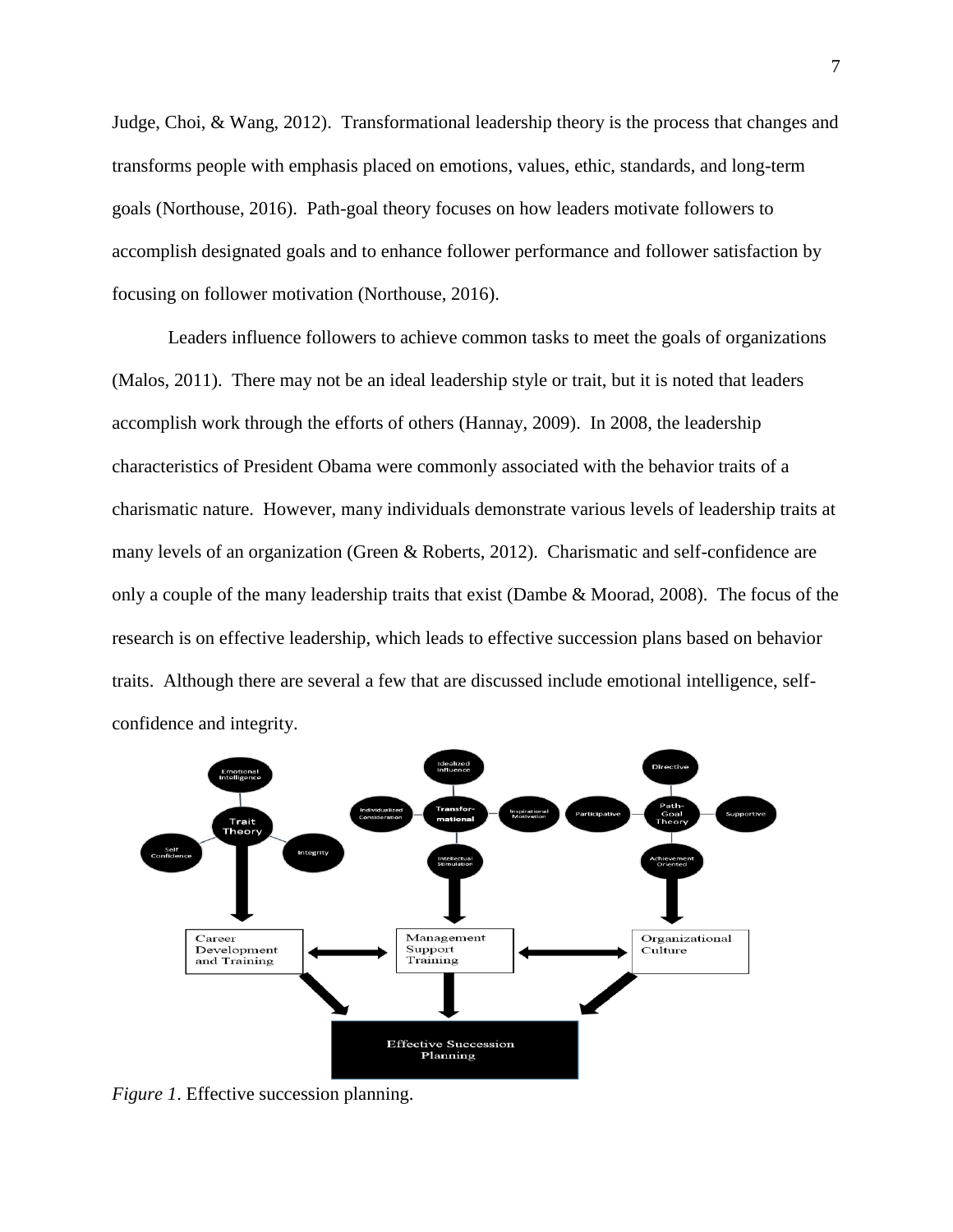Emotional intelligence (EI) is the ability to perceive and express emotions, to use emotions to facilitate thinking, to understand and reason with emotions, and to effectively manage emotions within oneself and in relationships with others (Mayer, Salovey, & Caruso, 2000). Basically, EI is broken down to our emotions which is our affective domain and thinking which is our cognitive domain. Whereas intelligence is concerned with our ability to learn information and apply it, EI is concerned with our ability to understand emotions and apply this understanding in life (Northouse, 2016). The ability to identify emotions allows leaders to be aware of their own feelings and emotions. This ability is also helpful to the leader to accurately identify the emotions of the group and of the individual followers to express emotion accurately and to differentiate between honest and deceptive emotional expressions (Riggio, Murphy, & Pirozzolo, 2002).

Emotional intelligence plays a critical role in leadership effectiveness and can promote effectiveness at all levels in an organization (George, 2000). Examining the link between EI and leadership style involved a self-report administering emotional intelligence measure to 43 managers to evaluate the link between EI and leadership style, which found significant correlations with several components of the transformational leadership model (Palmer, Walls, Burgess, & Stough, 2001). Studies provide empirical justification and great validity for the relationship between EI and effective leadership (Barling, Slater, & Kevin Kelloway, 2000; Palmer et al., 2003; Coetzee & Schaap, 2005).

Self-confidence provides one with the ability to be sure about competencies and skills, which include a sense of self-esteem, self-assurance, and the belief that one can make a difference in the organization (Northouse, 2016). To be a leader in any situation an individual must give the impression that they can make positive contributions to the group (Wagh, 2016).

8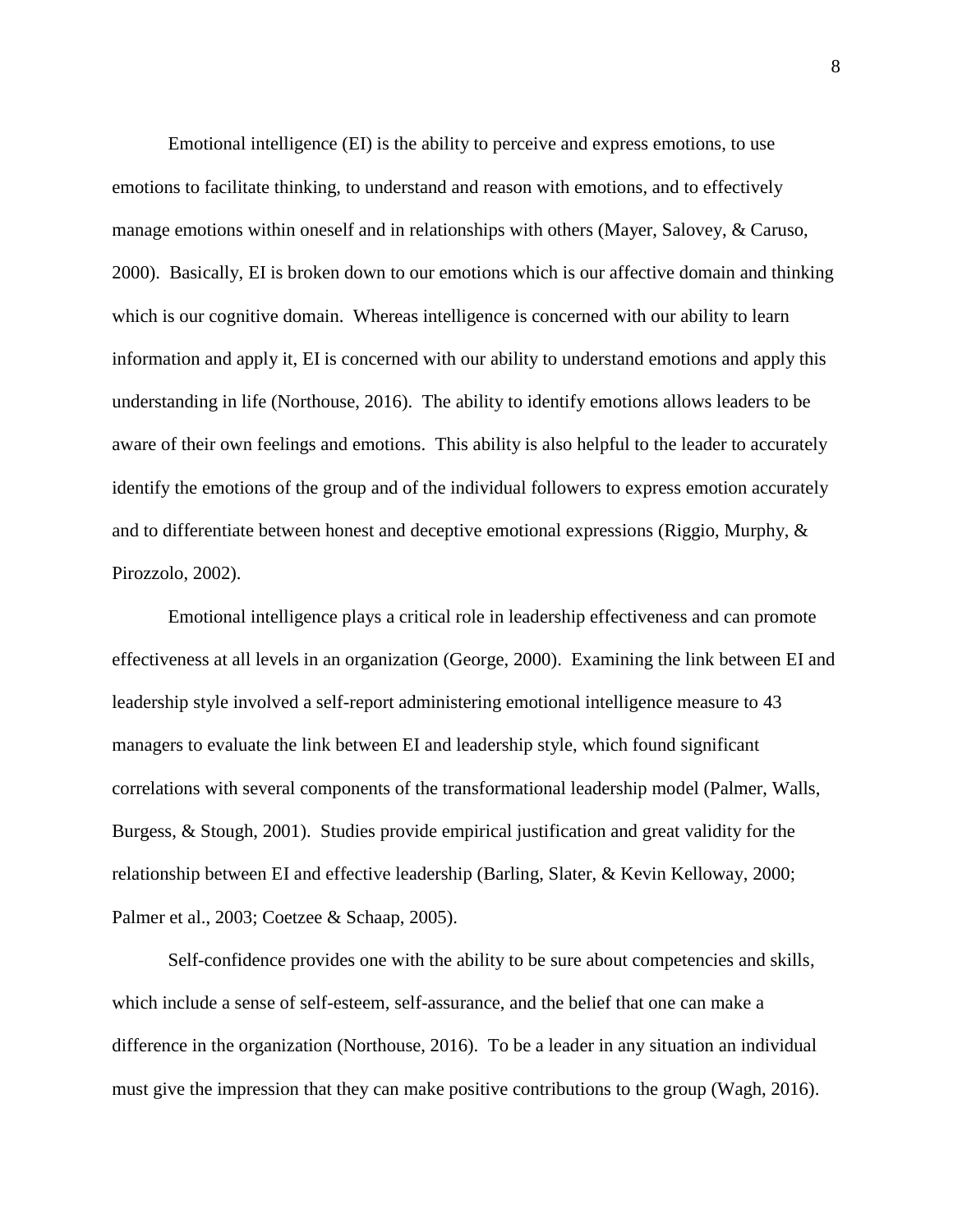Research has found that leaders in organizations tend be more self-confident, having stronger beliefs in their own abilities and opinions, allowing them to more effectively guide and manage employees (Bandura, 1988; Luthans & Peterson, 2002; Schyns & Sczesny, 2010). Greater selfconfidence can lead people to more effectively manage their social relations. The management of social relations does not indicate they are managed towards a specific objective, but more effective management would build trust and foster greater influence compared to those who mismanage their social relations (Greenacre, Tung, & Chapman, 2014).

Integrity is a valuable leadership trait for it displays a quality of honesty and trustworthiness. Leaders with integrity are considered to loyal, dependable and worthy of our trust and not deceptive (Northouse, 2016). Integrity is the foundational trait for leadership which builds up a trust relationship. Integrity can be defined as simply oneness of self (Perego, 2016). Scholarly literature on the meaning of integrity can be broadly separated into two streams: the normative view which clearly includes morality and ethics and the objectivist view which describes integrity as a morally and ethically neutral term (Monga, 2016). A theoretical contribution is made with implications for organizations and human resource managers through highlighting the critical status of person and organization values fit and the idea of including integrity tests in the staff selection processes (Monga, 2016). Personality traits are often identified and associated with potential leaders who are being considered for executive roles.

Transformational leadership is a leadership approach that causes a change in individuals and social systems. The style creates valuable and positive change in "followers" with a potential result that these followers become the leaders. When skillfully executed, transformational leadership focuses on the followers, motivates them to achieve a higher performance level, and helps develop the leader within each individual (Kendrick, 2011).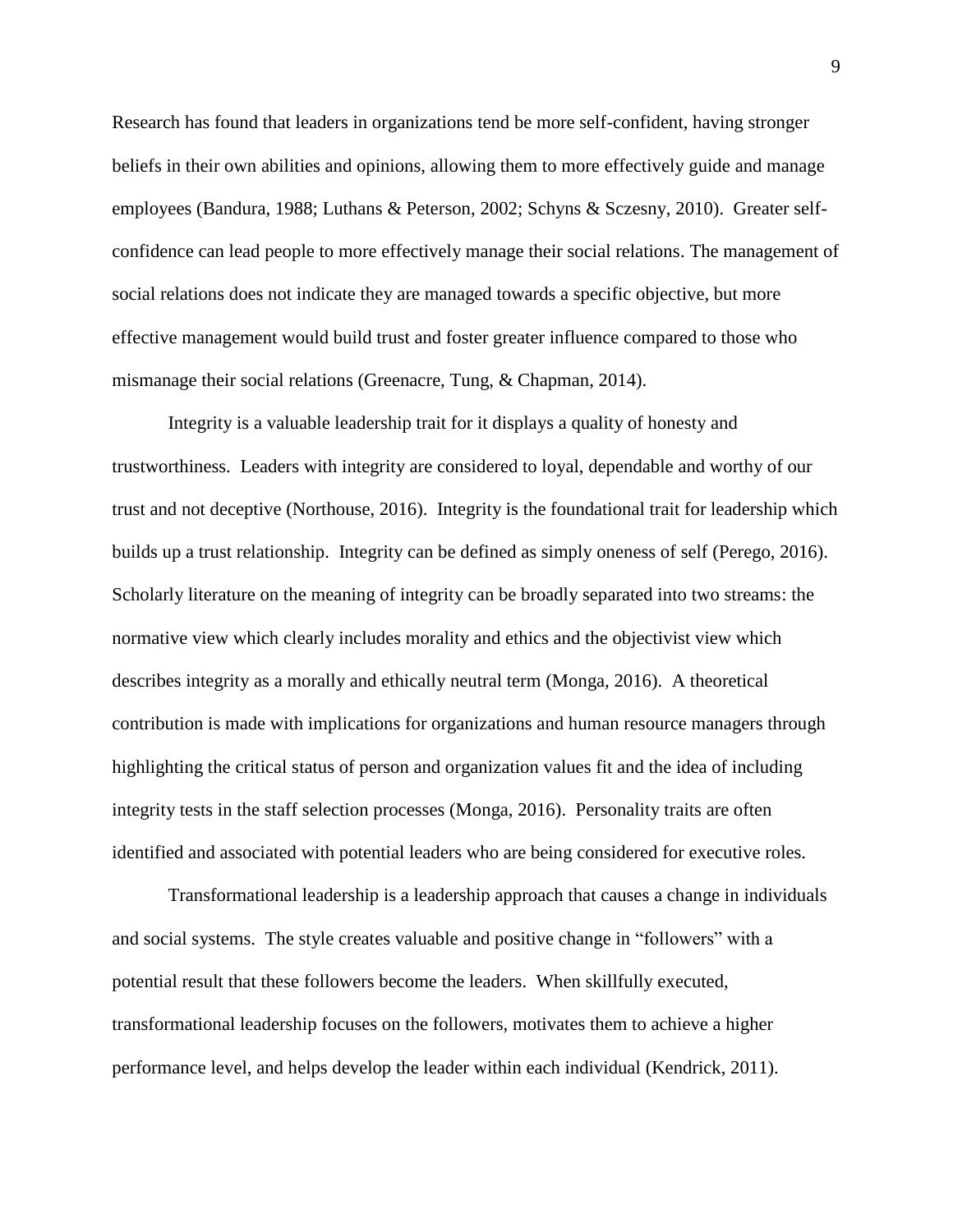Transformational leadership involves four factors: (a) idealized influence, (b) inspirational motivation, (c) intellectual stimulation, and (d) individual consideration (Kendrick, 2011). Although transformational leaders and servant leaders possess many similar characteristics, the primary difference is that transformational leaders direct their efforts toward the goals of the organization, whereas the servant leader focuses on the service delivered by individuals in the organization (Hannay , 2009).

Transactional leadership is the power of the leader over the subordinate compared to the empowerment strategy of transformational leaders. The power can be legitimate or legal, coercive, expert, or referent (Dambe & Moorad, 2008). There is an ongoing debate over the value of transformational leadership within the university presidency (Altbach, Gumport, & Berdahl, 2011). On the other hand, it is argued that leadership in higher education needs to be restructured to a more transformative approach (Kezar, Carducci, & Contreras-McGavin, 2006).

The path-goal theory shares how a leader can provide support to employees on the path to goals by using specific behavior based on employees needs and work settings or situations in which they are operating. As the theory suggests, different leader behaviors have a different kind of influence on employees' motivation (Malik, 2013). Path-goal theory is a cognitive approach to understanding motivation where employees gauge effort-to-performance and performance-to-outcome probabilities. The most effective leader will ensure/provide availability of valued rewards (goal) by helping them in finding best ways to reach their path (Bickle, 2017; Malik, 2013). There are two situational contingencies in the path-goal theory: (a) the personal characteristics of group members and (b) the work environment (Daft, 2015).

The path-goal theory suggests that leaders may not only use varying behaviors with different employees, but might use different behaviors with the same employees in different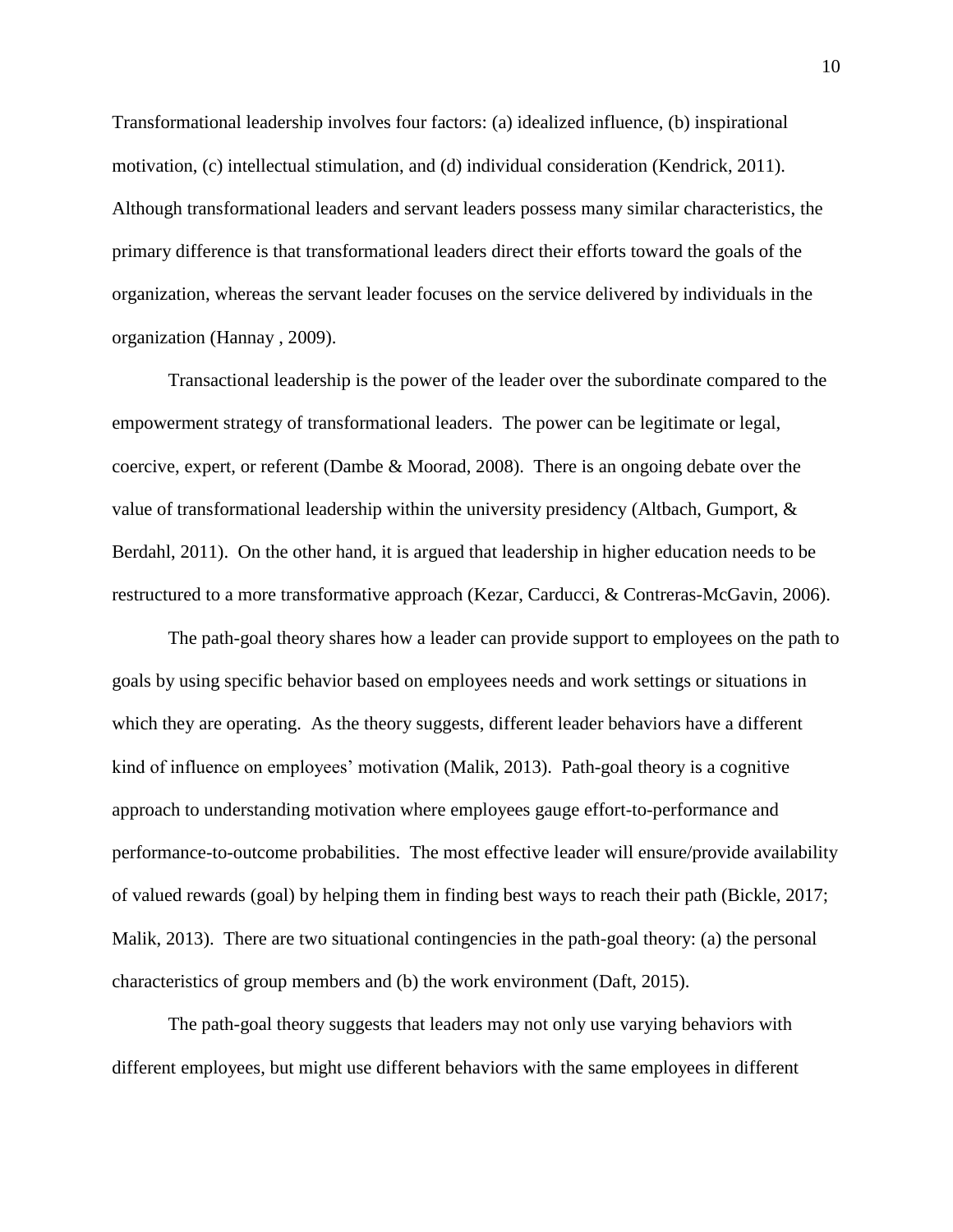situations (Bickle, 2017; Malik, 2013). Depending upon the employee and the situation, pathgoal theory suggests that different leadership behaviors will increase acceptance of the leader by employees; level of satisfaction; and motivation to high performance (Malik, 2013). Based on situational factors, path-goal suggests a fourfold classification of leader behaviors, as described:

1. Directive leader who provides guidance and psychological structure;

- 2. Supportive leader who provides nurturance;
- 3. Participative leader who provides involvement; and
- 4. Achievement-oriented leader who provides challenges (Malik, 2013).

The three leadership theories are used simultaneously and effectively to assist organizations with creating a path for career development and training, management support, and determining a strong organizational culture to lead to an effective succession plan.

### **Definition of Terms**

In order to provide readers clarity, understanding and interpretation of significant terms used in the study. A few definitions were provided to bring uniformity.

**Community college:** A community college (also known as a junior college or technical college) is a higher education institution that provides a two-year curriculum that can include leading to an associate's degree. Other programs in place include a transfer program towards a four-year degree and occupational programs (one and two year programs of study). Besides coursework focusing on academic programs, courses are also often offered at the community college for personal growth or development (Community College Review, 2015).

**Leadership:** A process whereby an individual influences a group of individuals to achieve a common goal (Northouse, 2016).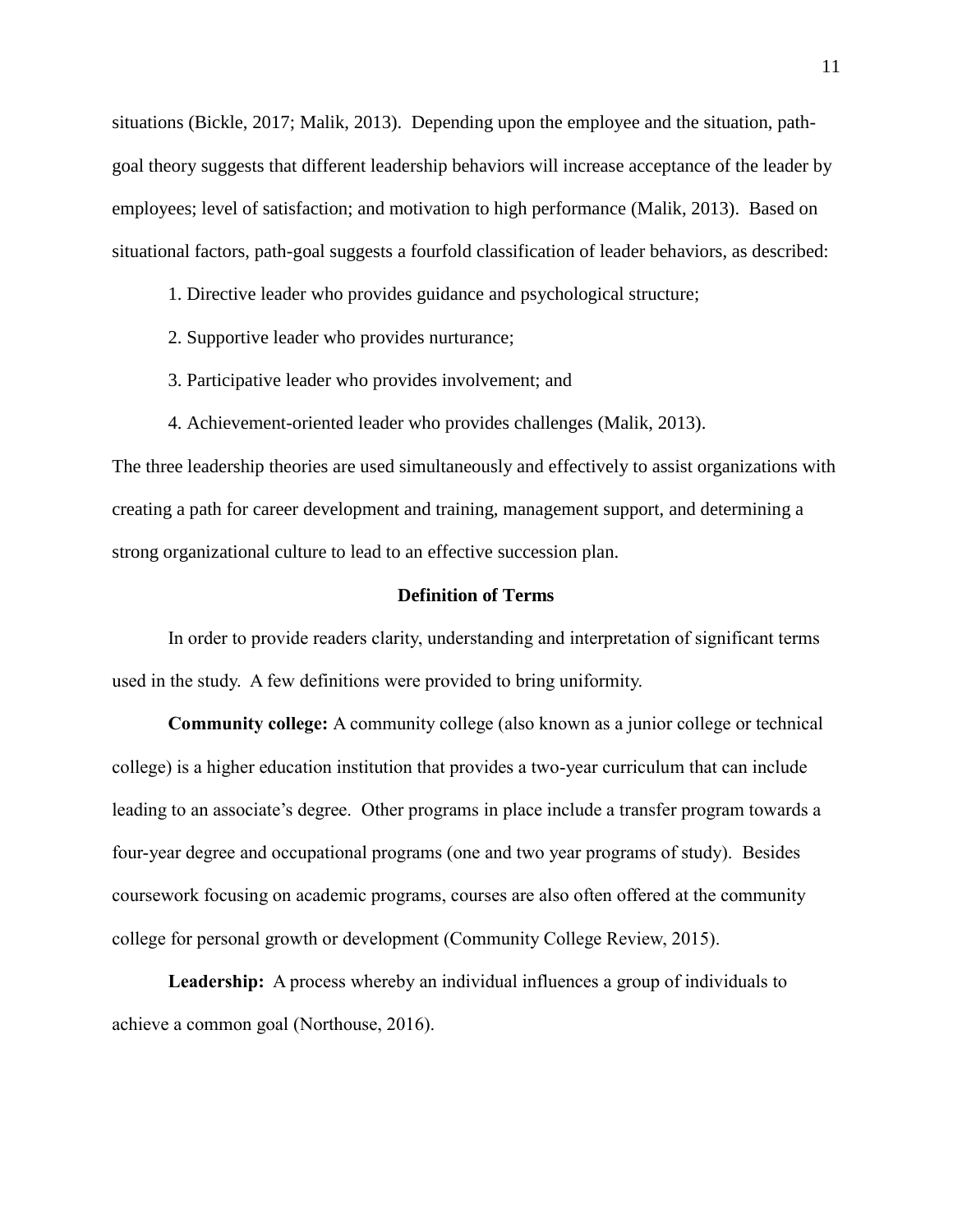**Organizational culture:** Organizational culture is basically a system of shared beliefs that members of the organization have, which determines how members in an organization act when confronted with decision-making responsibilities (Jain & Jain, 2013). Organizational culture can also be described a unique system of collective values that dominates behaviors and principles to achieve organizational goals; these shared values have a strong influence in the organization and dictate how people act and perform their jobs (Merriam-Webster, 2014).

**Organizational structure:** Organizational structure is defined as a system used to determine a hierarchy within an organization. It identifies each position, the function of each job, and where it reports to within the organization. This structure is developed to establish how an organization operates and assists an organization in obtaining its goals to allow for future growth (Friend, 2014).

**Pipeline:** Internal employees who are readily available to fill open positions within the organization; internal employees who have traditionally advanced to higher positions from a specific department.

**Succession planning:** While practiced on a more limited basis in higher education, succession planning is a common and widespread practice in business and industry, but a common and traditional definition is that succession planning is the ongoing process of identifying future leaders in an organization and developing them so that they are ready to move into leadership roles (Calareso, 2013).

# **Assumptions, Limitations and Delimitations**

The study focused on strategies for succession planning for community colleges in Georgia. In the research, potential implied biases were identified by the researcher stating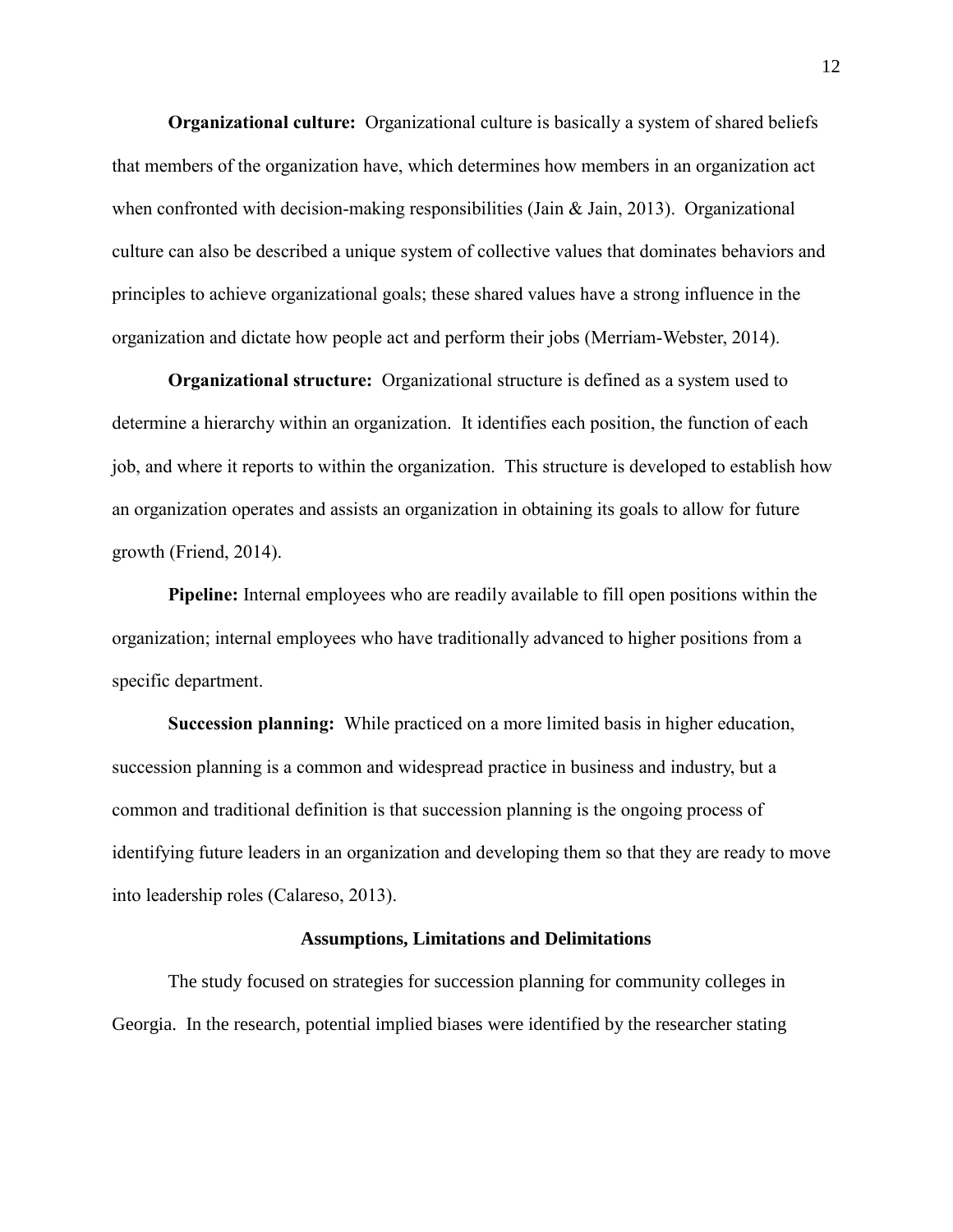assumptions and limitations. When considering assumptions, they are so basic that without them, the research problem itself could not exist (Leedy & Ormrod, 2010).

# **Assumptions**

It was assumed that all of those who participated in this study did so willing, knowing that participation was done voluntary and participants were not mandated to participate. The assumption was also made that participants answered honestly. Leaders that were ethical kept their promises and acted consistently, in a predictable way and were labeled with integrity. This validity of ethical leadership behavior can be measured with the Ethical Leadership at Work questionnaire (ELW; Kalshoven, Den Hartog, & De Hoogh, 2011a). In order to prevent inaccurate representation, a select group of participants who were knowledgeable, respected for their integrity, and dedicated to the community college arena were selected.

The study assumed all participants were knowledgeable about succession planning and leadership development. The risk was if they were not knowledgeable about succession planning the answers given may not have adequately dispelled the true essences of succession planning at their institution. There was a risk if participants had no knowledge about succession planning or leadership development at their institution. The results found may not be used effectively to exam the strategic leadership succession plan of a community college.

### **Limitations**

Limitations can occur in a study if there are restrictions beyond the control of the researcher (Yin, 2012). Limitations that could occur in this study were the community colleges studied were limited to those in the state of Georgia and were willing to participate. The specific leaders or administrators that were made available for interviews by the researcher were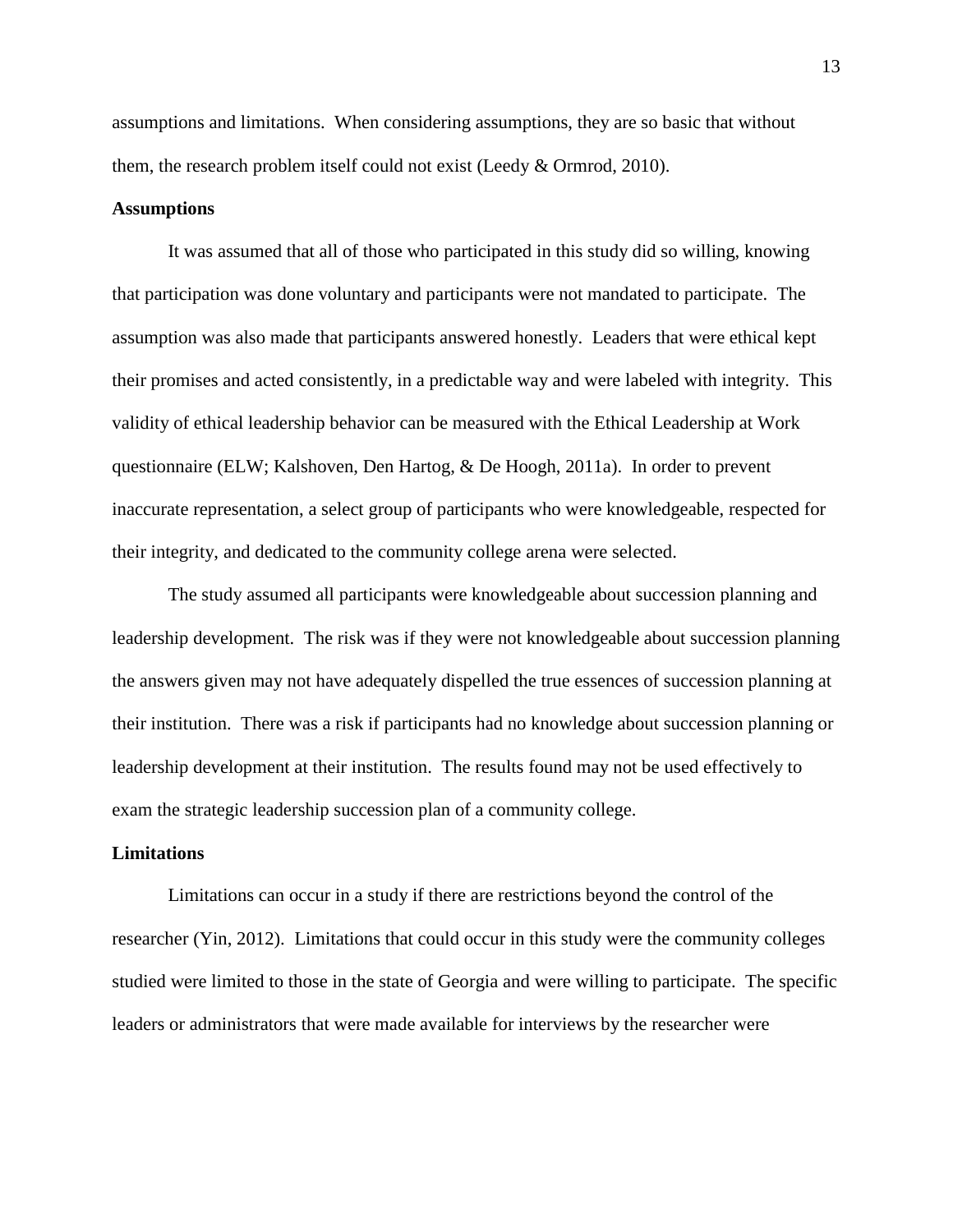determined by the community college. The data were limited, based on the number of administrators choosing to complete the survey and participate in the study.

# **Delimitations**

According to Yin (2012), delimitations are defined as a researcher's self-limitation to a study. This study was limited to community colleges that were part of the Technical College System of Georgia (TSCG) in order to keep the study manageable and within the limited time constraints. Only executive leaders from TSCG were considered for participation in the study.

#### **Significance of the Study**

The significance of succession planning in higher education is vital when energy is focused on the future growth and sustainability of an institution, and is also helpful in laying a foundation of good practices of leadership and long-term planning within the halls of academia (Wright, 2012). A review of succession planning literature suggested a gap in succession planning research respective of the community college sector of higher education (Barden, 2009; Bornstein, 2010). This study closed the gap by addressing the lack of succession planning at two-year colleges in Georgia and identifying future leaders in higher education. This study also brings an awareness to the leadership challenges facing community colleges senior administrators and the resources required to have an effective succession plan. Organizations that commit to succession planning are beneficial to employees that remain dedicated and committed to their current college (Basham & Mathur, 2010).

The study can be beneficial to both individuals and the organization as a whole. Individuals will have increased knowledge on strategically mapping out their professional goals for promotional opportunities while community college governing boards will be able to plan for future vacancies and have a sufficient depth of talent in house. Employee loyalty and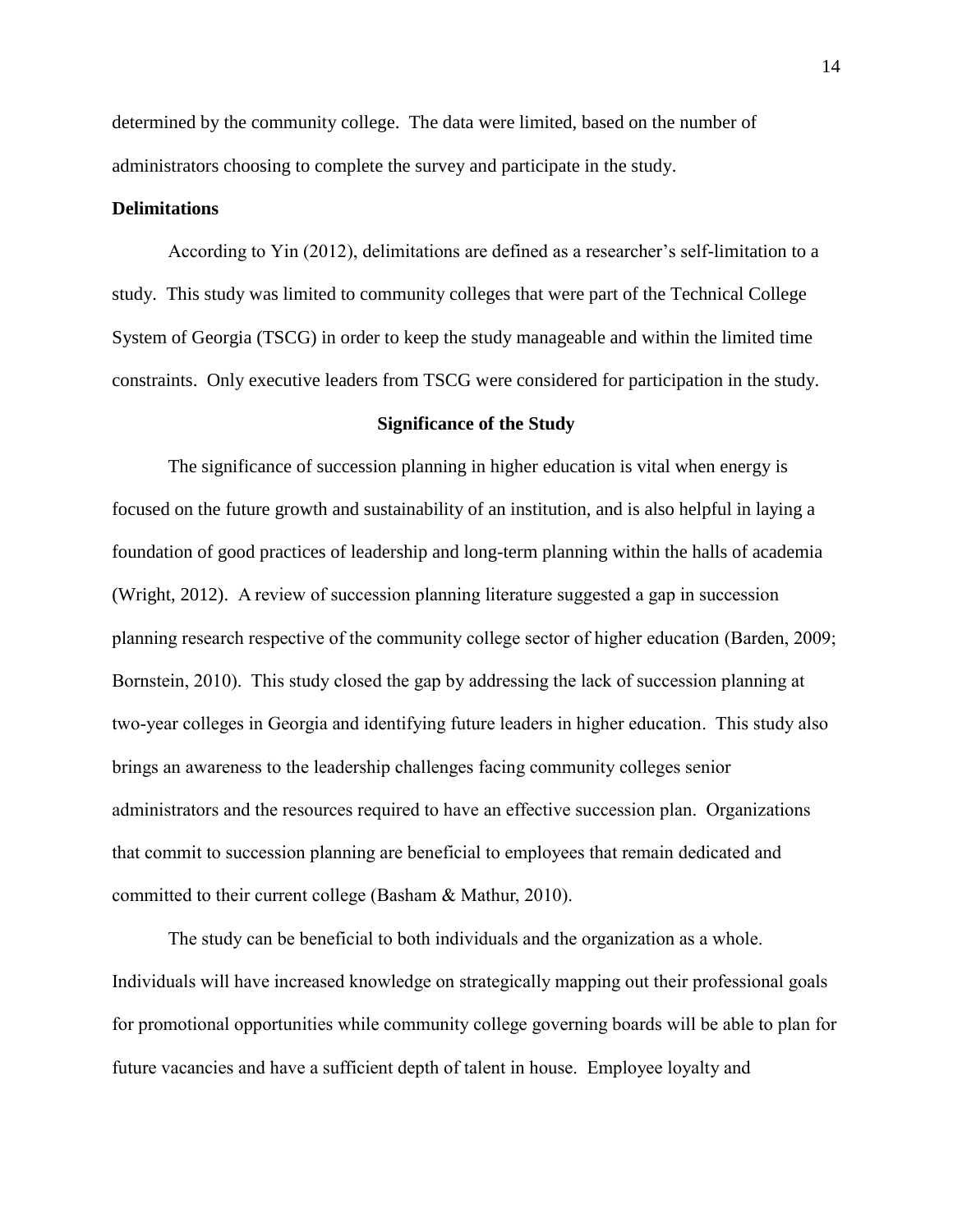commitment are endorsed by succession planning as the process provides a defined path for professional growth and the associated benefits within an organization (Calareso, 2013).

# **Reduction of Gaps**

The study examined procedures that can be implemented in community colleges for leadership development of senior administrators to prepare for an effective succession plan. The research closed the gap on the leadership challenges facing community college leaders who are preparing for the next level of leadership. The adoption of a succession plan will have a major impression on the culture and structure of the organization. Having stakeholders who know the intricacies and vision of the community college, and who are willing to carry out succession planning, builds a strong position for institutional sustainability (Rothwell, 2010). Planned succession of internal employees is less disruptive to morale and helps to maintain the culture (Valentine, 2011).

# **Implications for Biblical Integration**

One of the key components to having a successful and sustaining business or organization is the ability to have a vision of how the organization should look and operate ten years or more down the road. As the creator of the universe, God had a vision of how the world should be. It starts with Genesis 1:1 when in the beginning God created the heaven and the Earth. God created the world and placed humans in the center of his creation with the intent to enjoy the creation and live in a loving intimacy with humankind forever (Van Duzer, 2010). Just as God had to have a vision and go through a process, leaders and organizations have a process they must go through. Having an effective succession plan requires teaching, molding, and shaping individuals through a culture process. God's succession plan was developed and lead by Jesus who reminds us that leadership was first an act of service, which he spent three years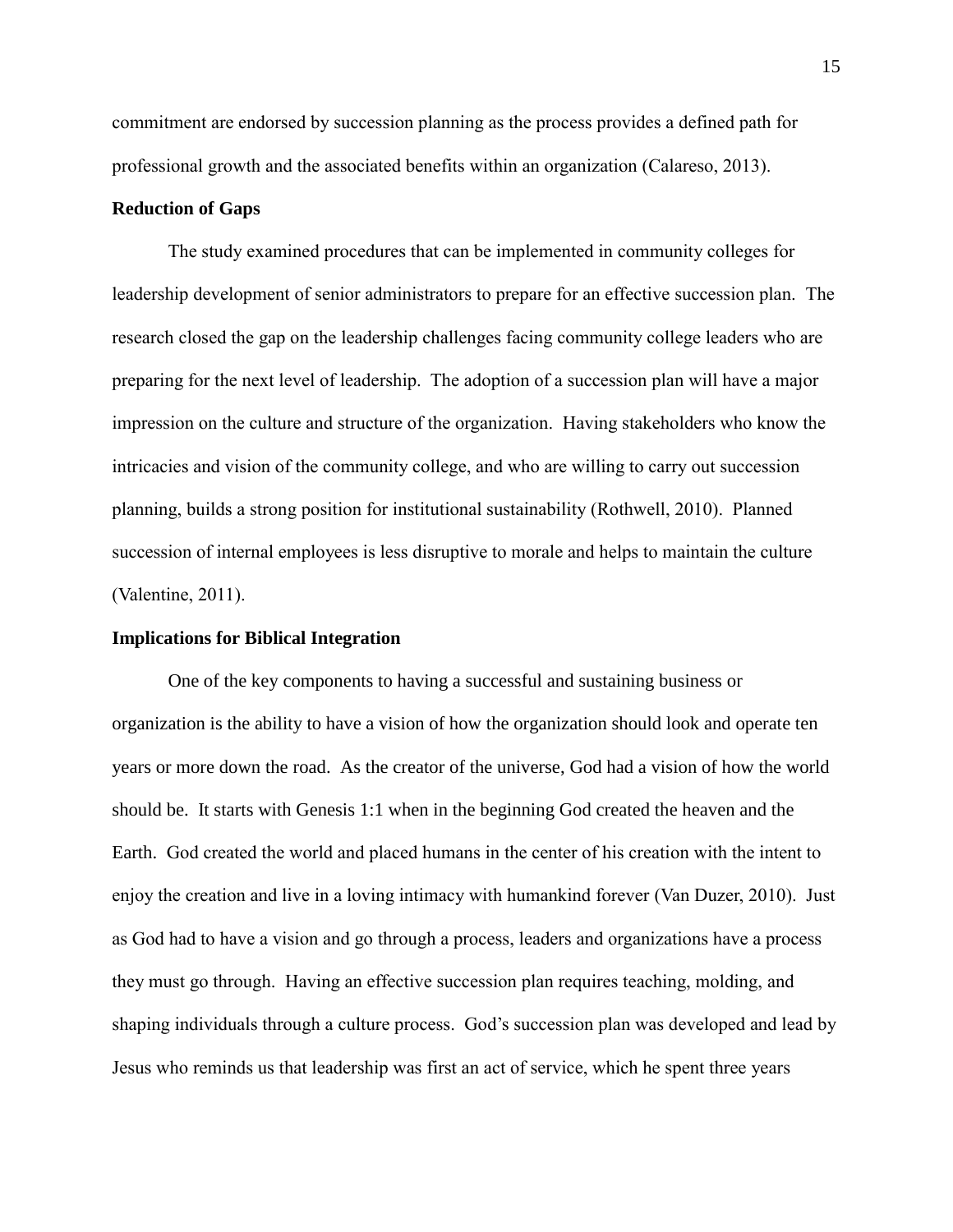teaching God's leadership point of view to His disciples (Blanchard & Hodges, 2008). This teaching of the disciples allowed them to become a part of the culture that went out amongst the people to spread the teachings of Christ.

One of the greatest examples of succession planning in the Bible is the story of Moses and his successor Joshua. First, Moses had to realize he would need a successor and he asked God to provide one. Numbers 27:15-16 states that Moses spoke to the Lord and asked the Lord, the God of the spirits of all flesh, set a man over the congregation. Moses did not choose his own successor, but God directed Moses to Joshua, whom he had already prepared for the task. Moses recognized Joshua's abilities and potential long before he would need someone to succeed him. Moses became a mentor for Joshua and gave him various leadership tasks to further his development. Prior to his death, Moses formally ordained Joshua to leadership as scripture tells us in Numbers 27: 22-23; when Moses did as the Lord commanded and took Joshua and set him before Eleazar the priest, and before all the congregation and gave him a charge. Great leaders like Moses begin developing successors long before they expect to leave office. Succession planning requires taking ownership of both the current executive like Moses and those who exercise complementary authority like boards of trustees or in this case Eleazar. The same principles of succession planning that were used in the transfer of leadership from Moses to Joshua are still applicable to today's transitions in leadership.

Basically, God is in charge and has always been in charge of succession planning. Recognizing and developing emerging leaders will continue to be a task of current leadership. However, the choice of successor remains in God's hands to fulfill His purposes through His chosen leaders (Beery, 2015). Christian leaders should study and practice the succession principles found in God's words to prepare for the transition of a new leader.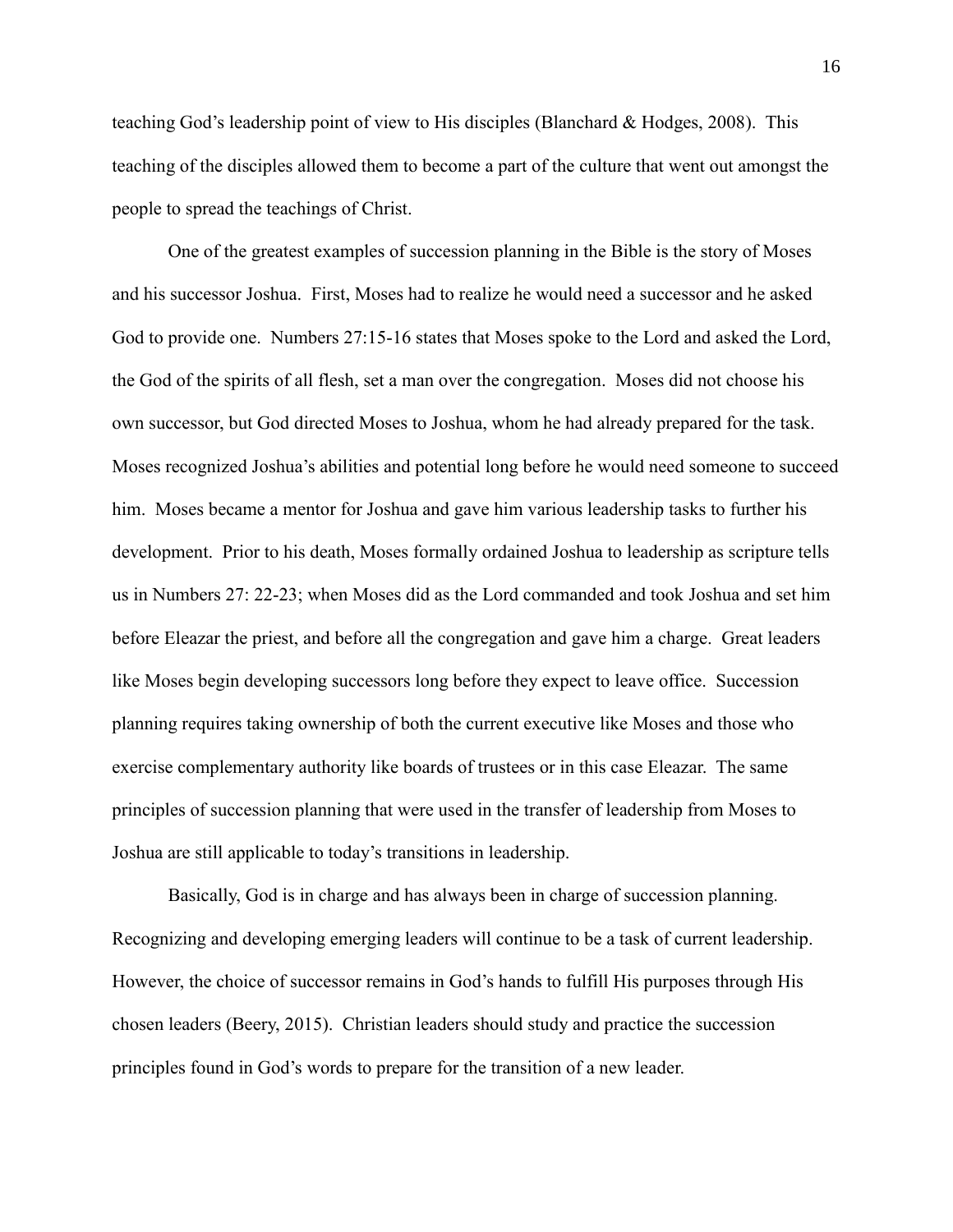# **Relationship to Field of Study**

There are several definitions of leadership, starting with Webster's Dictionary, as the power or ability to lead other people. President Dwight D. Eisenhower stated, "Leadership is the art of getting someone else to do something you want done because he wants to do it." Bill Gates sees leaders "As we look ahead into the next century, leaders will be those who empower others." Leadership expert John C. Maxwell shares his definition stating "Leadership is not about titles, positions or flowcharts. It is about one life influencing another." Some people think leadership means managing others to complete a particular task, while others believe it means motivating the members of a team to perform at their best. While the definitions may vary, the general sentiments remain the same: Leaders are people who know how to achieve goals and inspire other people along the way (Helmrich, 2016).

Succession planning relates to leadership for the roles to coincide. Leaders must have followers or successors in order to develop or fulfill a succession plan. Succession planning can be defined as a process for identifying and developing key leaders within an organization with the primary purpose to increase engagement and retention by providing a career ladder (Gray, 2014). Looking at how an organization's leadership needs will evolve in the future, identifying future leaders and identifying activities to strengthen leadership capacity are the core of succession planning (The Bridgespan Group, 2016).

#### **A Review of the Professional and Academic Literature**

The purpose of this qualitative case study was to examine how leadership succession planning can be developed and implemented in the community college arena in Georgia. A brief history of community colleges was given to define the mission. The literature review supports three main theories: (a) trait theory leadership, (b) transformational leadership, and (c) path-goal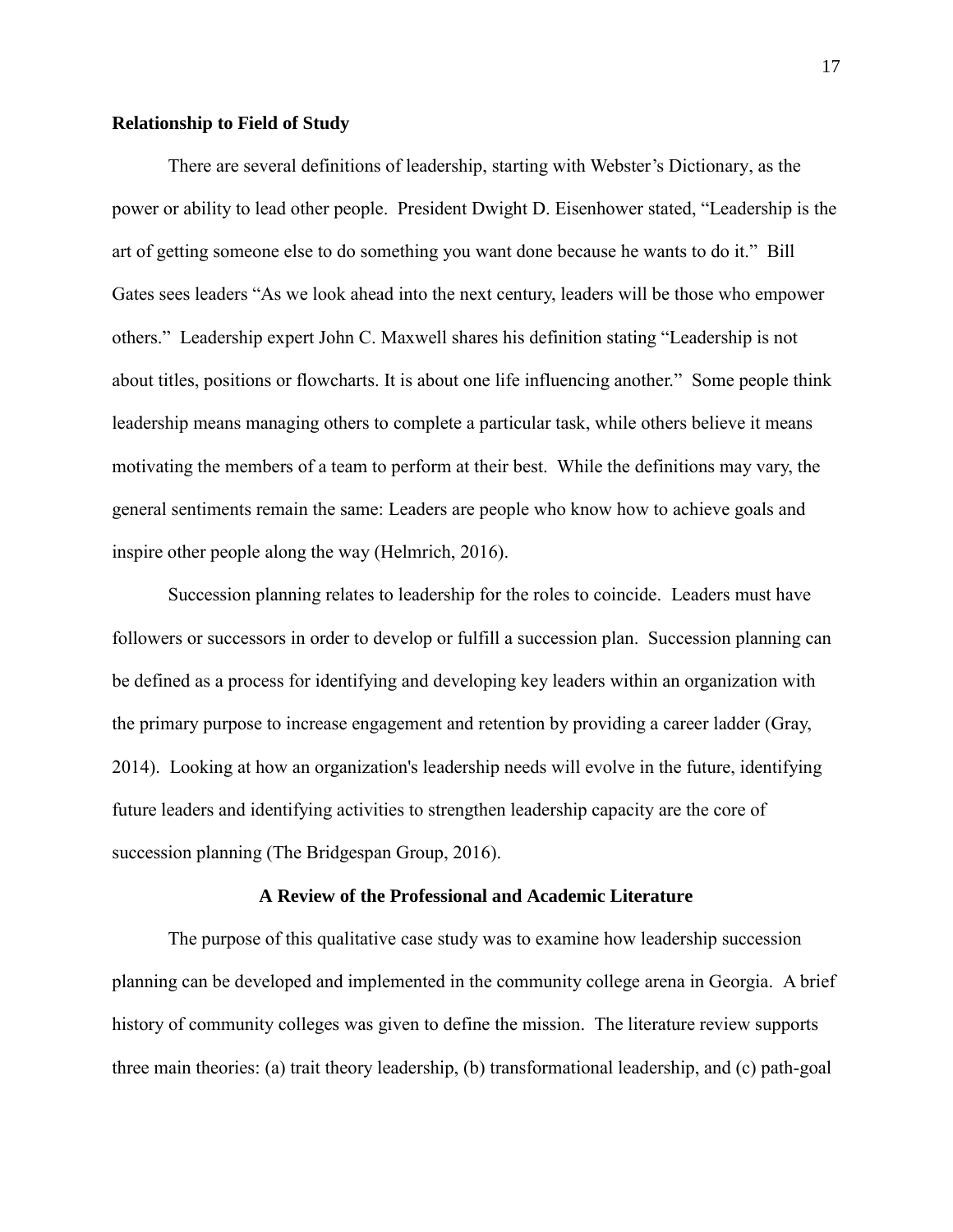theory leadership, along with leader development and succession planning. The researcher provided literature to address the lack of succession planning in the two-year colleges with a review of past and current studies. Focus is placed on identifying future leaders and developing and implementing an effective succession plan.

# **History of Community Colleges**

It is important to have an understanding of the formation and mission of community colleges in order to provide a background for the governance structures and pressures of having an effective succession plan. Community colleges continued to be popular and there became a need for resilient leaders to come in and advance the mission. In 1960, to address the need for administrators, 12 universities developed junior college leadership programs that later graduated hundreds of deans and presidents from the Kellogg Junior College Leadership Programs (Floyd, Haley, Eddy, & Antczak, 2009). Concerns began to emerge among community college leaders about a shortage of administrators who truly understood the mission of the community college and how to partner with the local community to establish new schools (Floyd et al., 2009). The Technical College System of Georgia (TCSG) offers an Executive Leadership Academy (ELA) which offers an in-house leadership training program for mid-level and upper-level administrators to improve leadership and management skills. Often times the individuals selected to participate in the program display specific traits that stand out to the selection committee.

# **Trait Theory of Leadership**

The trait theory of leadership proposes that certain traits differentiate leaders from other individuals. Tests of trait theory and searching for the traits of effective leaders dominated leadership research during the first half of the twentieth century (Colbert et al., 2012). The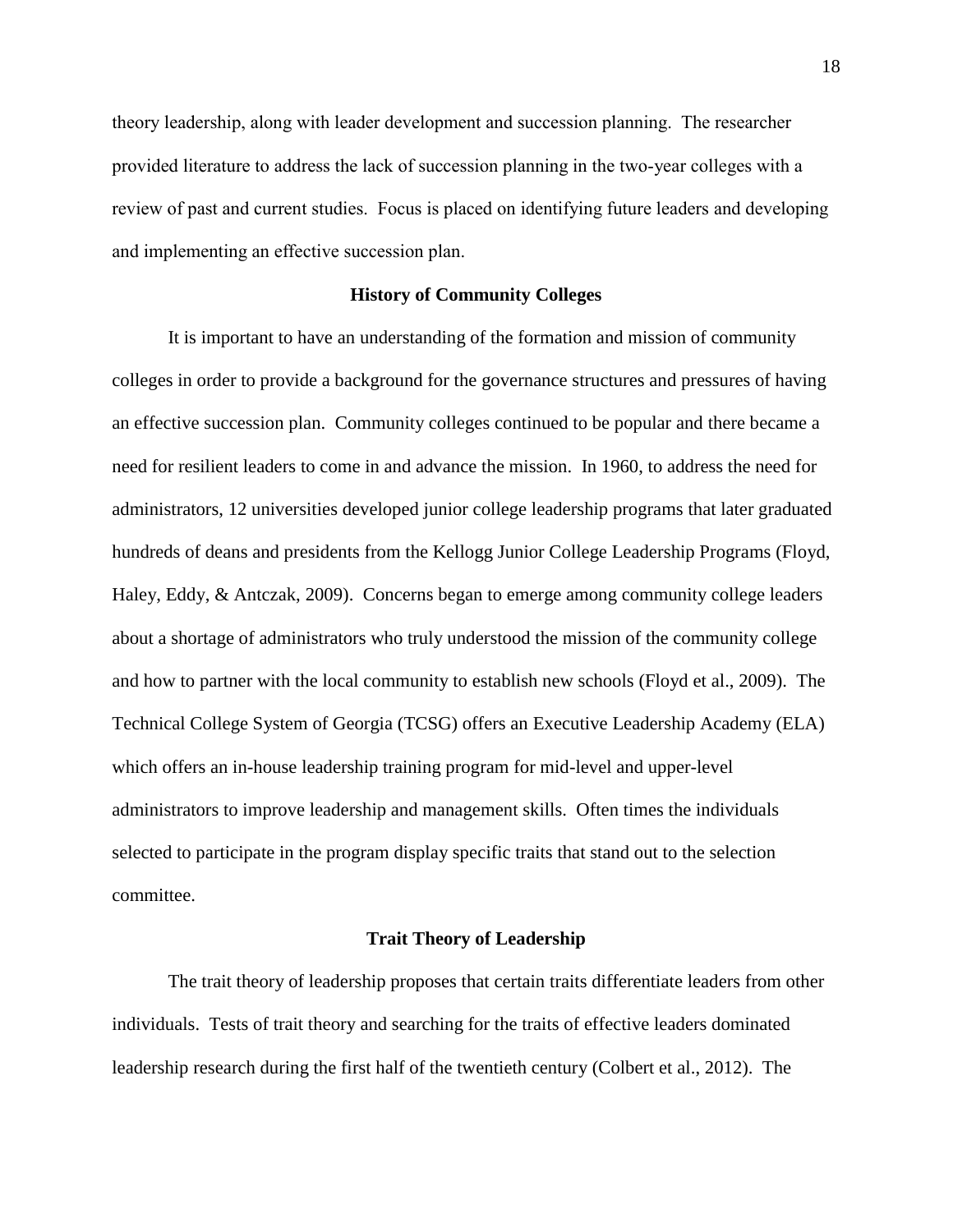theory proposes that the greatest predictors of effectiveness and success of leaders are indeed the traits in which these individuals are endowed at birth or develop early on in life. The key significant traits are drive, motivation integrity, self-confidence, intelligence and knowledge (Malki, 2014). Personality traits are vital in the succession planning process.

Analysis of trait personality inventories revealed that personality traits can be categorized into five main factors: (a) neuroticism, (b) extraversion, (c) openness to experience, (d) agreeableness, and (e) conscientiousness. These factors have been commonly named The Big Five personality traits and have been shown to be predictors of diverse criteria of interest in the field of industrial psychology, organizational psychology and job performance (e.g., Barrick & Mount, 1991). With the use of the five-factor model of personality, a meta-analyzed study examining the relationship between personality and leadership found that conscientiousness and emotional stability related positively with ethical leadership while openness to experience and extraversion were unrelated to ethical leadership (Kalshoven, Den Hartog, & De Hoogh, 2011b). As a group, the Big Five personality traits predicted both leadership emergence and leadership effectiveness (Judge, Bono, Ilies, & Gerhardt, 2002). Self-reports of personality may be biased due to self-deception; also, the relationship between personality and outcomes may be higher when other means of assessing personality are used (Hopper & Sackett, 2008; Paulhus & Reid, 1984). For instance, the compared validity of self and observer ratings of personality in predicting job performance found that the validities of the Big Five are higher when observer ratings of personalities are used (Oh, Wang, & Mount, 2011).

# **Emotional Intelligence**

The subject of emotional intelligence has strategic implications within the field of higher education. The ability to manage one's emotions and those of others is known as emotional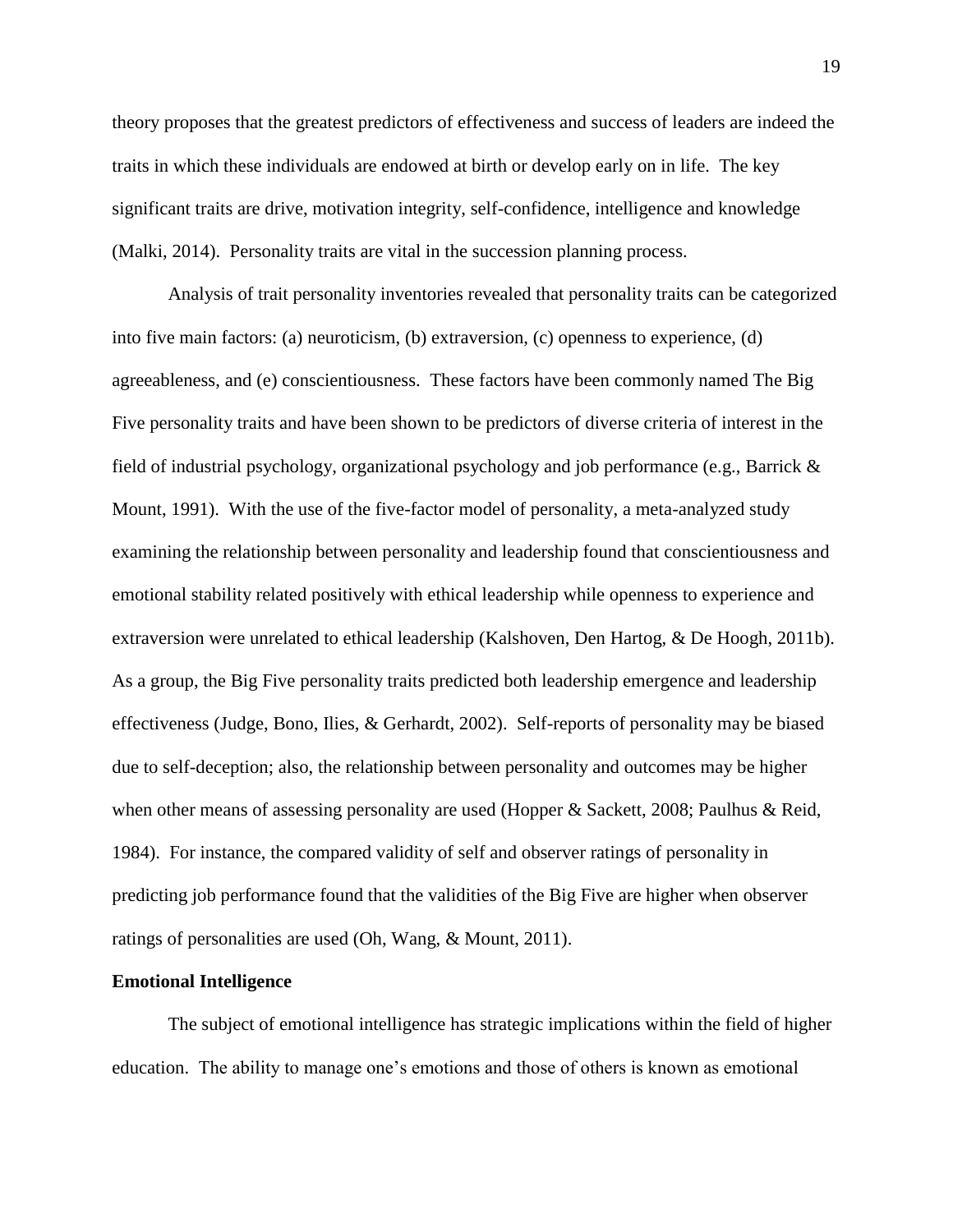intelligence and at high levels of the organization, leaders need to understand their emotions, recognize the emotions in others, and have the insight on how their emotions can affect others (Polston-Murdoch, 2013; Goleman, 1995). Also conceptualized in Goleman's (1995) research, emotional intelligence is predictor for successful performance in the work place and it takes much more to be a successful leader than just exceptional managerial skills (Dai, Tang, & De Meuse, 2011). This concept of emotional intelligence is supported and serves as a fundamental key to successful job performance. It also contributes to establishing a trusting work culture for positive interactions (Joseph & Newman, 2010). Joseph and Newman (2010) proposed and then tested a theoretical model that integrated several factors to include the relative roles of emotion perception, emotion understanding, conceptual redundancy, Big Five personality, and application of emotion intelligence and emotion regulation facets in explaining job performance. Then they specified a progressive (cascading) pattern among ability-based emotional intelligence facets, in which emotion perception must causally precede emotion understanding, which in turn precedes conscious emotion regulation and job performance (Joseph & Newman, 2010).

An important point with regard to leadership and emotional intelligence is to determine the internal thoughts of a leader and how those thoughts influence successful results in the workplace, along with components of emotional intelligence that contribute to positive relationships between individuals in the work place (Miller, 2015). Emotional intelligence plays a vital role in effective leadership as it directly relates to a leader's ability to be influential to others emotional state.

A comprehensive qualitative case study was conducted by Parrish (2011) of 11 participants from three Australian universities who consisted of full time employed academic leadership professionals to explore the relevance of the leadership in higher education being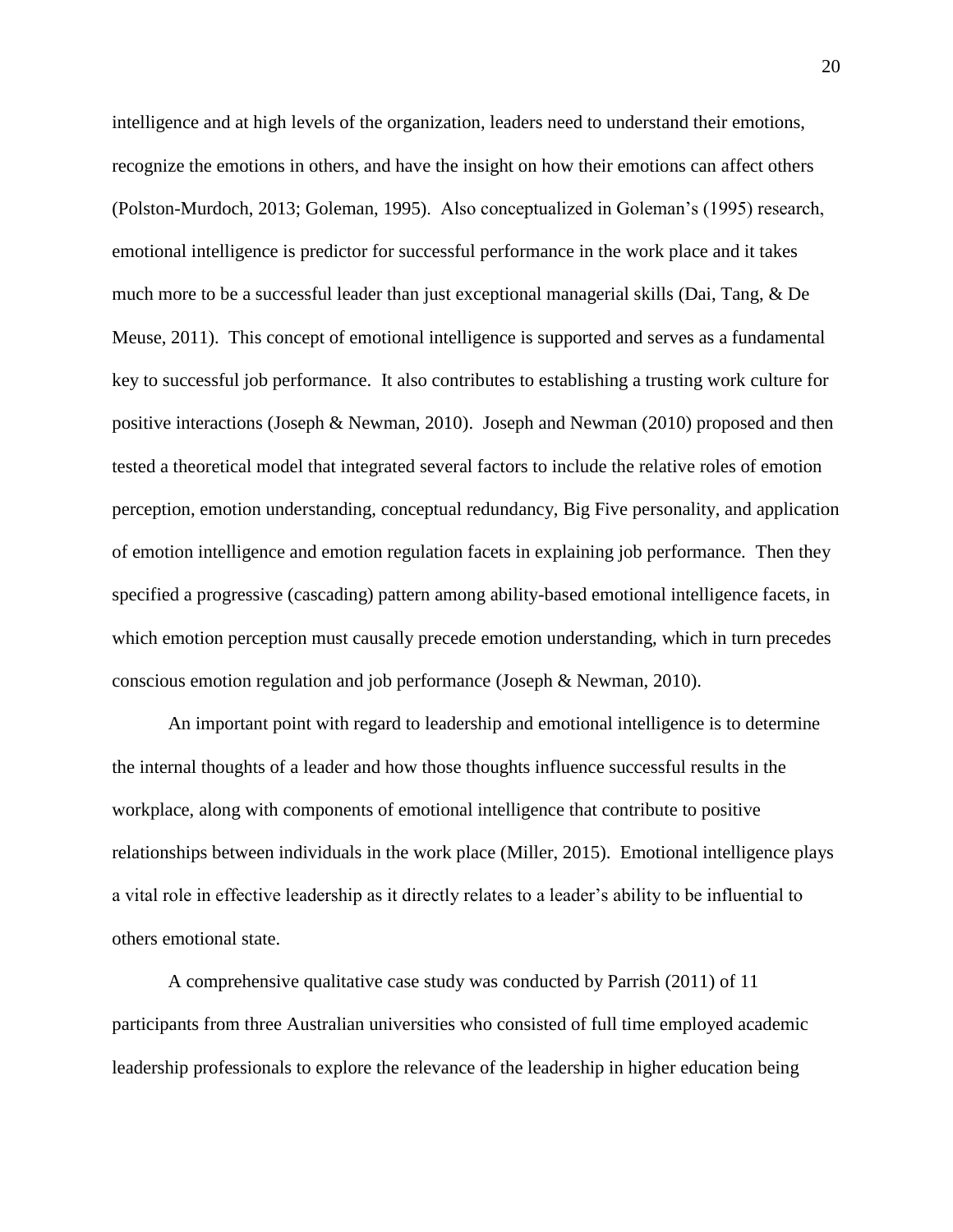competent emotional intelligent leaders. A twofold approach was used with special interest on qualitative data collected by conducting interviews of participants during a pre-and- post application of emotional intelligence development program to study the participants' level of job satisfaction (Parrish, 2011). The results revealed that all leadership participants identified emotional intelligence as a needed requirement for effective emotional intelligent leadership in higher education. Parrish (2011) also argued that two significant discoveries were worth mentioning: (a) leader's leadership performance and capability can be enhanced by the awareness of emotional intelligence, and (b) effective emotional intelligence development is effectively condensed when it is based upon strong, dependable, ongoing and affordable emotional intelligence training.

#### **Self-Confidence**

The trait of self-confidence is important to have in order to be an effective leader. Selfconfidence is the ability to be assured about one's own competencies and skills to include a sense of self-esteem and self-assurance and the belief that one can really make a difference (Northouse, 2016). Research has found that organizations made up of leaders that tend to be more selfconfident and have strong beliefs in their own abilities are better at effectively guiding and managing employees (Bandura, 1988; Luthans & Peterson, 2002; Schyns & Sczesny, 2010). The perception of self-confidence is positively related to perceptions of interpersonal influence. Studies have examined whether there is a greater (lesser) perceived level of influence among those with greater (lesser) social self-confidence (Greenacre et al., 2014). Studies have found support for the hypothesis that there is an organic relationship between social self-confidence and interpersonal influence with regard to purchase decisions. These studies demonstrate that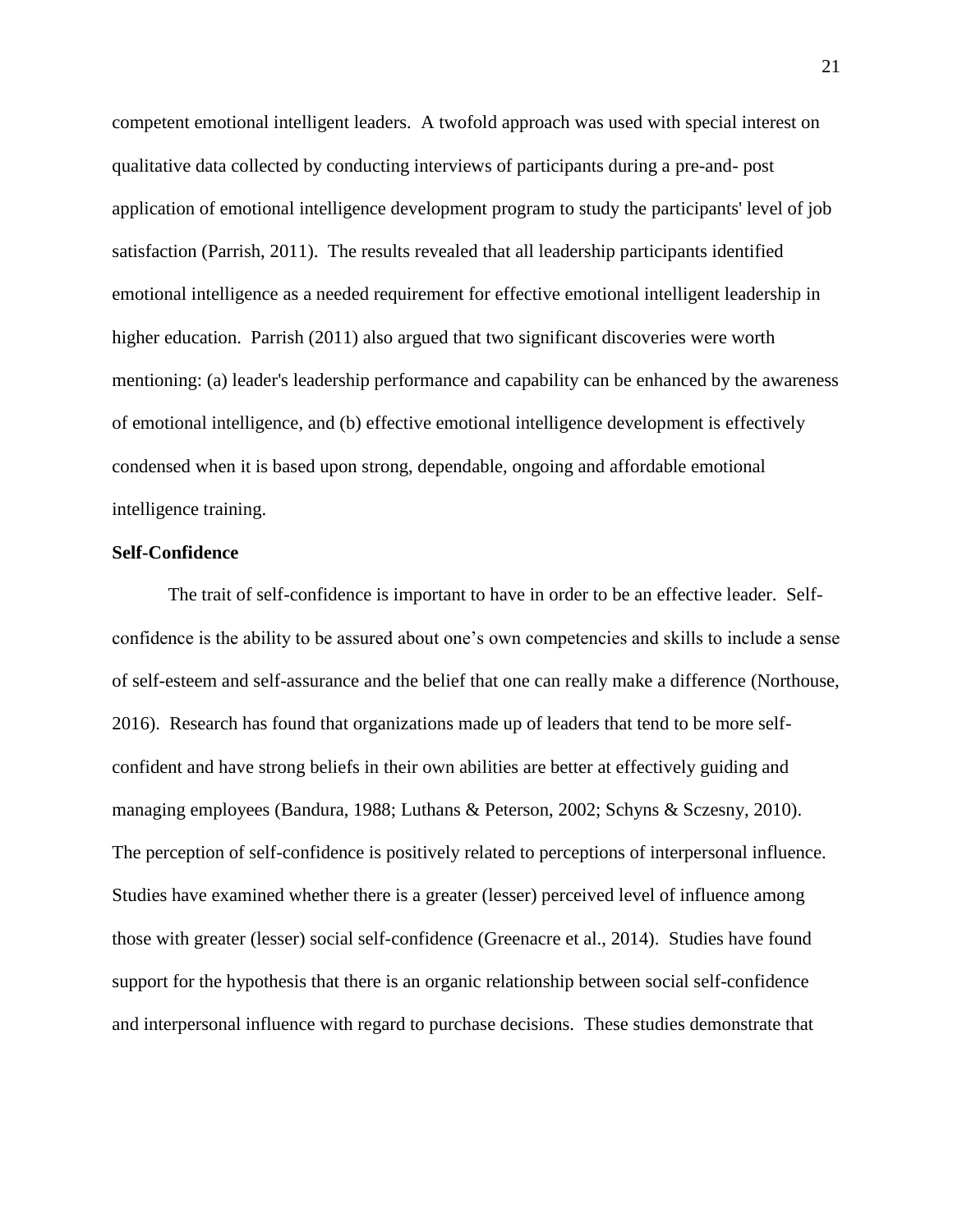higher levels of social self-confidence lead a person to emerge as a natural leader with an ability to influence the decisions of others (Greenacre et al., 2014).

# **Integrity**

In the discipline of leadership, integrity plays a major role and represents a very important trait to becoming a successful leader. The most desirable organizational attribute for the workforce is having ethical business practices; basically choosing leaders with integrity which includes truthfulness, responsibility, and accountability (Heydlauff, 2013). Brown (2014) noted in her studies that integrity is listed as one of Maxwell's *21 Irrefutable Laws of Leadership*  which states that the ultimate quality for a leader is unquestionably integrity. Without it there is no real success achievable. The character trait of integrity captures the authenticity, honesty and values in which people are true to themselves, accurately representing privately and publicly their internal states, intentions, and commitments (Thomason, 2013). Integrity is considered to be a pattern of behavior that is consistent with one's adopted values (Peterson & Seligman, 2004). People with integrity are considered to be ethical leaders and they are perceived as being honest and trustworthy; which is necessary for healthy working relationships that have positive impacts on work outcomes (Brown & Treviño, 2006). A leader with integrity is more likely to be consistent in his/her behavior. If the behavior is established on principles and values that are acceptable to the follower, the follower will relate and build a sense of trust for the leader and the leader's behavior in the future (Engelbrecht, Heine, & Mahembe, 2015). In the field of leadership, measuring integrity of leaders and followers has become an important area of research. A leader with integrity will be perceived as trustworthy, which will lead to trust in that leader and therefore enhance trust in the organization that will promote a healthy relationship.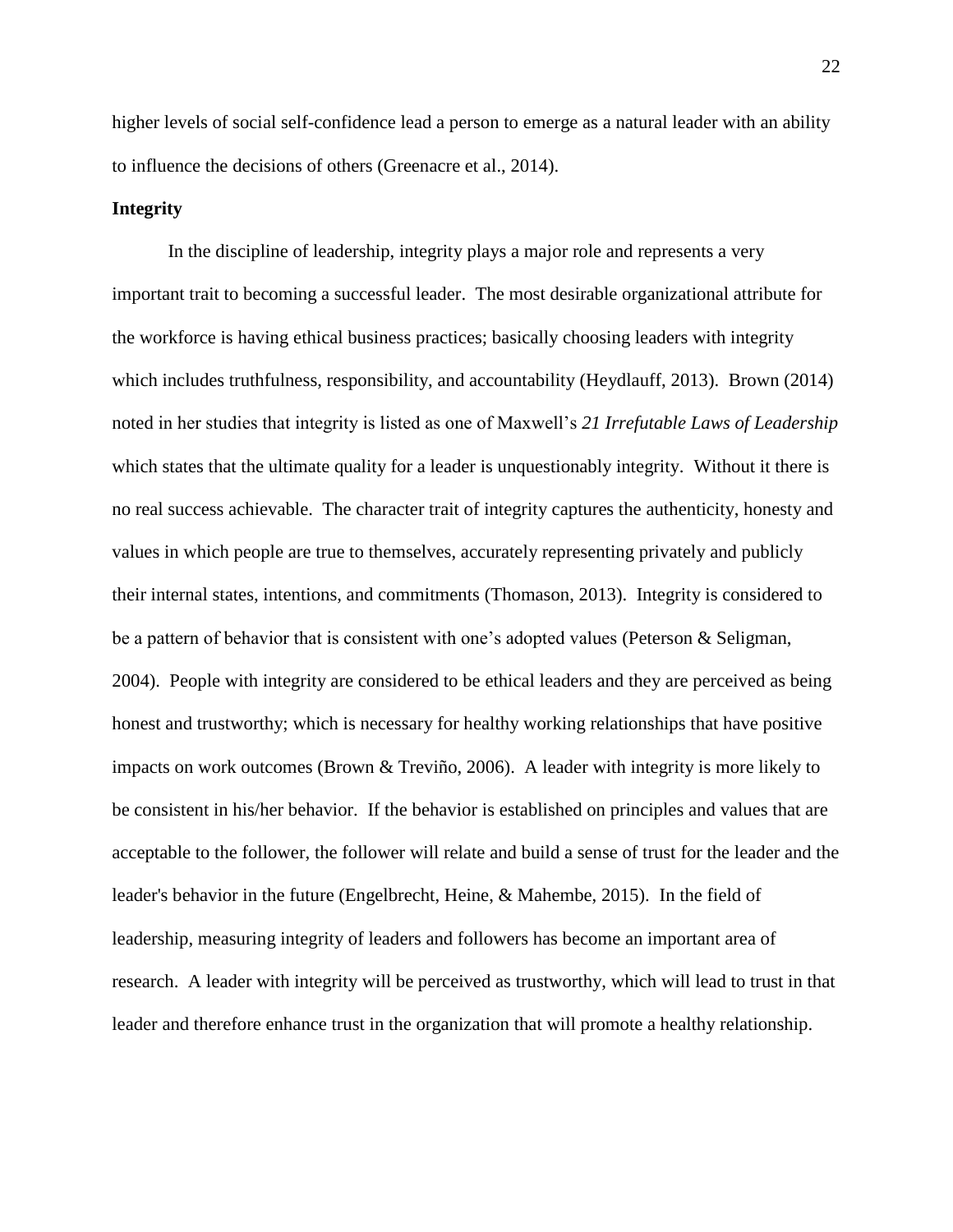The trait theory leadership suggests that personality traits effect a leader's development and effectiveness (Colbert et al., 2012). To have an understanding of what leaders do when interacting with others which causes them to emerge as leaders will assist in determining which personality traits affect leadership (Colbert et al., 2012). Leadership experience is discovered in many capacities throughout an individual's life time. There are possible implications on the selection of a variety of leaders based on knowing which traits people find important in a leader (Nichols, 2016). Positive outcomes result from leaders whose personality more closely relates to the personality desired by subordinates (Nichols & Cottrell, 2014).

#### **Transformational Leadership**

Transformational leadership is considered to be one of the new leadership models that gives more attention to the charismatic and affective elements of leadership (Bryman, 1992). Transformational leadership is a process that changes and transforms people while the concern is placed on values, emotions, ethics, standards, and long-term goals. It involves an extraordinary form of influence that moves followers to accomplish more than what is normally expected of them (Northouse, 2016). Since its inception in 1978, transformational leadership gained acceptance as a prominent theory in leadership studies (Yukl, 2010). Bass (1985) expanded on transformational leadership theory and described it as an inspirational leadership approach in which leader's influence followers to increase performance through positive change and innovation which can yield positive outcomes. Transformational leadership is value driven where the leader sets high standards and purposes for followers, engaging them through inspiration, exemplary practice, collaboration, and trust. Transformational leadership aims at responding to change quickly and bringing the best out in people (Basham, 2012).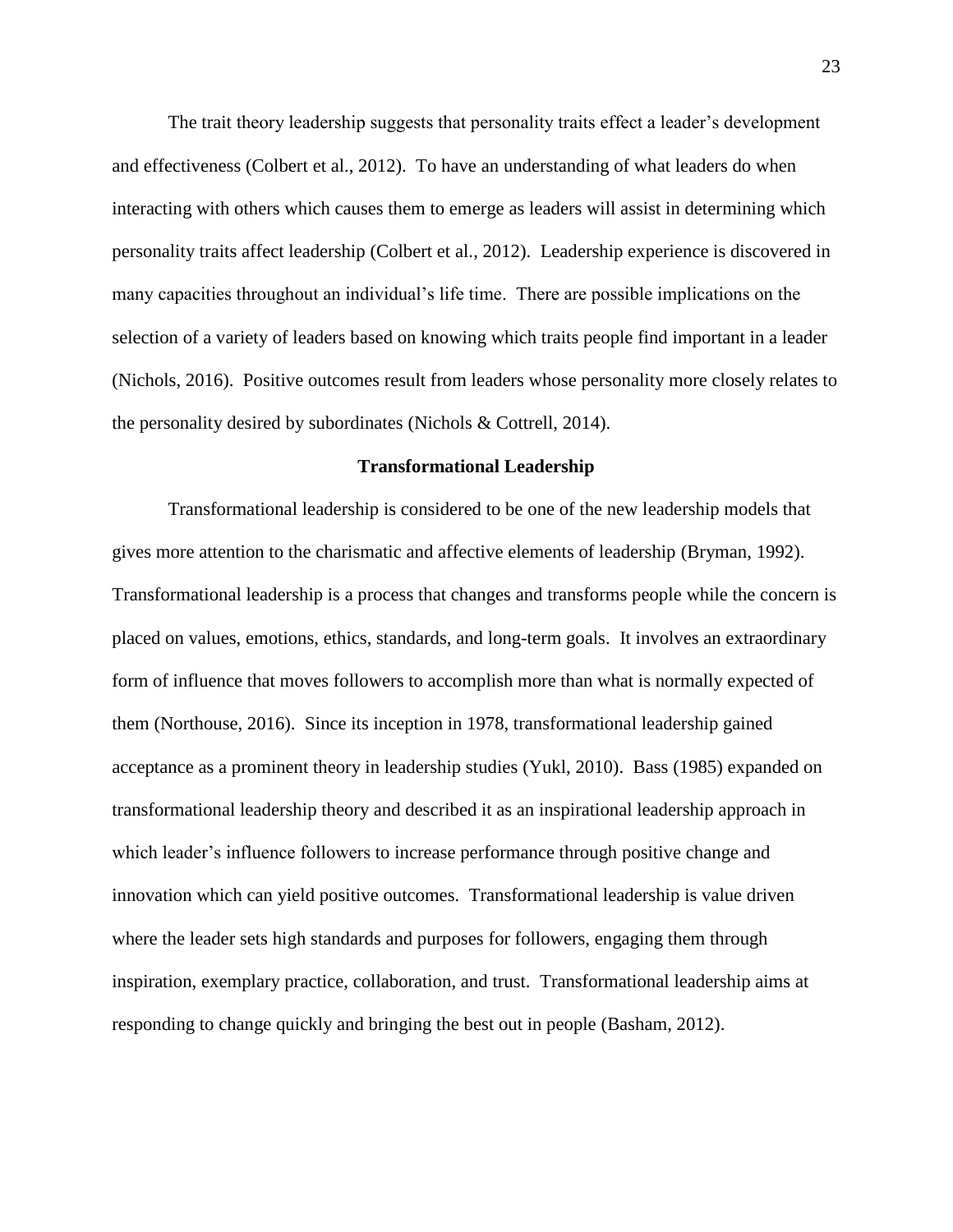According to Northouse (2009), transformational leaders were found to serve as role models, promoting a shared vision that can be achieved by paying attention to the followers' needs and by intellectually stimulating and enabling each of them to want to work for the future benefit of the company which created a sense of ownership that eventually helps the company in the process of succession planning. The four dimensions of transformational leadership were established by Bass (1997), which included idealized influence, inspirational motivation, intellectual stimulation, and individualized consideration. The emotional component of transformational leadership is idealized influence and it involves leading by example (Hockmeyer, 2015). Idealized influence is also referred to as charisma or charismatic leadership which involves addressing the needs of followers first and doing the "right thing" to achieve influence as a role model (Afshari, Kamariah, Wong, & Siraj, 2012). Charismatic leaders are confident and have the ability to influence followers on an emotional level to increase performance and achieve higher outcomes (Bass & Avoilio, 2003). When a leader has the ability to set examples as a role model, behave in a highly ethical manner, and work on behalf of the organization that is a display of idealized influence (Alyn, 2011; Avolio & Yammarino, 2008). Leaders who exhibit idealized influence possess character traits of honesty, loyalty, competency, and humility (Alyn, 2011). Charismatic leaders who practice idealized influence were found to be admirable, which in turn caused followers to identify with their behavior and personality (Bodla & Nawaz, 2010).

Inspirational motivation is defined as the inspirational component of transformational leadership and involves inspiring followers to achieve ambitious goals (Hockmeyer, 2015). Inspirational motivation involves creating a common vision and using that future common vision to motivate and inspire followers (Afshari et al., 2012). Inspirational motivation is used by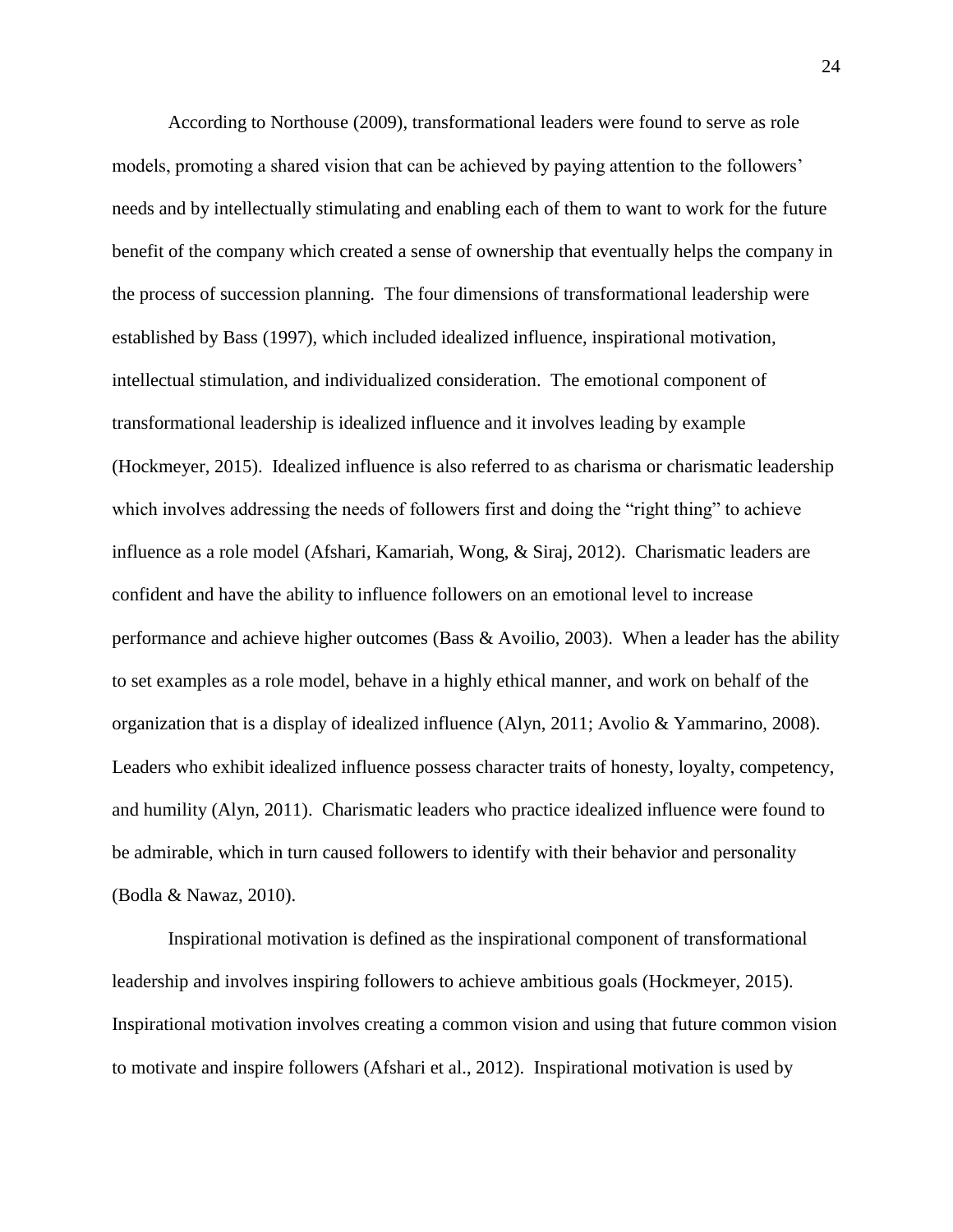transformational leaders to challenge followers and gain support of programs, causes, and ideas (Bass & Riggio, 2006). Inspirational leaders are able to establish and communicate a common vision with followers and create optimism and enthusiasm about work to create an accepted purpose and attain a higher meaning (Bass & Bass, 2008; Shibru & Darshan, 2011). Leaders routinely use inspirational motivation to create an air of excitement and provide meaning to achieving organizational goals. Motivational leaders continue to gain followers commitment and establish an appealing vision, create awareness about the procedures that are required to achieve the vision, and provide followers with the encouragement and support necessary to successfully reach the desired vision (Bass, 1985).

Intellectual stimulation is the process of inspiring followers to operate at higher levels by encouraging innovation and creativity (Afshari et al., 2012). The creative aspect of transformational leadership is intellectual stimulation which involves questioning the status quo to develop innovative solutions to problems (Hockmeyer, 2015). Leaders often use intellectual stimulation to address organizational deficiencies or concerns and encourage followers to take a critical view of the organizations policies and procedures. Those leaders who practice intellectual stimulation continue to encourage followers to take risks and use their creativity to generate new ideas within the organization (Avolio & Bass, 2004). Intellectual stimulation is most certainly related to team performance while challenging the leader to develop assumptions, to be a risk taker and to gather follower ideas. On the other hand, employees must be willing to challenge the status quo, not avoid the risks and be willing to share an understanding of consumer needs and the changing environments (Lee, Cheng, Yeung, & Lai, 2011).

Individualized consideration is more of the customized portion of transformational leadership that involves providing individual support to self-actualize (Avolio & Yammarino,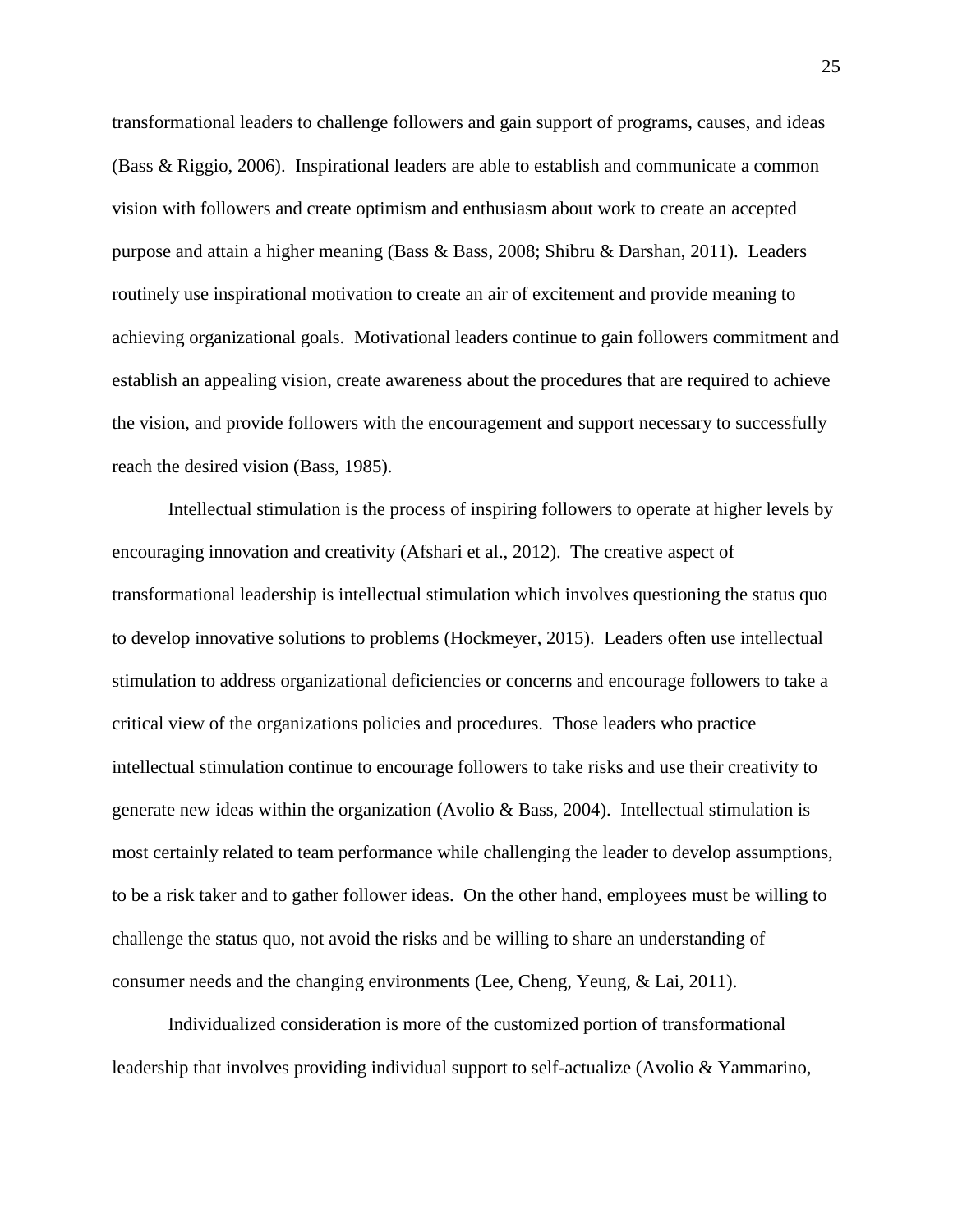2008). It also involves considering the individual needs of each follower and the larger group as a whole and ensuring that individual and group needs are addressed (Afshari et al., 2012). Leaders who normaly display individual consideration have a true understanding of the importance of considering the unique abilities, aspirations, and needs of followers and treat members as unique individuals of the organization (Ashari et al., 2012). Transformational leaders who practice the art of individual consideration empower followers to achieve mutually beneficial goals by listening, communicating, and supporting the efforts of the organization (Eliyana, 2010; Shibru & Darshan, 2011). The unique factor with individual consideration is that each follower is treated as a unique contributor and coaching, mentoring, feedback, and growth opportunities are provided. Once given individual attention and allowed to grow, many followers go above and beyond the expected performance (Kendrick, 2011).

The individual elements of leaders that display the needs of followers provide forward movement and their cumulative effect can and has been shown to deliver performance that far surpasses previous types. The importance of measuring the different elements of transformational leadership was recognized by Bass and Avolio (2003) and the Multifactor Leadership Questionnaire (MLQ) was created to measure transformational leadership characteristics. Bass (1998) noted the significance of transformational leadership to industrial, military, and educational settings and demonstrated how leaders in multiple disciplines can use transformational leadership to improve performance outcomes.

By sharing a clear mission, vision, and by promoting personal empowerment, transformational leadership allows the implementation of structural interventions that result in increased autonomy, higher self-efficacy, and enhanced employee influence on work outcomes and successful succession planning (Sun, Zhangb, Qic, & Chen, 2012). With the empowerment,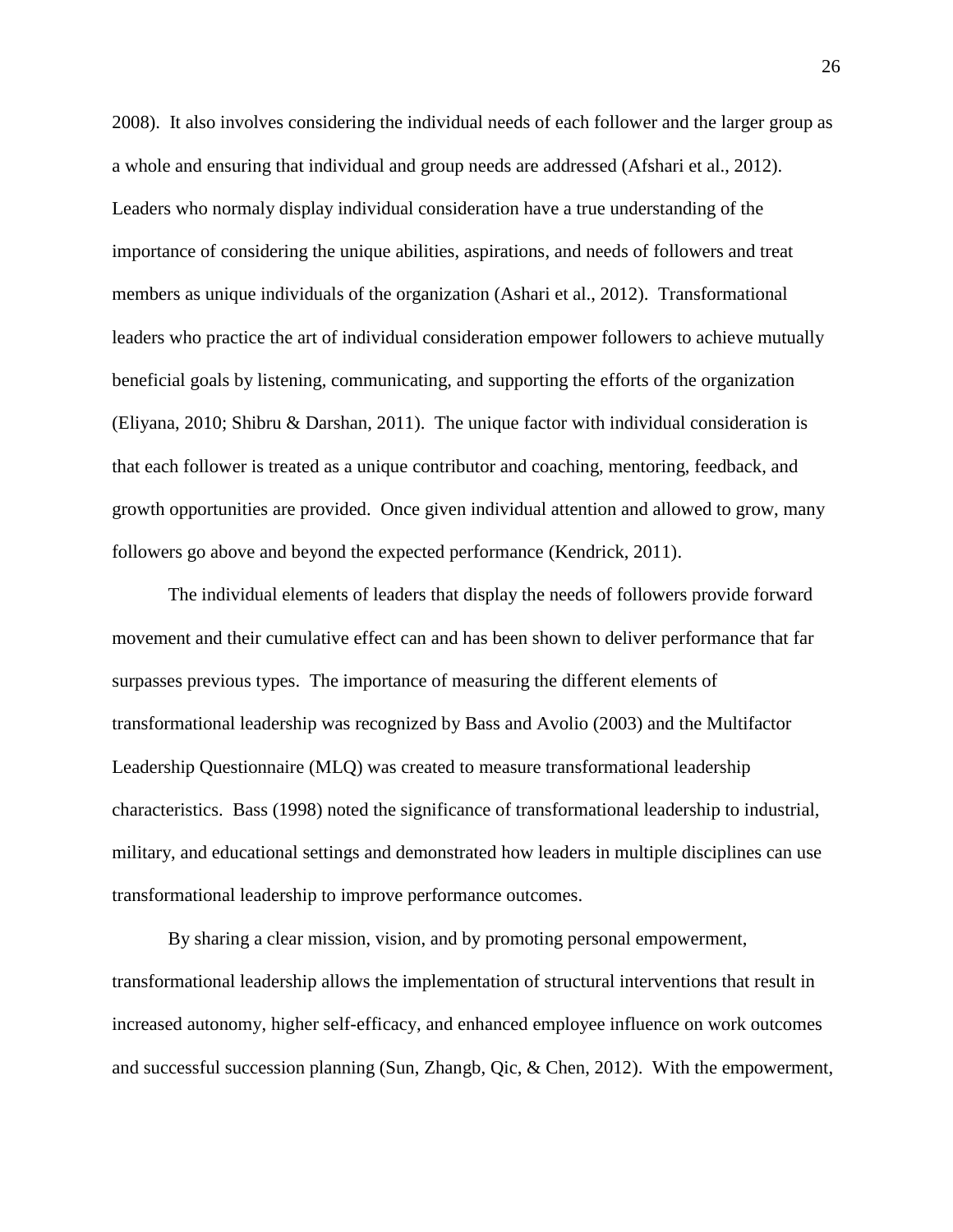appreciation, and involvement of followers, the decision-making process resulted in increased job satisfaction and higher performance (Judge & Piccolo, 2004; Park & Rainey, 2008; Wang, Oh, Courtright, & Colbert, 2011).

Transformational leadership is known for facilitating communication, allowing employees to speak freely to their peers and to their leaders without fear of retaliation (Liu, Siu, & Shi, 2010). Transformational leaders also promote an open climate for discussion that promotes trust both at the individual and the team level, resulting in a higher level of achievement in succession planning Braun, Peus, Weisweiler, and Frey (2013). Epitropaki and Martin (2013) found that transformational leaders foster smoother and more relaxed communications and negotiations, therefore a more viable succession planning initiative. When the leader displayed transformational traits, followers were more likely to use tactics that reciprocate the relations-oriented leadership style, such as ingratiation, rather than abrasive forms of influence such as coalition or direct confrontation (Epitropaki & Martin, 2013). Transformational leadership also mitigates the damaging effect that conflicts have on morale and performance and leaders are able to exploit the shared vision and their relationship orientation to resolve conflicts and re-focus their followers toward the intended goal (Ayoko & Konard, 2012).

Behling (2014) suggested that transformational leadership is well suited to leading faculty. Transformational leadership also focuses on valuing people and requires the institution to select leaders who display values that extend pass individual self-interest (Avolio & Gardner, 2005). Idealized influence is one of the characteristics of transformational leaders which consists of both behavioral and attributive dimensions. These leaders attempt to communicate their values and vision in a way that inspires their team members (Avolio  $\&$  Bass, 2004).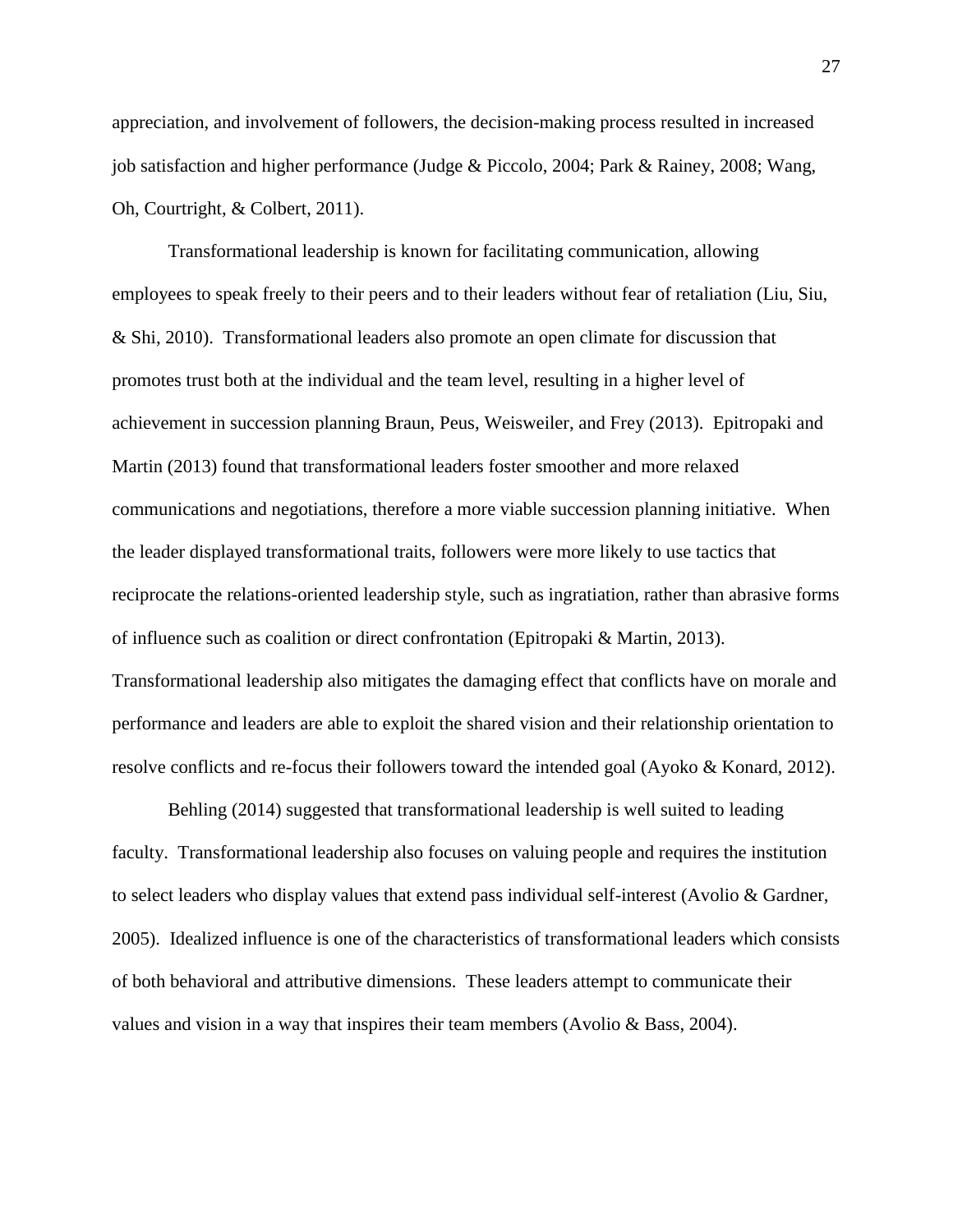Leaders that provided team members with challenges and meaning for engaging in shared leadership goals gave inspirational motivation, a characteristic of transformational leadership. Also, leaders with intellectual stimulation transformed team members to become agents that find new ways of solving problems and became interested in empowering others. Training and learning help to improve leadership skills, a leadership development program created by Avolio and Bass named the Full Range Leadership training is designed to train individuals, teams and organizations in transactional and transformational leadership (Boateng, 2014). Although training is valuable, the emotions one possesses is important to the type of leadership qualities that are displayed.

The emotional quotient is an issue seeking to explain and interpret the role of emotions and feelings in human capabilities (Hosseinzadeh, Nasiri, & Ghanbari, 2014). Effective leaders with emotional quotient who can obtain the objectives with the maximum productivity, satisfaction, and employees' commitment can be a good predictor of transformational leadership behaviors and the relationship between these two can be an indicator for the leader's effectiveness (Hosseinzadeh et al., 2014). Managers have higher abilities in the field of emotional quotient dimensions such as the social skills, self-awareness, and empathy, but low abilities in self-control and self-motivation. Barling et al. (2000) identified 60 managers to include vice presidents, general managers, middle managers, and supervisors of an organization to participate in a study on the associations of emotional intelligence and transformational leadership. Participants were presented with three questionnaires and specific instructions; complete the Emotional Intelligence and Seligman Attributional Style Questionnaires, and distribute copies of the MLQ to eight subordinates. Fifty-seven mangers completed both questionnaires to be included in the data. In addition, at least three subordinate reports for each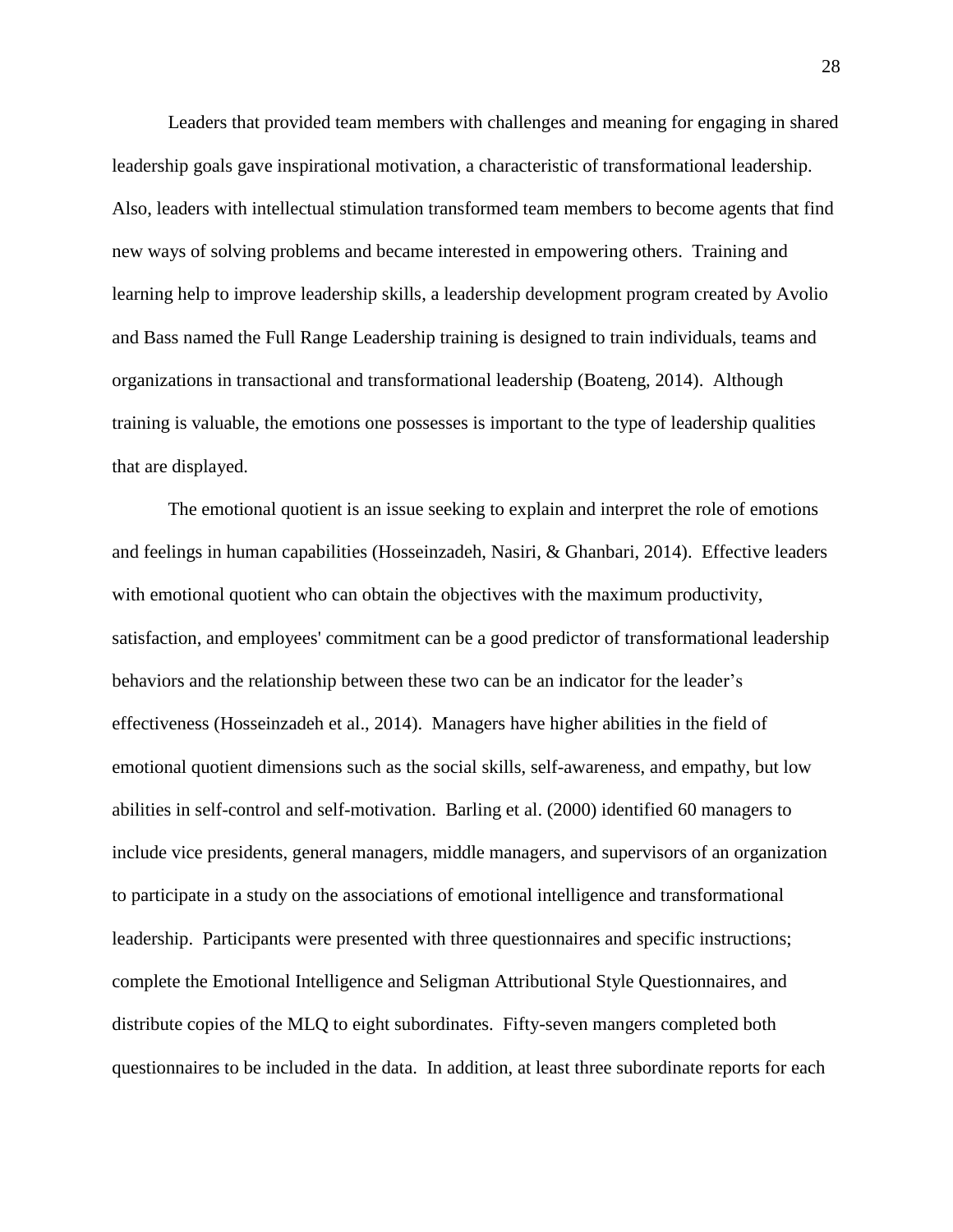manager were required, resulting in 49 sets of data. The results of Barling et al.'s (2000) study showed that emotional intelligence is associated with mainly three aspects of transformational leadership: (a) idealized influence, (b) inspirational motivation, and (c) individualized consideration along with contingent reward. In contrast, Barling et al.'s (2000) results showed that active and passive management by exception, and laissez faire management were not associated with emotional intelligence. Drawing on the experiences of over 3,000 executives, in the Harvard Business Review article on *Leadership That Gets Results*, Goleman (2000) demonstrated the relationship between emotional intelligence and leadership and concluded that leaders can increase their quotient of leadership styles by understanding which emotional intelligence competencies underlie the leadership styles they are lacking and working to develop them.

Mandell and Pherwani (2003) revealed that a momentous prognostic relationship existed between the transformational leadership style and emotional intelligence. The regression analysis of the proposed study presented that the transformational leadership style of leaders could be forecasted from their emotional intelligence scores. Mandell and Pherwani (2003) also emphasized several common characteristics between the two constructs of transformational leadership and emotional intelligence such as empathy, self-awareness, self-confidence, trust, and motivation.

Tonioni (2015) examined the relationship between emotional intelligence and leadership style using a sample of 107 administrators, of which 39% were men and 61% were women, from four of Chicago's 16 metropolitan single community college systems in Illinois. Two instruments were administered to participants. The Genos Emotional Intelligence Inventory-Full Version (Genos EI Inventory-Full; Genos, 2014), measures the emotional intelligence of an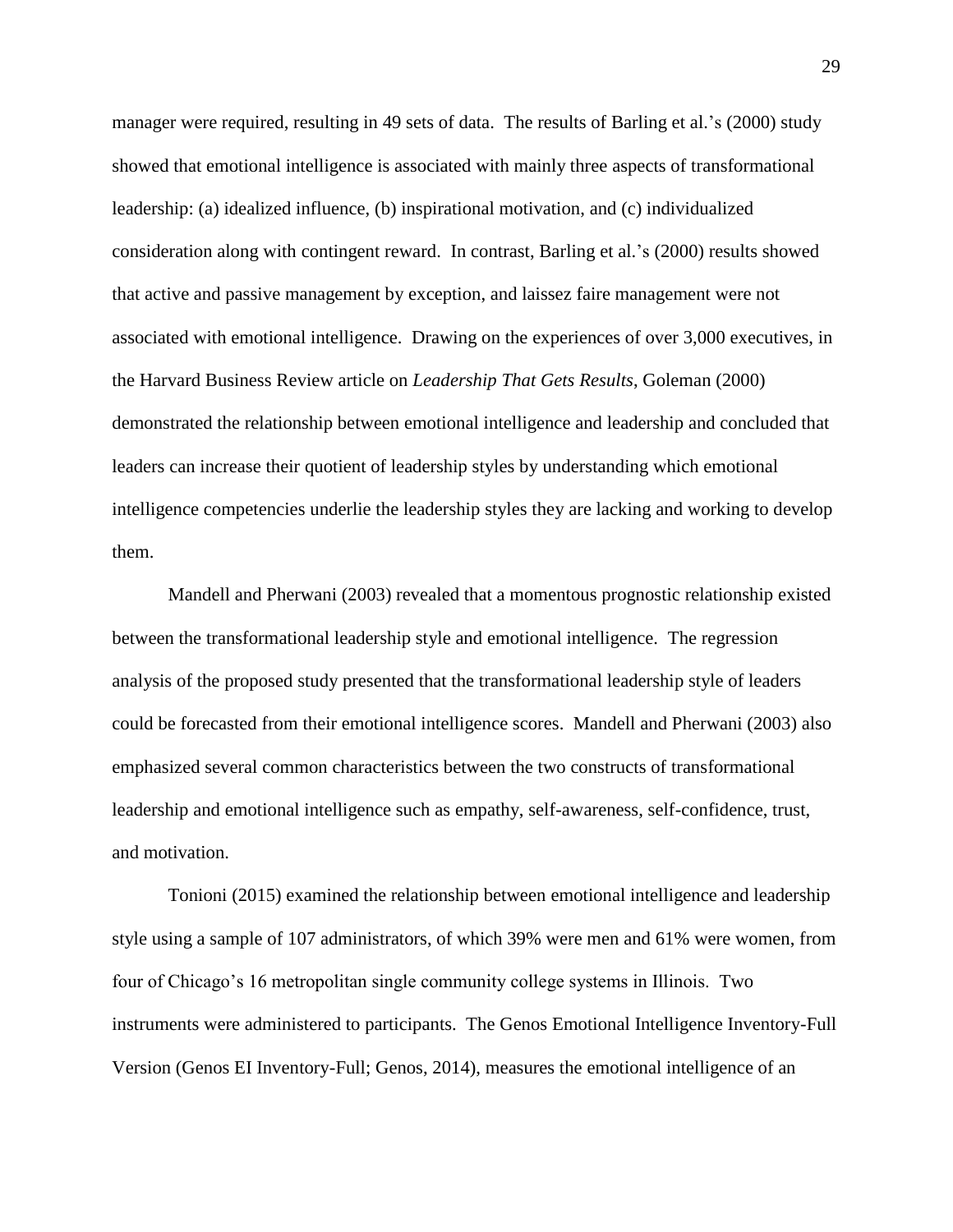individual across seven factors. The Leadership Styles Questionnaire (LSQ; Northouse, 2012) measures the typical leadership style of a leader across three domains. The data analysis was centered on exploring possible correlations between variables, comparing group differences, and generating predictive models. The results found by Tonioni (2015) indicated a significant positive relationship between emotional intelligence and independent leadership style. Tonioni (2015) also revealed a negative relationship between emotional intelligence and laissez-faire leadership style. According to Goleman, Boyatzis, and McKee (2013), specific emotional intelligence competencies such as self-confidence, self-awareness, transparency, and empathy would improve a leader's overall emotional intelligence specifically with transformational leadership when integrated into a leadership development program.

A nine-dimension model was built and proposed specifically for working with schools and then further refined to reflect four categories that include setting direction, developing people, redesigning the organization, and managing the instructional program (Leithwood, Day, Sammons, Harris, & Hopkins, 2006). A comprehensive review was conducted of the change process and transformational leadership that resulted in identifying ten domains that comprise an aggregate view of transformational leadership drawn from business and educational settings (Larick & White, 2012). The Transformational Leadership Skills Inventory (TLSI) provides a holistic framework of transformational leadership based on existing theory and research (Larick & White, 2012). The ten components of transformational leadership drawn from educational settings include visionary leadership, communication, problem-solving/decision-making, personal/interpersonal skills, character and integrity, collaboration and sustained innovation, managing change, diversity, team-building, and political intelligence. Although each were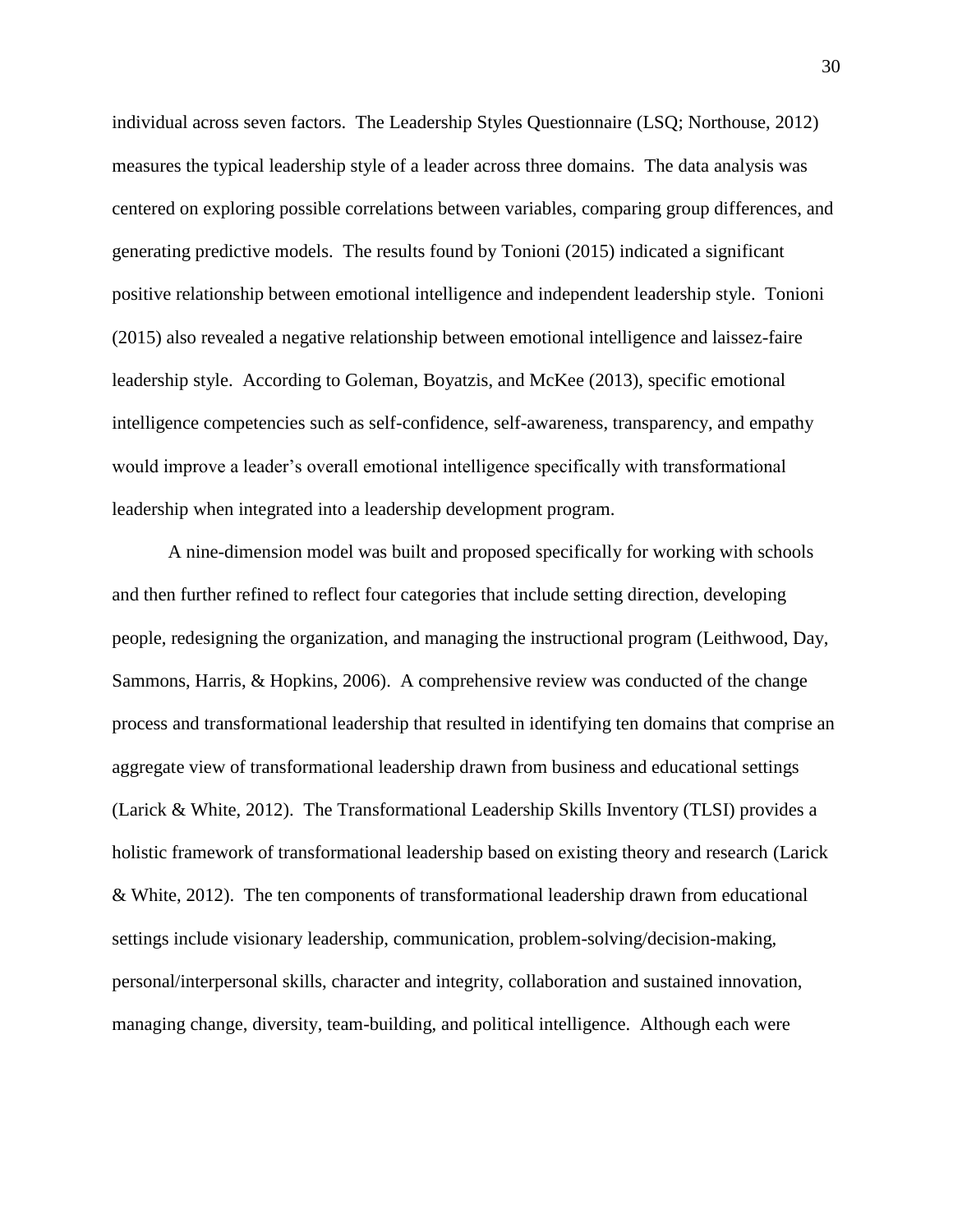important for the purpose of this review, emphasis was placed on collaboration and sustained innovation, managing change, and team building.

Implementation of collaborative systems may be achieved through shared leadership structures (Elmore, 2000). Collaboration and sustained innovation involves effective leaders demonstrating the ability to develop trust and a collaborative culture. Trusting relationships are developed in transformational leadership along with a culture of involved leaders who encourage creative problem-solving, communication, and conflict resolution (Larick & White, 2012). A culture that promotes creative solutions and reduces anticipated obstacles to change is created by transformational leaders (Santamaría & Santamaría, 2012). Collaboration and sustained innovation prepares an organization for change.

Managing change is a key component of transformational leadership which allows leaders the ability to manage rapid change that is required in organizations (Drucker, 1999). Leaders continue to play significant roles in facilitating organizational changes that create a positive environment. The ability to recognize the need for change and execute high levels of dedication to creating change is a strong characteristic of transformational leaders (Lazaroiu, 2013). Managing change requires the work and development of several employees coming together to formulate the team.

Team-building plays a critical role in the component of transformational leadership through collaboration, encouragement, and a positive environment that build effective teams (Larick & White, 2012). As meaningful relationships are developed, members of the team are empowered to hold leadership roles during transformational leadership rather than solely depending on employees who have previously served in leadership roles (Santamaría & Santamaría, 2012). Although shared authentic leadership originates within individuals, research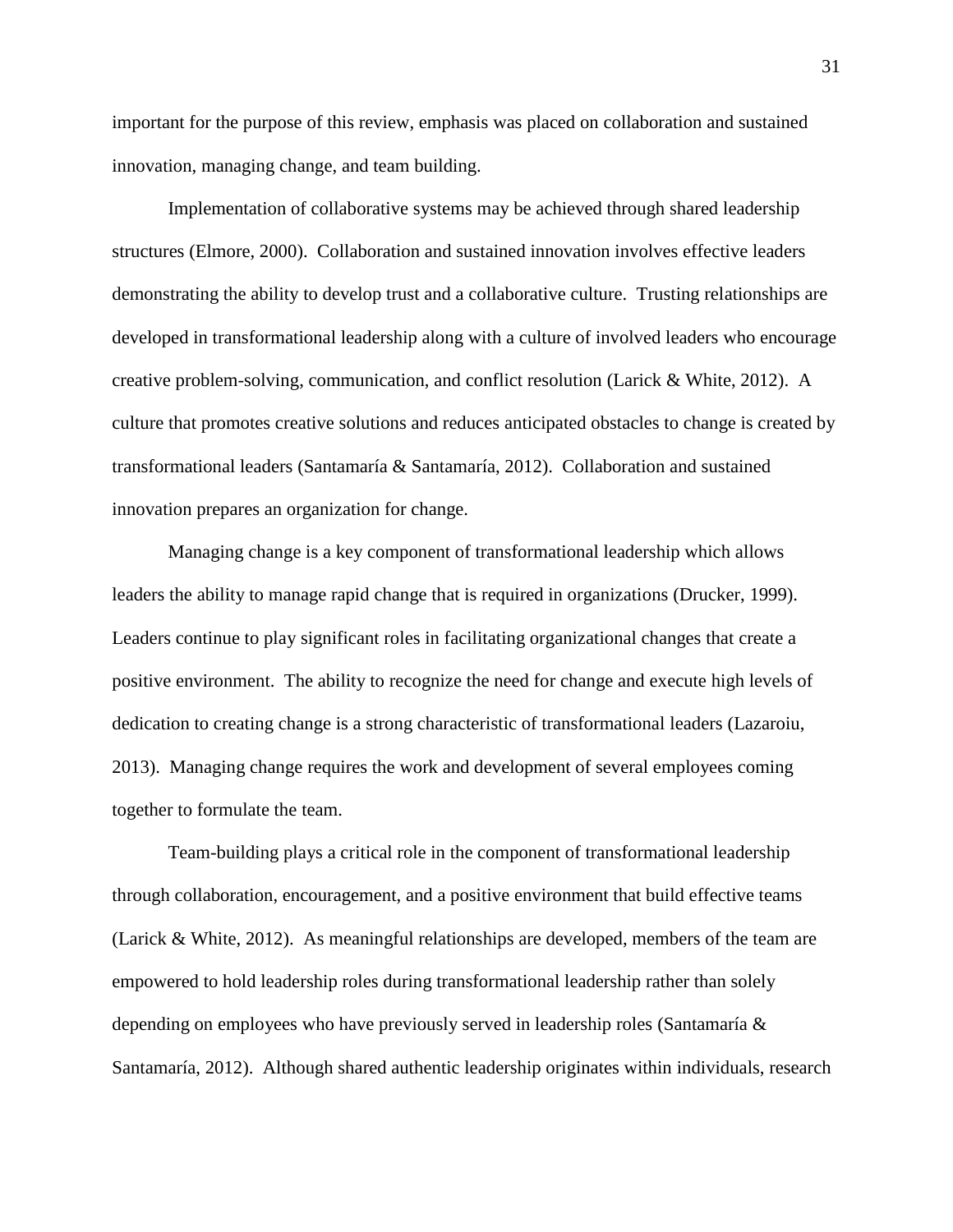indicates that authentic leadership may be beneficial when shared among team members within leadership teams (Hmieleski, Cole, & Baron, 2012).

Transformational leaders are known to have a vision for the future with a state of the organization, share the vision and focus followers' attention by clearly communicating their vision to followers, have confidence that followers will support the vision, and have a positive image of self and followers (Robison, 2014). Based on the study by Munirat and Nzelibe (2012), transformational leadership is essential to obtaining high levels of authenticity, self-esteem and self-actualization. Using social and spiritual values as a motivational level is powerful for them both which gives people an uplifting sense of being connected to a higher purpose with meaning and identity (Munirat & Nzelibe, 2012). This motivational level will work timely with the performance of the path-goal theory.

#### **Path-Goal Theory**

Path-goal theory displays how leaders motivate followers to achieve designated goals; primarily this leadership theory is designed to enhance follower performance and follower satisfaction by focusing on follower motivation (Northouse, 2016). The path-goal theory attempts to clarify the reason behind the working of contingent rewards and how these rewards effect the subordinate's satisfaction and motivation (Bass & Bass, 2008). Barling et al. (2000) stated that path-goal theory had two main objectives: (a) identify roles and behaviors of effective leaders and (b) explore situational contingencies that modify those behaviors.

The path-goal theory describes how a leader can provide support to subordinates on the path to goals by using specific behavior based on subordinates needs and work environment or situations in which subordinates are operating (Malik, 2013). Path-goal is a cognitive approach to understanding motivation where subordinates compute effort-to-performance and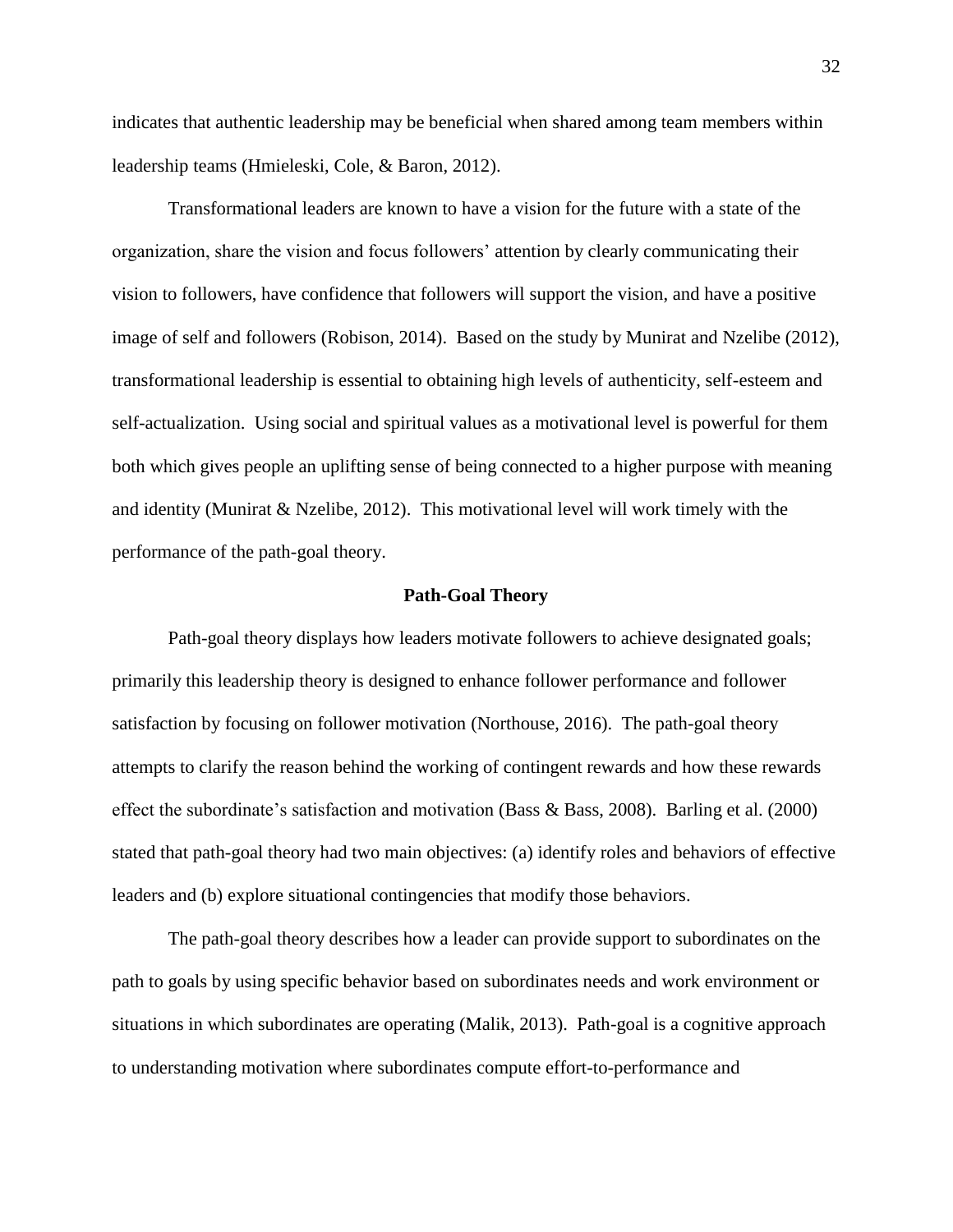performance-to-outcome probabilities (Bickle, 2017; Malik, 2013). The most effective leader will ensure or provide availability of valued rewards or achieving goals by helping them find the best ways to reach their path (Malik, 2013). This task and leadership relation involves effort-toperformance and performance-to-reward expectancies. The two situational contingencies in the Path-Goal theory are: (a) the personal characteristics of group members and (b) the work environment (Daft, 2015). Leadership is viewed as an important predictor of organizational effectiveness and job satisfaction among employees; with studies showing a positive correlation between leadership and employee job satisfaction (Malik, Hassan, & Aziz, 2011; Seo, Ko, & Price, 2004; Nisa, 2003). Leader behavior has a significant relationship with employee job satisfaction of subordinates (Malik, 2013).

A study conducted by Malik (2013) utilized descriptive correlation design and cross sectional survey methodology that focused on three surveys for the collection of data. The collection of data used three surveys consisting of (a) leadership behavior, (b) job satisfaction, and (c) demographic characteristics, using stratified random sampling method. A total of 200 surveys were distrubted with 165 surveys returned, which included 121 supervisors and 44 middle managers both male and female.

First concerning leadership behavior the conceptual framework derives from Robert House's Path-Goal Theory of Leadership (Malik, 2013). Malik (2013) collected data on leadership behavior through a set of 20 questions that measured four leader behaviors: five each measuring directive and participative leadership behavior, seven measuring supportive, and three measuring achievement-oriented leader behavior. Questions used to measure the perception of participants about their leader's behavior with the participants' responses were indicted on a five point Likert-type scale (Malik, 2013).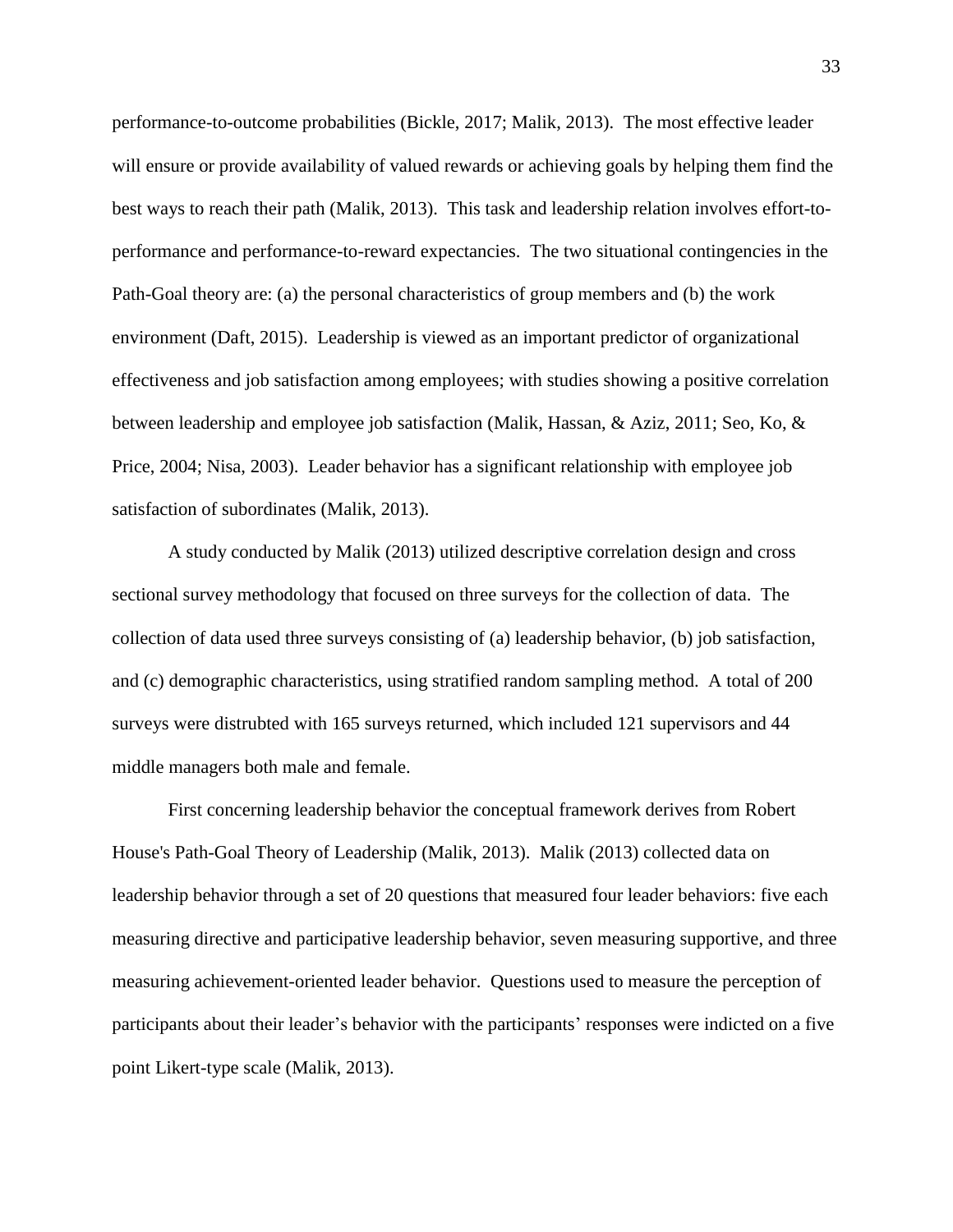Secondly, a job satisfaction survey utilized the Job Descriptive Index (JDI) developed by Bowling Green State University, the instrument assess the level of job satisfaction among employees (Malik, 2013). The JDI yields five sub-scale scores: employees on their present job; a job in general; work on present job; salary; opportunities for promotion; and supervision. The responses were measured through words or phrases in which respondents had to reply based on how well each of the words or phrases describes the employees work by checking yes or no (Malik, 2013).

Finally, Malik (2013) utilized a demographic survey for respondents' biographical, educational information and working experience. Participants were given further explanations of the variables if requested. The results of Malik's (2013) study showed a positive correlation between employee job satisfaction and leadership behavior. Also, results of Malik's (2013) study showed that directive, supportive, participative, and achievement oriented leader behaviors have a significant relationship with supervision and job satisfaction in general; thus it was concluded that leaders affect subordinate job satisfaction. The strength of an organization's succession is the abilty to have effective leaders that enhance employee performance and satisfaction, which leads to a more productive, knowledgeable, and prepared employee for promotion to the next level.

The path-goal theory states that it is important for a leader to be able to manifest four different styles of behavior: (a) the directive style is when the leader provides specific instructions to subordinates on how they should perform their tasks, (b) the supportive style is when the leader demonstrates concern for the subordinate's well-being and provides or displays support to individuals, (c) the participative style is when the leader solicits ideas and recommendations from subordinates and invites their input and participation in decisions that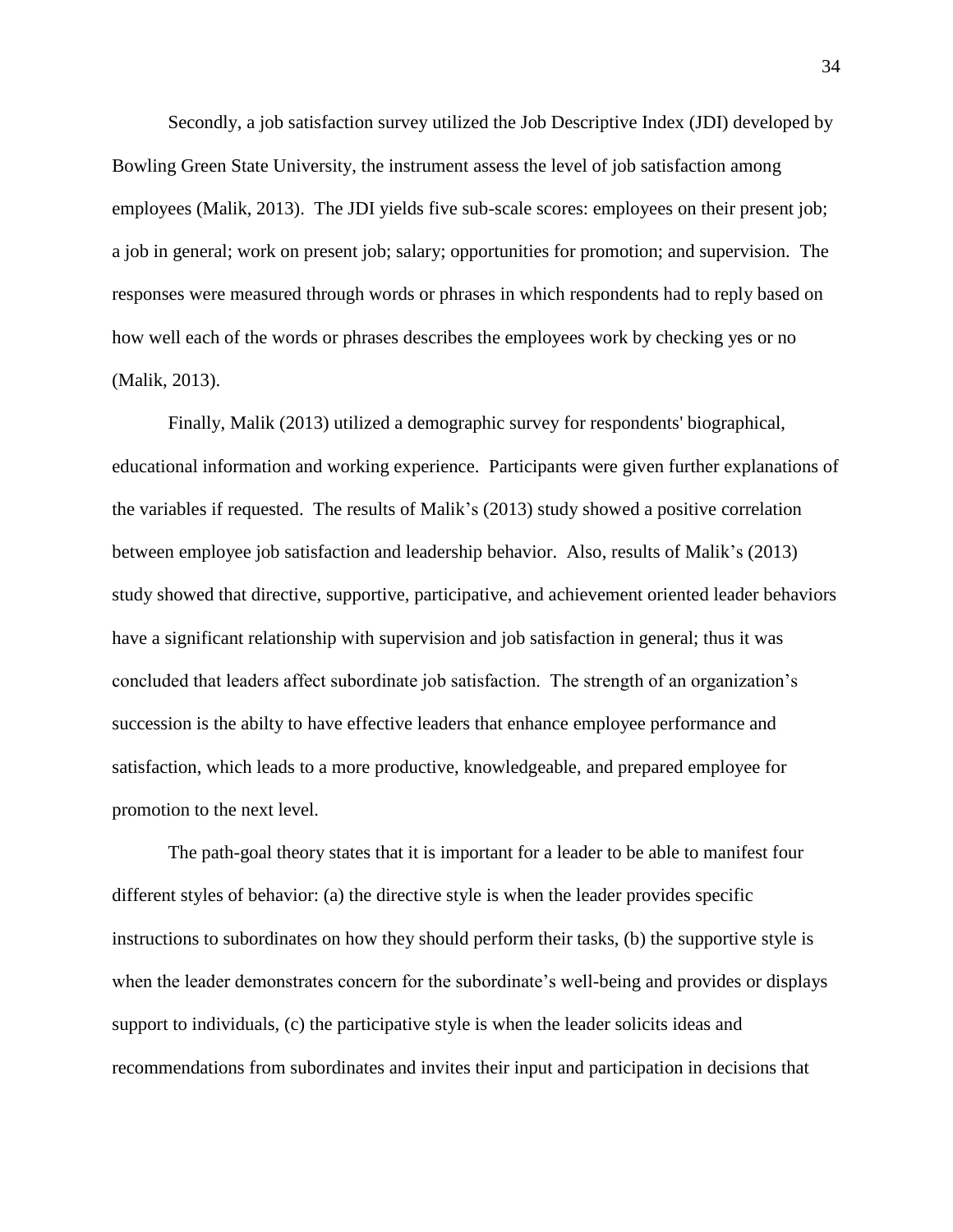directly affect them or the organization, and (d) the achievement oriented style is when the leader sets challenging goals that (Polston-Murdoch, 2013) place emphasis on improvement in work performance and encourage high levels of goal attainments (Muchinsky, 2006). According to path-goal leadership, the success of a leader is influenced by the interaction of the leader's behaviors which include the four styles. There are also two types of contingency factors that include subordinate characteristics and environment. These contingency factors are the situational variables that cause one leadership style to be more effective than another (Kreitner & Kinicki, 2007). The subordinate characteristics require a need for autonomy having that desire to be independent and in self-control; while environmental characteristics include a task structure in which the nature and the requirements of a particular task are specified (Malik, 2012).

According to a study by Malik (2012), the relationship between leader behavior using directive, supportive, participative and achievement-oriented leadership styles of corporate managers and subordinates' job expectancies using House's (1974) path-goal model of leadership revealed that leader behavior affects subordinates job expectations. The participants included 200 employees working in a variety of jobs in the cellular industry. For the leader there is a direct path to obtaining the goal by simply increasing personal pay-offs to subordinates. This work goal attainment is achieved when an easier path is clarified, obstacles are eliminated, and there are increased opportunities for personal growth.

The House path-goal theory uses the foundation that motivation is based on the premises that employees will exert effort and performance based on their perception of the leader's behavior (Polston-Murdoch, 2013). The main objective for the leader is to communicate clear expectations, describe the path to achieving a goal, and then to remove all barriers for employees as they attempt to execute in an effort to achieve the goal or complete the task at hand (Polston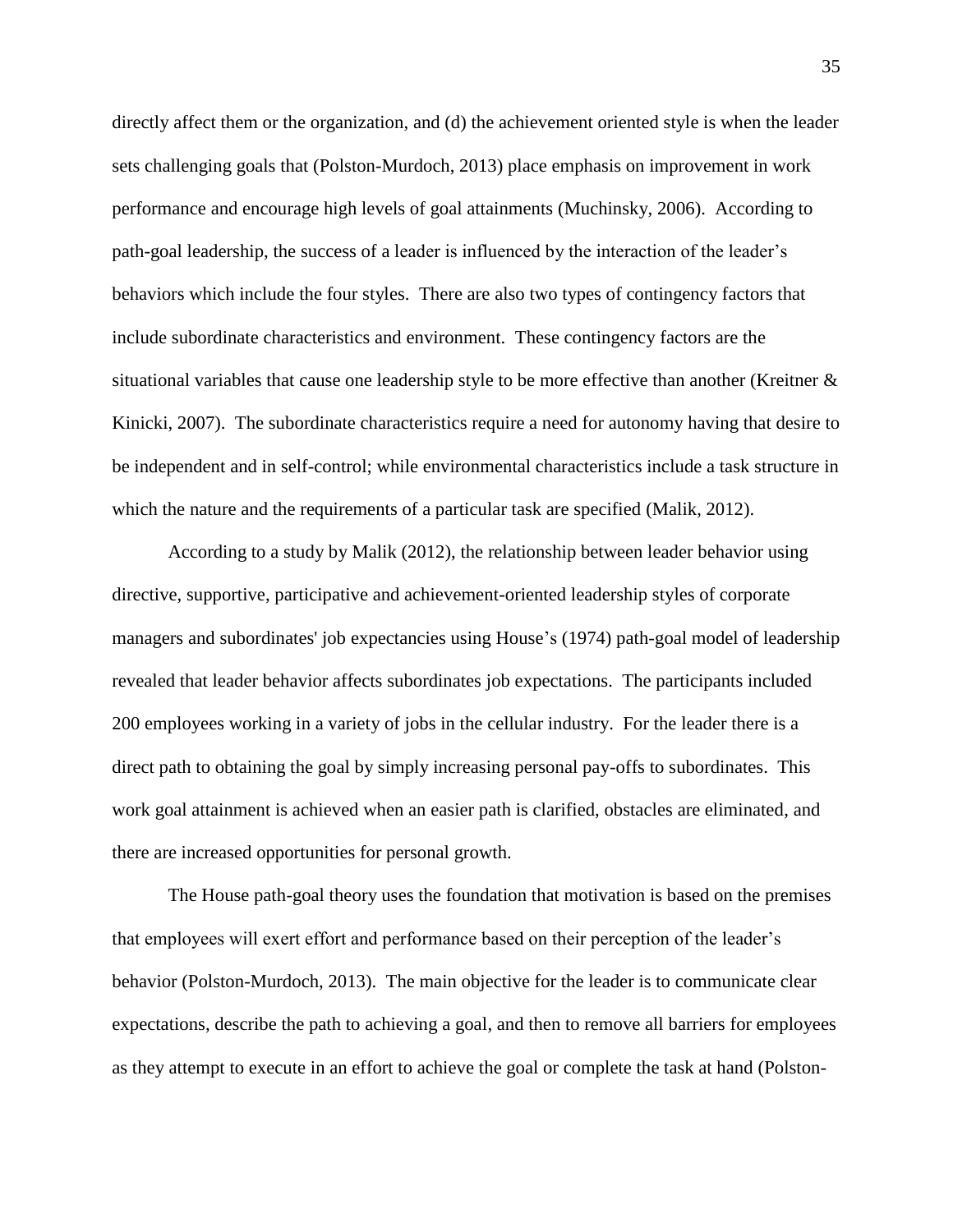Murdoch, 2013). Leaders are developed to provide information, support, and resources for team members to be successful.

The four path-goal leadership styles that function to provide structure and/or reward to subordinates are directive, supportive, participative, and achievement oriented. They can be exercised by leaders in any combination with a variety of subordinates and within different organizational cultures and situations (Polston-Murdoch, 2013). The conceptual framework of leadership models states that leaders who practice certain leadership styles, according to subordinates, could influence the subordinate commitment to the superior (Polston-Murdoch, 2013).

# **Leader Development**

Leadership development and succession planning programs are educational endeavors that are designed to decrease organizational risk in the event of key position vacancy. In order for succession planning programs to be successful, participation in educational activities and taking advantage of opportunities of performance based activities to demonstrate increasing skill levels must be a part of the curriculum. Leaders must understand that mentorship of those selected to participate in leadership development must be continuous (Cole, 2012). Service organizations typically have been known for filling middle manager positions with internal team members and providing very little insight on training and developing leaders due to the high turnovers (Austin, Regan, Samples, Schwartz, & Carnochan, 2011). It is difficult for organizations to focus on leadership development and succession planning and sustain their growth in leadership (McDonagh, Prybil, & Totten, 2013). A leadership succession plan allows organizations to plan for continuity by strengthening their leadership support system (McDonagh et al., 2013).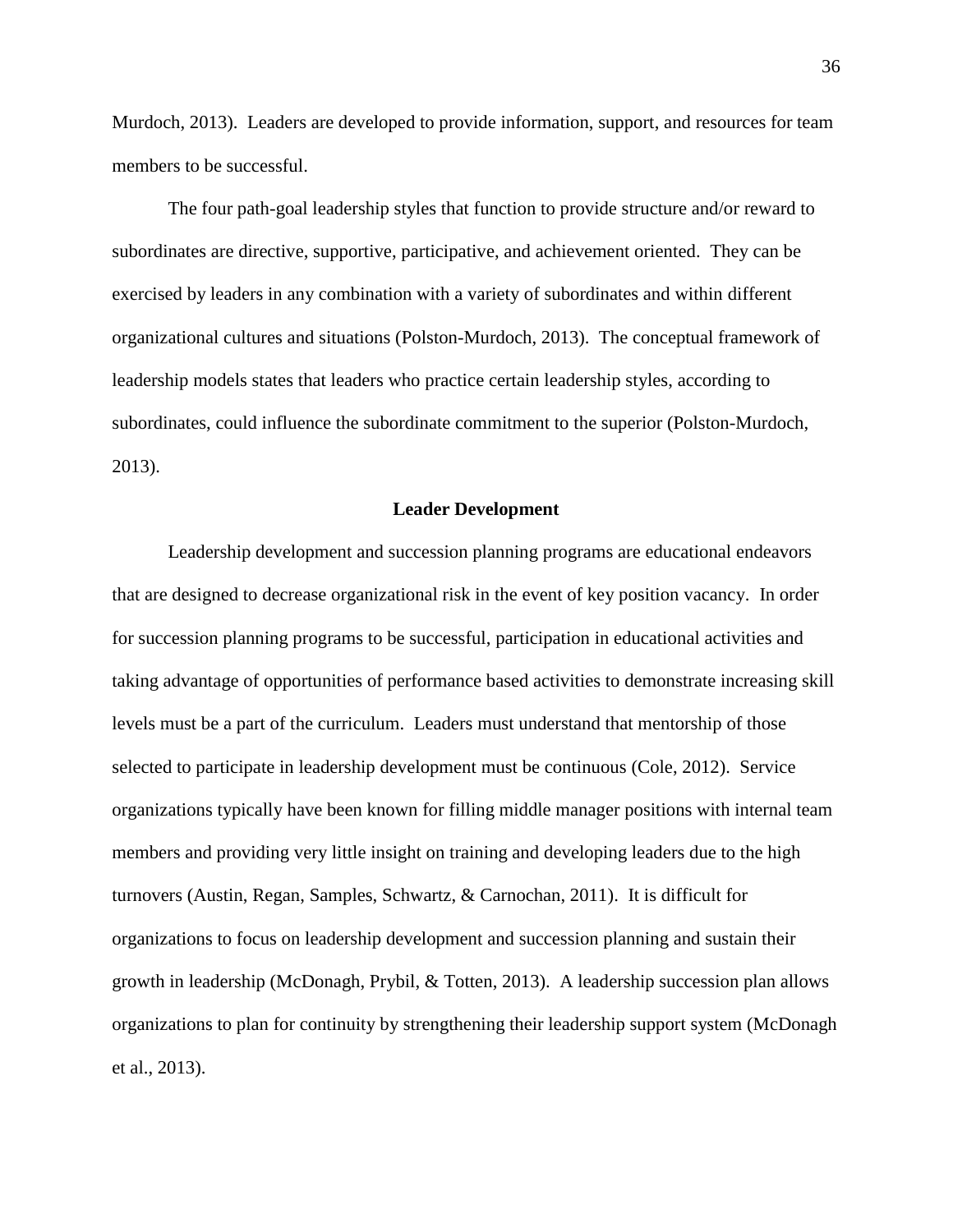Leaders must exemplify the behavior and professional characteristics they expect as the foundational concept in exemplifying excellence (Knight, 2014). The leader's behavior sets the tone for the culture of the organization. The leader's behavior should match the expectations being made of others, from effort to outcomes to personal interactions. Professional development becomes critical for the leader to engage all departmental and divisional activities into current base practices leadership and development (Knight, 2014).

Organizations, including community colleges, find it beneficial to implement leadership development as part of the succession plan. There are several benefits to leadership education, including: the identification of educational opportunities to develop employees in their current or future jobs; the increase in the number of employees that are eligible for promotion; the advancement of diverse groups; and improvement in morale and commitment to the organization's mission, values, and goals as employees tie their personal career paths to the organization's strategic plan (Rothwell, 2010). Mentoring plays a major role in the development of leaders.

Mentoring can best be described as a relationship between two individuals, in which an older, more experienced person (the mentor) provides support and guidance to a younger, less experienced person (the protégé), both of whom are working together in a mutually agreed-upon relationship within an organization (Rutti, Helms, & Rose, 2013). Seen as a nurturing process, mentoring allowed the more skilled or experienced person to serve as the role model and teaches, encourages, counsels, and befriends a less skilled or inexperienced person (Ismail, Ali, & Arokiasamy, 2012; Kelch-Oliver et al., 2013; Muir, 2014). The mentor-mentee pairings are crucial to the success of mentoring relationships and with informal mentoring the pairing process was spontaneous and voluntary (Bell & Treleaven, 2010). With the process of informal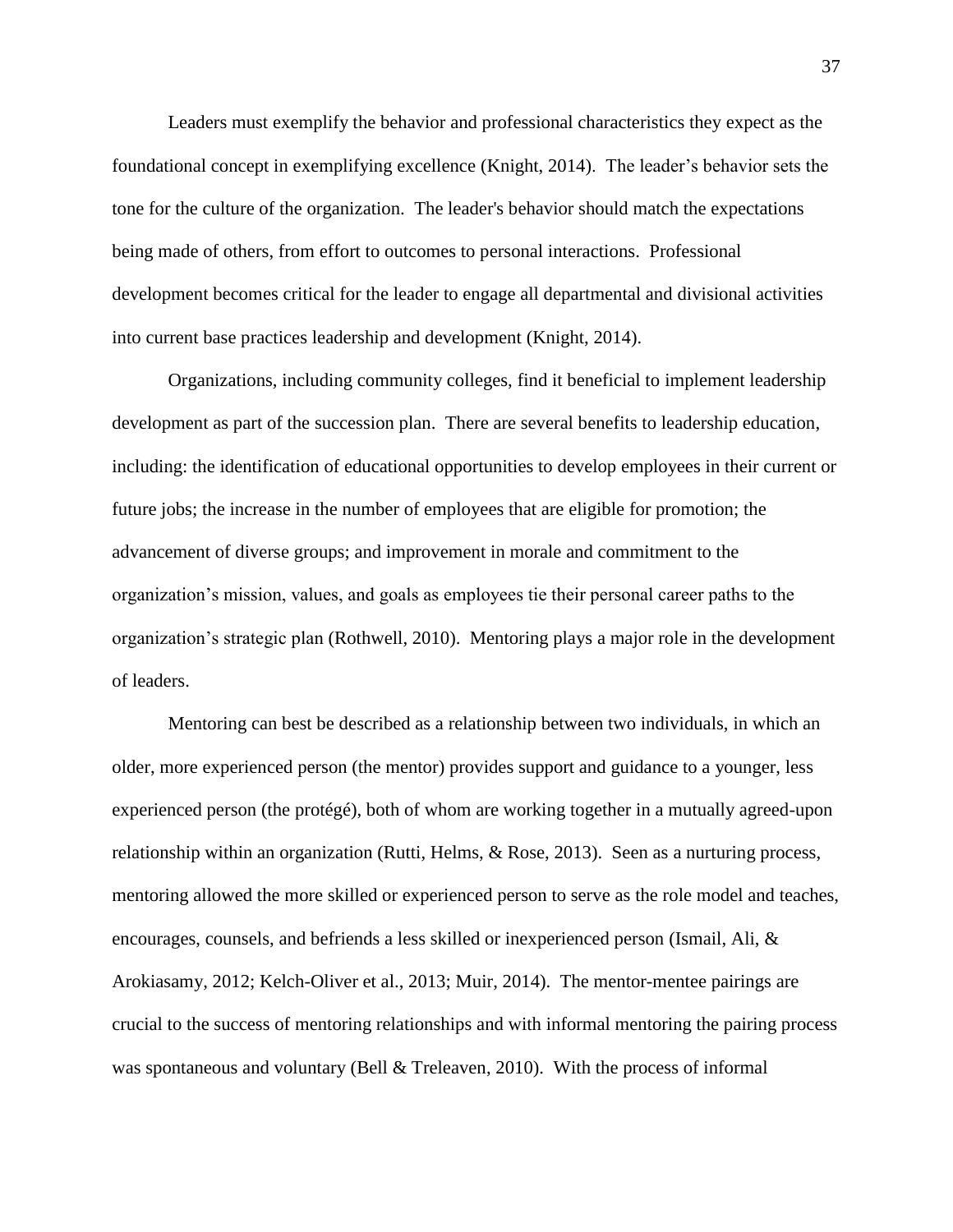mentoring, a senior staff member may offer a newer staff member a mentoring relationship, or the junior staff member may actually ask the senior staff member to serve as a mentor. The problem or limitation of this approach was the benefits of mentoring might not be available for a staff member who does not have access to senior staff members (Bell & Treleaven, 2010).

Organizations find themselves more competitive and equipped with the ability to develop leaders for the future when formal mentoring can be used in leadership development (Corner, 2014). Formal mentoring offers opportunities for leadership development by capitalizing on knowledge internally that is geared specific to the organization and is tailored to meet any organization's goals and objectives (Corner, 2014). A model to evaluate mentoring relationships was use to negate any barriers such as power dynamic, mentor attitude and setting expectations. The model consisted of six major parts: (a) mentee empowerment and training, (b) peer learning and mentor training, (c) aligning expectations, (d) mentee program advocate, (e) mentor selfreflection, and (f) mentee evaluation of mentor (Anderson, Silet, & Fleming, 2011). The six component strategy was different from former practices and it is suggested that organizations implement one component strategy at a time (Anderson et al., 2011).

Emerging leaders and their mentors stated their formal mentoring experience was essential to the development of their leader identity and provided a strong influence on the mentoring relationship (Muir, 2014). Administrators and mentors participated in a two-year mentoring program and shared lessons learned that included a major foundation that mentoring must be built on trust and building strong relationships (Collins, Lewis, Stracke, & Vanderheide, 2014). Also, the process of mentoring must allow for mistakes to be made and communication along with collaboration must include the context for mentoring (Collins et al., 2014). Other lessons included having the necessary time to impact teaching and enhance learning, become a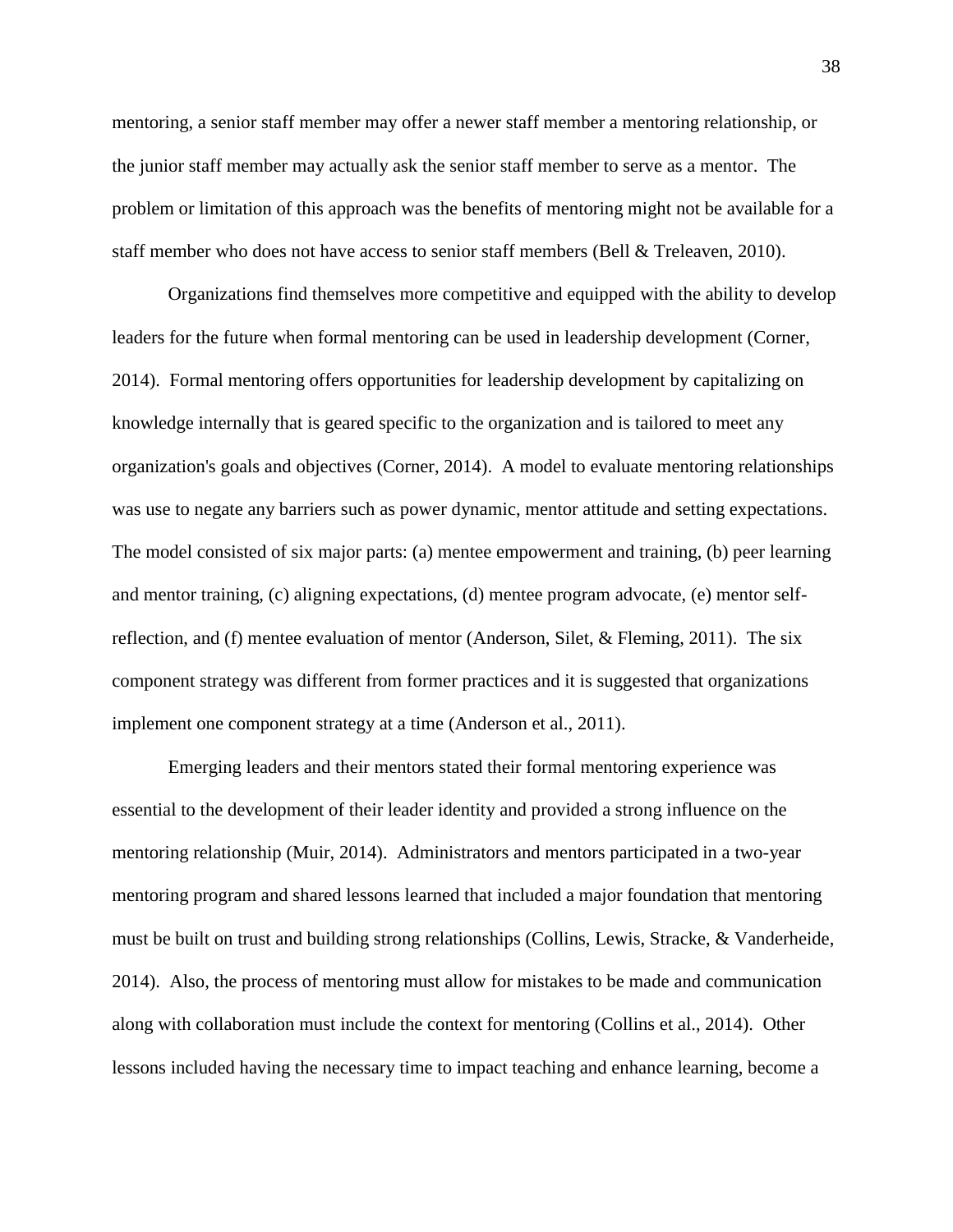common practice in higher education, and incorporate diversity which requires a unique approach to mentoring (Collins et al., 2014).

To have an effective formal mentoring model there needs to a specified time, length of the relationship, and meeting schedules. Every mentoring model contains a selection processes such as applications, interviews, and criteria (Dawson, 2014). Organizations used a variety of resources and tools to support mentoring relationships, such as software and psychometric instruments, a range of mentoring training, online and offline training (Dawson, 2014). Three key areas were addressed by pharmacy colleges that started an effective mentoring program: (a) a mentoring program was created to fit the needs of the specific institution based on the institution's mission, resources and size; (b) the structure of the program involved pairing junior and senior level team members to share feedback on their relationship; and (c) the mentormentee pairing was assigned by a team leader initiated by the mentor or mentee (Metzger et al., 2013). The Adaptive Mentorship (AM) model was used in the research study and the researchers showed: (a) AM was a cross-disciplinary, developmental model that had been refined for application in different mentoring contexts; (b) the model focused on mentors adapting their mentoring reaction to match the existing developmental needs of the protégés; and (c) the AM model was shown to help mentoring dyads to have a better understanding of the entire mentorship process and guides their practice within the roles and responsibilities of the mentorship (Ruru, Sanga, Walker, & Ralph, 2013).

A Midwestern state selected college presidents, vice presidents, and deans from several rural community colleges to determine what factors played a major role in their leadership development. The participants in the research held a variety of positions throughout their careers and noted that on the job training is where most of their leadership skills honed in from (Eddy,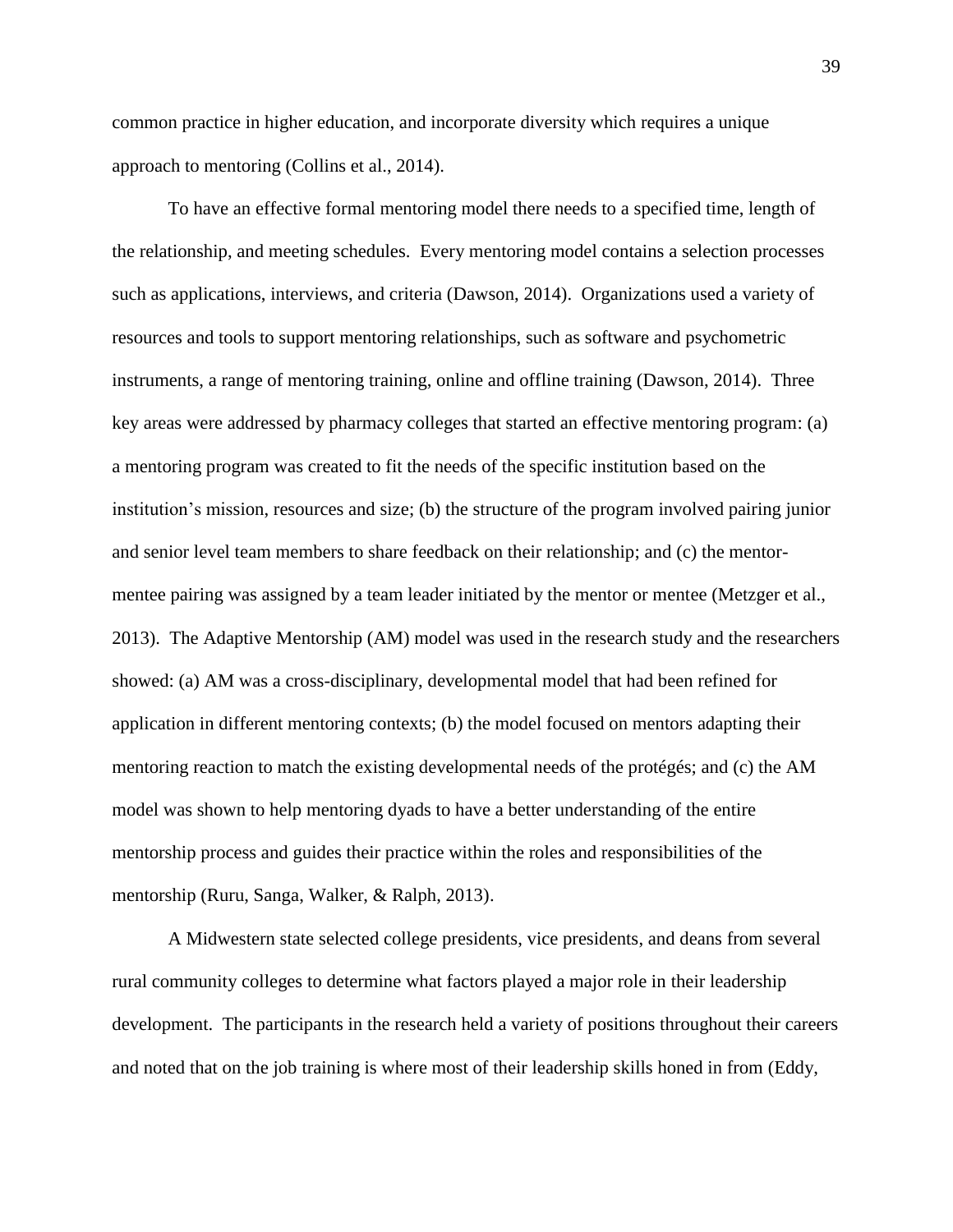2013). One president noted that a lot was learned by trial and error, having made a lot of mistakes and learning from those mistakes (Eddy, 2013).

In Southern California, a qualitative case study was conducted using a "grow your own" (GYO) succession planning program to gain an understanding of participates career advancement behaviors and effectiveness in filling the leadership pipeline (Benard & Piland, 2014). The GYO training is provided through a series of workshops that are conducted over the course of a semester. The curriculum includes basic leadership development contextualized within the culture of the school district that focus on leadership skills, assessment of participant leadership profiles, and dealing with difficult situations and employees. The focus is an intensive training module that includes five components: (a) facilities, (b) business services, (c) student services, (d) instructional services, and (e) human resources (Benard & Piland, 2014). In addition to the training sessions, the program design also included an experiential learning opportunity that included leadership coaching/mentoring, experiential assignments, as well as counseling and review of possible career paths and the specific skills and abilities necessary for successful promotion (Benard & Piland, 2014). The GYO program proved beneficial to employees by building internal communities and networks within the district which are advantageous to the individual and the district. Participation in the program provided employees with a shared learning experience and the opportunity to make connections and network with other colleagues. These connections highlighted some career paths for participants who were interested in career advancement, helped to improve job performance and provided the employees with encouragement to pursue career goals from their colleagues and the program facilitators (Benard & Piland, 2014).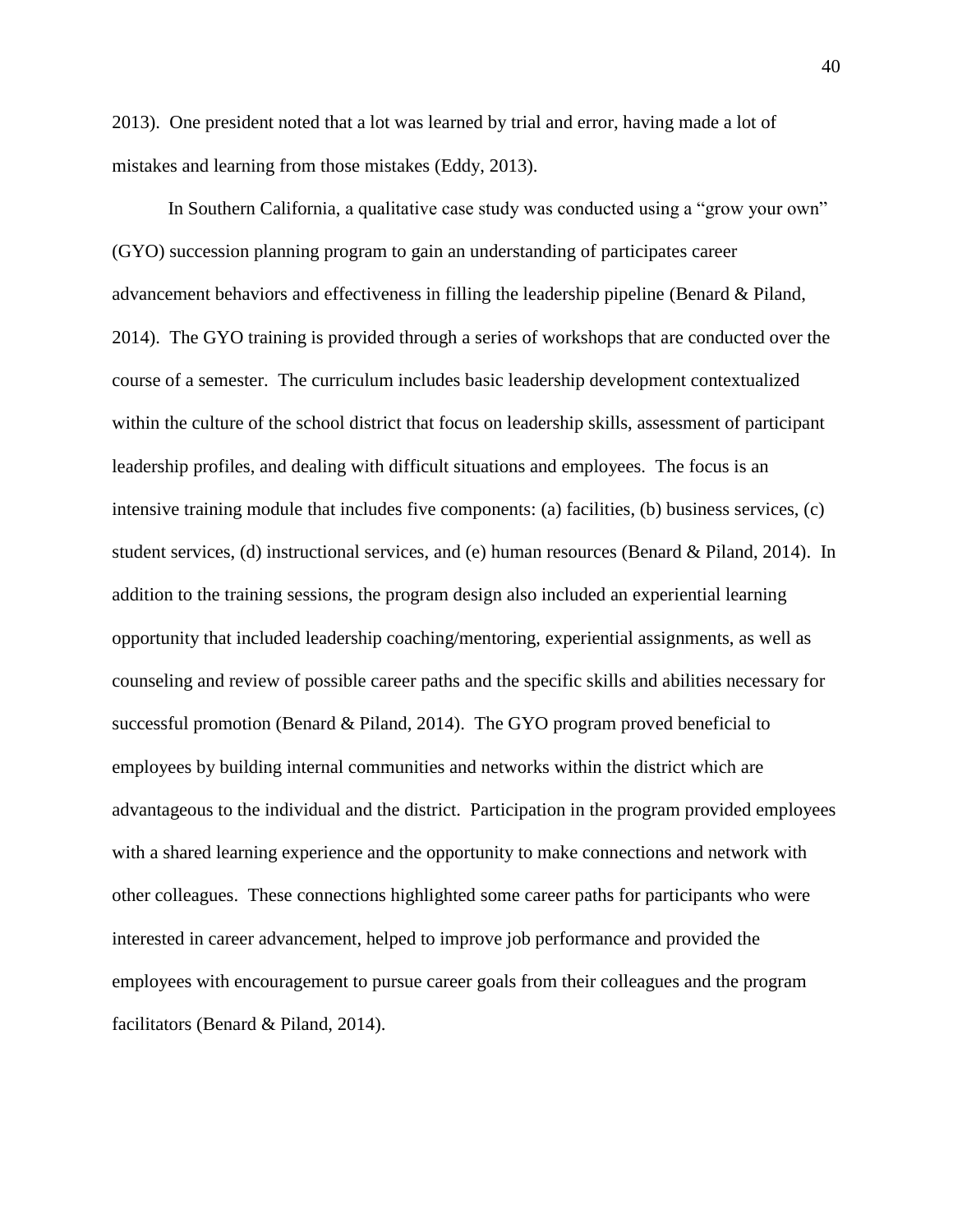Massachusetts Institute of Technology (MIT) created an on-campus leadership development program for administrators. The senior leadership program includes a multi-tiered approach to the delivery of content. The first element is a workshop component that builds foundational concepts and competencies, which provides the functions of key areas within the university to include finance, budgeting, human resources, academic affairs, and student affairs. Second, the participant engages in a self-assessment to identify strengths and weaknesses along with gaps in knowledge. The third element involves applied experiences that involves working on team projects with fellow participants from across departmental areas; these projects focus on activities of importance to the university community and consistent with the institution's mission and strategic objectives (Trotta, 2013).

Castillo-Garrison (2012) studied a group of women and their careers along with a collaboration between a professional organization and a community college district over a sixyear time frame to show the impact of leadership development. Participants in the study reported that by being in the leadership program provided a positive impact on their careers and the most relevant components of the program were perceived to be examples of executive leadership and the networking opportunities that existed during the program. Knott (2011) observed three inhouse community college leadership development programs and came to the conclusion that the significant individual outcome was having an expanded social network and the significant organization outcomes was greater cohesion among employees and better informed employees.

Much of the literature and research on programs and methods designed to build future leaders from current employees focus on three areas: (a) on-the-job training or internships, (b) leadership training programs, and (c) graduate school programs (Strom et al., 2011). In a survey of over 350 incumbent community college presidents, several conclusions were made including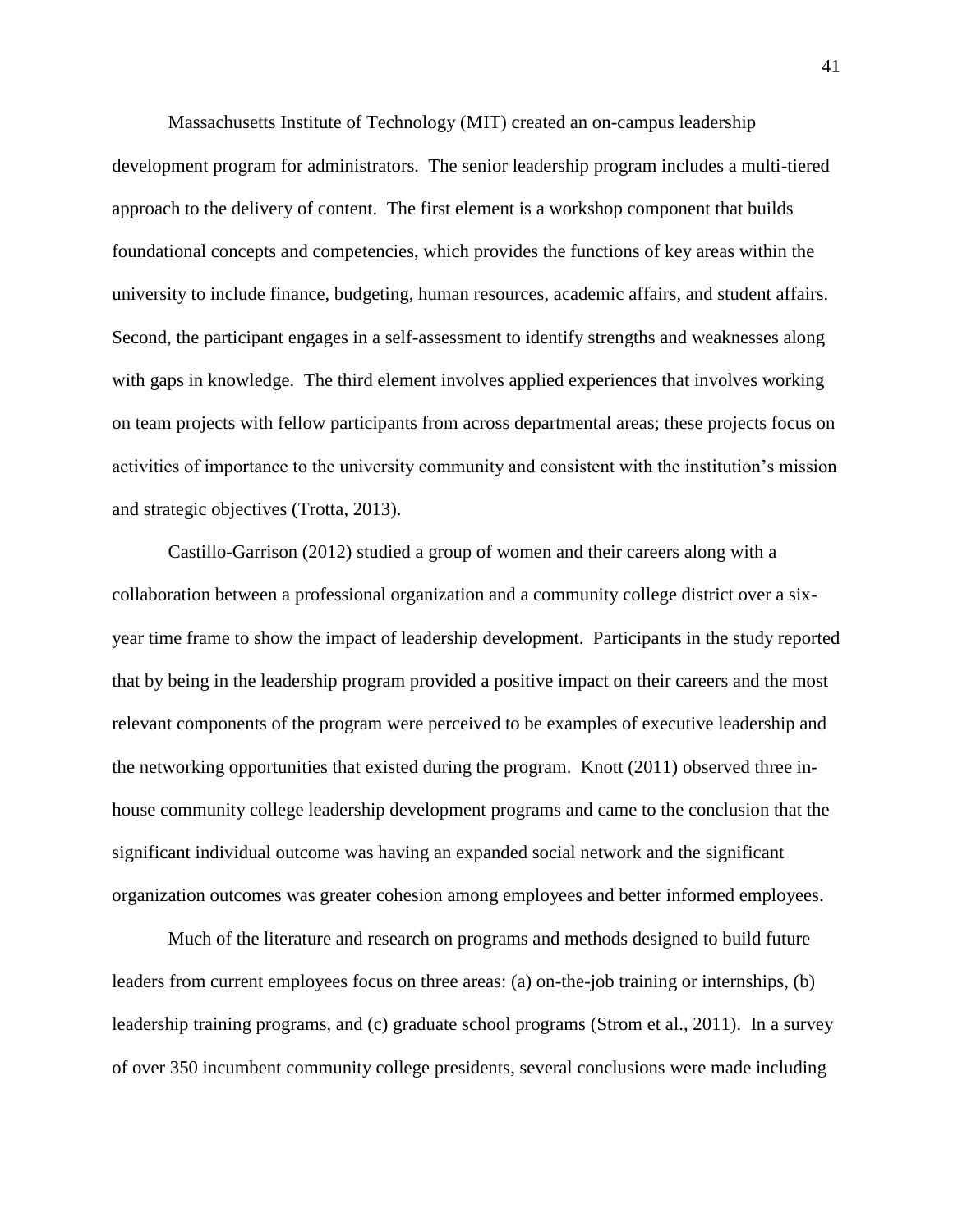nearly 70% indicted a need to expand and improve in-house development programs (Hull & Keim, 2007). The survey also found 86% of colleges offered leadership workshops and seminars, 49% offered internships, and 18% offered other opportunities, including graduate studies. Size of the institution resulted in a statistically significant difference in leadership development opportunities where smaller institutions offered fewer opportunities, 89% of the presidents found these programs valuable to participants, and 87% found value for the institution (Hull & Keim, 2007).

There is no one segment that is capable of producing the perfect leader for the community college. With numerous issues faced by community college leaders, consideration should be given to a more integrative approach in finding future leaders. Using the combination of on-the-job training, internal leadership growth processes, internship, mentorship, leadership development programs, and graduate school programs can provide an opportunity to develop well-rounded community college leaders (Strom et al., 2011). Organizations identify individuals internally to serve as potential leaders. Individual leadership development plans can use the 70/20/10 model approach to identify specific development actions for individuals (Kramer, 2013). Kramer (2013) stated that most leadership development happens on the job with 70% through job opportunities, projects and assignments; coaching and mentoring occurs at 20%; and 10% is actually formal training. The opportunities to develop leadership skills can utilize special projects and opportunities that come along in every organization to help individuals develop specific skills (Kramer, 2013).

Identifying and developing talent from within an organization for leadership roles is effective in preparation for advanced responsibilities, has a positive effect on staff morale, and minimizes the impact of vacant leadership positions during recruitment (Miodonski & Hines,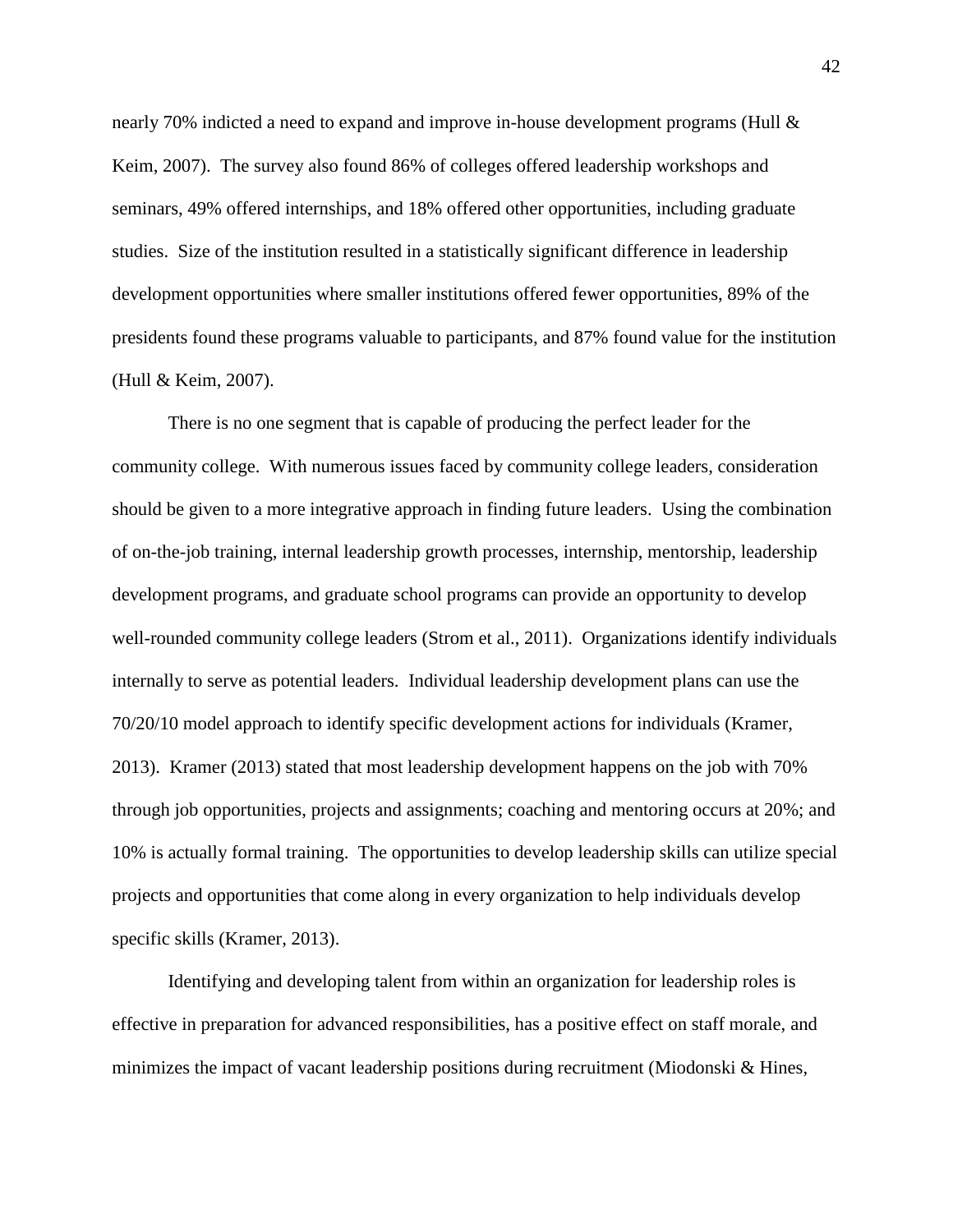2013). For an organization to have a vital leadership development program it should take advantage of all formal resources currently available through human resources or organizational development departments (Miodonski & Hines, 2013). These resources may also include classroom activities, mentoring programs, shared leadership/governance, and programs that shadow staff from other departments.

# **Succession Planning**

Succession planning was first acknowledged by Henri Fayol (1841-1925). Fayol indicated that it is a responsibility of the organization to create stability and, if that responsibility was not acted on, individuals lacking the essential characteristics and skills would be placed in critical roles (Rothwell, 2010). Developing a pipeline of talent to ensure a seamless transition and continuity is a step in the right direction of succession planning in institutions of higher learning. The depth and quality of an organization's leadership are the most important determinants of the organization's future, and especially in uncertain and turbulent times such as these, organizations need to focus on building their pipelines of talent and ensuring successful leadership transition (Hazarika, 2009).

Some researchers define succession planning as a systematic effort to help managers, who need to identify a pool of high-potential candidates, develop leadership competencies in those candidates and then select leaders from the pool of potential leaders (Mehrabani & Mohamad, 2011). Calareso (2013) shared that succession planning is an ongoing process that is utilized to identify future leaders and prepare them to take on the role of leadership. The process does not occur serendipitously, but is intentional and systematic (Calareso, 2013). Rothwell (2010) agreed with Calareso that succession planning should be deliberate and systematic, but gives a more comprehensive definition and contends that succession planning should not only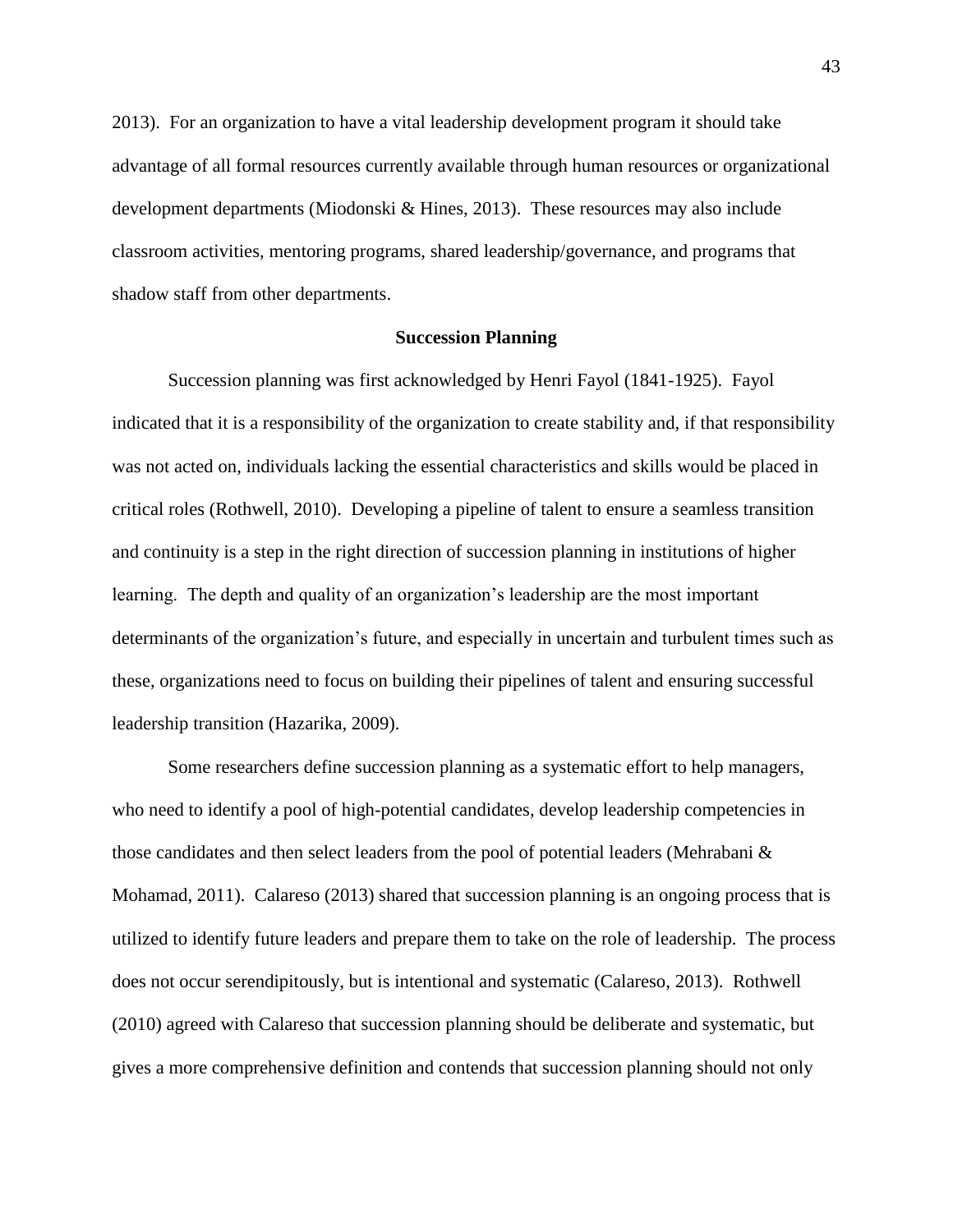focus on significant leadership positions, but should take into consideration the identification and development of critically important talents such as professional, technical, clerical and production positions. Galbraith, Smith, and Walker (2012) supported Rothwell's explanation in that they describe the term succession planning as a process for identifying and developing individuals who do not necessarily have direct managerial responsibilities, but are in positions that are highly specialized and require extensive training to acquire the necessary skills. Others have referred to it as a strategic, systematic, and deliberate activity to ensure an organization's future capability to fill vacancies without patronage or favoritism (Tropiano, 2004).

A clear definition of the scope of succession planning increases the likelihood of obtaining the desired results and that scope is defined by the organizations needs to consider a few fundamental elements; positions, employee potential, internal candidates, diversity, development and resources (Piña-Ramírez & Dávila, 2015). In the 1950s and 60s, succession planning made major advances in the response to the rise of corporate America. The complex size and scope of the organizations required a more systematic method to manage personnel, assess performance, and identify potential talent for promotion (Grossman, 2014). The original emphasis of succession planning was CEO replacement, but this focus shifted in the 1980s to include lower management levels (Berke, 2007).

Identifying future leaders is a principal aspect of succession planning; doing so safeguards the organization from the confusion that can ensue when a key leader leaves (Galbraith et al., 2012). Historically, organizations focused on replacing key employees before they left the organization, then they would replace them with new employees without developing them which was a common mistake (Mehrabani & Mohamad, 2011). Several problems can occur from simply replacing employees, such as the difficulties of finding the right person for a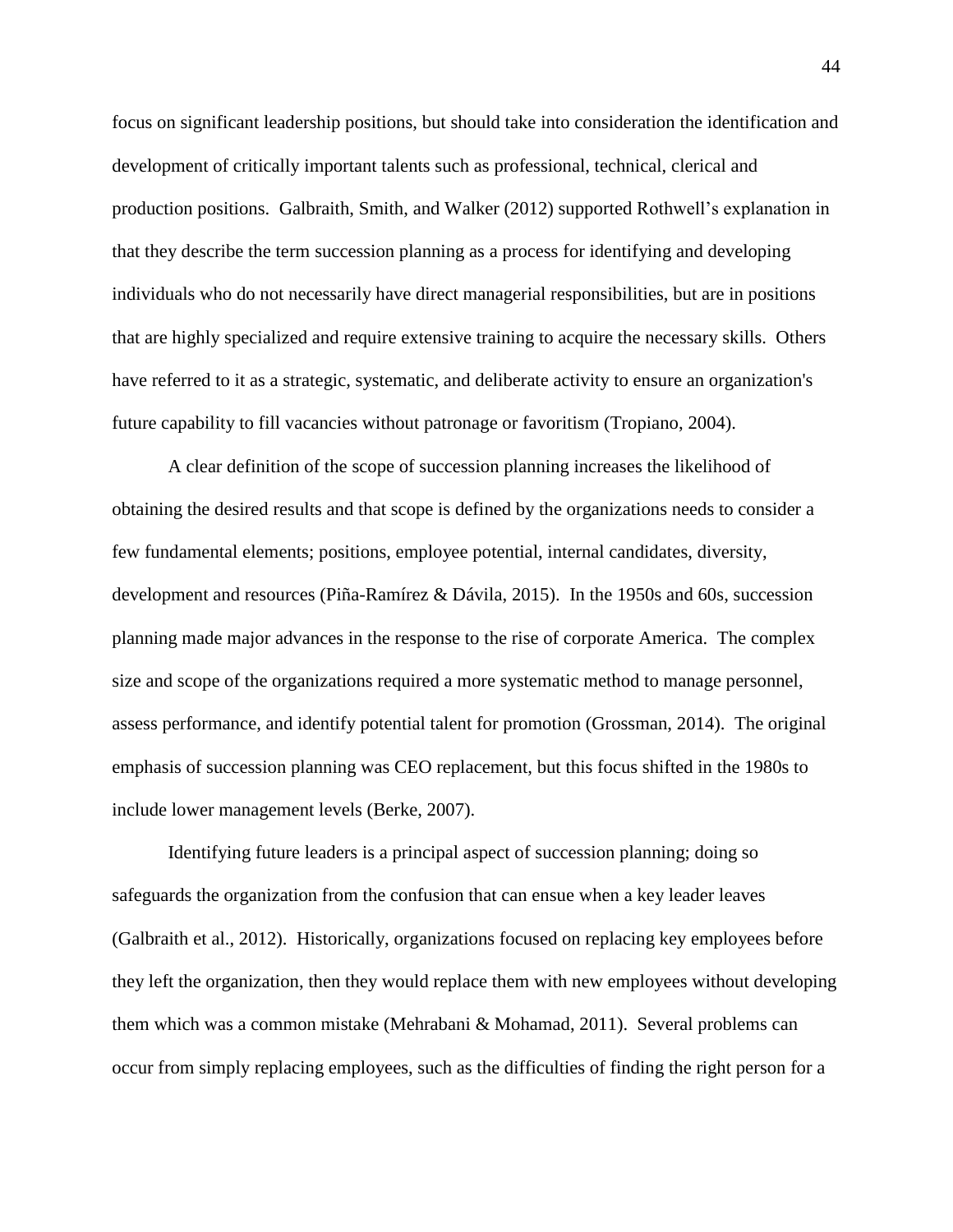new vacancy in a short period of time or the cost of hiring from outside the organization. For decades, the concern of succession planning was about hiring the exact person, not the required skills and talents needed for the organization's future. The target of succession planning in this old view was implemented by top leaders and business owners in the larger organizations (Mehrabani & Mohamad, 2011). Davies and Davies (2011) stated that current leaders need to model the behaviors they wish to see in others; by doing so success in the present can be assured for those in the future. While this point may be true, institutions cannot rely on this approach alone and need to be proactive in developing future leaders. In today's society where competition is high, work is fluid, the environment is unpredictable, and the organizational configuration frequently changes, the old view of succession planning by defining specific people for the specific job does not work. Nowadays, organizations need to develop a group of high potential people with general competencies creating flexibility and the leadership potential at all organizational levels (Mehrabani & Mohamad, 2011). This traditional way of thinking continues to hinder the community colleges where the percentage of anticipated presidential retirements is expected to reach 84% by 2016 (Bornstein, 2010).

Richards (2016) conducted a qualitative case study on succession planning in a community college and the influence of the institution's culture on the succession process. The case study used a large community college located within a southeastern state, with an enrollment of approximately 30,000 students. Participants comprised of two members of the president's council, four division chairs, and three department chairs. The emphasis of the study was on the positions of power that make decisions regarding succession planning, therefore the age, race, and ethnicity of the participants were not a factor. To ensure anonymity and confidentiality, Richards (2016) assigned a pseudonym to the institution and to each participant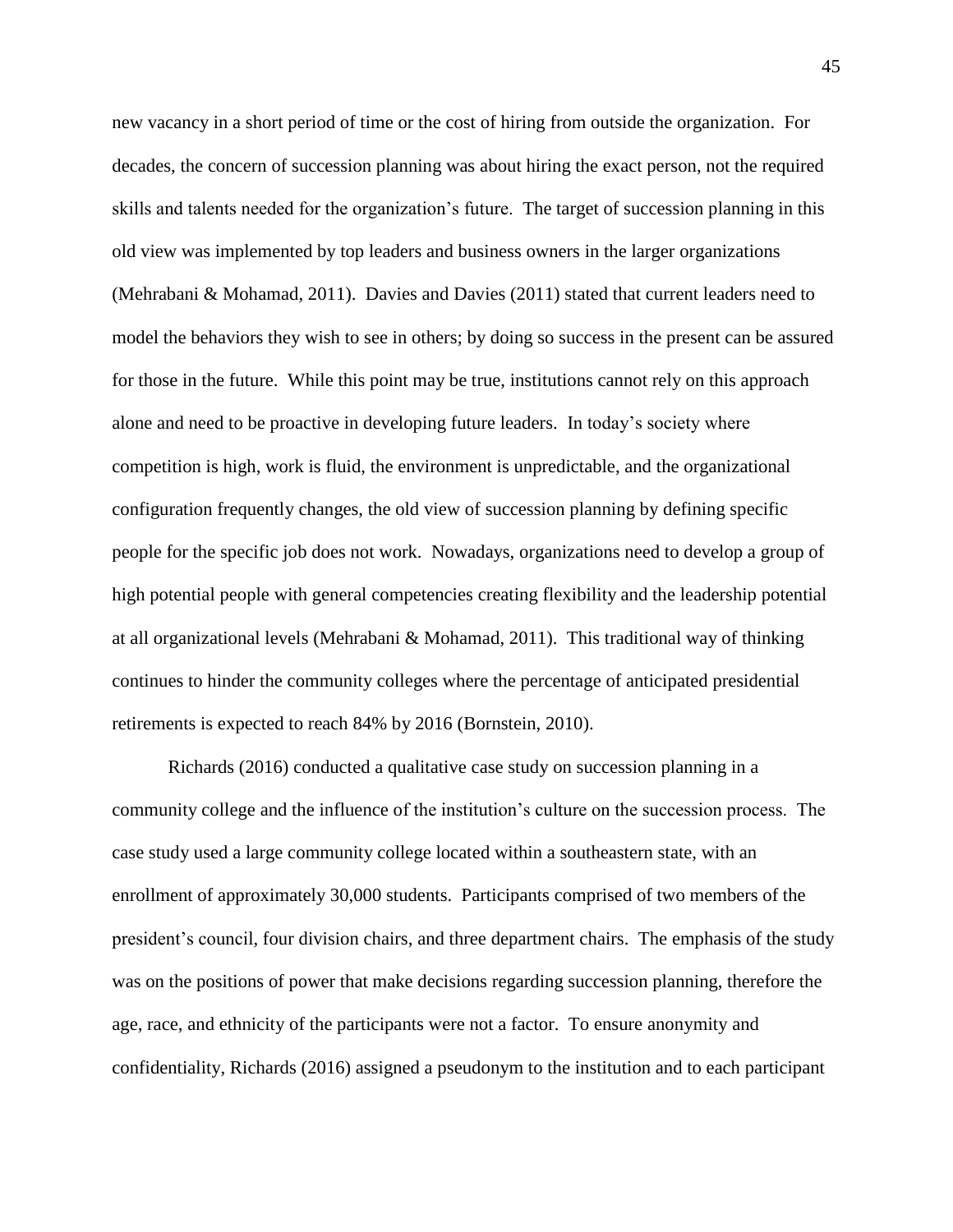involved in the study. In this qualitative research, a purposeful selection method was used to select information rich cases for detailed study (Ajjawi & Higgs, 2007; Hunt, 2011). Interviews were used ranging from 45 minutes to an hour and consisted of a series of questions constructed to better understand how succession planning was viewed and practiced at the selected site, and how the succession planning process was advanced or impeded by the culture and traditions at the institution. The utilization of face-to-face, semi-structured interviews as one of the methods of data collection, following the approach outlined by Creswell (2014).

Participants views were amongst the findings that focused on the institution that were described as large and continuing to grow, innovative and supportive of autonomy, and as an institution that fulfills its mission through service to the community (Richards, 2016). From coding and recoding of the data four superordinate themes were derived: (a) change is constant, (b) diversity is valued, (c) top leaders are recruited from outside, and (d) succession planning is important. Each superordinate theme was supported with direct quotes from the participants and presented both in narrative and table format (Richards, 2016). Eighty-nine percent of the participants remarked on the constant changes that were taking place at the institution and another 56% commented on the importance of diversity to the institution especially as it relates to the very rigid hiring process that is designed to ensure that hiring committees are diverse (Richards, 2016). Finally, 67% of the participants commented that succession planning is important; however, succession planning is not formally practiced at the institution and there was resistance to attempts to implement it (Richards, 2016).

Another superordinate theme was that top leaders were recruited from outside the institution which aligns with research literature that states college and university presidents are usually hired from outside the institution (Richards, 2016). A national study conducted by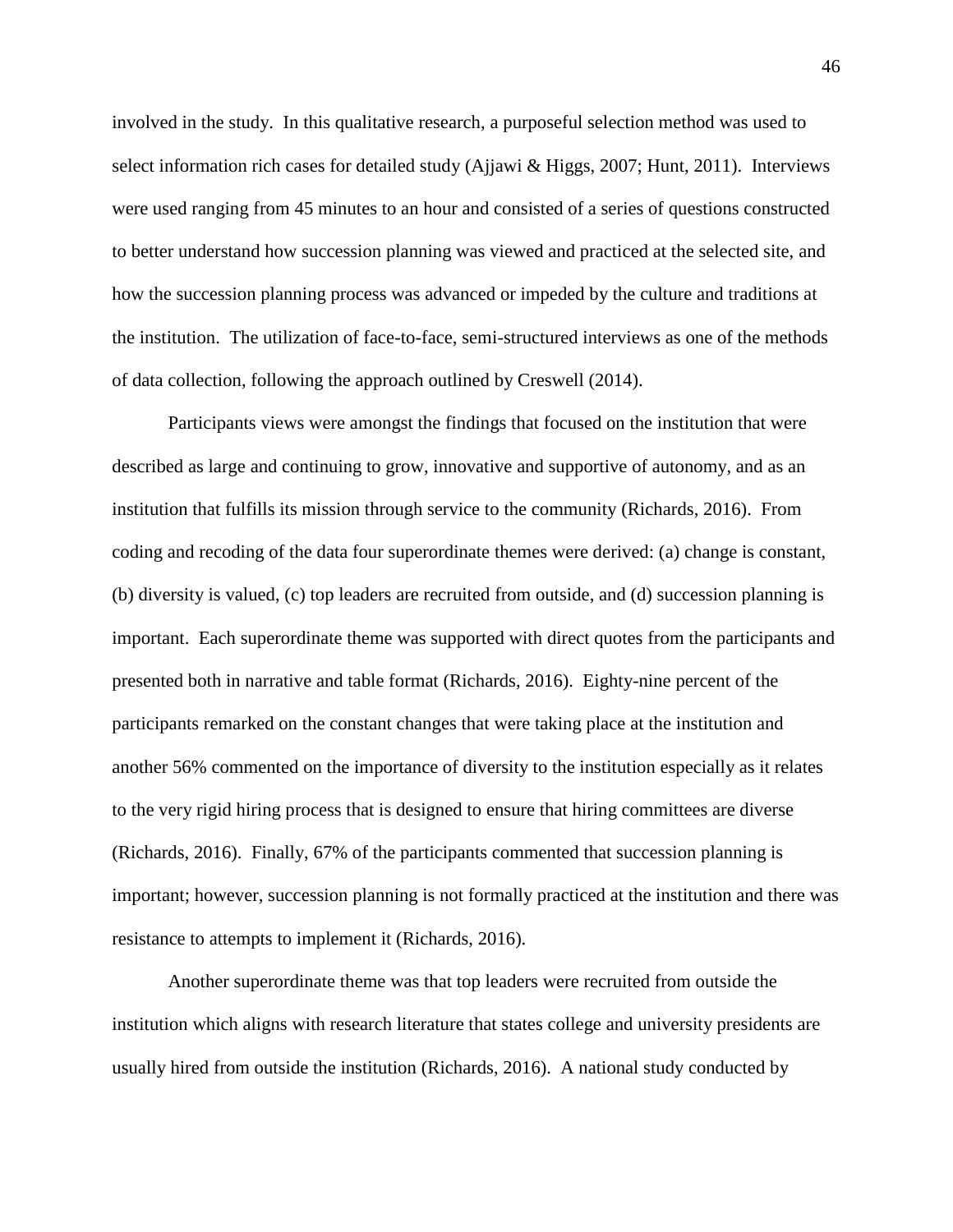Amey, VanDerLinden, and Brown (2002) on the administrative careers of community college presidents reported that 22% of the presidents who participated in the study had been internal hires, and 66% of them had been hired externally from other community colleges. Weisman and Vaughan (2007) revealed that 35% of the presidents in their study were internal candidates for their first time presidential role. Jones and Warnick (2012) found the participants of four community college presidents in Texas were already employed in the community college system, but from different institutions. Nevarez and Wood (2010) stated that leaders in the community college system may have an advantage when it comes to the top leadership positions in community colleges; however, one concern to note is the lack of succession planning that occurs within community colleges.

A qualitative study used 360-degree leadership skills inventories to survey 770 participants in the sample of 3,720 rating personnel from 13 companies in North America (Dai et al., 2011). The leadership competencies were considered by the researchers in assessing the skills needed at different levels of management and determined that different levels required different skill sets. The results of the study suggested that succession plans need to incorporate guidance of experiences to help develop employees' adequate skills for each level (Dai et al., 2011).

An international mixed method study conducted in Johannesburg, South Africa found a gap between the perception of succession planning and actual succession planning. A questionnaire study was used to test four objectives: (a) if succession planning was part of strategic business plan, (b) how the company was governed, (c) if the company provided training for internal staff, and (d) if succession planning was perceived to add value to the company. The companies surveyed concluded that succession planning was important, but they did not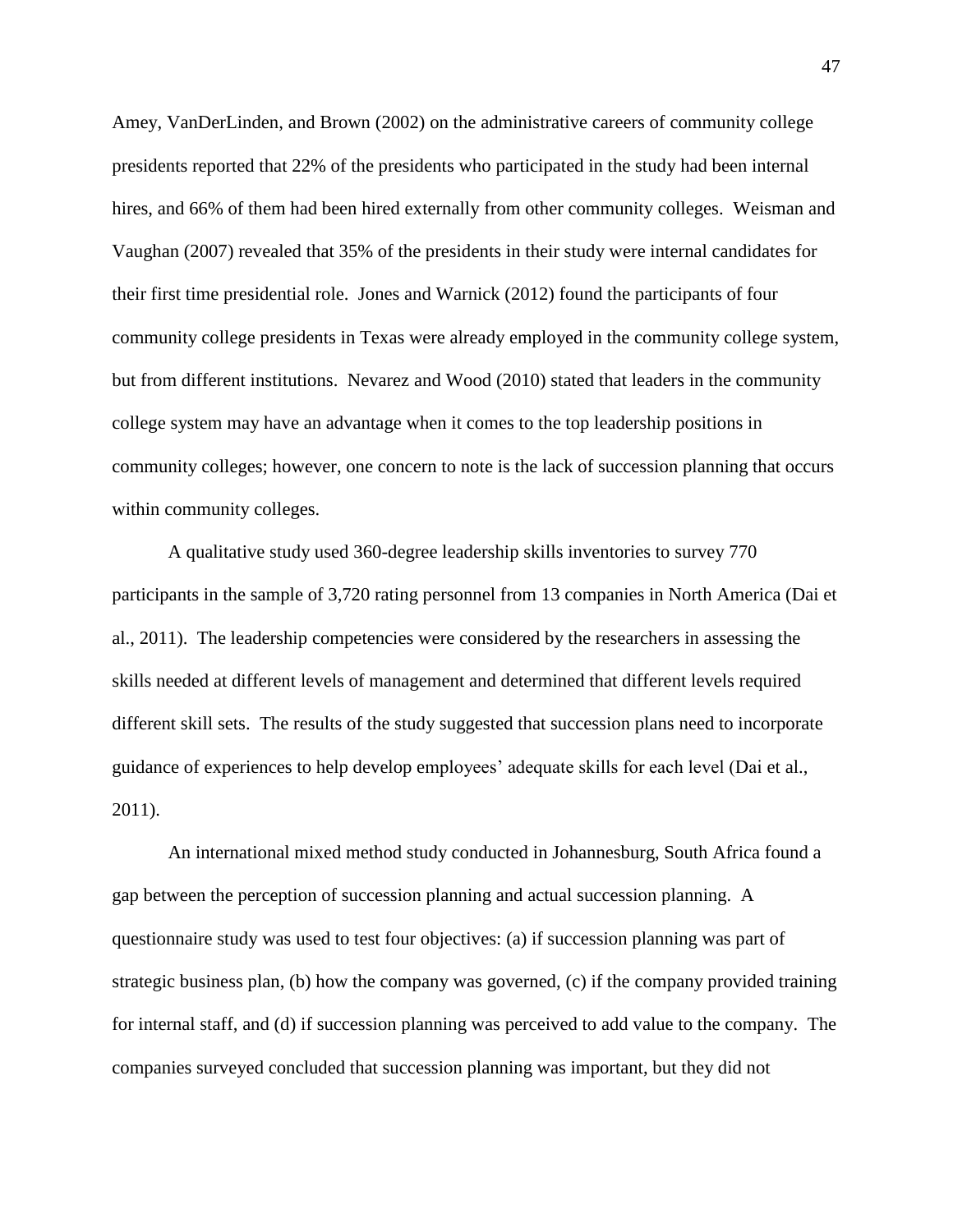implement a plan to develop potential managers (Garg  $\&$  Van Weele, 2012). Also, the study found the lack of succession planning made the companies more vulnerable and concluded that succession planning and leadership training were important, although succession plans had not been implemented (Garg & Van Weele, 2012).

In a university study by Jantti and Greenhalgh (2012), staff was encouraged to participate in a leadership development program were succession planning was incorporated, however, there was a lack of interest in leadership positions from potential candidates that perceived an unfavorable climate within the leadership ranks. Owens Community College in Ohio did an internal study showing that the major factors of not having a succession plan were lack of communication between stakeholders, lack of understanding of succession planning by union personnel, and apathy toward organizational culture (Owens Community College, 2006). The study also revealed that not having a succession plan resulted in the loss of valuable employees to other institutions, team members reluctant to sharing knowledge, and the lack of strong leadership. Similarly, a mixed-methods research conducted by Carlson (2007) revealed Colorado community college stakeholders had a somewhat different perception of succession planning within their own system. Stating that those who held vice-president positions felt succession planning was an essential part of their organizational structure, while 70% of faculty members did not agree with that conclusion. With this study it was recommended that succession planning be incorporated into Maryland's Community Colleges' strategic plans.

Formal succession planning in higher education has rarely been practiced which may be attributed to ongoing traditions and institutional culture (Calareso, 2013). With the projection of a leadership crisis in higher education it is essential that strategies for succession planning be developed. A succession planning strategy compiles the skills, abilities, and goals of each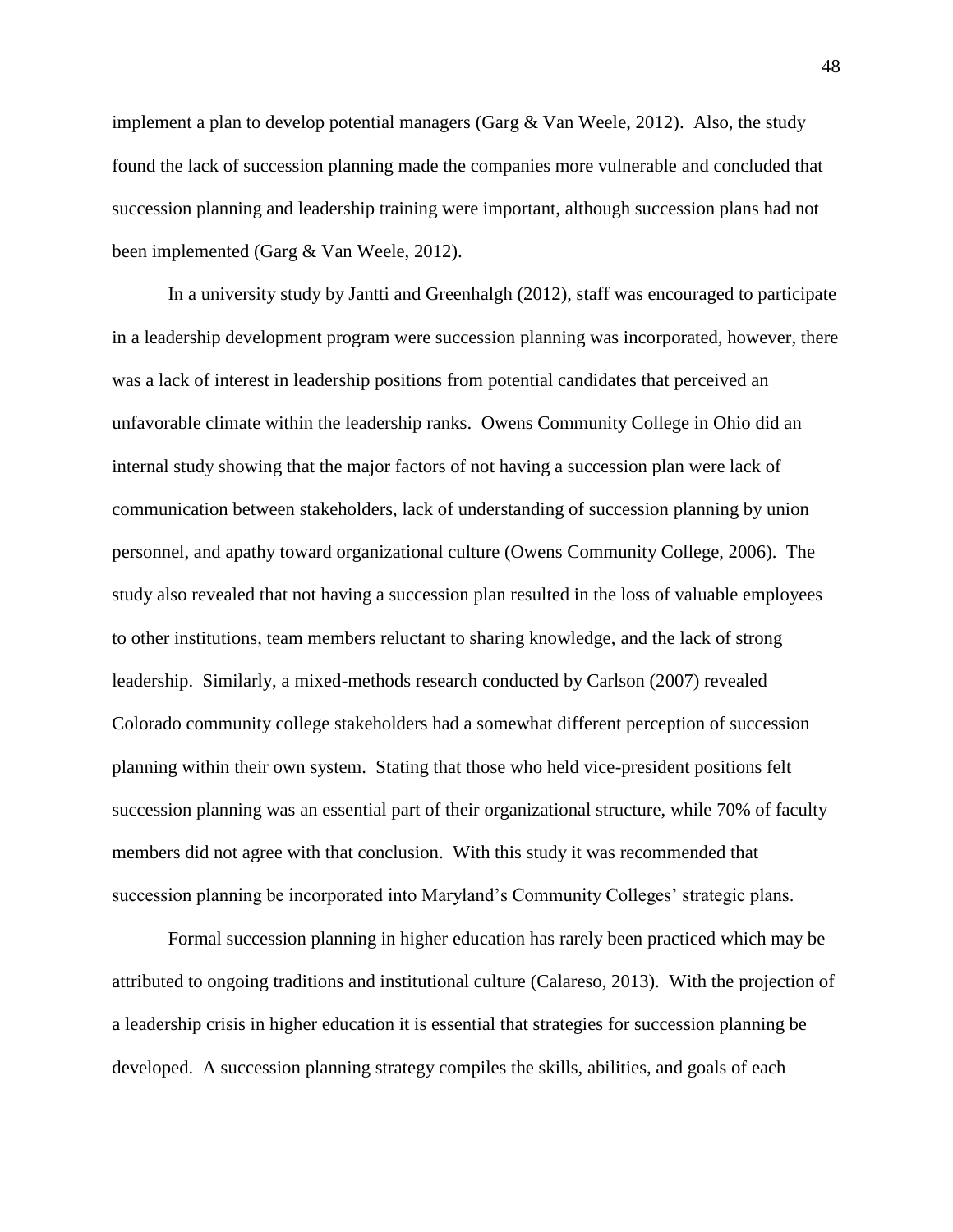employee, compares them with the needs of current and future roles, and tracks employee progress toward being ready to fill those roles (Bell, Whitney, & Kalman, 2014). Strategies for a strong succession plan include the following steps: Pack a BASKET which creates a specific model for every job that defines the "behavior," "attitude," "skills," "knowledge," "experience," and "talent" necessary to succeed in a position (Bell et al., 2014). Know where you are going by making sure BASKET assessments consider the skills necessary to fulfill future roles and map the gaps by using the BASKET assessments to do a gap analysis with employees to help them see what they need to do to be ready for the next level (Bell et al., 2014). As part of the assessment, ask for directions by talking to employees about their own career goals and aspirations to be sure you are prepping them for a job they want. Identify roadblocks and look for any obstacles in the development process that could prevent candidates from moving forward (Bell et al., 2014).

Departments in higher education normally operate within their own parameters and succession planning is hindered by placing constraints, competitive professional goals, and selections made based on elements other than performance (Rothwell, 2011a; Gonzalez, 2010). Rothwell (2010) also mentioned that succession planning should be comprehensive and purposeful, especially in higher education. Those institutions that fail to develop and implement succession planning will sacrifice institutional stability. Options must be considered for succession planning of college presidents, although there is a difference in organizational structures between colleges and corporate entities, succession planning practiced in the business community should be considered for its plausibility in the higher education arena (Wecker, 2014). According to Davis (2013), succession planning is a major component for the grooming and nurturing of potential leaders to sustain higher education and should be embraced formally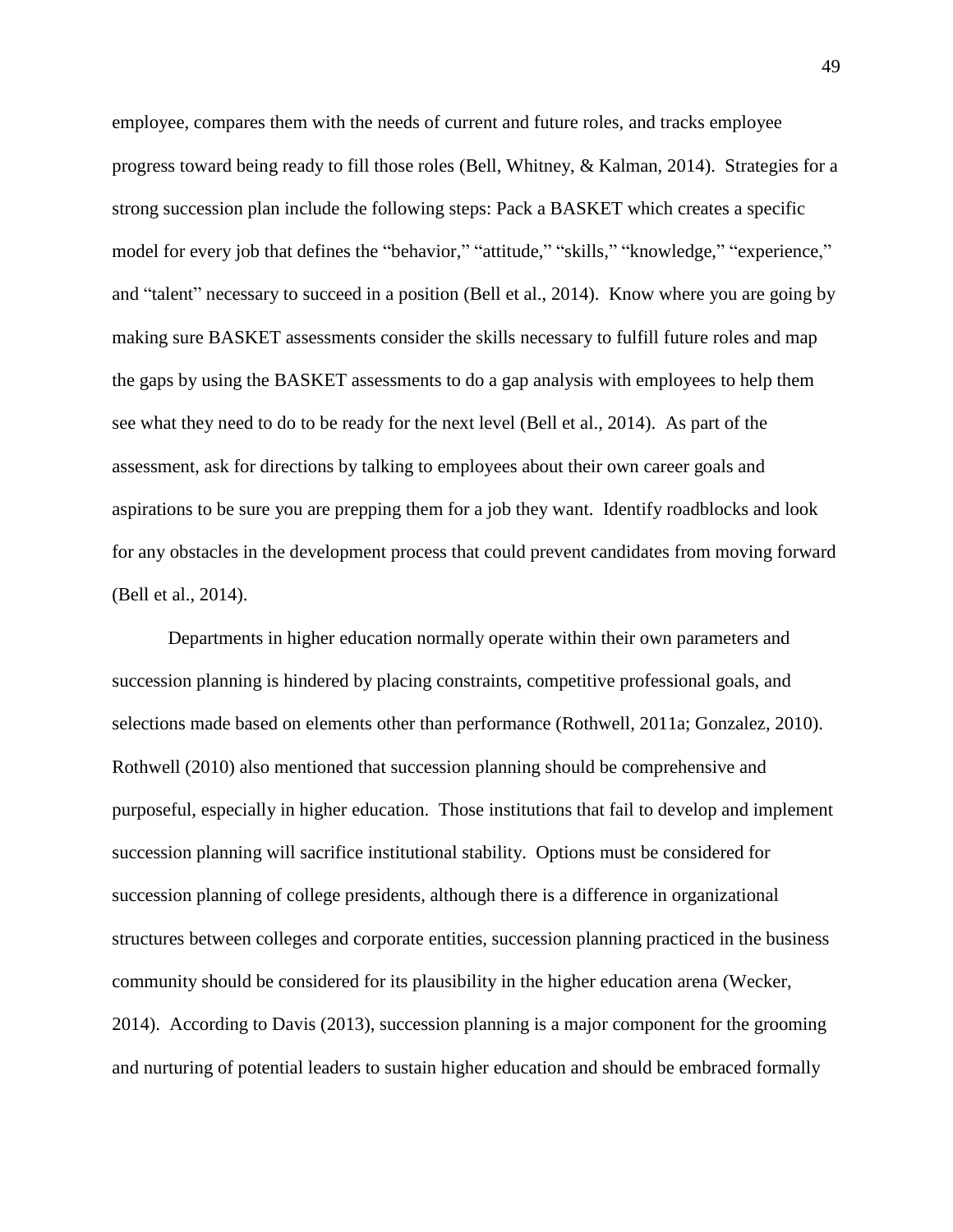or informally. Appiah-Padi (2014) conducted a study that indicated 45% of those holding the position as Chief Academic Officer elected not to pursue the college presidencies and 25% were undecided in having the interest to succeed as the president. A few reasons mention for lack of interest were the time demands of the position, not finding the responsibilities appealing, the lack of preparation for the position, and not wanting to live with the high visibility that is required of the position (Appiah-Padi, 2014).

Attributes that are most common in succession planning include a systematic process implemented at all levels of an organization, employee opportunity for upward and lateral movement within the organization, rewarding leaders for promoting their best, talented employees (Rothwell, 2010). For an effective succession plan to occur several steps must be taken. This may include conducting an assessment of organization's needs, identifying the knowledge, skills and attributes of future leaders, identifying and assessing the talents of current employees, developing growth plans for employees interested in upward movement, implementing those growth plans with clear feedback and accountability requirements, and evaluating the process (Neefe, 2009).

Although several institutions of higher education have not formally adopted succession planning, more emphasis is being placed on requiring a specific plan. Emory University affirmed a specified goal when the Excellence through Leadership program was introduced (Davis, 2013). To improve leadership performance and develop a leadership conduit for succession planning, individuals with a position of director or higher who demonstrated strong potential for professional advancement where allowed to participate in a yearlong program at Emory (Davis, 2013). A curriculum was provided with an assessment of general and individual leadership styles, basic leadership competencies and access to Emory's executive leaders. Some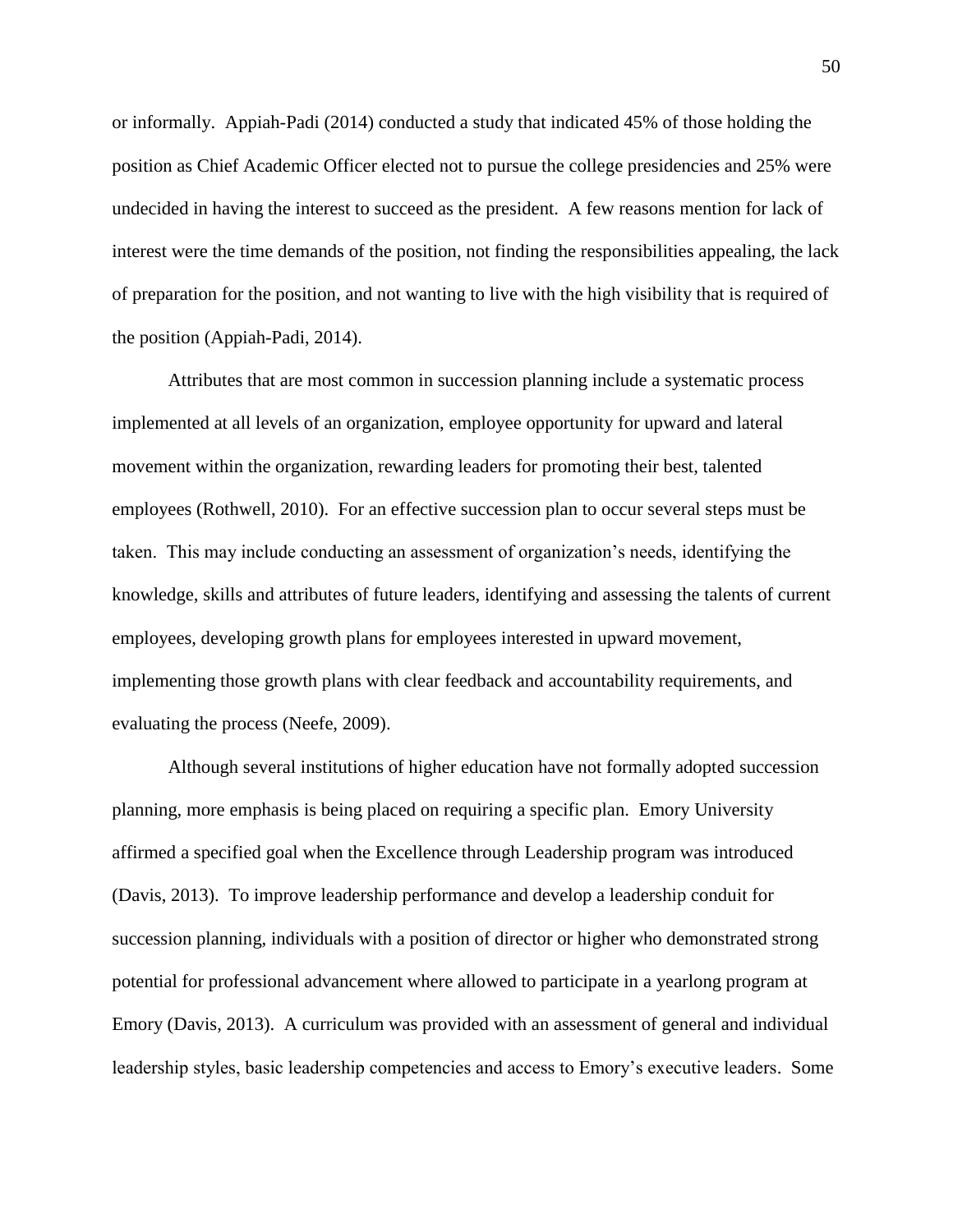institutions pool their resources like Gettysburg College, Bucknell University, and Dickinson College who established a coordinated succession planning tool to create the Higher Education Leadership Institute of Central Pennsylvania. The mission of the institute is geared to prepare potential administrative leaders from the three institutions in addressing complex challenges facing higher education (Patton, 2013).

The fundamentals in succession planning should address leadership at all levels, engaging in practices fostering career and leadership development (Calareso, 2013). According to Gonzales (2010), leadership development could be perceived as a precursor to succession planning and identified as talent management. The current structure and culture of an institution should foster transparency to its stakeholders while being sensitive to time management (Valentine, 2011). Promotion from within is considered to be a positive gesture; however, the trickle-down effect created by the move can be harmful to leadership stability (Calareso, 2013).

Community colleges are becoming more prone to adopt succession planning models from corporate leadership styles realizing that many of the board members, trustees and stakeholders come from the corporate environment (Luna, 2010). General Electric has been noted for its succession planning success that includes open discussions that deal with core issues, linking business practices and talent development, and the social structures that integrate distinct consultations into an ongoing practice (Conaty & Charan, 2010; Onatolu, 2013). General Electric promotes an environment where employees are challenged to develop to their potential and are rewarded for their efforts bringing a spirit of cooperation to the employee and the organization. It is important for organizations to choose the best candidate, one who is not just in harmony with present or past business strategies, but who can be aligned with future strategies and vision (Plank, 2014). Succession planning is more than identifying individuals for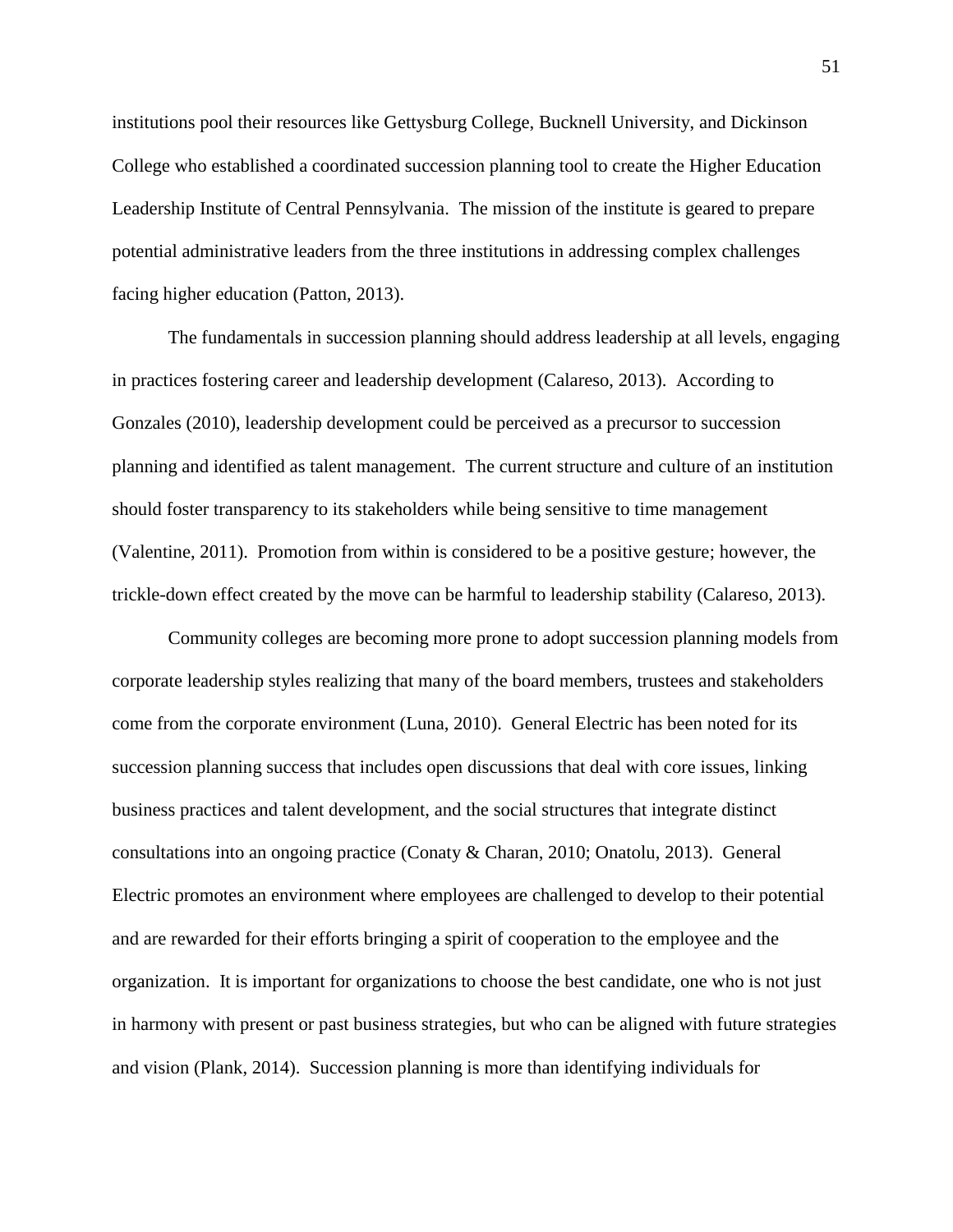leadership positions, but provides a way for an institution to ensure a sufficient source of possible leaders through a systematic process of establishing a diverse talent pool with both the capacity and the skills to lead the institution into the future (Davis, 2013).

According to Gonzalez (2010), leadership succession in the academic world is known for taking extended time, and there are many more layers of cultural processes and procedures compared to the corporate world when decisions are often made quickly in reference to succession, especially when organizations are faced with a crisis. In the business world, leadership succession plan is done often and quickly, which gives the organization stability in the perception of the public (Gonzalez, 2010). Blumenstyk (2005) stated that academia is becoming more like the business arena, but has not applied one of the best attributes used in business of hiring executives from within. Effective communication and organizational commitment that identifies and develop potential leaders are common factors required in succession planning (Cascio, 2011; Rothwell, 2010). This void continues to reduce the collection of experienced knowledge among college leaders, while community college presidents will retire within the next ten years at a rate of 75% (Thompson, 2013).

There is only a small proportion of community colleges that have formal succession plans according to the Middle States Commission on Higher Education (MSCHE; 2008). With efficient leaders retiring and opting for other careers, it was of necessity for Daytona Beach State College to implement a succession planning model replacing an orderly leadership development strategy. The succession plan was a positive process for blending organizational development with personal and professional development focusing on the social, economic and technological dynamisms that shape a remarkable time of transformation and a period of extraordinary opportunity (Lorenzo, 2013). To prevent the gaps that occur within the internal leadership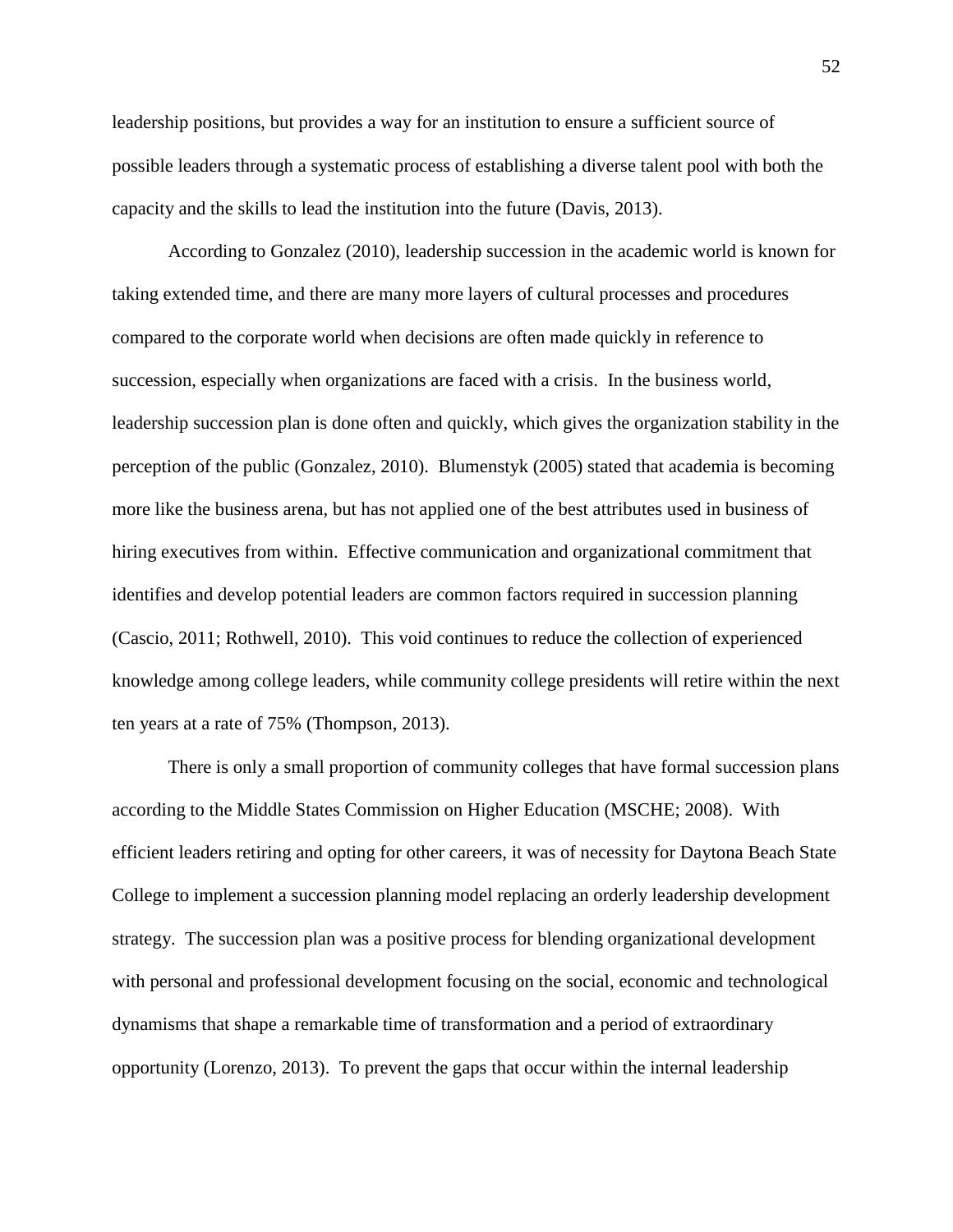programs it is suggested that the significance of strategic planning become inclusive (Phillippe  $\&$ Tekle, 2013). Leadership development leads to effective succession planning.

Community colleges play vital roles in the area they serve. Although the mission of community colleges is similar, regional locations can create differences in how succession planning is approached. Several unique factors were noted in the study of leadership competencies and succession planning in community colleges located in rural areas (Eddy, 2013). Those factors included a downside of limited experience of working in colleges and limited networking within the national community college arena. Succession in the rural setting was a more informal structure than large institutions and the community college in rural areas were more prone to practice replacement planning (Eddy, 2013). Replacement planning is defined as a less formal model of leadership change that tends to be used in filling key positions in emergencies, such as severe illness, disability, or unexpected resignations (Rothwell, 2011). Experts in leadership recommend succession planning as a more viable methodology to maintain and improve institutional viability and sustainability (Gonzalez, 2010).

The demands and ongoing changes in regards to federal regulations, support and technological advancements make leadership positions in higher education more challenging (Nevarez & Wood, 2012). A study by McNair, Duree, and Ebbers (2011), concluded the need for leadership development and succession planning was prevalent as it shows the gaps of knowledge for the new executive leadership in community colleges. The gaps in knowledge are prevalent in the area of grants, finances, bonding issues, construction, and federal regulations. The leadership void in higher education among institutions in Illinois caused the need for leadership training programs to be addressed. Southeastern Illinois College developed such a program in 2012, where research showed significant emphasis placed on the program being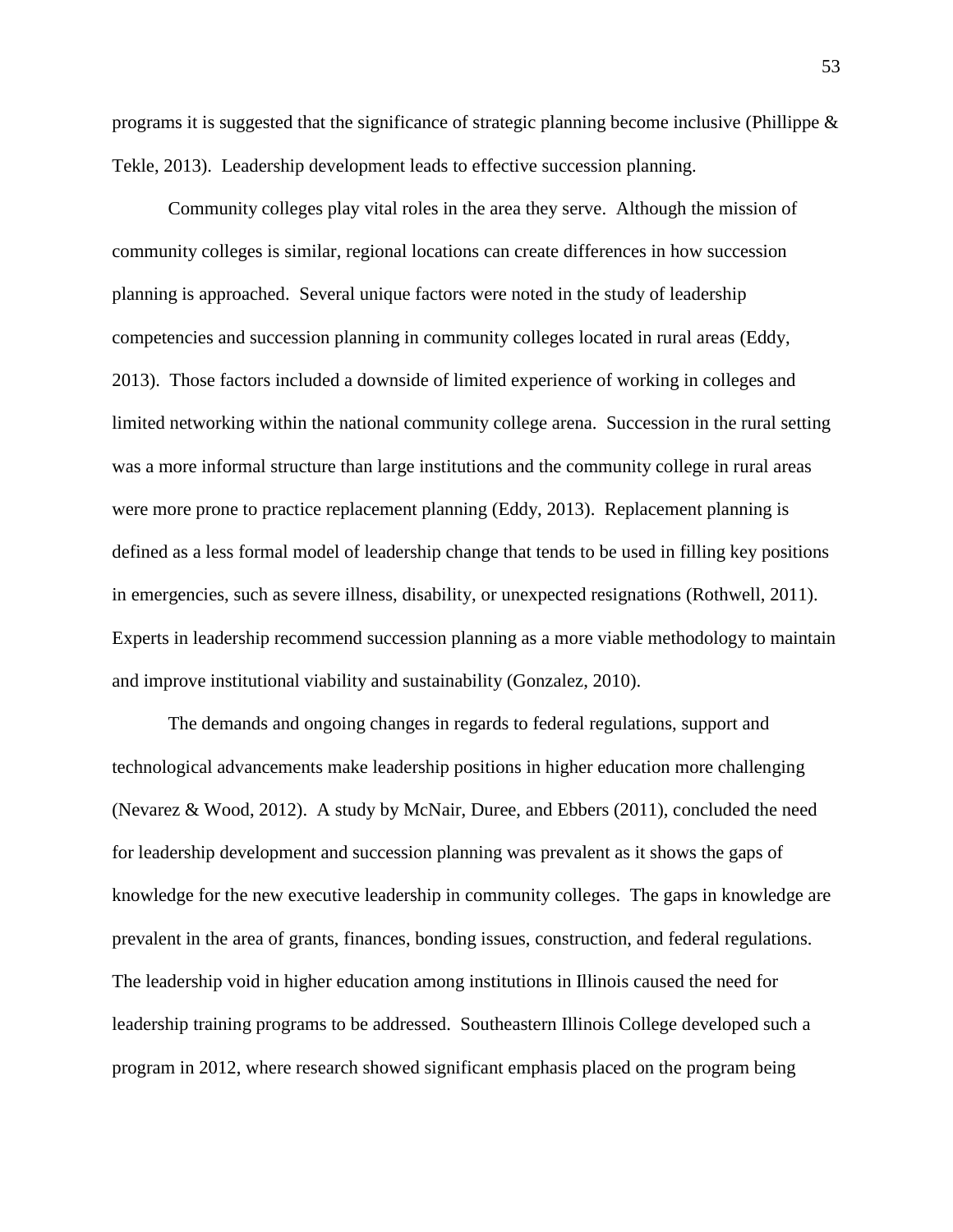specific to the organizational structure and culture of the institution (Rice & O'Keefe, 2014). According to Rice and O'Keefe (2014), in following the lead of the success of that program, the Illinois Community College Trustees' Association proposed the development of a comprehensive leadership development program to cultivate emerging leaders as community colleges confronted the leadership void.

There are several levels of succession planning identified by (Galbraith et al., 2012) which are displayed in an array of spectrums. At one end of the spectrum is a basic succession plan which includes plans to develop leadership skills for all employees throughout the institution. This type of plan develops and creates a pool of employees who are leaders in their respective positions and who may be ready to take on additional leadership responsibilities if needed. In the middle of the spectrum, a succession plan may include identifying a group of higher performing employees with leadership potential and preparing them for future vacancies. On the far side of the spectrum, a highly specialized succession plan may include only preparing a few top candidates for specific key leadership positions. On the far side of the spectrum the succession planning may become frustrating for employees who are not chosen to be groomed for leadership; and becomes just as frustrating to organizations that invest in potential employees that may leave (Galbraith et al., 2012).

Succession planning has become a valuable process because it not only identifies the next leader of the organization, but it outlines specific strategies and processes for preparing and developing individuals for their future roles as leaders (Atwood, 2007; Calareso, 2013). Succession planning should be a transparent process that includes not only the forecasting of openings, but also the preparation of a qualified talent pool, and the sustainment of leaders through support and mentoring (Peters, 2011). Succession planning also helps to avoid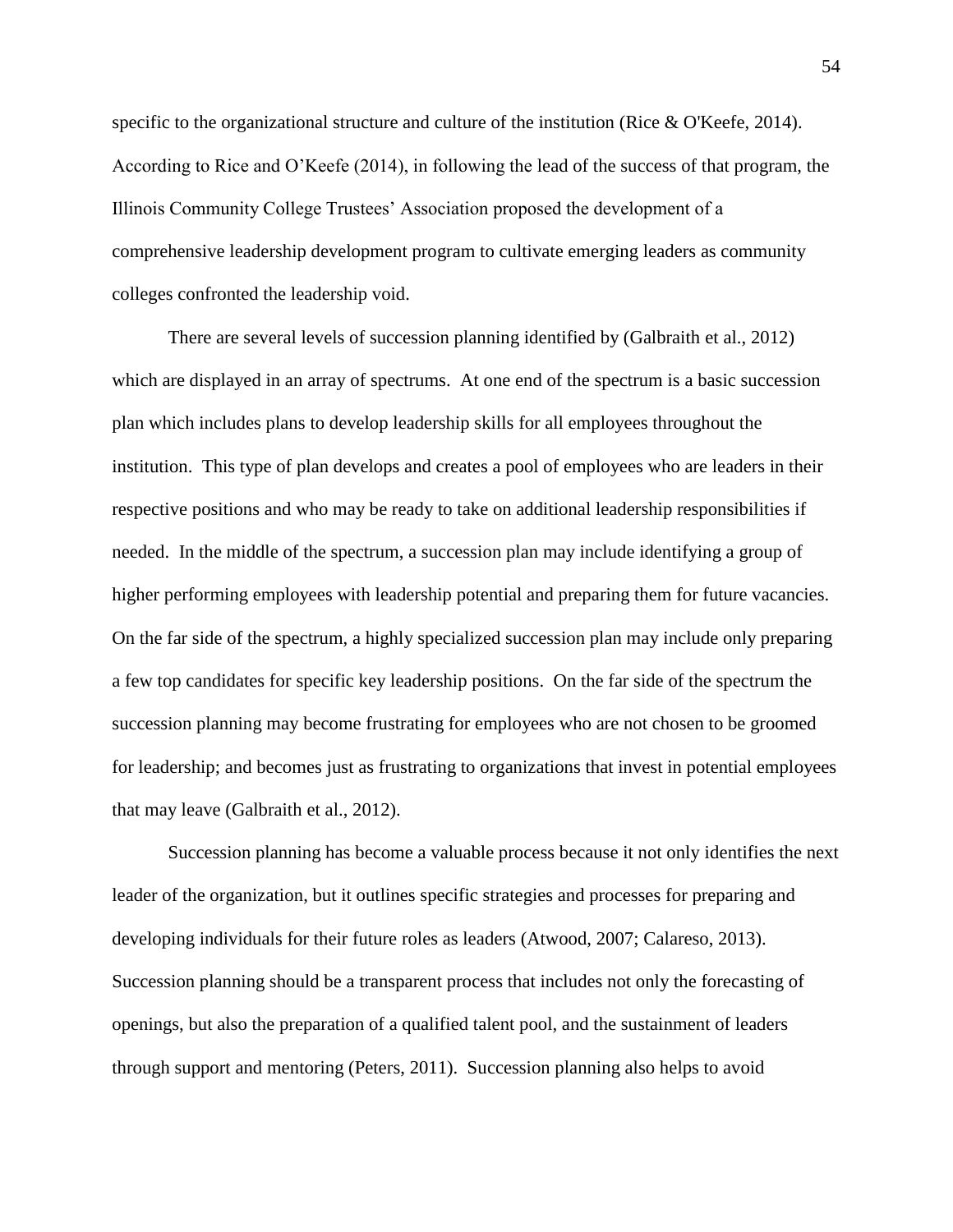premature promotions since it is a guided developmental process that prepares employees for future leadership roles (Atwood, 2007).

In the past, faculty have evolved into administrators to fill leadership roles in higher education; however, fewer faculty are interested in the career transition due to sustained need for high numbers of faculty, lack of administrative mentoring, and lack of interest (Luna, 2010). Along with faculty, fewer senior administrators are interested in being in the role of college presidency (Hanson, 2015). With the changing responsibilities of college presidents coupled with the demographics in age, the position has become less attractive to administrators who actually have experience in higher education (Ashford, 2011; Duree & Ebbers, 2012; Ekman, 2010).

Existing economic times and budget shortfalls have further impacted the skills required of future leaders, requiring the need to have leaders who are equipped to handle the multiplicity of challenges facing community colleges, higher education funding, students, and the community (Coward, 2012). As the war for qualified talent intensifies, two-year institutions can no longer depend on professionals from outside of higher education to serve as a potential talent pool (Miller & Pope, 2003). For the most part discussions centered on the leadership gap have focused on the movement of top executives, but there is also a deficit in the number of faculty in the pipeline to fill the position of presidency. This attrition of faculty will also have a major impact on the leadership crisis. A review of college presidents who had previously transitioned through academic divisions found that 70% of presidents had served as full-time tenured faculty during their academic careers. Also, the analysis shows that less than 33% of faculty are fulltime and tenured and nearly 14% of full-time tenured community college faculty members are of retirement age (King & Gomez, 2008).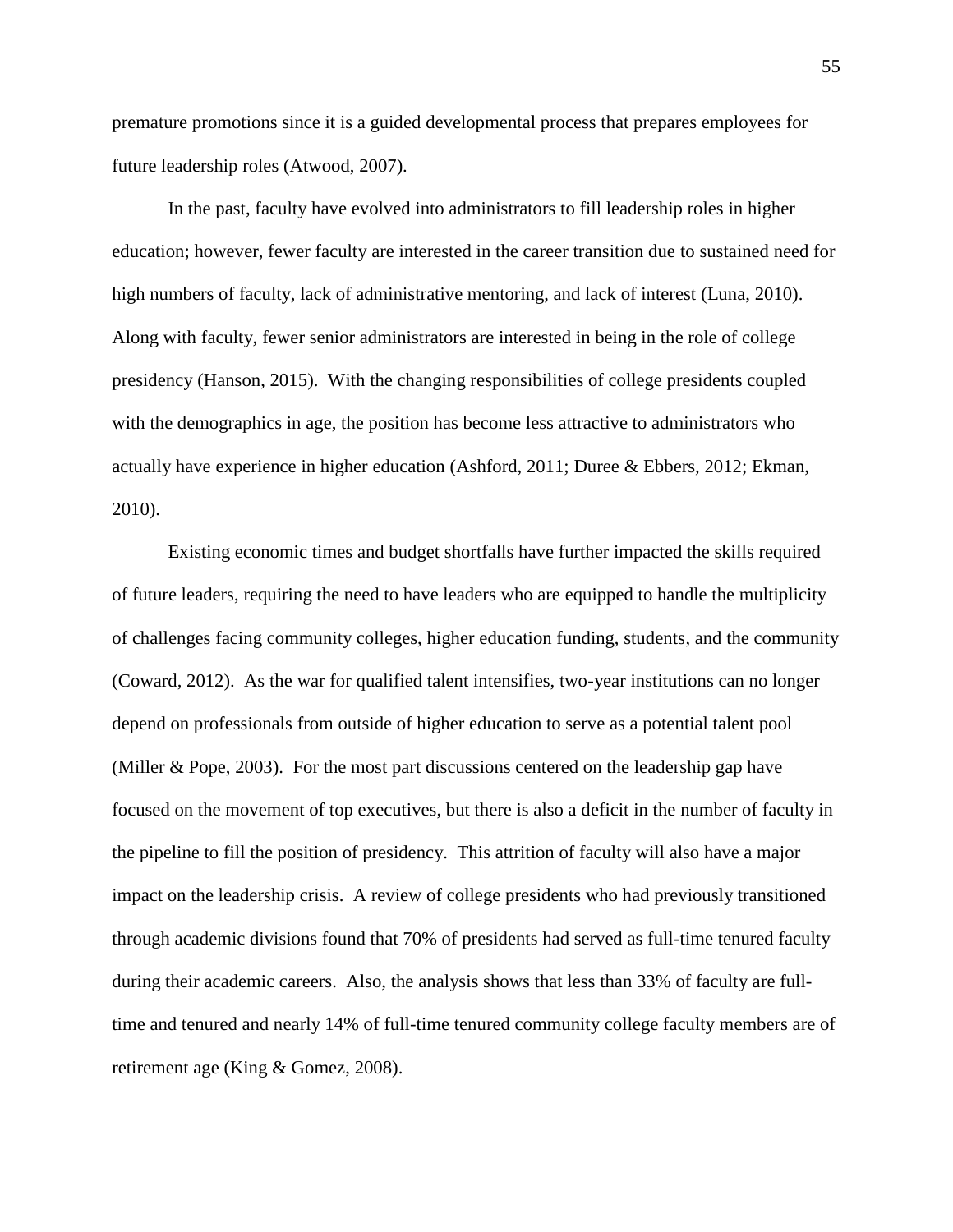Corporate America has embraced the model of succession management, the concept. Although emphasized in the classroom in higher education, corporate America has largely been ignored by the administrations of universities and colleges. If institutions of higher learning are operating businesses, universities need to implement the succession management strategies such as job rotation and mentorship programs that are taught in order to retain their credibility in the service-based business of educating (Long et al., 2013). There is a lack of implementation of succession planning in higher education which shows significant contrasts in education and the business community resulting in a challenge to apply succession planning in the field of academia (Clunies, 2007). A study conducted by Lampton (2010) determined a majority of respondents believed that succession planning would not be useful at their university. The response is surprising indicating the avoidance by administrations in higher education for a proven successful business concept. The findings disclose that the departmental managers in universities surveyed had made plans for implementing their own form of succession planning within their division, but they had not received any support or leadership from their supervisors regarding the plans (Lampton, 2010). Academic institutions need to look at developing clear paths to leadership for their junior faculty and staff to increase the future talent pool (Davis, 2008).

Although leadership succession is in the business sector it is similar in nature to higher education leadership succession practices, Calareso (2013) stated leadership succession in higher education becomes a "form of contingency or emergency planning for leadership rather than as an orderly progression of leadership preparation." One of the major differences in planning for leadership succession in the business world versus higher education is due to limited resources, especially in small and mid-sized universities (Calareso, 2013). The significant challenge within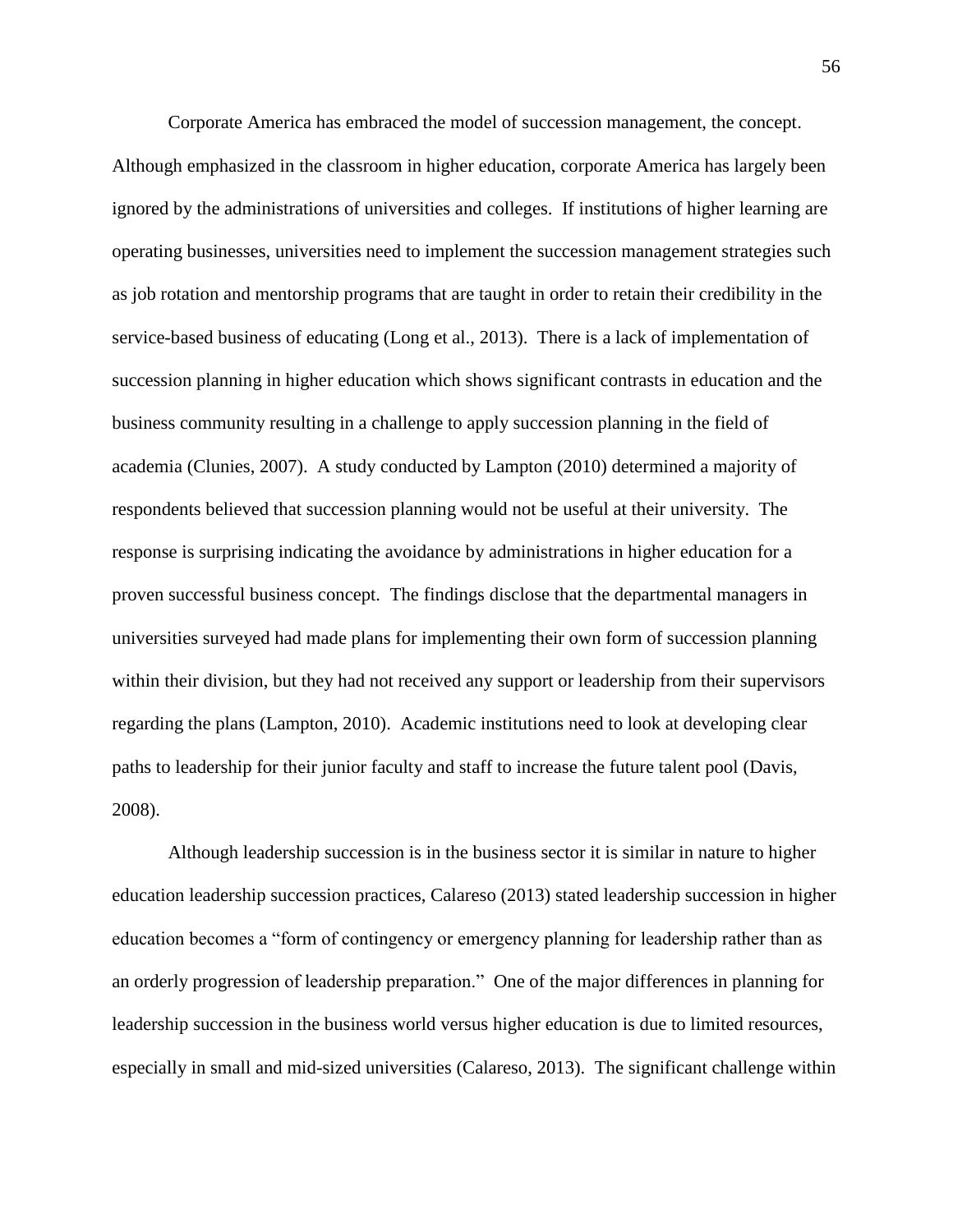academia is the tendency of faculty and staff members' lack of interest in moving into administrative positions. The academic community must begin to address the lack of interest to increase the flow in the pipeline to the presidency (Moser, 2008). When participants discussed the challenges and barriers to succession planning, two areas emerged which are shared governance and the loss of leadership momentum (Klein & Salk, 2013). Sixty-four percent of participants indicated succession planning was discussed, but only to the extent of the "interim" level and most indicated their institutional by-laws required their institutions have a plan for the unanticipated loss of the president (Klein & Salk, 2013).

Boggs (2011) declared that community college leaders must undertake numerous systemic complex challenges within their current and foreseen future environmental platform. It is suggested that community colleges leaders' specific challenges include: modeling integrity, demonstrating level of honesty and ethical values, being open to new approaches, using fair and equitable judgment as well as being student focus as in ensuring students are respected, and protected while obtaining their educational experience (Boggs, 2011). In addition to leaders of community colleges facing challenges to growth, there are those related to student access, keeping the cost of education economical, and providing pathways to obtain higher education for the disadvantage, the primary challenge centers on balancing all of the various missions, and functionalities to ultimately meet the needs of this nation's locally and nationally. This type of challenge requires leaders of community colleges to be in tune to applicable local and national changes as well as being alert to the needs of the corporate environment while at the same time meeting the needs of their student population (Adams, 2010).

Although succession planning is not commonly practiced in higher education, community colleges have begun to pay attention to the concept since they are highly affected by the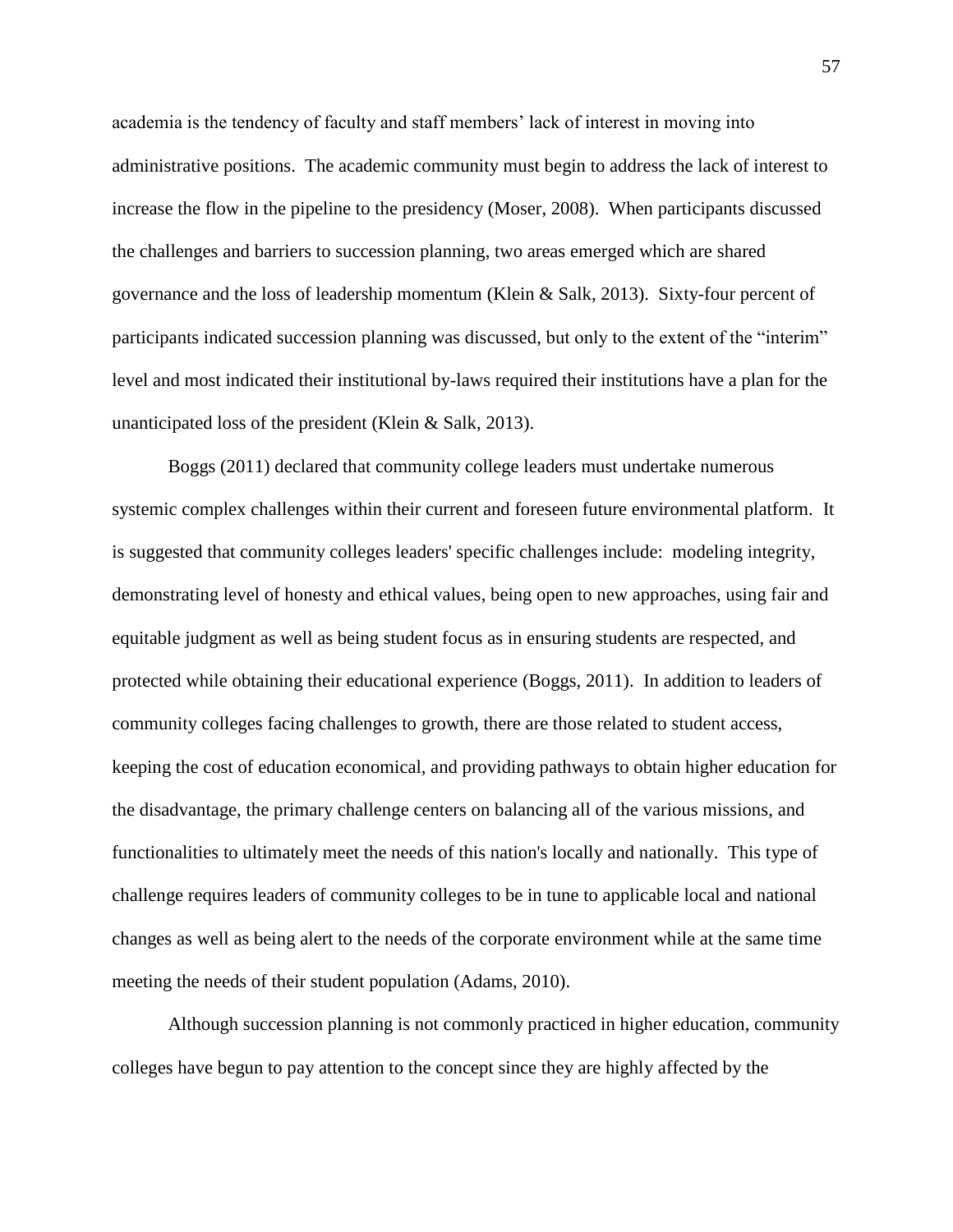retirements of aging presidents. Additionally, community colleges have been challenged to be at the forefront, and to take on a leadership role in keeping America competitive in the global economy. The leadership concerns in community colleges can be perceived as a challenge and as an opportunity. The concern presents a challenge to fill the current leadership gap, but at the same time an opportunity exists to hire new leaders with innovative ideas (Richards, 2016). Although leadership succession planning has been recognized as important in higher education, it was evident that a scarcity of research existed relative to formalized leadership succession planning (Trickel, 2015).

### **Summary and Transition**

The research surrounding this study examined how leadership succession planning can be developed and implemented in the community college arena. The primary focus for this study was to explore and expound upon succession planning practices using a single case study design. The literature revealed that transformational leadership is considered one of the latest leadership theories and is the process that transforms people while placing emphasis on values, emotions, ethics, standard and long-term goals. Transformational leadership concerns itself with an extraordinary form of influence that moves followers to accomplish more than what is normally expected of them (Northouse, 2016). Along with leadership development and succession planning, programs produce success when participation in educational activities and taking advantage of opportunities of performance based activities that contribute to increasing skill levels must be a part of the curriculum. Leaders must embrace mentorship of those mentees selected to participate in leadership development must be continuous (Cole, 2012).

Fayol specified that it is an obligation of the organization to create stability, and if that responsibility was not acted on, unqualified individuals would be placed in critical roles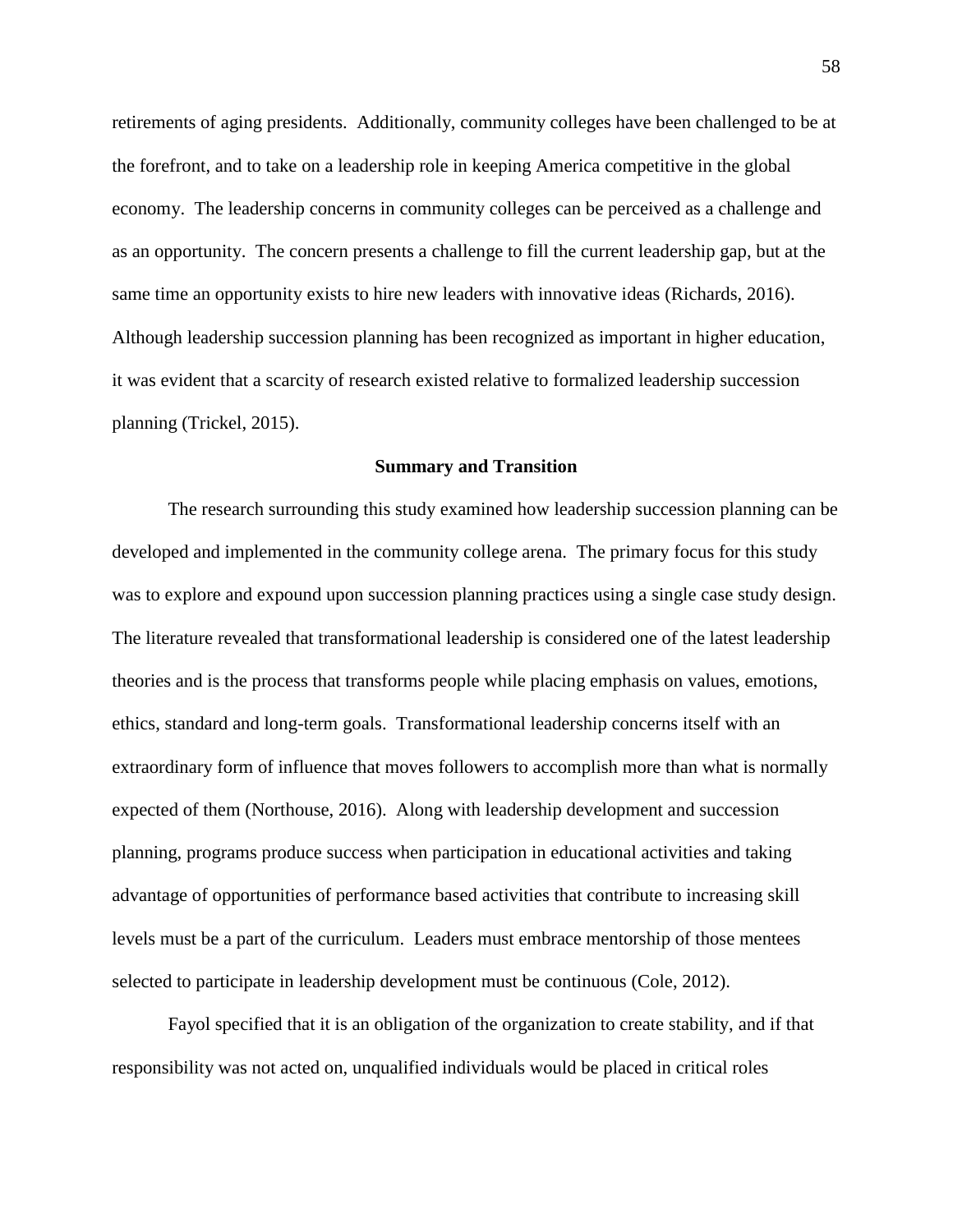(Rothwell, 2010). Richards (2016) conducted a qualitative case study on succession planning and found that within the large community college change is constant, diversity is valued, the top leaders are recruited from outside, and succession planning is important. Furthermore, 67% of the participants in Richards (2016) study commented that succession planning is important; however, succession planning is not formally practiced and the institution was resistant to implementing succession planning.

Calareso (2013) stipulated formal succession planning in higher education is seldom practiced which may be credited to continuing institutional culture. The impending leadership crisis in higher education brings about the necessity to development succession strategies. Bell et al. (2014) developed a strategy termed BASKET which refers to a model that defines every job's "behavior," "attitude," "skills," "knowledge," "experience," and "talent" necessary to succeed in a position. Community colleges hold a critical position in the area they serve, although the mission of community colleges is comparable to area locations this can generate diversities in how succession planning is approached. The strains and continuing deviations in regards to federal regulations, support and technological advancements make leadership positions in higher education more taxing (Nevarez & Wood, 2012). Succession planning has become a beneficial process because it recognizes the next leader of the organization, but it also summaries specific strategies and processes for formulating and developing individuals for their future positions as leaders (Atwood, 2007; Calareso, 2013). Succession planning should be a transparent progression that includes the projecting of openings, the preparation of a qualified talent pool, and the nurturing of future leaders through backing and mentoring (Peters, 2011).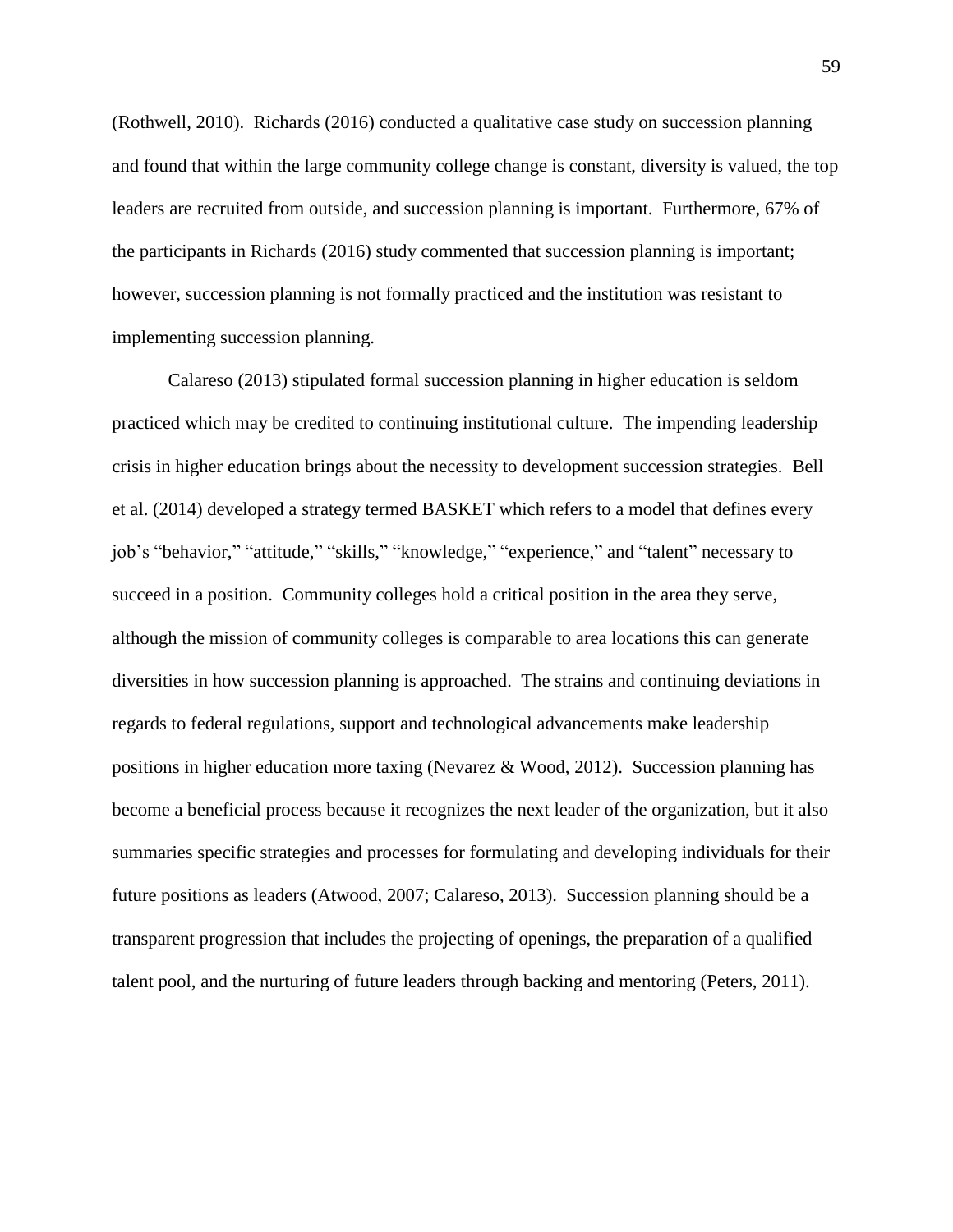Section two describes the role of the researcher, participants, research method, and design. Further information provides details on the research population, sampling, data collection, and data analysis. Section two also examined reliability and validity of the study.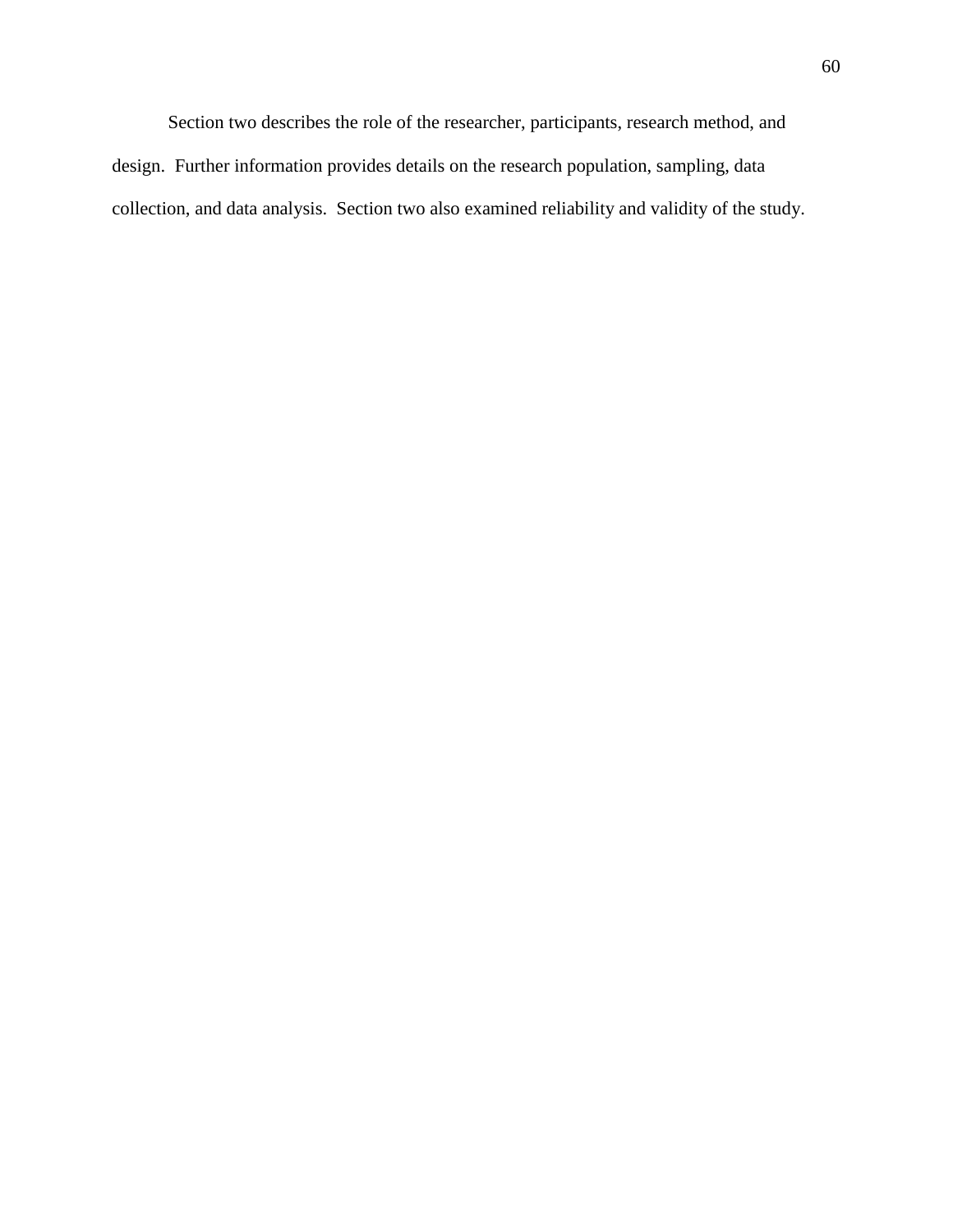#### Section 2: The Project

This research study aimed to address the lack of succession planning in two-year community colleges in Georgia. In section two, the researcher began with a restatement of the purpose of this research study. The researcher provided a thorough explanation of the role of the researcher, the participants, and research method and design that was implemented for the project. Additionally, section two provided detailed information concerning the population and sampling, data collection, data analysis techniques, and reliability and validity of this research study to provide the reader with pertinent information.

# **Purpose Statement**

The purpose of this qualitative study was to examine how leadership succession planning can be developed and implemented in the community college arena in the state of Georgia. The study intended to provide awareness into the leadership challenges facing community colleges senior administrators and the resources they need to prepare them to move into the next level of community college leadership. Succession planning develops a pool of people to consider for promotion, or talent management, which focuses on attracting, developing, deploying, and retaining the best people (Rothwell, 2011).

#### **Role of the Researcher**

The researcher was the data collection instrument for this case study (Creswell 2014). This qualitative case study used face-to-face interviews to evaluate and understand (Creswell, 2014) how leadership succession planning can be developed and implemented in the community college arena in the state of Georgia.

The researcher first developed a series of interview questions to gather information from participants concerning succession planning at their institution (Creswell, 2014; Suter, 2012).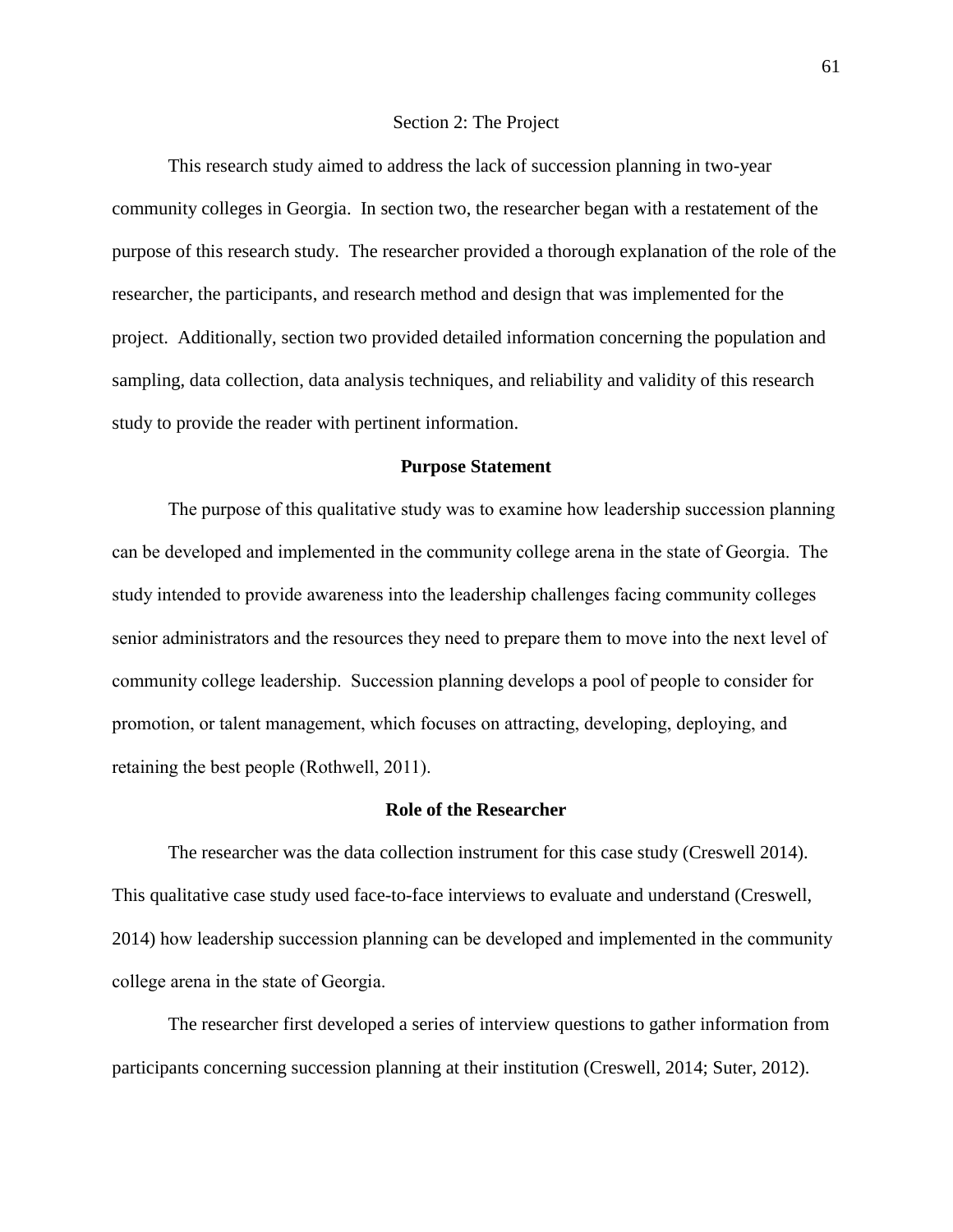The researcher contacted each participant via public email directory to schedule the interview at a time and location convenient for him or her. The researcher made sure that participants understood the nature of the study, the minimal risks involved, and that there were no personal benefits or compensation to the participant (Creswell, 2014; Suter, 2012). Once the interview session was established, the researcher met with each participant individually and conducted the interview.

Ultimately, the researcher's role during the interview was to record the data presented from the participant (Suter, 2012). Great listening skills and objectivity contributes to ensure an understanding of the responses from participants (Cook, 2015). The researcher's role also consists of observing body language, taking accurate field notes, and examining the significance of all the information received (Creswell, 2014; Suter, 2012). The role of observing, listening, and processing who, what, when, where, and how also includes relating such data to the research question (Stake, 2010).

# **Participants**

Once the Institutional Review Board (IRB) from Liberty University approved the study, permission was obtained from the institution under study by receiving IRB approval as well. The potential participants were contacted by using the community college's public email directory. A copy of the letter inviting each participant to participate was sent via email (Appendix B). Appendix C includes the accompanying consent form that was also sent via the institution's public email directory. Interviews were scheduled once the individuals returned the completed consent form agreeing to participate.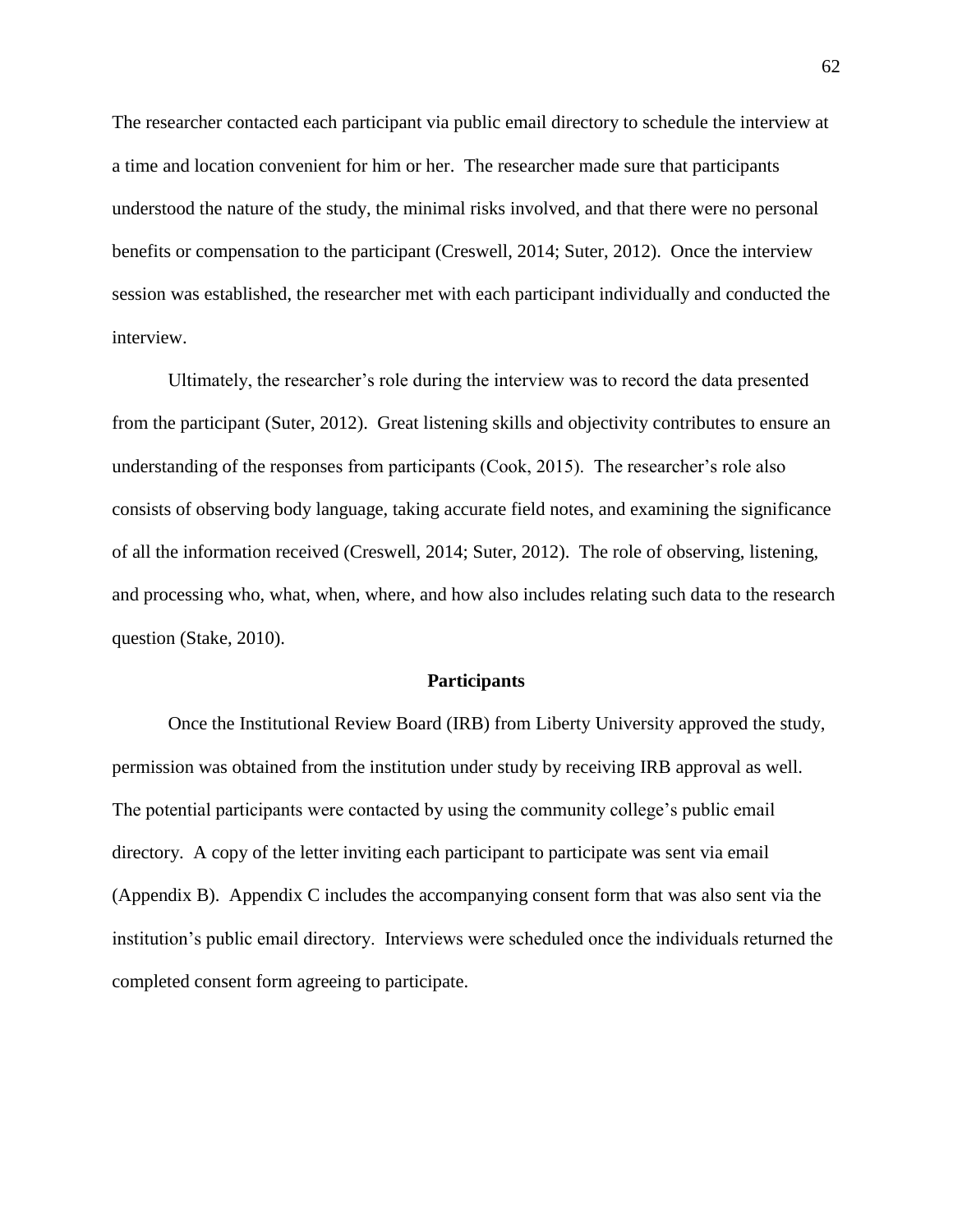The participants were provided with this consent form to sign, via email, to acknowledge their understanding of the study and willingness to participate. A working relationship with the intended participants was already established as the researcher currently works within the same higher education arena. To provide each participant with adequate ethical protection the researcher implemented and utilized a generic coding system to assure anonymity of participants' responses and information.

## **Research Method and Design**

This researcher chose to use a qualitative research method and a case study design to explore how leadership succession planning can be developed and implemented in the community college arena in the state of Georgia. Qualitative research works well as a method for analyzing and disseminating information pertaining to social phenomenon and processes that involve people from a variety of perspectives (Hazzan & Nutov, 2014; Creswell, 2014). From the employee's perspective, succession planning is a human phenomenon; therefore, the research conducted was best used by a qualitative approach. With the use of anecdotal context of the interview questions, which was an opinion research, a qualitative method approach to succession planning research would be effective (Creswell, 2014).

# **Method**

Primarily qualitative research is exploratory in nature with the intent to gain an understanding of fundamental logic, attitudes, and motivations of participants (Bryman, 2012). Qualitative research is also used to reveal trends in thinking and attitudes, and explore deeper into a problem. With the use of qualitative data, collection techniques can be adapted to use semi structured or structured formats (Yin, 2012).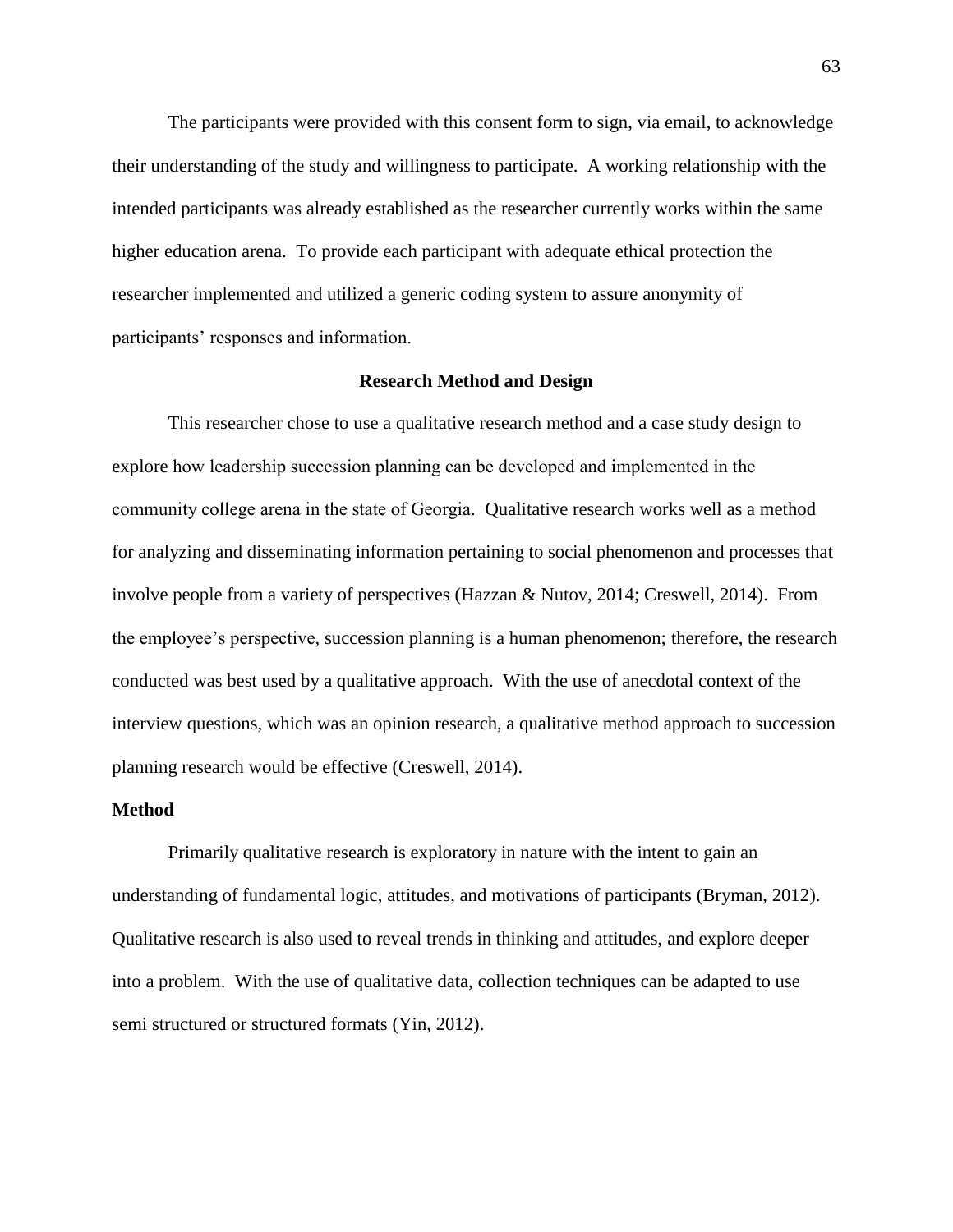The researcher used the qualitative method to explore deeper into experiences and awareness of the desired research topic. Creswell (2014) stated that researchers tend to collect data from participants in their natural setting. Participants are not brought into a lab, nor do they typically send out instruments for individuals to complete. The information gathered is conducted by talking or interviewing individuals and observing their behavior, which is a major characteristic of qualitative research (Creswell, 2014). This researcher interviewed and gathered information from participants at their respective institution. In the qualitative research process, the researcher keeps a focus on learning the meaning that the participants embrace about the problem or issue, not the meaning that the researchers bring to the research or what is expressed in the literature (Creswell, 2014).

When the researcher's objective is to probe, and provide an in-depth study through the collection of data by having closed-ended questions, surveys and data obtained through statistical and numerical data, this is the method of quantitative research (Bryman, 2012; Creswell, 2014). Stake (2010) stated the quantitative research method relies heavily on linear attributes, measurements, and statistical analysis referring to how things work with a more exact science. In addition, quantitative research depends on comparison and correlational studies with a mixture of some type of experimentation (Stake, 2010). This research study focused on the experiences of individuals through collected data by means of observation and interviews, therefore, quantitative method was not preferred when human understanding and personal experience was involved.

The involvement and use of combine methods to approach a particular subject matter can be valuable. The technique that combines the use of quantitative and qualitative approaches into one research is considered mixed method research (Creswell, 2014). In addition, Creswell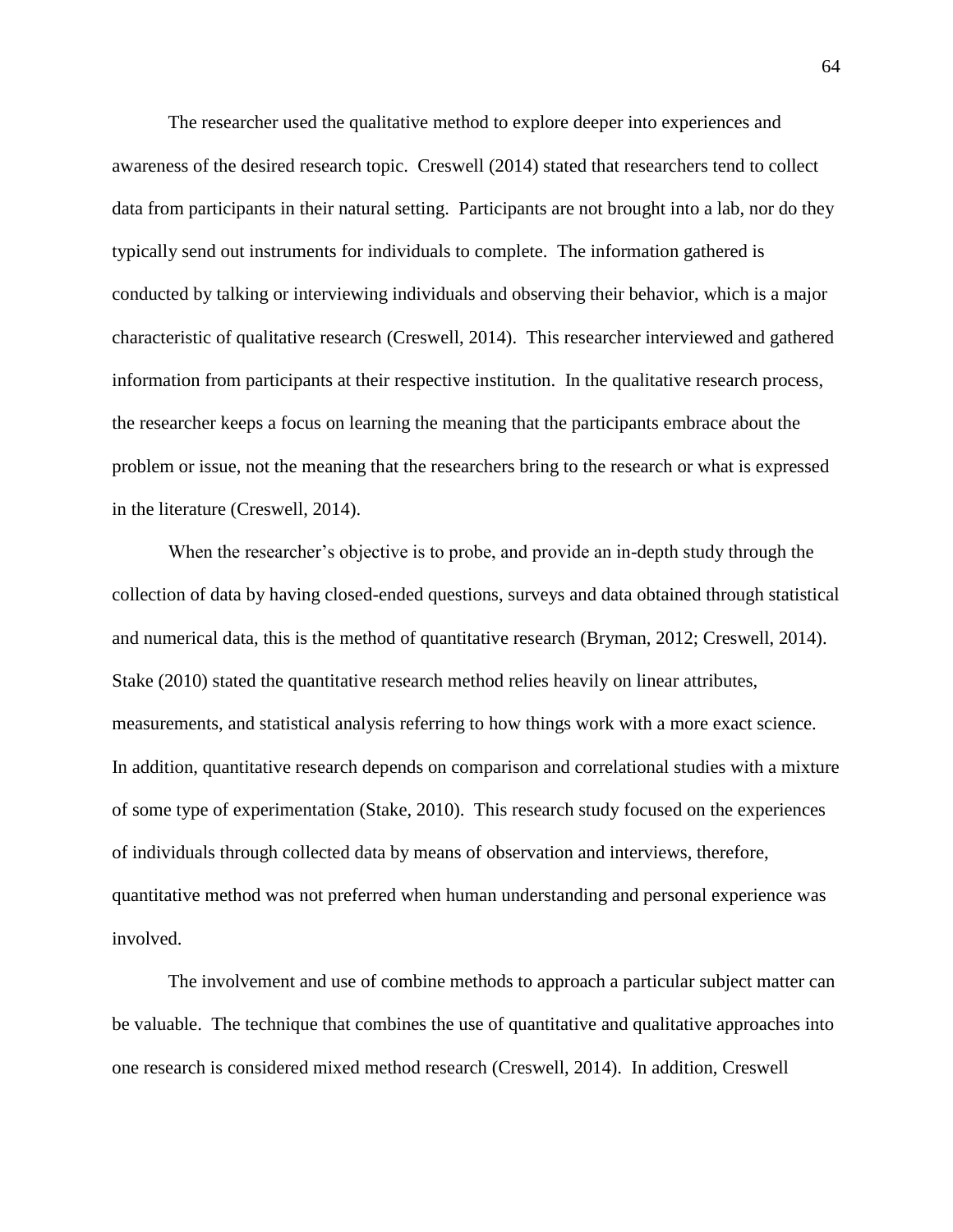(2014) stated that mixed methods approach includes both predetermined and emerging themes and theory of the phenomenon of the study. The researcher did not rely on statistical data, nor delivered the findings in a statistical manner and allowed the theory and themes to emerge from the collected data from participants of the research study, therefore, mixed methods approach was an inappropriate method for this research study.

Because this study focused on strategic interactions related to succession planning between higher education leaders and their institutions, a qualitative methodology was used. For this study, qualitative research worked well mainly because succession planning methods tend to be less scientific, therefore, difficult to quantify causing the researcher to use deductive thinking to deliver meaning (Creswell, 2014). Both qualitative and quantitative research methods attempt to describe reality, which was accomplished by qualitative research by analyzing the experiences of subject participants rather than the quantitative calculations of the data set (Allwood, 2012). For a more diverse sampling of data, qualitative research was used as opposed to quantitative research methods that tend to ask very narrow questions (Farrelly, 2012). Giving the participants the ability to share and express specific issues that relate to their experience led to different ways of looking at succession planning. Qualitative methods also assist the researcher in recognizing trends in opinions and thoughts of those that participated in the research, allowing greater basis for interpretation of key issues in the study (Stake, 2010).

#### **Research Design**

A key component to the research was understanding the succession-planning phenomenon through data that were gathered from participant interviews and contemporary research (Kumar, 2012). Each participant was equally important as his or her individual experience and opinions were shared in relation to the unique concept and process of succession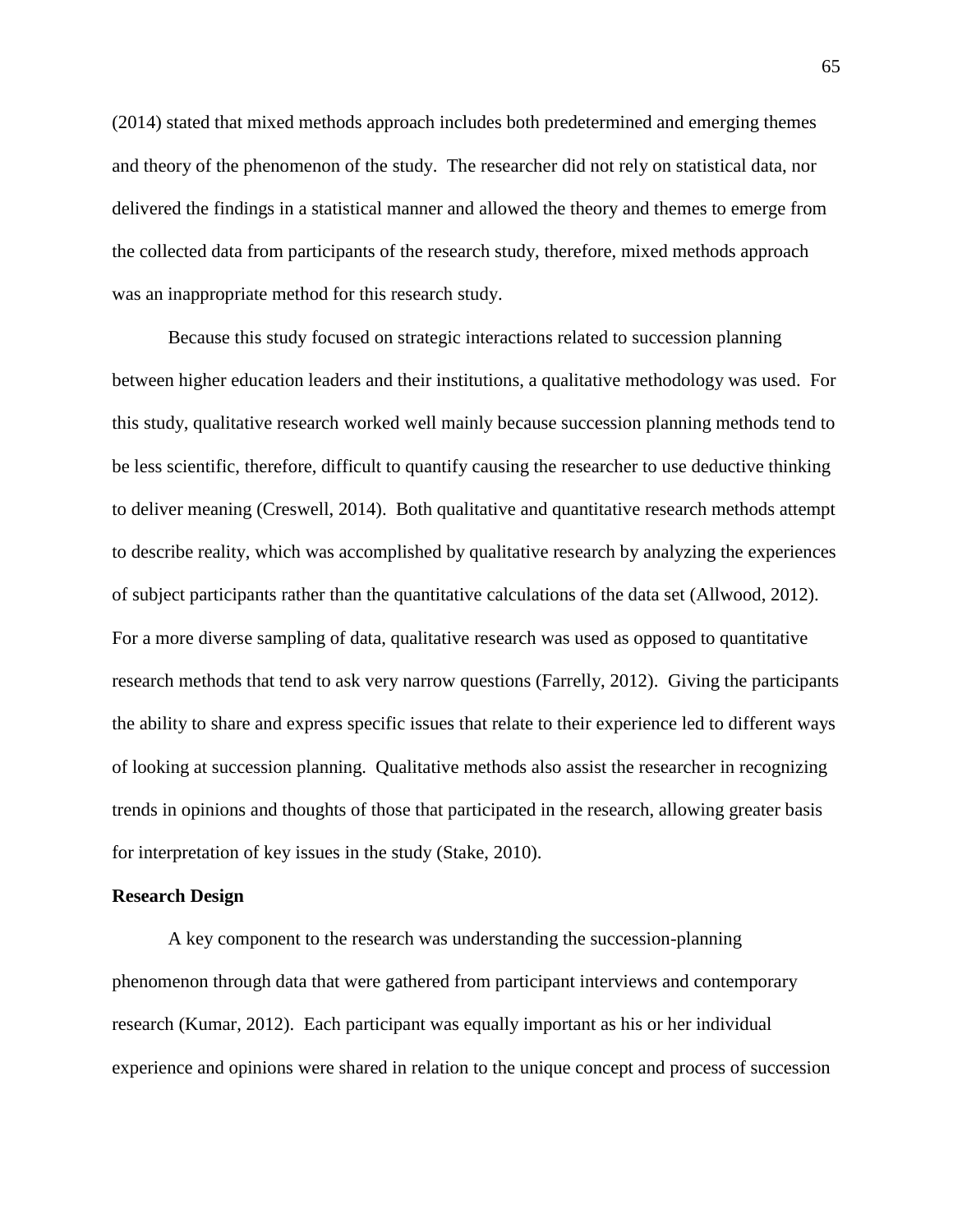planning. The single case study research design allowed the use of anecdotal information to understand the phenomenon being researched (Snyder, 2012). The use of a single case study design was appropriate in this study because case studies use how and why questions to understand the phenomenon (Yin, 2014). The single case study is an appropriate design because it is equivalent to a single experiment, and many of the same conditions that justify a single experiment justify a single case study (Yin, 2014). It is also noted by Yin (2014) that single case study is rational when it represents a critical case in testing a well-formulated theory.

The grounded theory design depends mostly on interviewing as does case study design; however, the grounded theory was not selected due to its reliance on formulating theory based on data. Grounded theory assumes the natural occurrence of social behavior in situations is best analyzed by deriving bottom-up grounded categories and concepts (Yin, 2014). Suter (2012) described grounded theory design as the use of emergent methodologies such as continuous comparison that allows a theory to develop from the data deprived of prejudiced or inflexible concepts. The concepts of grounded theory build from specific to general and the theory develops from the data. This researcher conducted the study by collecting data from the current leadership staff to provide in-depth perspective of succession planning at the community college under study. Research was not examined on the community college understudy over an extended time period. Grounded theory was not appropriate for this research study because the researcher was not attempting to develop new theory, but simply looking at the existing gap between theory and actual practice. Grounded theory is appropriate when a broad theory or explanation of a process is needed and existing theories do not address the problem or the participants that are being studied (Creswell, 2014).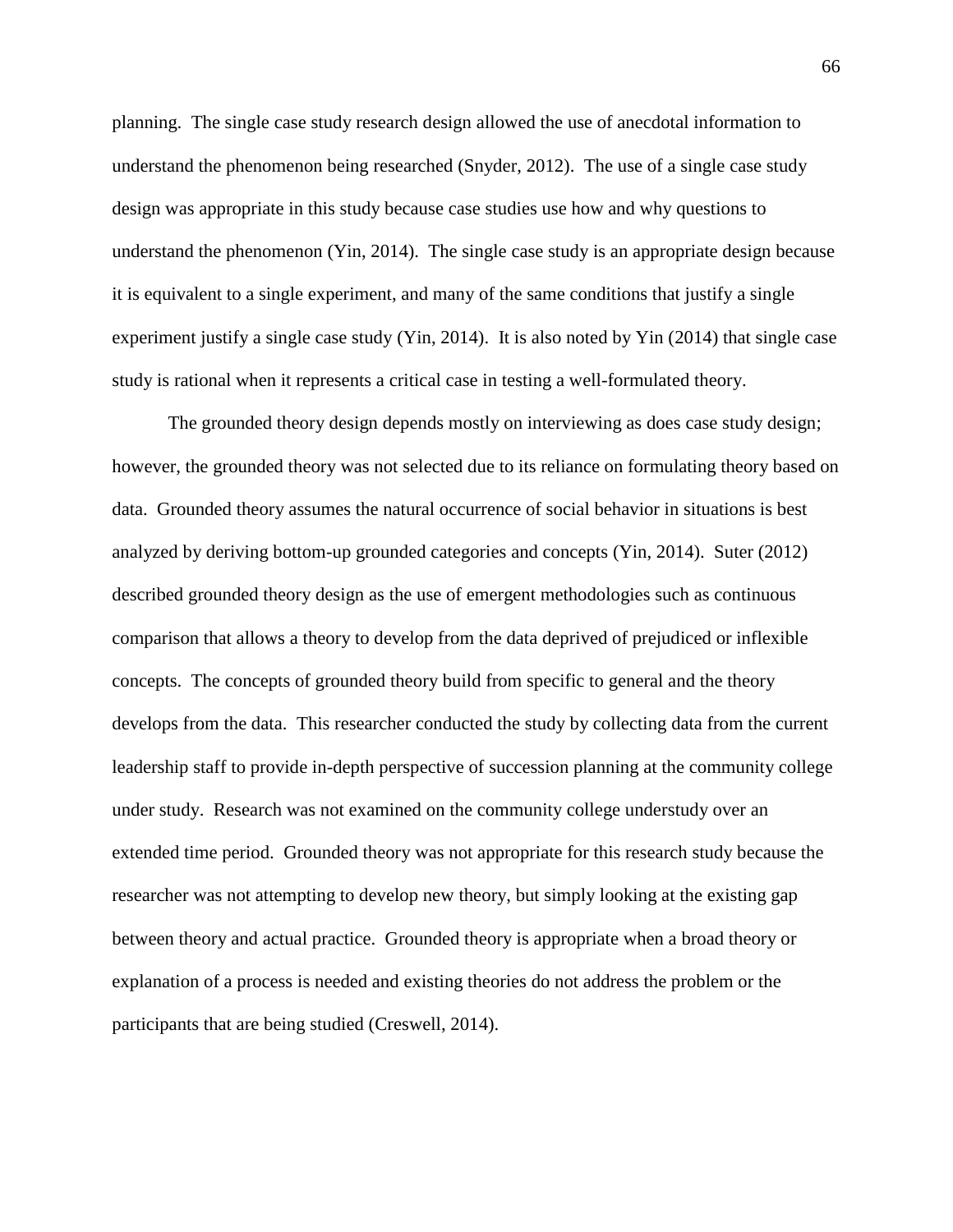Ethnography design is a no-intervention descriptive design that is typically participatory for the researcher in nature and extends over a set period of time (Suter, 2012). Ethnographic research can reveal an abundance of qualitative data and evaluation of the data can be very time consuming (Creswell, 2014). Creswell (2014) stated the researcher must account for the time required to build relationships of trust with the participants. Additionally, Creswell (2014) stipulated that ethnography involves the evaluation coming from anthropology and sociology, whereas the researcher studies shared patterns of behaviors, language, and actions of an intact cultural group in a natural setting over a prolonged period of time. Ethnography is a very broad area with a large range of experts and methods. This qualitative research study was conducted over a very short time period, specific to the leadership staff of a two-year community college cultural group, and the researcher used observations, interviews, and field notes therefore an ethnographical design was not chosen (Hays & Wood, 2011; Creswell, 2014). In addition, the researcher did not participate in the study, depended solely on observation, or conducted extensive interviews as a method of data collection (Tracy, 2013; Suter, 2012; Creswell, 2014).

Phenomenological design studies human events as they are experienced live in real world settings, resisting prior categories and concepts that may distort the experientaial basis for understanding the event that occurs (Suter, 2012). The main focus of phenomenology design is the phenomenon change and the implications to a certain individual or group (Yin, 2014; Suter, 2012). Phenomenological design was not choosen for this research study because the researcher studied the current experiences of the leaders. The phenomenological design was not chosen for this single case study and does not prove to be beneficial. Participants were not asked to describe their experiences about a specific phenomenon as they perceived it.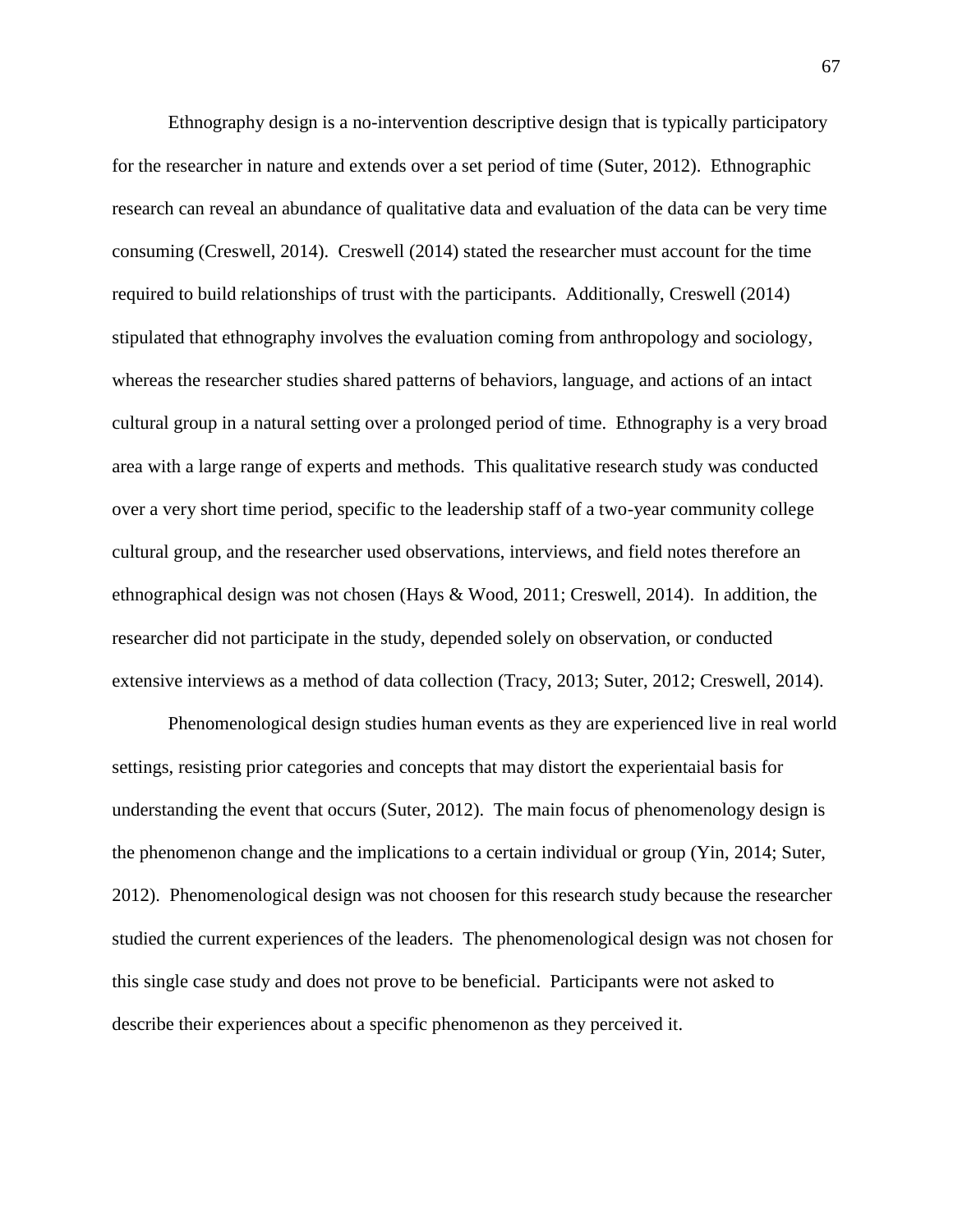### **Population and Sampling**

For this research study, the sample population of community colleges in Georgia was 33. The total population for this study consisted of one designated college within the Georgia statewide system. The total leadership staff of all of the community colleges in the sample population consisted of 526 individuals. The leadership staff from one of the 33 community colleges consisted of 36 individuals ranging from directors, executive directors, deans, associate deans, assistant vice presidents, vice presidents, executive vice president, and the president. The focal point of interest was those of the senior level and middle level leadership staff because those were the positions in which there was lack of training and leadership development to advance to a presidency position.

The sampling method for this research study was purposeful sampling. Yin (2014) stated the most effective way to yield the most relative and plentiful data that coincides with the researcher's own research qualitative study was to use purposeful sampling of participants. Qualitative research typically has a small number of participants when using a case study design. One focal point to purposeful sampling is to engage participants that provide contrary views or information pertaining to the topic of research (Yin, 2014). This contributed to eliminating bias within the research study. The primary purpose of small purposeful sampling for a qualitative researcher is to gather specific participants that can clarify or expand the researchers understanding about the phenomenon under study (Ishak  $& Bakar, 2014$ ). Similarly, in this research study the focus was to interview participants concerned with the phenomenon under study as well as those that enhanced what other researchers have learned about the research topic.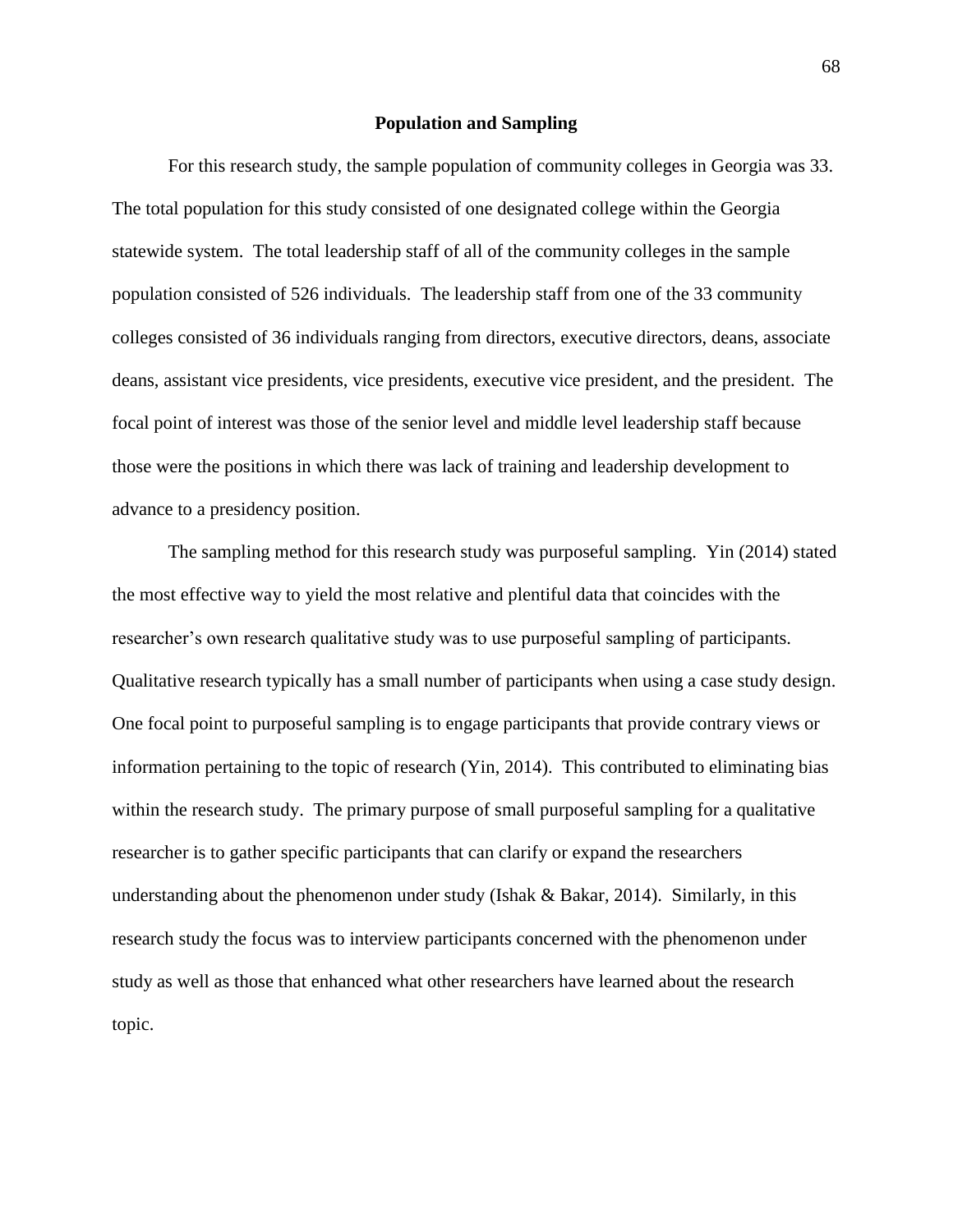The purposeful sampling approach consisted of selecting participants that were current full-time employees with a degree level of master's or higher. Participants had worked five or more years in a leadership position in higher education, and had an age range of 18-65. The leadership positions chosen were directors, executive directors, deans, assistant vice presidents, vice presidents, executive vice president, and president. Any member of the leadership staff that met the criteria was eligible to participate in this research study. Incorporating the criteria of eligibility provided the opportunity for the research to obtain rich and diverse data pertaining to succession planning. These individuals held leadership positions in which they may have aspired to succeed and others saw their position as one to aspire to achieve. Additionally, Minzberg (2013) stated that middle and senior level leadership staff is oftentimes the ones overlooked, but worked the hardest and were asked to perform as a leader and sometimes manager. Most corporations hastily put together a plan of succession for top positions only when faced with a sudden unplanned departure (Fennessey, 2015). The most relevant characteristics of this sample population were position as well as this group was the most diverse in age, gender, education, and years on the job and in their individual position.

The sample population of the community college under study consisted of 36 individuals. This researcher selected a potential population sample size between six and 20 participants from the community college to ensure a more diverse sampling, which ensured a more generalized and unbiased outcome (Yin, 2012). Failure to reach data saturation has an impact on the quality of the research conducted and hinders content validity; the intent of a study should include what determines when data saturation is achieved (Fusch & Ness, 2015). Typically, a smaller study will reach saturation faster than a larger study. Data saturation is reached when there is adequate information to replicate the study when the ability to obtain additional new information has been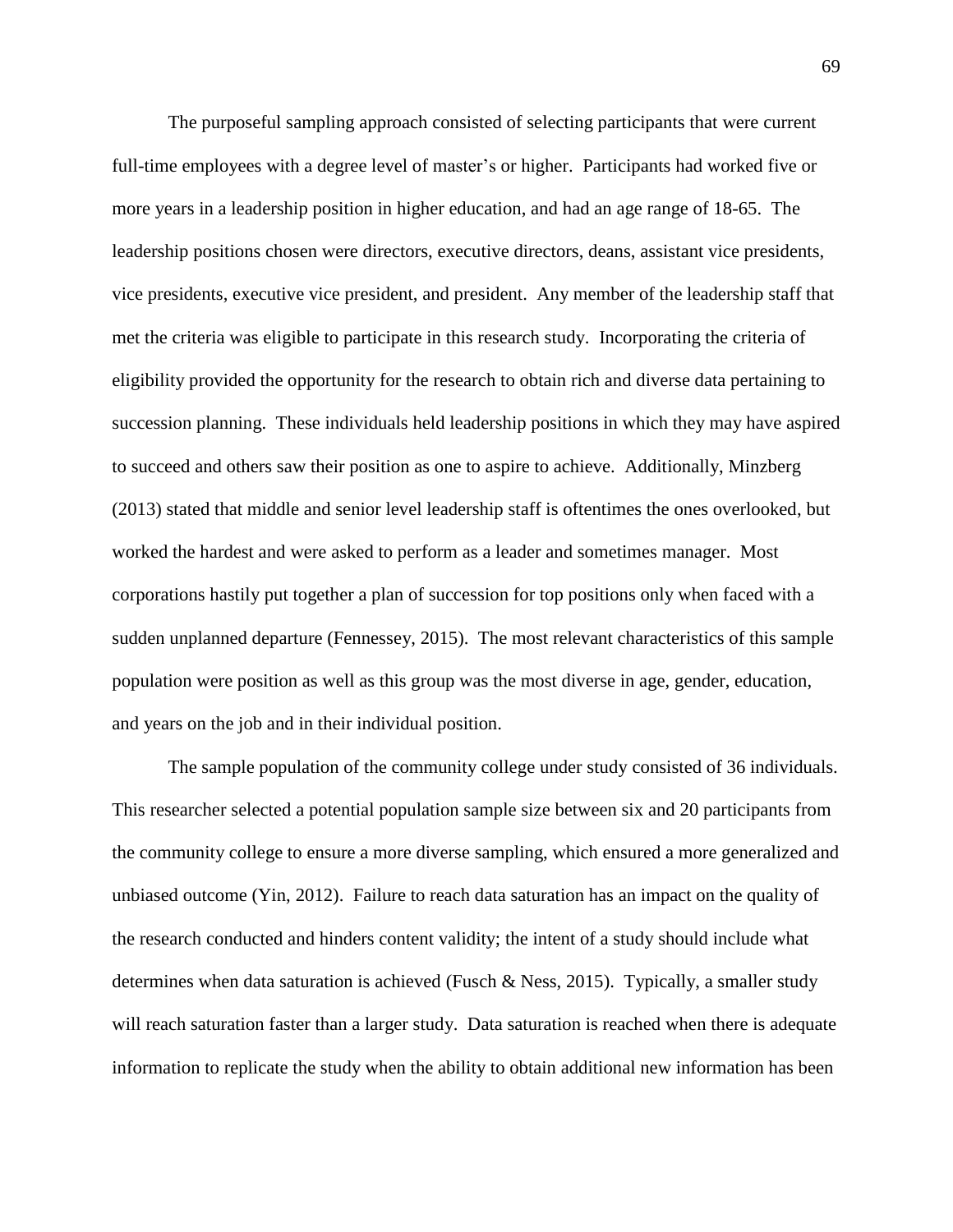attained, and when further coding is no longer feasible (Fusch & Ness, 2015). There is no onesize-fits-all method to reach data saturation, because study designs are not universal. When and how one reaches those levels of saturation will vary from study design to study design (Fusch  $\&$ Ness, 2015). There is no hard-fast rule as to the specific number of participants needed to gather accurate data and results in qualitative research (Creswell, 2014; Mason, 2010). However, researchers offer guidance in this area for researchers to consider when achieving accurate results (Creswell, 2014; Manson, 2010; Yin, 2014). The smaller the number of participants in relation to the whole leadership staff population allows for a more in-depth evaluation process for each participant (Yin, 2014).

Qualitative population samples must be big enough to ensure that most or all the perceptions of the participants that are significant are uncovered, but simultaneously if the sample is too big data becomes repetitive and ultimately, redundant (Mason, 2010). If a researcher stays faithful to the ideologies of qualitative research, sample size in the mainstream of qualitative studies should normally stick to the notion of saturation.

The number of individual participants may vary in qualitative studies. Typically, in qualitative research a few individuals or cases are studied because the researcher's ability to provide an in-depth picture diminishes with the addition of each new individual or site (Creswell, 2014). In some cases, the researcher might study a single individual while in other cases the number may range from 1 or 2 or 30 to 40 (Creswell, 2014). When using qualitative research design and method allows researchers to be more creative, purposeful, and deliberate when dealing with sampling (Yin, 2012). The considerably great proportion of studies utilizing multiples of ten as their sample is the most significant finding from his research study analysis (Manson, 2010).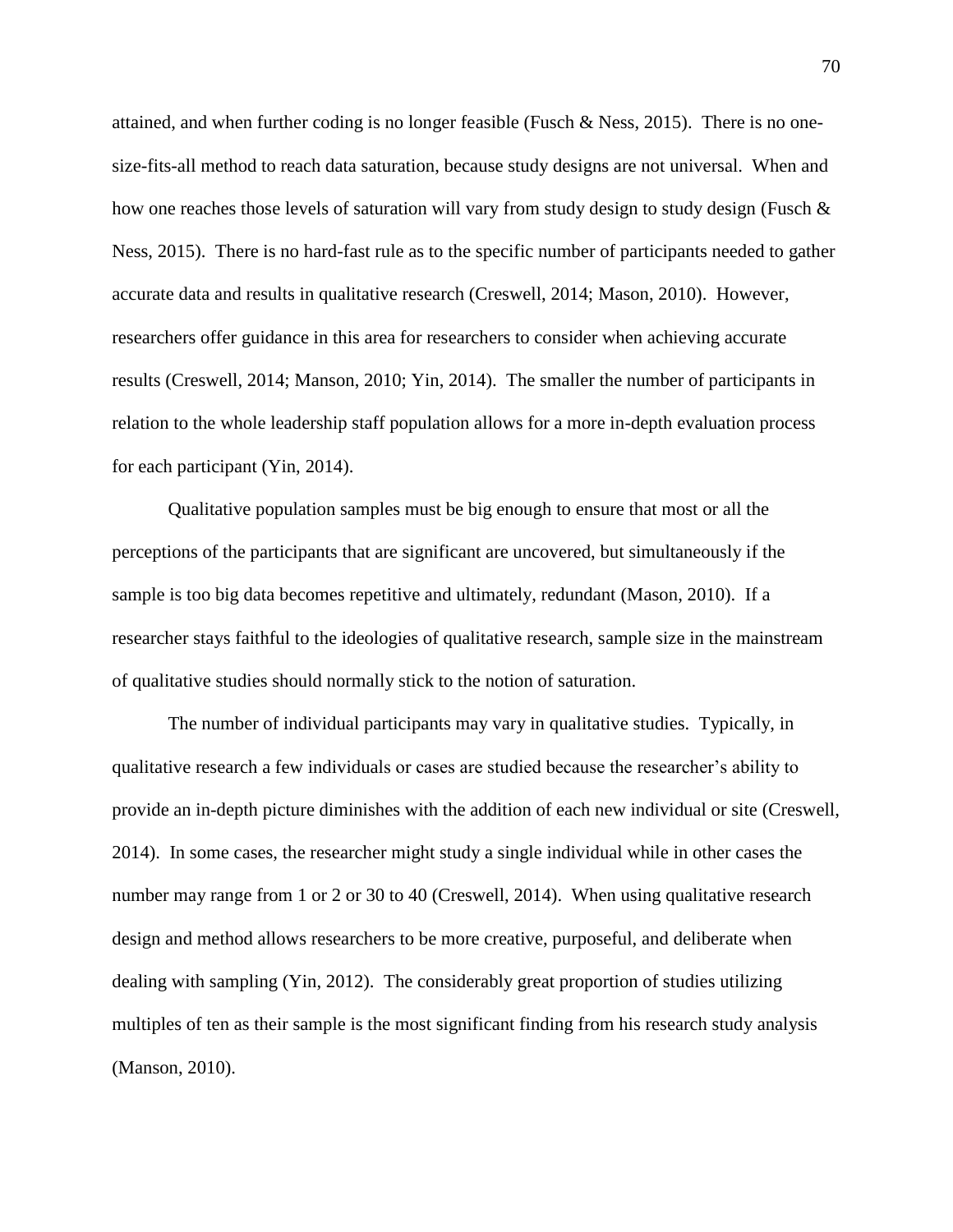### **Data Collection**

The data collection subsection includes a detailed discussion of the data collection process. The data collection process in qualitative research method includes setting the parameters for the research study, gathering data through unstructured or semi-structured observations, interviews, documents, and audio-visual materials, as well as establishing the procedure for recording information (Creswell, 2014). Qualitative research experts state that in qualitative interviews, the researcher conducts face-to-face interviews with participants, telephone interviews, or participates in focus group interviews with six to eight participants in each group (Creswell, 2014; Suter, 2012; Stake, 2010).

This researcher served as the key instrument through interviewing and observing participants. Qualitative researchers collect data themselves through examining documents, observing behavior, or interviewing participants (Creswell, 2014). Creswell (2014) also stated although the researcher may use an instrument for collecting data, they are the ones who gather the information. These potential interviews comprise unstructured and normally open-ended questions that are small in number and projected to prompt personal views and opinions from the participants (Creswell, 2014). Permission was requested and received to audio record the interview. Interviews and observations were used within this qualitative research study to elicit data from the participants that pertained to the study. Interviews and observations were quite appropriate to ask open-ended questions and allow the participants to give liberal responses.

# **Instruments**

In qualitative research, data collection includes exploring the procedure of how individuals attach meaning, events, programs that happen in real-world settings as each research setting has its own nuances, histories, cultures, and subcultures (Yin, 2012). In qualitative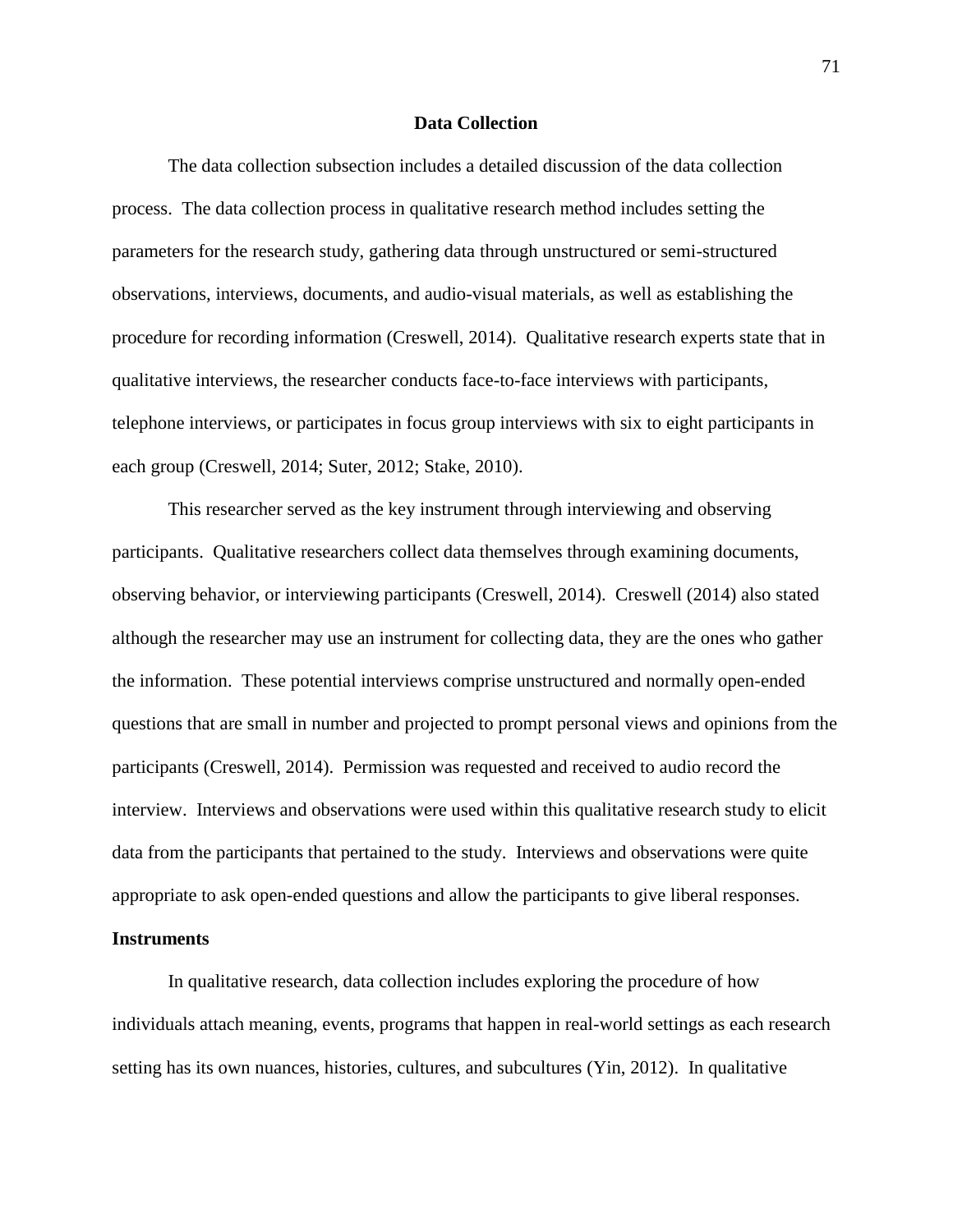research, the researcher is the primary interpreter of the research instrument (Scarneci, 2012). The instrument in the social sciences is the human being and unlike scientific research, preciseness of the issues may not always be forthcoming (Berg & Lune, 2012). For this study, the researcher selected live face-to-face interviews as the data collection instrument. Creswell (2014) stated that face-to-face interviews are useful in qualitative research when participants cannot be observed directly. Additionally, Creswell (2014) stated that interviewing participants allows for the exchange of historical information from the participants to the interviewee. The researcher has control over the line of questioning, but also the decision to use face-to-face interviews included having a semi-structured environment with open-ended questions to have a conversation with the purpose of understanding the participants' views and opinions concerning their personal experiences and perceptions about succession planning (Creswell, 2014; Yin, 2012).

The interview questions were few to sustain a conversation with the participant that had a defined purpose (Yin, 2012). Cook (2015) used ten interview questions in his case study research project on succession planning within global electronics. In 2010, Seaver, using case study design, used eight interview questions along with a quantitative method to examine his cross-cultural organization on the effects of transformational leadership. The face-to-face interview process ensured a conversation between equals that created trust to avoid researcher bias. Yin (2012) posited interviews provide for an environment to investigate complex behavior, motivations, and diverse meanings. Six open-ended questions (Appendix A) were used for the interview, which allowed participants to elaborate on situations specific to them while ensuring that each research question was thoroughly covered. Interview questions one, two, and three were developed to promote a specific response to the first research question concerning the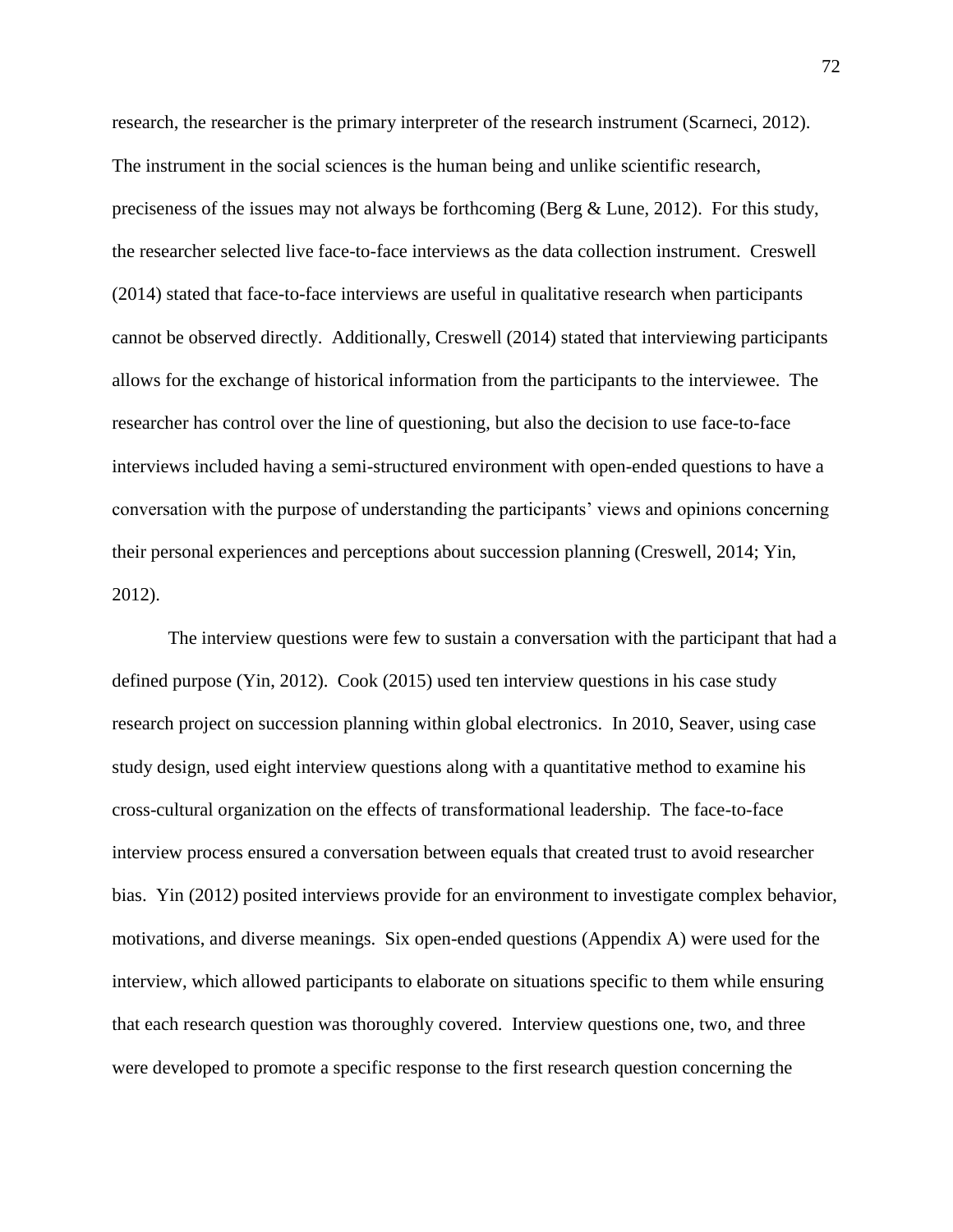strategic planning of executive leadership succession. Interview questions four, five, and six allowed the participants to provide detailed information concerning leadership programs that aligned with succession planning which was relative to research question number two.

The interview process took approximately 30-45 minutes to complete. All the interviews occurred in a similar manner and similar environment to ensure consistency and reliability in the information gathered. The reliability of a research instrument concerns the extent to which the instrument yields the same results in repeated trials (Yin, 2012). Interview questions were derived from a previous research study on succession planning in New Jersey community colleges (Trickel, 2015). Trickel's (2015) study focused on executive leadership succession planning therefore the interview questions were relevant to the academic arena of community colleges in the state of Georgia.

# **Data Collection Technique**

Data collection included the participant's interviews held in a reserved conference room located on the specific campus of each participant. Each conference room provided a noninvasive, quiet and isolated setting equipped with recording devices to capture the interviewee's responses. The six interview questions utilized were developed to logically and sequentially address the two research questions. In order to probe deeper into the responses, the researcher was prepared to have follow-up questions to solicit additional information. The researcher asked each participant the interview questions, which consisted of six structured open-ended questions and then collected all the data through an audio recording device, observation, and field notes. Multiple participants were interviewed, which enhances the quality of the study (Yin, 2014).

A scripted description of the research problem and purpose statement as well as space to document specific elements such as date, time, and a participant identifier was included in the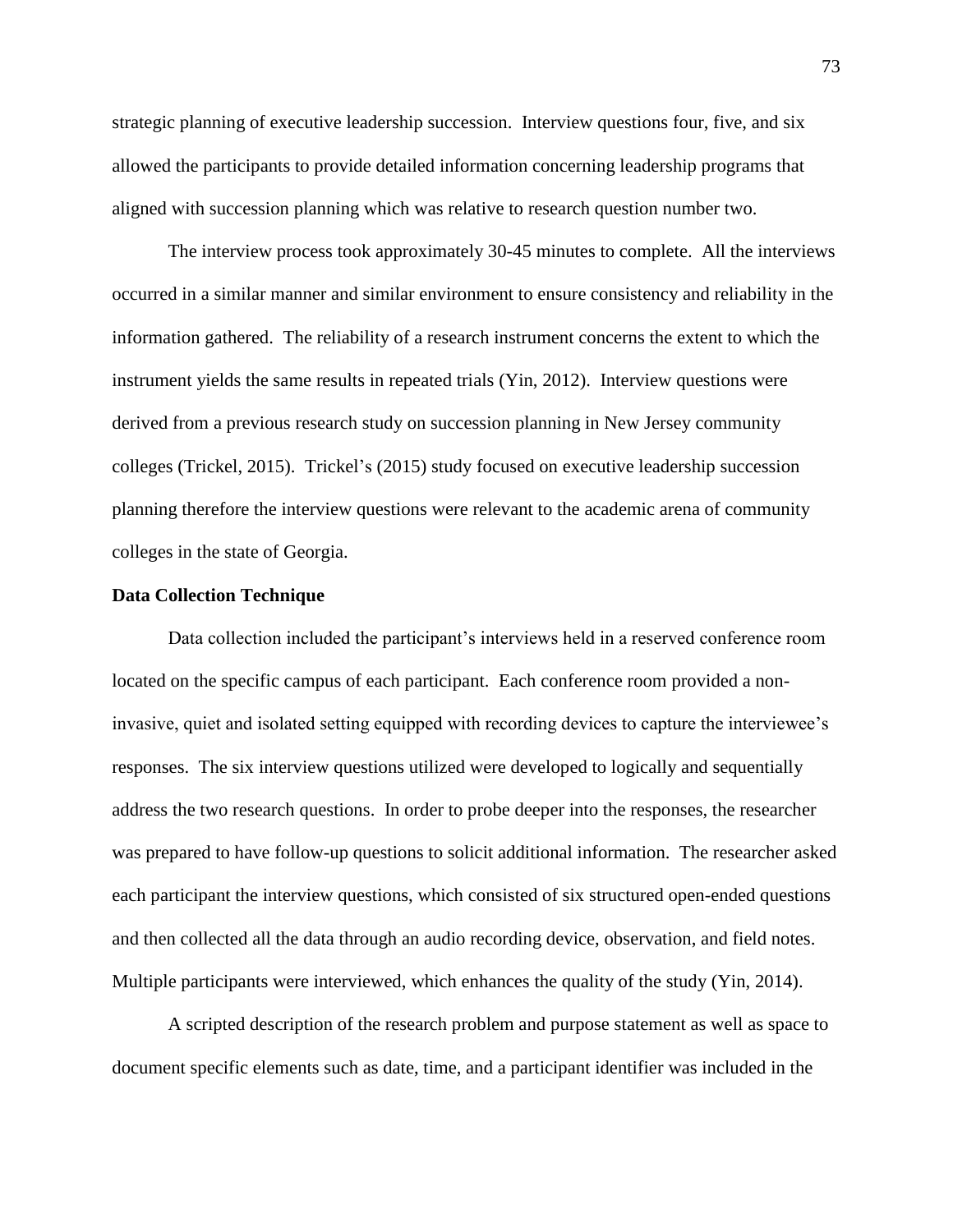interview protocol form (Appendix D). The form also provided a scripted statement to guide the researcher in ending the interview. In addition, the protocol form provided space to create field notes including initial observations and later researcher reflections. An audio digital recording device was used to accurately record information and produce transcripts. Recorded information was then downloaded to a USB drive.

# **Data Organization Techniques**

The data organization technique includes storage and protection of the raw data in a locked file cabinet in the researcher's office. Confidentiality and protection of all research information is significant and viable when securing research data and information, so maintaining confidentiality with the data during the process and after is crucial (Mealer & Jones, 2014). The researcher used Microsoft Word to transcribe interviews and handwritten notes.

A folder was organized on each participant and identified by the participant's alphanumeric code. An audio file and text file was backed up on an external hard drive for each participant.

# **Data Analysis Technique**

The data analysis process included transcribing the recorded participant interviews. The audio recordings were transcribed for each interview along with member checking to assure responses were accurate. The researcher utilized member checking by contacting each participant with a transcription of their given responses within the interview to confirm that the responses were captured accurately. Member checking is a process that is vital to qualitative research which consist of presenting a recording of an interview to the participant that provided information and asked the participant's correction and confirmation of pervious responses (Stake, 2010).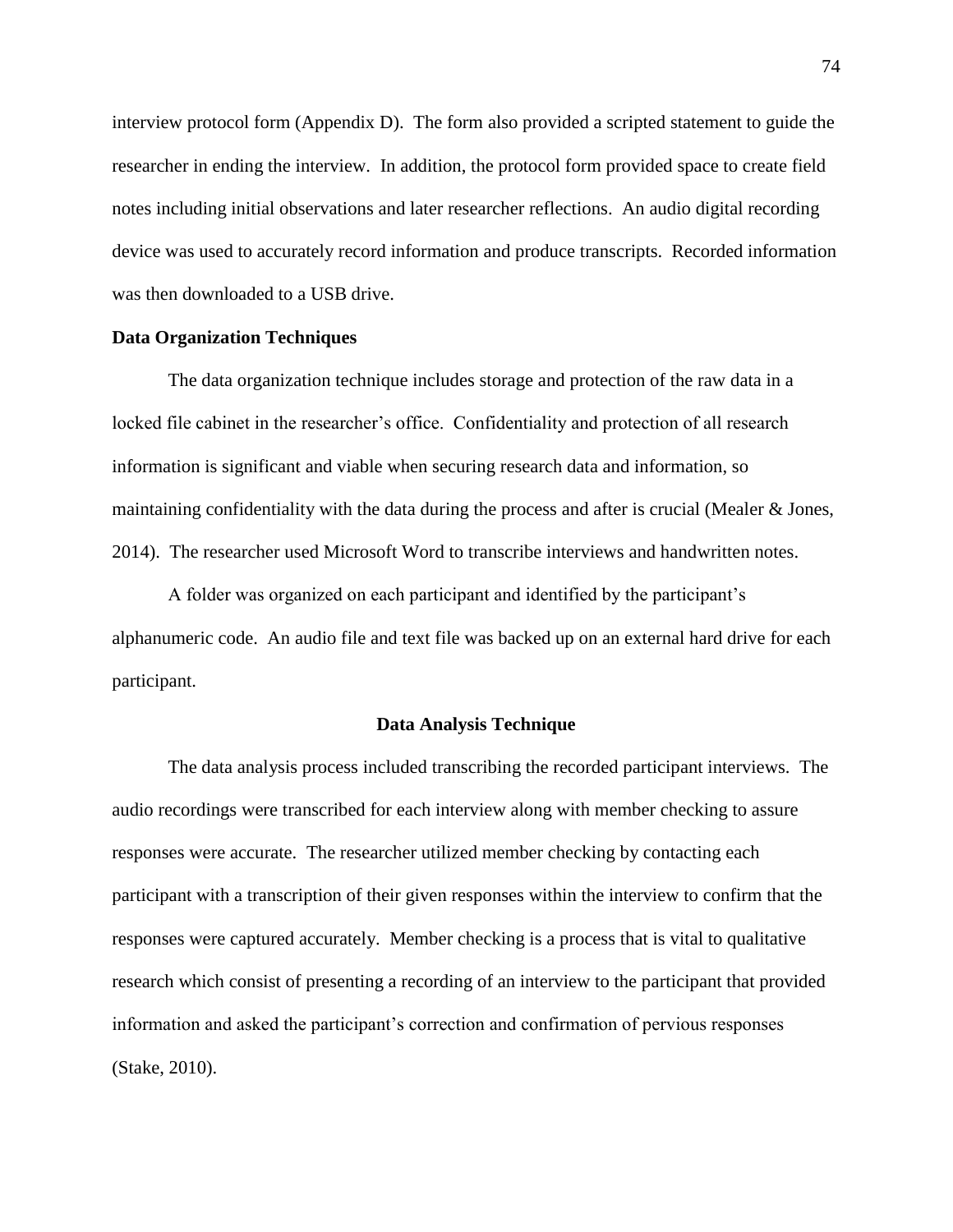To ensure participants' confidentiality a coding system was used to keep track of individual responses. Participants were identified as P1, P2, P3, and so on. Coding systems are used and beneficial in protecting the identity of subjects participating in a study (Heffetz  $\&$ Ligett, 2014). The data were analyzed by recognizing themes or commonalities in the data that may be unobvious via manual analysis. By isolating keywords and statements that occurred in the interview transcripts, themes were drawn. The use of an inductive coding system assisted in applying themes and profiles to format them and report findings. With the use of inductive coding, deriving themes directly come out of the data allowing the researcher to analyze anecdotal information (Fereday & Muir-Cochrane, 2006). The analysis of themes and the relationship to the context of existing literature provided insights into the importance of how leadership succession planning can be developed and implemented in the community colleges in the state of Georgia.

### **Reliability and Validity**

# **Reliability**

The reliability of the research study is the reassurance that another researcher investigating the same problem or using the same data would arrive at the same findings (Ali  $\&$ Yusof, 2012). According to Yin (2012), the analysis of interviews, surveys, and archival records should provide validity of the findings to enable convincing conclusions and recommendations. Triangulation is the use of multiples sources for data collection that ensures data saturation in the data analysis process (Anyan, 2013; Fusch & Ness, 2015). Creswell (2014) viewed triangulation as the process of corroborating evidence from different individuals, types of data such as field notes, and methods of data collection such as documents. In this qualitative research study field notes were used as a part of the triangulation process. The triangulation in data analysis process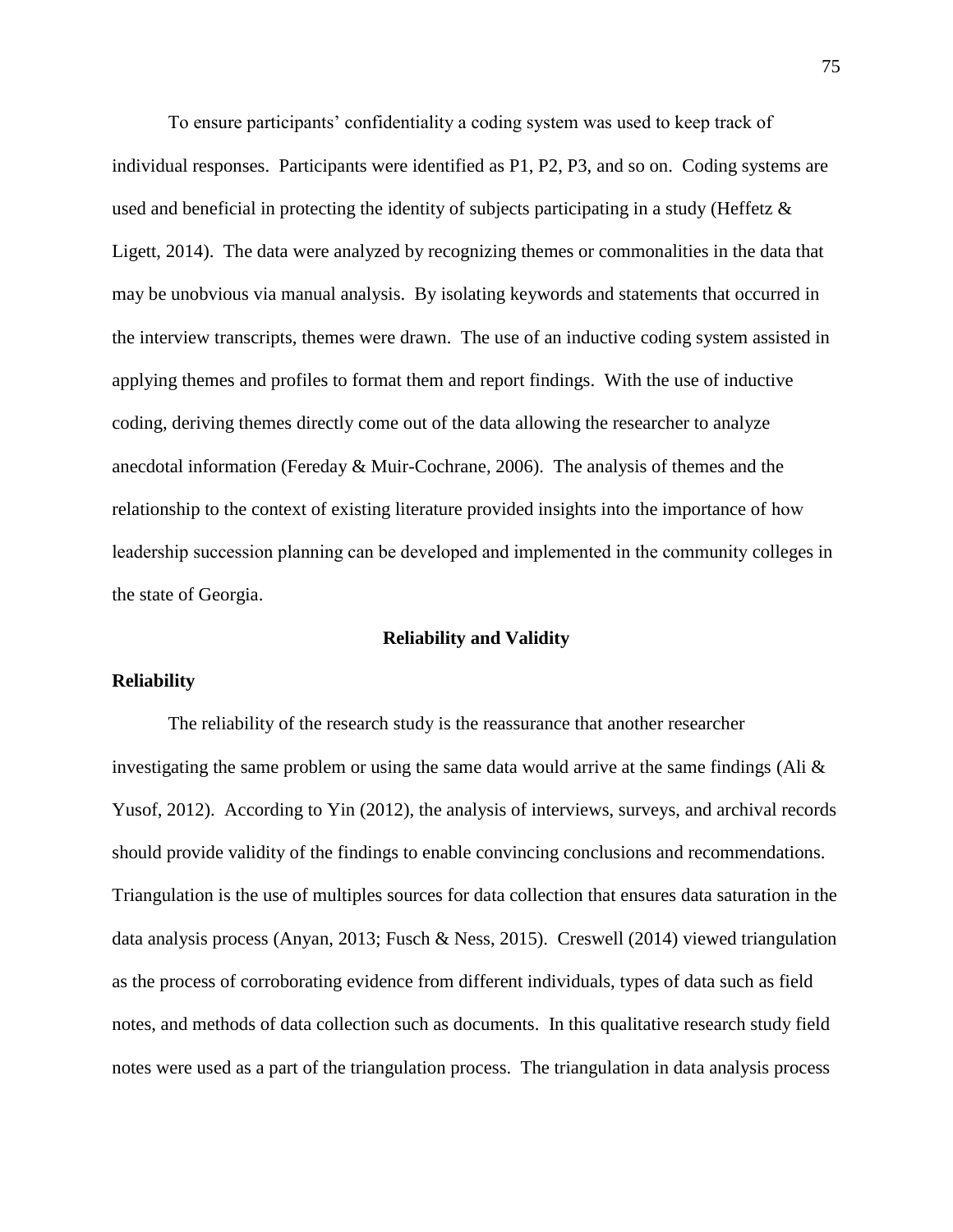included the researcher reviewing and transcribing the information given by each participant during the interview from the audio recording. Triangulation pertains to the goal of seeking at least three ways to verify or corroborate a particular event, description, or fact being reported by a study (Yin, 2014). This type of corroboration serves as another way of strengthening the validity of a study (Yin, 2014). The transcribed information was taken back to the participants to confirm that information provided was accurate. This process is known as member checking which consists of taking data and interpretations back to the participants in the study so that they can confirm the credibility of the information and narrative account (Creswell, 2014).

No influencing elements or biases were presented to the participants based on any relationships. No incentives or benefits were offered for participation and no conflicts of interest existed. No personal or identifying data were revealed regarding the identity of the participants, other than demographic information to protect the confidentiality of participants. For this study, the researcher served in an objective manner as an interviewer and interpreter of the questions and data from the beginning of the process until all findings were concluded. The researcher attempted to recognize and constrain biases by going further to check the data gathered and analyses with validation (Stake, 2010). Attention to details was given during the recording of participants' answers with a focus on keeping the researcher bias from the findings were key to ensuring that the study can be duplicated by another researcher and arrive at similar results.

#### **Validity**

Farrelly (2012) stated that from the perspective of qualitative research, validity refers to the extent to which the research investigates and concludes what it intended to. Content validity, construct validity, and criteria-based validity are three recognized methods for testing validity

76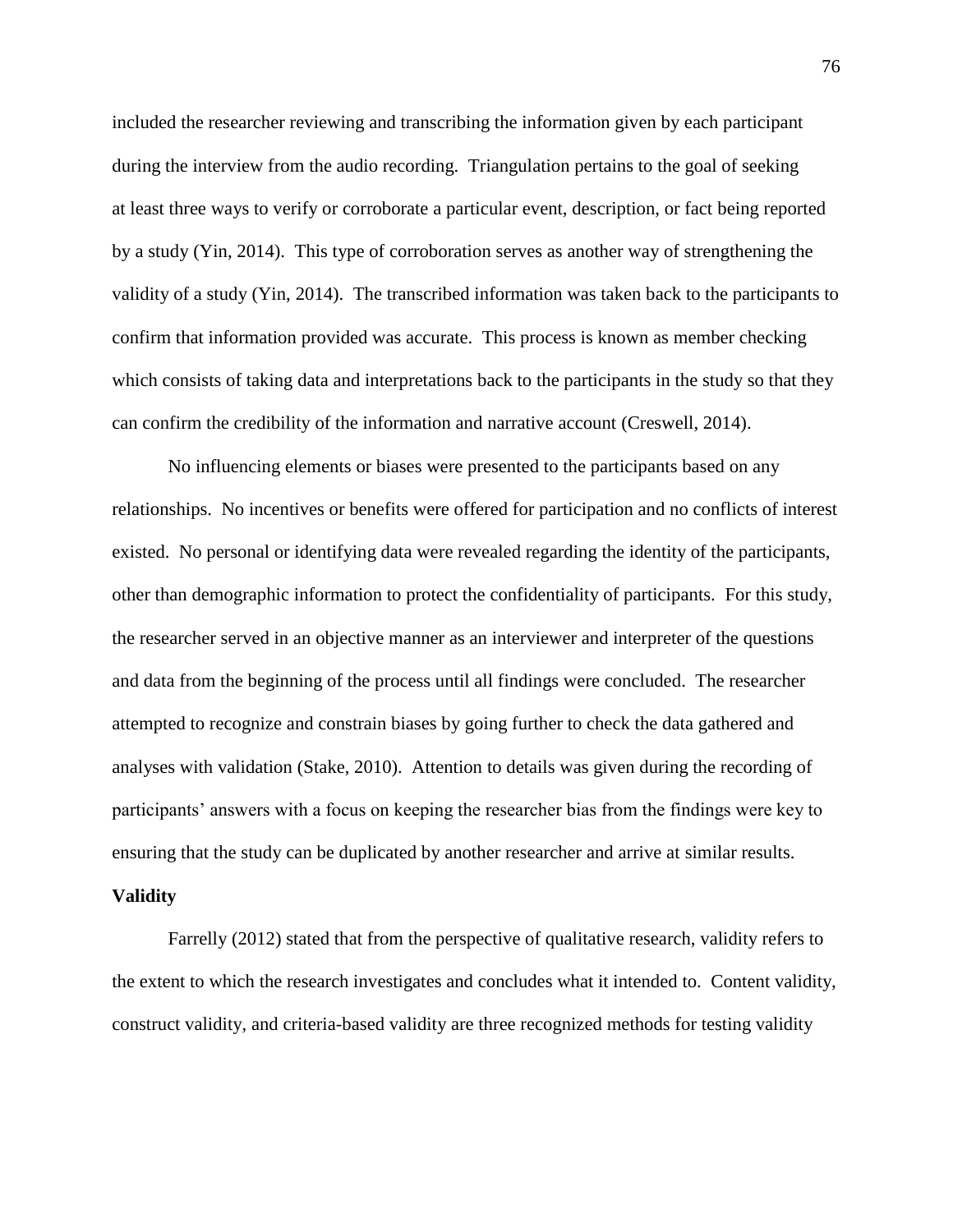(Yin, 2012). The degree to which the elements within a study are relevant and representative of the construct that they will be used to measure is recognized as content validity (Yin, 2012).

To achieve content validity, the researcher addressed succession planning in the community college system that is characteristic of such planning. The information gathered was from the participants' point of view only and not those of the researcher to ensure internal validity. In addition, interviews were conducted in a controlled and consistent environment throughout the study to ensure external validity. Credibility of the study was ensured by providing transcripts to each participant of their interview, which ensured that the answers given to each question were accurate as intended.

# **Transition and Summary**

The aim of this qualitative case study was to address the lack of succession planning in two-year community colleges. The study provided awareness into the leadership challenges that senior leadership staffs encounter at community colleges and the resources that are needed to prepare them to move into the next level of community college leadership. Section two provided the role of the researcher as the main data collection instrument in which interview sessions were held. This section provided information on the methodology of the research to include detailed description of the qualitative method chosen and parameters of the case study design also chosen. The data collection technique, which was face-to-face interviews, was presented in section two. Included in section two was a detailed presentation of the data organization techniques and data analysis. The presentation of the reliability and validity of the data collection instrument and the research study also was communicated in section two.

Section three provides an overview of the study. This includes the presentation of the findings, applications to professional practice, and recommendations for action. Furthermore,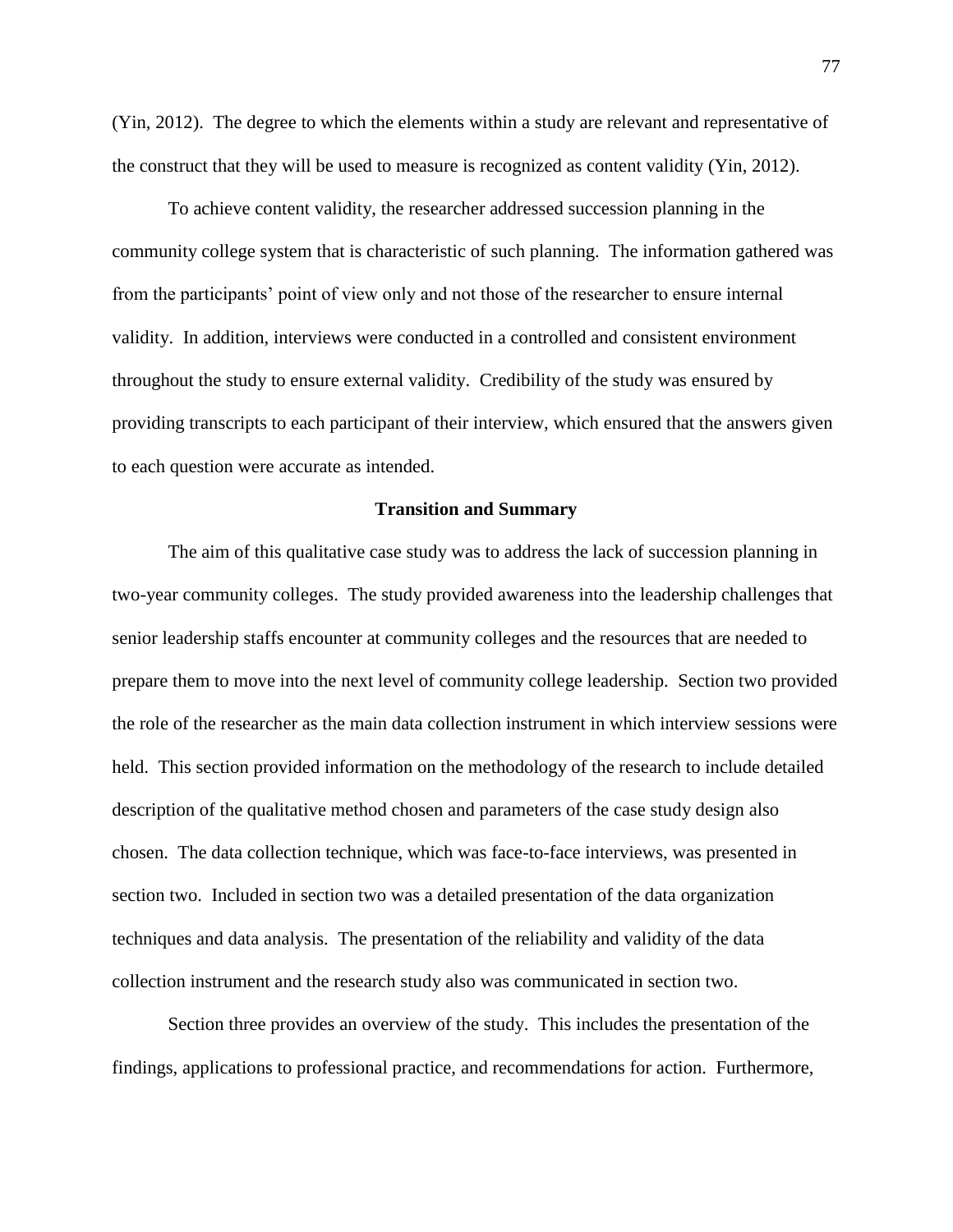included in section three are recommendations for further study and research reflections. The researcher shares the experience of the process and integrates biblical principles that are relevant to the study.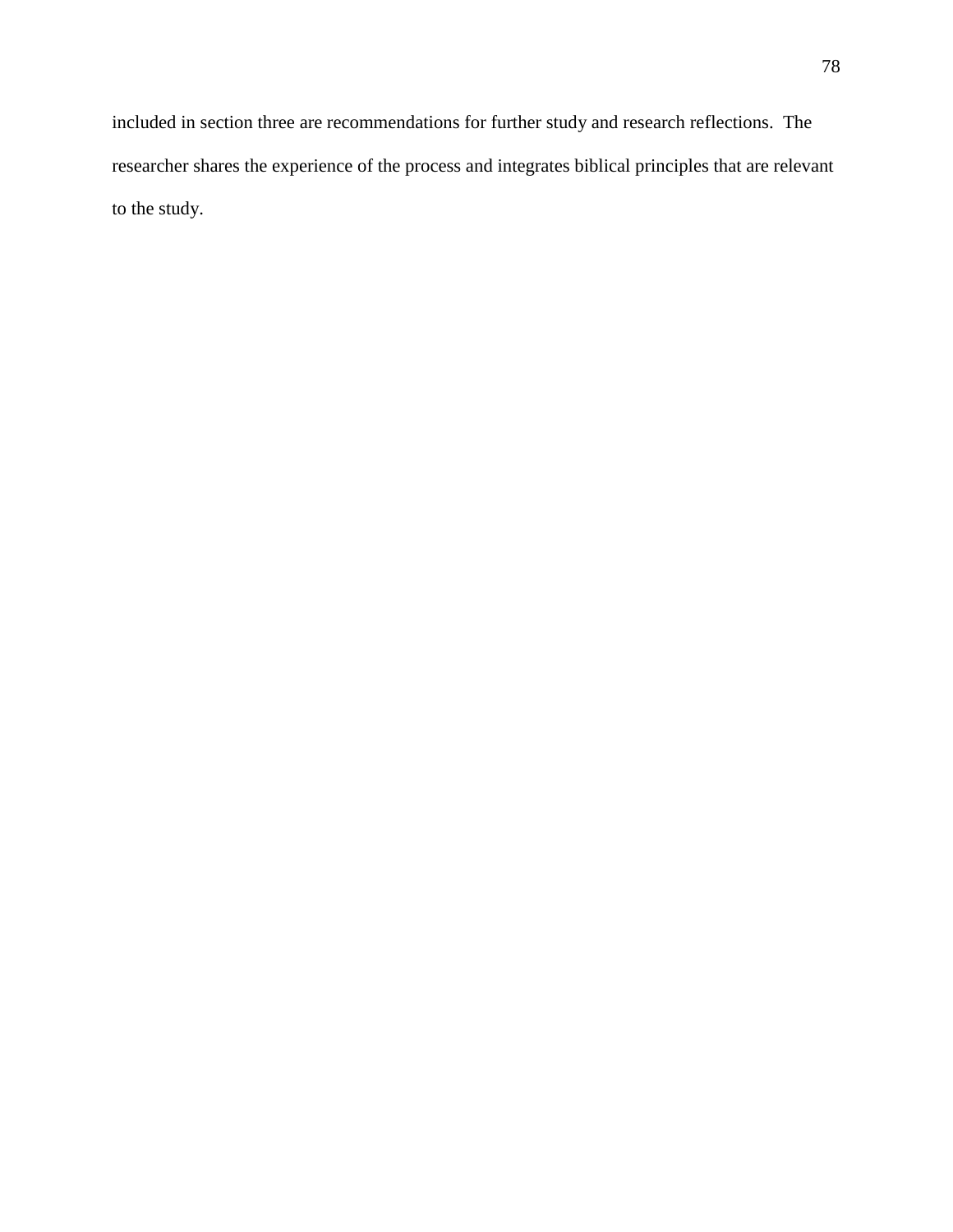Section 3: Application to Professional Practice and Implications for Change

In this section, a brief overview was provided of the study by the researcher along with the presentation of the findings. The applications to professional practice were discussed as well as recommendations for action and further study. Finally, the researcher concluded with reflections from the overall study and its conclusion.

# **Overview of Study**

The purpose of this qualitative study was to examine how leadership succession planning was developed and implemented in the community college arena in the state of Georgia. The presentation of the findings of this qualitative research study included explanations that addressed the research question and how findings related to scholarly literature. The conceptual framework for this case study was derived from best practices for succession planning in community colleges and identified by numerous scholars and practitioners into a comprehensive succession program (McMaster, 2012). The study intended to provide awareness into the leadership challenges facing community colleges" senior administrators and the resources needed to prepare them to move into the next level of community college leadership. This research studied a large community college (5,000 plus students) in Georgia. The college has approximately 520 full time employees to include faculty and staff. The college is a part of the Technical College System of Georgia, which comprises of 22 colleges throughout the state.

A series of interview questions were developed to gather information from participants concerning succession planning at their institution. Participants were interviewed one-on-one and extended six open-ended questions to allow for their liberal responses. In this single case study, the face-to-face interviews were conducted with senior administrators from a large community college in Georgia. The participants of this qualitative research study consisted of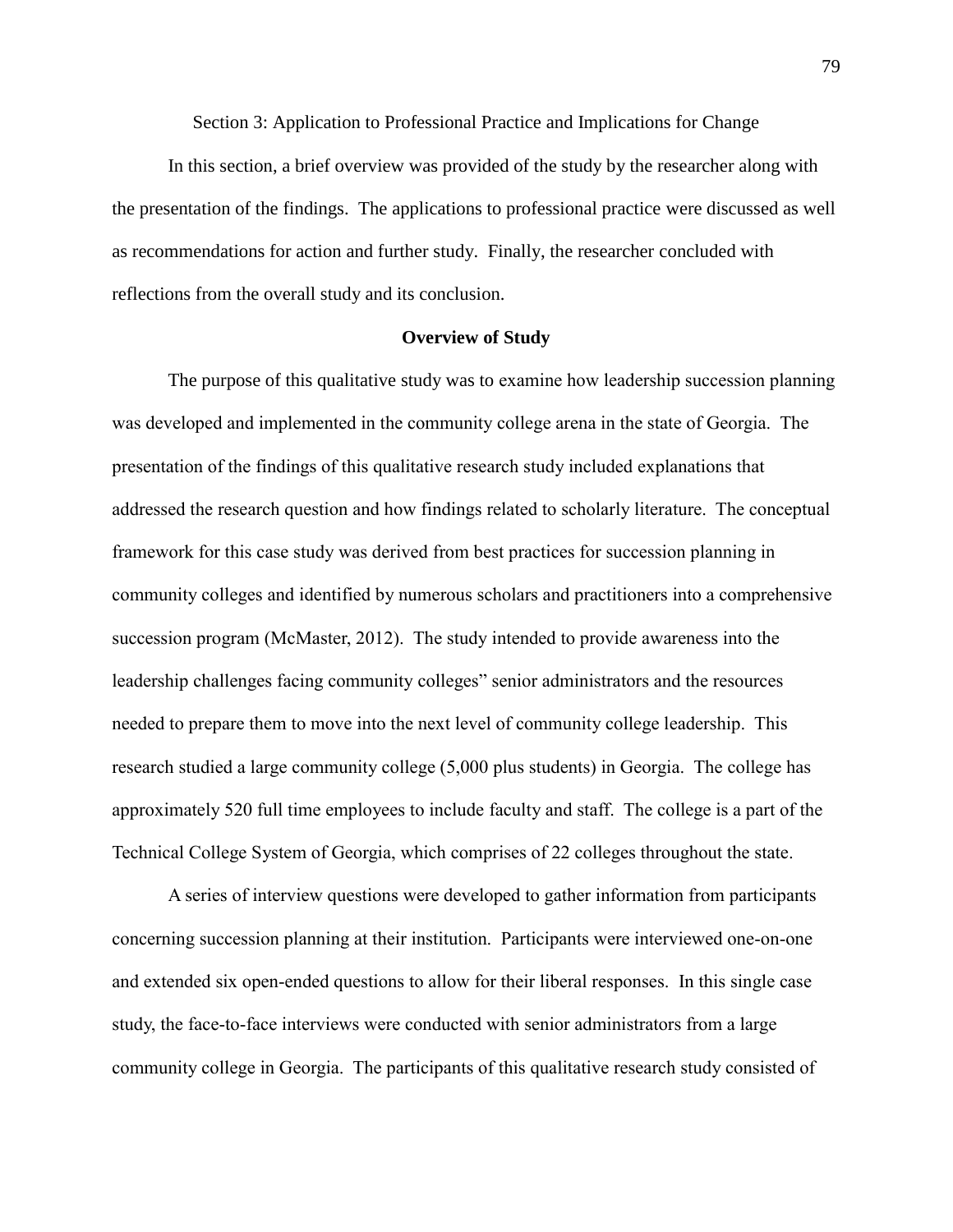individuals that are members of the college's leadership team holding positions as directors, executive directors, deans, assistant vice presidents, and vice presidents. Participants were contacted by using the college's public email directory. The participants interviewed consisted of three vice presidents, two assistant vice presidents, three executive directors, and three directors. All participants have served their college in a leadership role for more than five years. Participants answered six unstructured and normally open-ended interview questions (see Appendix A) along with six penetrating questions when needed to be expounded for clarity or more in-depth responses. Permission was requested and received from each individual participant to audio record each interview and then transcribed for analysis. The researcher utilized member checking by contacting each participant with a transcription of their given responses within the interview to confirm that the responses were captured accurately.

Understanding the prominent themes found in the reviewed literature pertaining to succession planning, the author interpreted and observed an emerging theme of leadership programs, mentoring, open communication, professional training, encouragement, and support within this qualitative research study. The emerging themes revealed were vital to responding to the two research questions that were compared to previously reviewed literature. The objective of the interviews was to answer the two main research questions: How will community colleges in Georgia plan for the succession of executive leadership positions? How will community colleges in Georgia develop leadership programs that align with succession planning? The following section presents the emerging themes and the analyzed data in relation to this qualitative research study.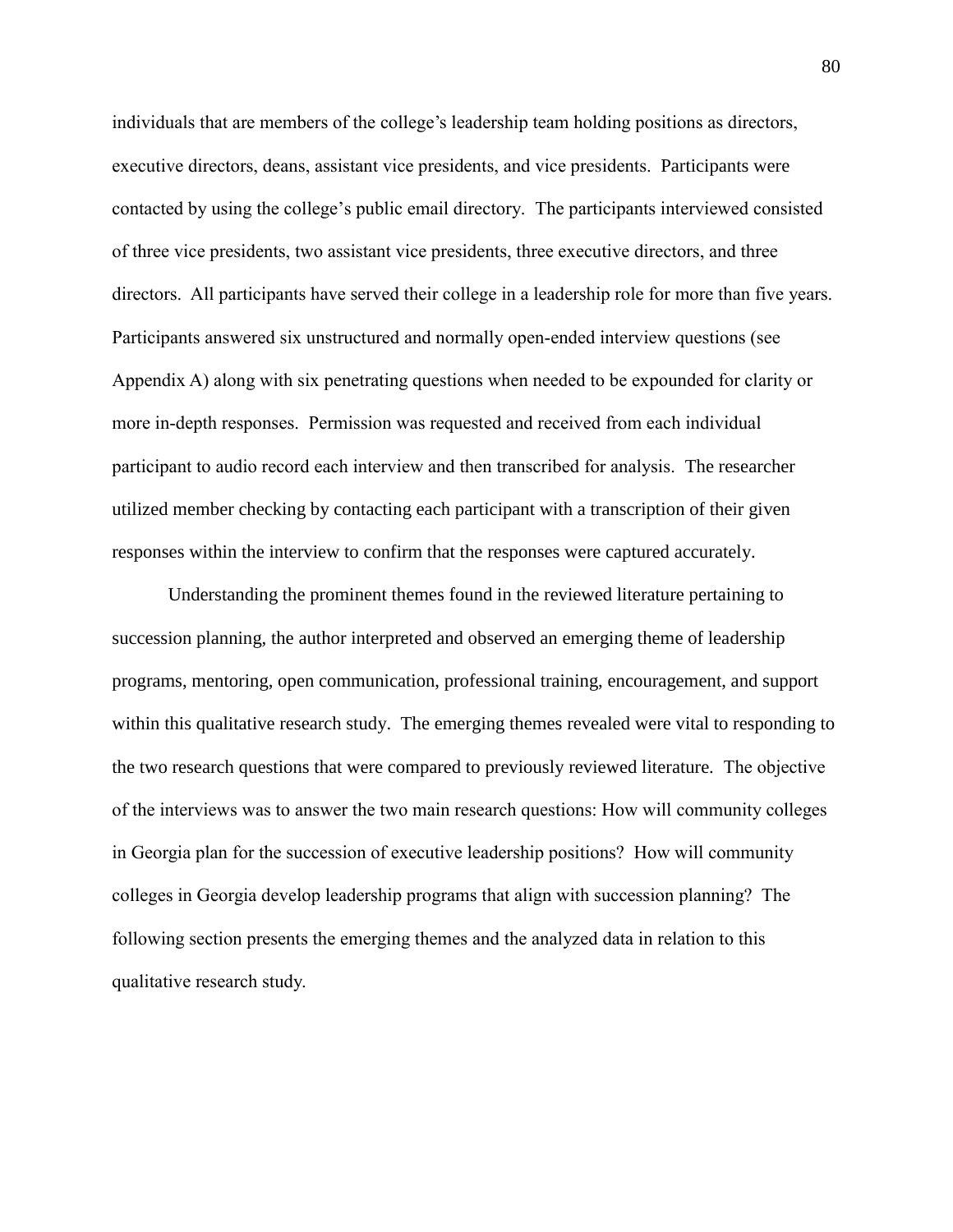### **Presentation of the Findings**

The conceptual framework was built upon a model for best practices for succession planning in community colleges with three main components that make up an effective succession plan. Malkie (2014) stated it is important that a process be in place for leaders to become successful. Those three components are (a) career development and training, (b) management support training, and (c) organizational culture. There are several components to the leadership succession that leads to effective planning and it is suggested that these actions are not linear but occur simultaneously (Peters, 2011). The research study is steered by three theories of succession planning, which are trait theory of leadership, transformational leadership, and path-goal theory. Personality traits influence leader emergence and effectiveness per the trait theory of leadership (Colbert et al., 2012). The process that changes and transforms people with emphasis being placed on emotions, values, ethic, standards, and long-term goals is based on the transformational leadership theory (Northouse, 2016); while path-goal theory focuses on how leaders motivate followers to accomplish selected goals and to enhance follower performance and follower satisfaction by focusing on follower motivation (Northouse, 2016).

Interview questions one, two, and three were developed to promote a specific response to the first research question concerning the strategic planning of executive leadership succession. How will community colleges in Georgia plan for the succession of executive leadership positions? Peters (2011) shared leadership succession is often the result of a broken system that often leaves the incoming leader without proper support or training for success. Question one asked participants to share the college's succession plan to achieve executive leadership positions. The emerging theme stated two types of leadership programs were made available, one lead by the college and another sponsored by the Technical College System of Georgia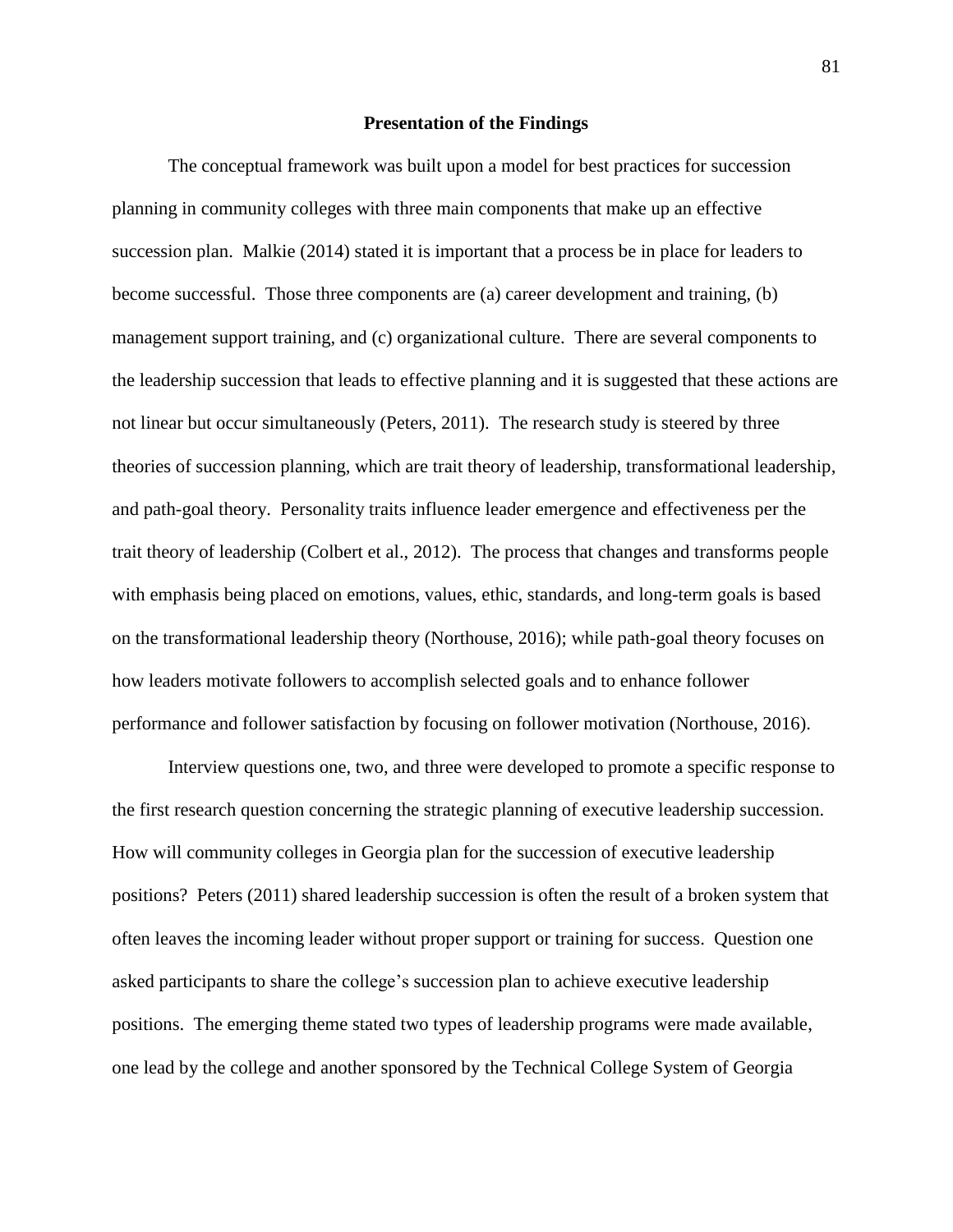Leadership Academy. Although the programs provide an abundance of information about the institution and covered basic leadership skills, it was noted that the programs were not designed to prepare employees to become an executive leader. There was some concern noted by a couple of participants of the anticipated retirements with no formal succession plan in place, nor is the intent to develop and implement such a plan. One concern to consider was that of setting aside time to develop and implement a formal succession plan. One of the participants mentioned that so much energy and time is placed on staying financially afloat, increasing enrollment, and providing quality education that succession planning is placed on the back burner and becomes a reactive move rather than a proactive move. One instance is that the college system tracks enrollment, retention, and graduation rates so that becomes the focus of the college while there is no mention of how instructors or administrators of the college will be replaced. The college does not have a clear pathway to executive positions, but there does not appear to be any restrictions on upward mobility.

There appeared to be some awareness the college knew the importance of succession planning and could identify areas and employees that may succeed those in current leadership positions. One participant noted, "The college per se has no standardized or formal succession plan, but instead there is an awareness across the board of developing and supporting young talent." Another participant stated, "I don't know that we necessarily have a succession plan, but there seems to be somewhat of a pattern to identify people for the next level." Calareso (2013) stated succession planning comes as an afterthought due to the emergency planning for leadership rather than an orderly progression of leadership preparation. More than half of the participants stated there was no standardized formal succession plan, but there was an awareness across the board of recognizing and developing talent. The vice presidents interviewed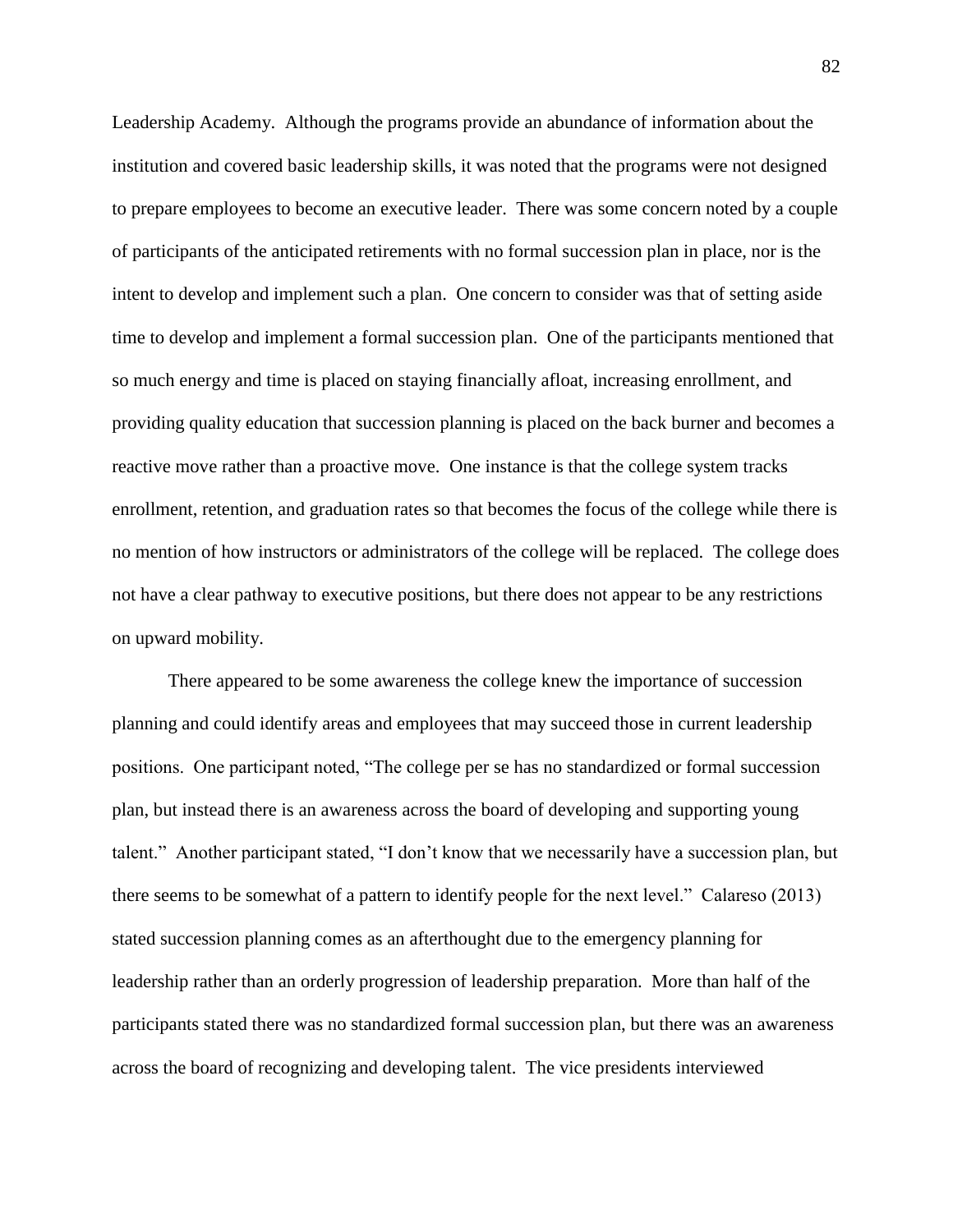acknowledge the importance and the need to prepare employees and have viable candidates to sustain the pipeline of knowledge.

Question two specifically asks how participants became aware of a succession plan for executive leadership. All participants stated there was not a specific plan implemented or presented to them or to others. Calareso (2013) stated that formal succession planning in higher education has seldom been practiced which may be accredited to ongoing traditions and institutional culture. The emerging theme revealed the ability to communicate with those in executive positions about the opportunity to discuss personal and departmental growth was readily available and proved to be beneficial. One participant stated, "Generally, through ongoing conversations with my vice president and president, I have a broad plan for personal and departmental growth." All participants did acknowledge the leadership program lead by the college. It was also noted that all employees were made aware of the leadership program via the college's email distribution and those who had an interest were invited to participate. Although a formal college-wide program is not available for employees, it was noted from the interviews that each department appeared to provide some recognition, support, and encouragement to those who had shown interest in being a part of the executive leadership team. One participant noted, "We recognize various people throughout the college annually on their strengths and weaknesses; by talking about individuals we know informally who is strong and doing very well and who would like to move on in different areas." A few participants shared the difficulties of preparing those they supervise for leadership positions with so much emphasis placed on the daily operations of the department. For some organizations, it is difficult to focus on leadership development and succession planning and sustain their growth in leadership (McDonagh et al., 2013).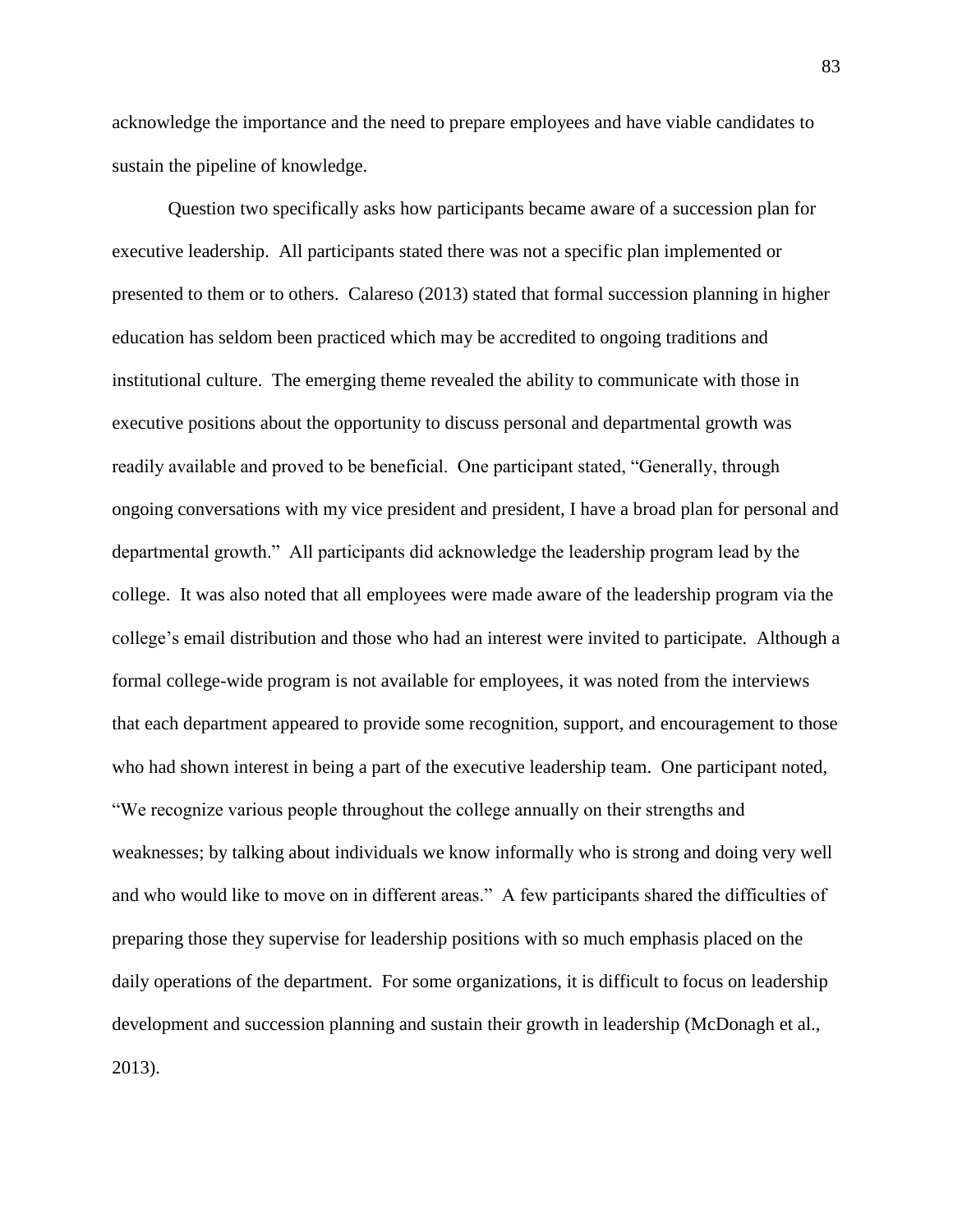The vice presidents along with the president play critical roles in identifying those who in their eyes have the potential to serve in executive leadership roles. Again, this is not based on a formal plan, but simply through observations and the prior performance of potential candidates. One area of an individuals that stands out among leaders is that trait of exuding self-confidence. Self-confidence is the ability for an individual to own and display a sense of competencies and skills to include high self-esteem and self-assurance and the belief that one can really make a difference (Northouse, 2016).

Question three focused on the benefits or non-benefits in regards to pursing a position as an executive leader. The interviews revealed an array of responses from the participants with a consistent theme of having a mentor and having a leadership team that is both supporting and encouraging. The literature review states the importance of the mentor-mentee pairings being crucial to the success of mentoring relationships and with informal mentoring the pairing process is spontaneous and voluntary (Bell & Treleaven, 2010). Participants shared the importance of having someone to teach and guide them through the process of being an executive leader in the college environment. Organizations find themselves more competitive and prepared with the capability to develop leaders for the future when formal mentoring can be used in leadership development (Corner, 2014). As beneficial as having mentors has proven to be, participants did note that their mentorship was an informal process. One response stated, "I found mentoring to be an excellent platform for growth." Another stated, "I certainly benefited like most leaders through mentoring and most of that was informal." While participants shared the benefits of having a mentor, they also shared the importance and the need to serve as a mentor to help those current employees aspiring to serve in executive leadership positions. The participants noted the value for individuals and the college to have a formal mentoring process. Corner (2014) stated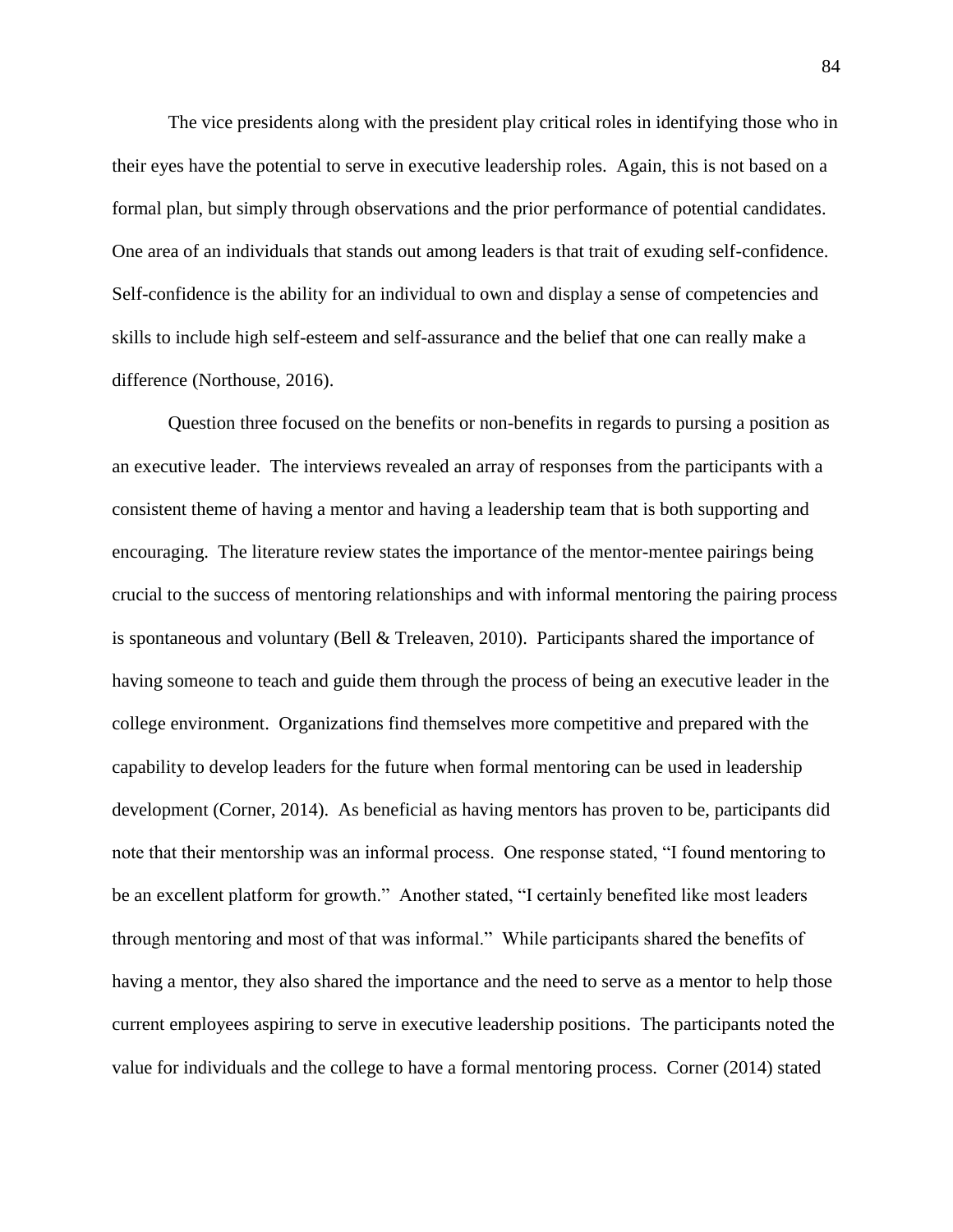that formal mentoring offers opportunities for leadership development by capitalizing on knowledge internally that is geared specifically for the organization and is tailored to meet the goals and objectives of any organization. Several participants mentioned that longevity has been beneficial to them by giving them the knowledge of the ongoing development of the college over the years from serving 400 students to now serving over 7,000 students. Participants also shared the consistent theme of being placed in a leadership position with no prior preparation and had to figure out procedures on their own with very little guidance. One participant stated, "I had been trained to be a teacher in my field, but no one trains to be an administrator."

Interview questions four, five, and six allowed the participants to provide detailed information concerning leadership programs that align with succession planning, which is relative to research question number two. Question four focused on leadership programs that are shared or utilized with those that are currently supervised by the participants to help employees advance in their career. All participants shared the notification and encouraged their employees to participate in the college's leadership program. The college's leadership program was best described as a nine-month program that is open to full-time employees of the college. The primary goal of the program is to develop the leadership skills of employees who demonstrate future leadership promise and to promote an awareness of the different divisions within the college. Calareso (2013) stated that fundamentals in succession planning should address leadership at all levels, engaging in practices that foster leadership development. This emerging theme was consistent with the value that the program brings to the college and how beneficial the leadership program has proven to be for those who have participated. Participants stated, "I strongly encourage my employees to apply for the college's leadership program." "Definitely they should participate in the leadership program, it is a creatable program." "The college's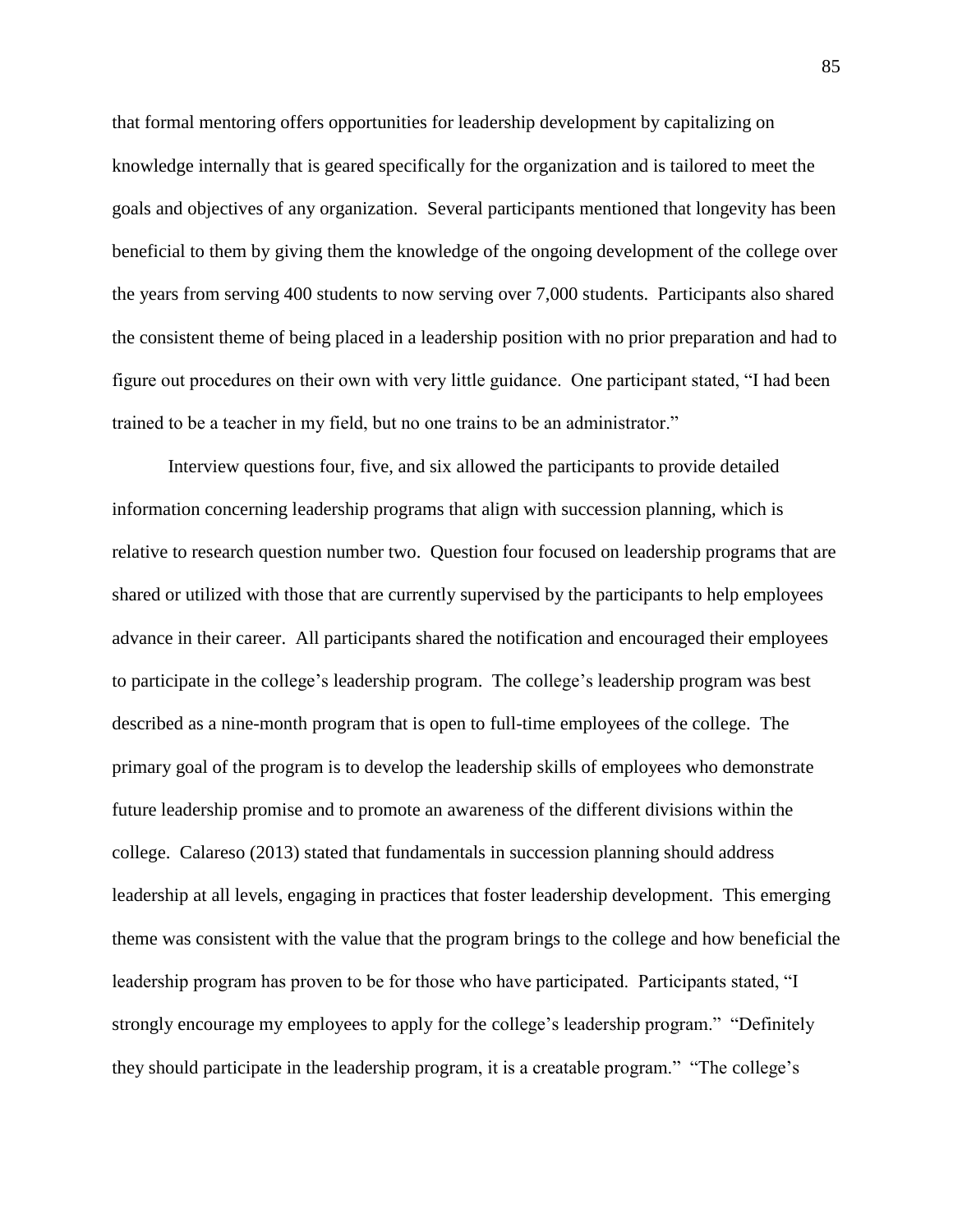leadership program is a great avenue to help develop leaders." Another consistent comment made was the importance of communication and sharing information to subordinates. Several participants shared the importance of obtaining additional training by way of attending professional development seminars, community leadership programs and obtaining advanced or terminal degrees. To decrease the organization's risk in the event of key position vacancies, educational endeavors are designed through leadership development and succession planning programs. For succession planning programs to be successful, participation in educational activities and taking advantage of opportunities of performance based activities to demonstrate increasing skill levels must be a part of the curriculum (Cole, 2012). Although it is noted the importance of training and leadership development, barriers often impede the progress.

The college is faced with both internal and external obstacles that delay or prohibit the progress of developing leadership programs. The most obvious is that of finances by being able to create or sustain a budget that allows for what some may call non-priority activities. Being a public institution only allows for very streamline budgets. The thought of having a true succession plan appears to be a great concept, but with being a public institution human resources must make sure that, everyone interested in a position is given an equal opportunity. Being part of government system may have some effects on how succession plans can be developed. One observation made by the researcher was that there are political issues that often dictate the direction the institution will operate.

Question five asked participants to share how they are involved in mentoring subordinates. Again, there was the emerging theme of communication and sharing information by having weekly or bi-weekly meetings and leading by example. Although there is no formal mentoring program, participants did share how valuable it has been for them to have a mentor,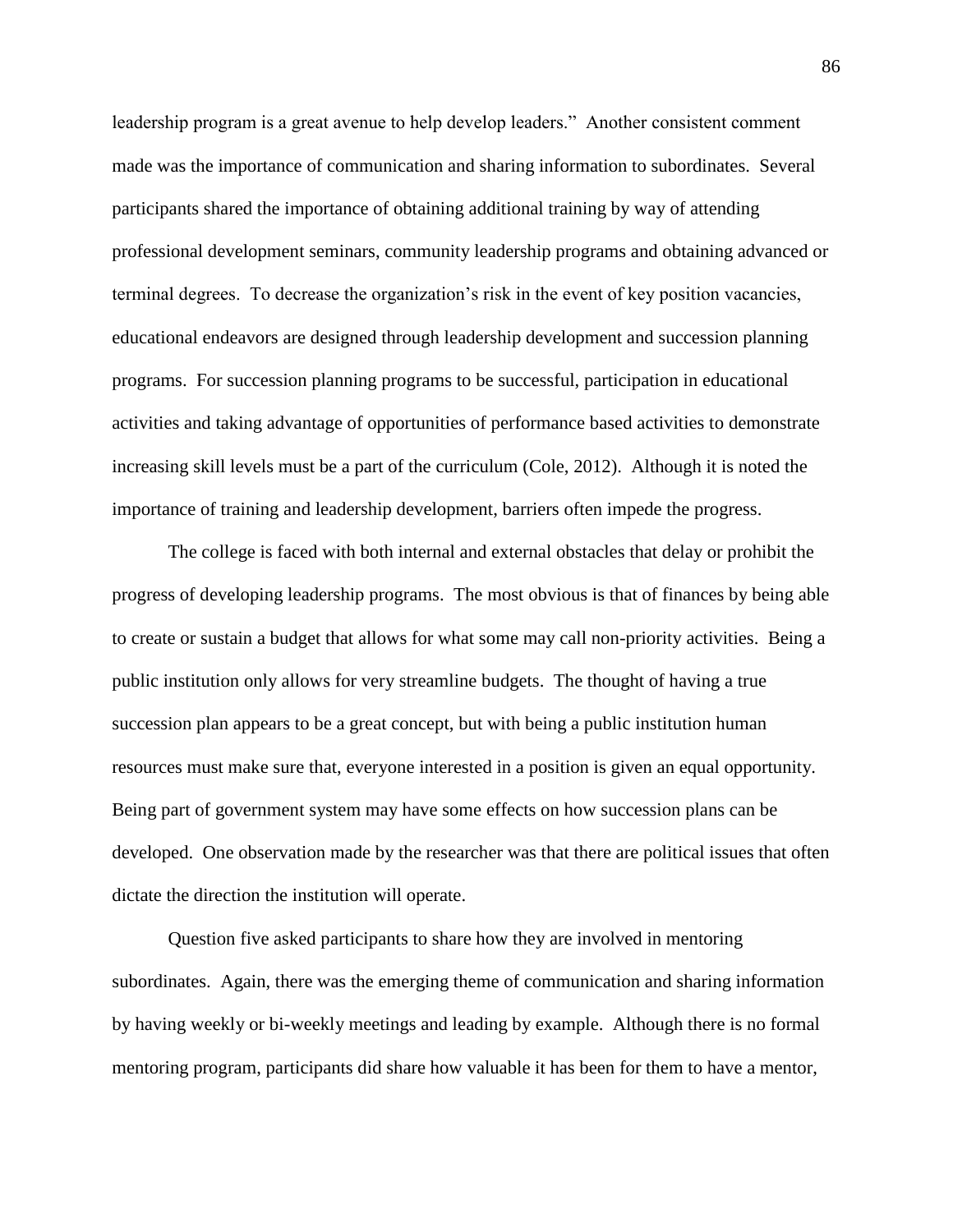and they have taken it upon themselves to mentor others that show a vested interest. This research study shows consistency with the literature review for the importance and need of mentorship in higher education. Muir (2014) stated that emerging leaders and their mentors acknowledged the importance of having a formal mentoring experience, which leads to the development of their leader identity. Formal mentoring offers opportunities for leadership development by capitalizing on knowledge internally that is geared specific to the organization and is customized to meet any organization's goals and objectives (Corner, 2014). Participants also noted there was no formal mentoring program, but they could recognize and identify leaders that took the time to mentor others. One participant was clear to note, "There is some informal mentoring occurring, but not a structured mentoring program. There should be a more formal mentor/mentee program available." All participants recognized the importance of mentoring and agreed that some form of mentoring was taking place, but more emphasis should be placed on having a more structured or formal mentoring program. It was stated by a participant "I look at those on my team and if they have a desire and want to expand their knowledge for future growth, I try to mentor and share whatever knowledge I can."

Question six was driven towards how the culture of the college encourages the practice of grooming and retaining leadership talent. The college provides a positive and safe environment for those seeking knowledge and having a desire to progress. Much of the literature and research states that there is no one segment that is capable of producing the perfect leader for the community college; using the combination of on-the-job training, internal leadership growth processes, internship, mentorship, leadership development programs and graduate school programs provide an opportunity to develop well-rounded community college leaders (Strom et al., 2011).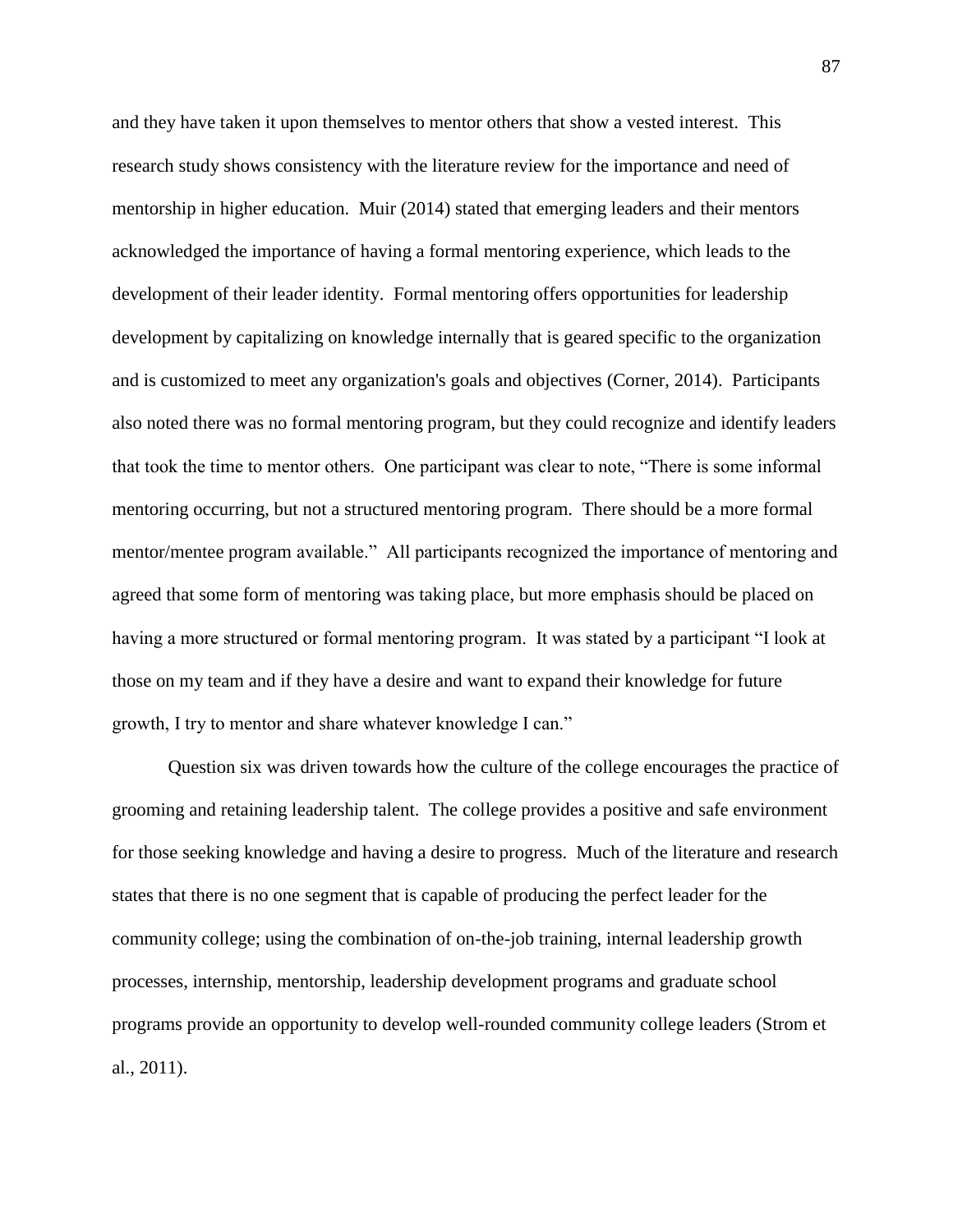All participants stated the culture of the college provided the leadership, support, and encouragement from the president and the executive leadership team to groom those talented individuals who showed the commitment, dedication, and interest to serving the college as an executive leader. Common statements made included, "I have no doubt that we have the support of our president and our executive leadership to identify and cultivate internal leaders." "I think the college has a great culture; we are able to participate in conferences, serve on committees, encouraged to continue your education and open to talk with someone about your next step." "I think there is definitely an emerging culture at the college that recognizes the importance of what you are talking about, succession planning." This culture is also demonstrated by seeing employees advance or be promoted from within the college. There are several programs design to help groom young talent, such as the college's leadership program, training opportunities, in house job opportunities, and salary adjustments for advanced degrees.

### **Applications to Professional Practice**

Calareso (2013) stated that succession planning comes as an afterthought in the form of a contingency or emergency plan for leadership rather than an orderly progression of leadership preparation. This research is meaningful and applicable to professional practice of community colleges in the state of Georgia. The results provide insight on the importance of a succession plan at community colleges and the need for a more structured or formal implementation. Leadership training proved to be the first path towards developing and preparing employees for serving in executive leadership roles. Rothwell (2010) stated several benefits to leadership education for current and future employees to include increase the number of employees eligible for promotion, advancement of diverse groups, improve morale and commitment to the organization's mission, values, and goals. This research study supported the value of having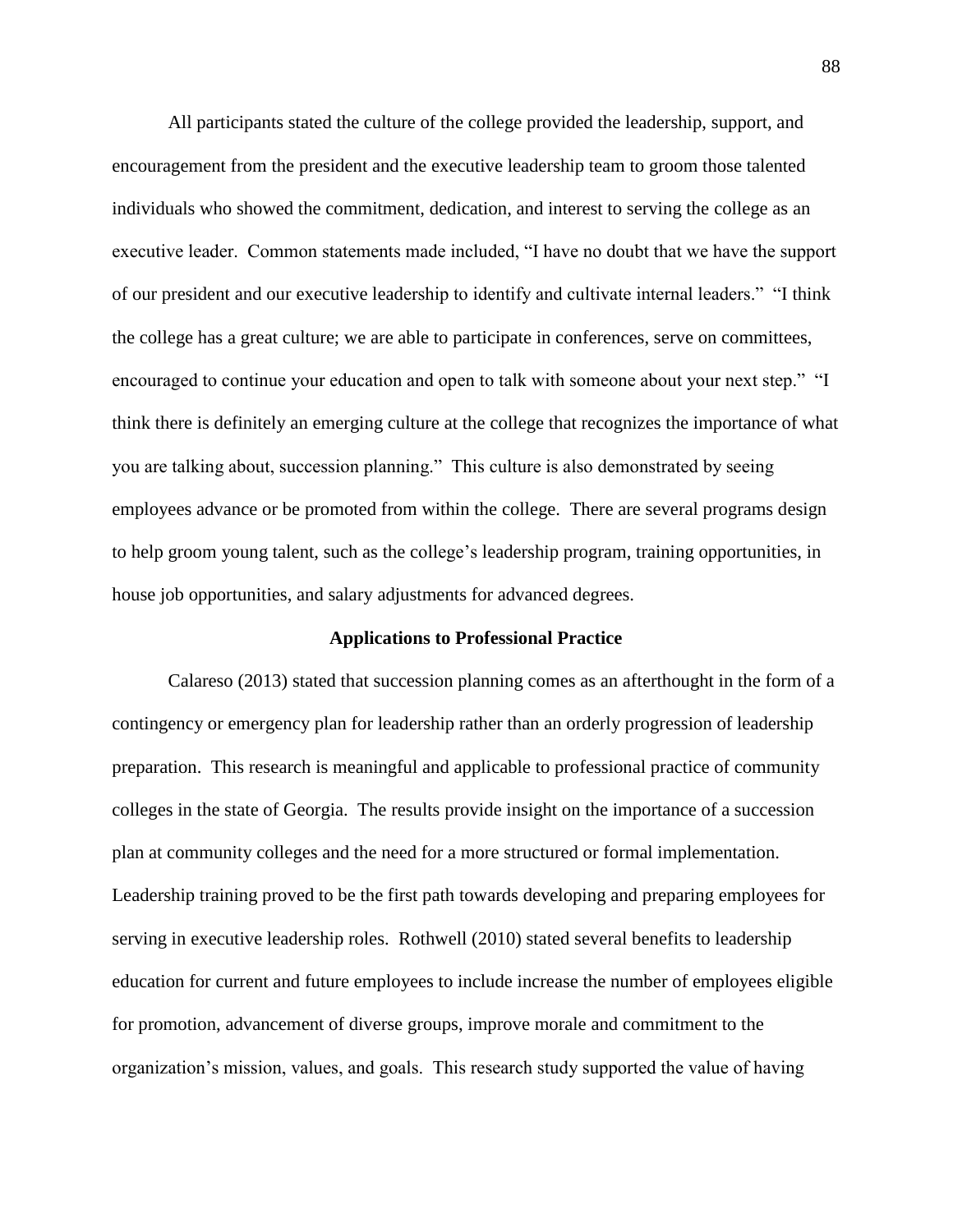leadership development by providing leadership training, workshops, and incentives for obtaining advanced degrees. This can provide opportunities for community colleges to enhance their leadership development programs and open the door to provide more opportunities for those seeking executive leadership positions. For leadership programs to be successful, colleges must provide open communication and transparency to its employees. Open communication consists of senior leadership sharing all pertinent information via division staff meetings. This pattern of sharing information would include the information being shared through departmental staff meetings leading to the information trickling down to unit staff meetings (Mello, 2015; Northouse, 2016). Peters (2011) made note that succession planning should be a transparent progression that includes the projecting of openings, the preparation of a qualified talent pool, and the nurturing of future leaders through support and mentoring.

To create a platform for growth, employees must feel a sense of commitment and support from the college's leadership. Boggs (2011) declared that community college leaders must accept systematic complex challenges within their current and future platform to include modeling integrity, being open to new approaches, demonstrating a level of honesty, and creating a culture of ethical values. This study supports the efforts of community college leaders who lead by example, allow open communication, provide support, and operate with a high level of integrity employees are more inclined to be committed and successful climbing the ladder to executive leadership.

Along with leadership development, mentoring plays a vital role in the development of leaders. The research study provides insight on how mentoring played a major role in the development of leaders. Although the mentoring relationship was described as an informal process, it was strongly suggested that a more formal mentoring program would be advantageous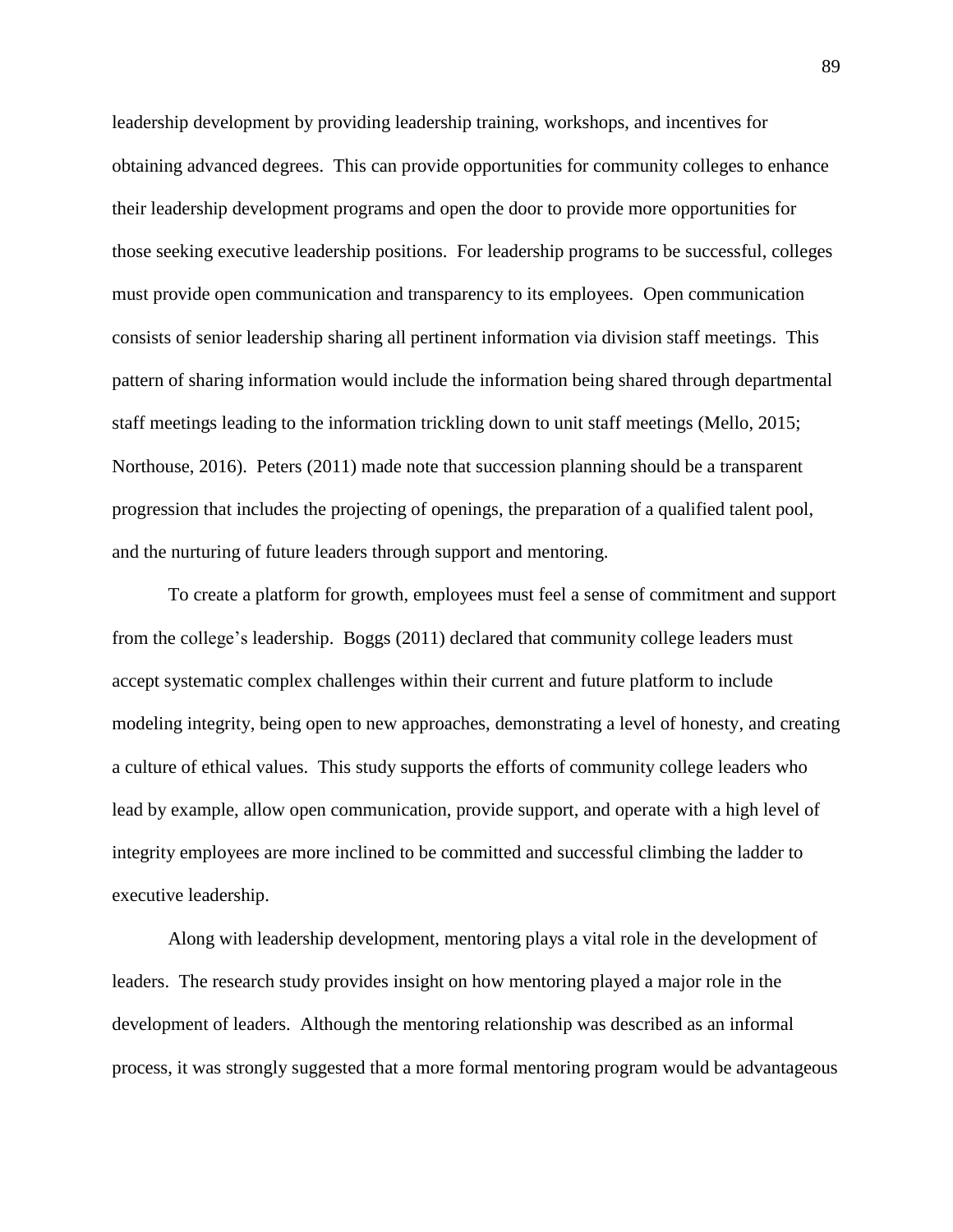to the college. Corner (2014) stated that formal mentoring offers opportunities for leadership development by capitalizing on knowledge internally that is geared specific to the organization and is tailored to meet any organization's goals and objectives. Mentoring is used in many different organizations to help develop and cultivate young talent into becoming the next leaders. Again, Corner (2014) pointed out that organization find themselves more competitive and equipped with the ability to develop leaders for the future when formal mentoring can be used in leadership development. The research study shows that some form of mentoring is being used by individuals, but could become more beneficial to the college if a structured process is implemented and used across the entire college. With informal mentoring, a senior level may choose to mentor an employee or the employee may ask to be mentored too. Bell and Treleaven (2010) stated the problem with this approach is the benefits of mentoring might not be available for a staff member who does not have access to senior staff members. In higher education, mentoring takes on a natural feel with teachers providing guidance and learning to students and senior leaders provided the same for new and young employees. The practice of formal mentoring can be implemented into community college's leadership plan and tailored to meet the college's goals and objectives. Previous academic literature stated that emerging leaders and their mentors remarked that their formal mentoring experience was essential to the development of their leader identity and provided a strong influence on the mentoring relationship (Muir, 2014). The development of leaders and mentoring has been with us since the beginning of time.

The Bible serves as a resource, which provides guidance concerning the importance of mentoring, and develops leaders. Proverbs 11:14 states that "Where there is no guidance, a people falls, but in an abundance of counselors there is safety" (ESV). The community colleges' success depends on the leadership's ability to offer their knowledge, wisdom, and guidance.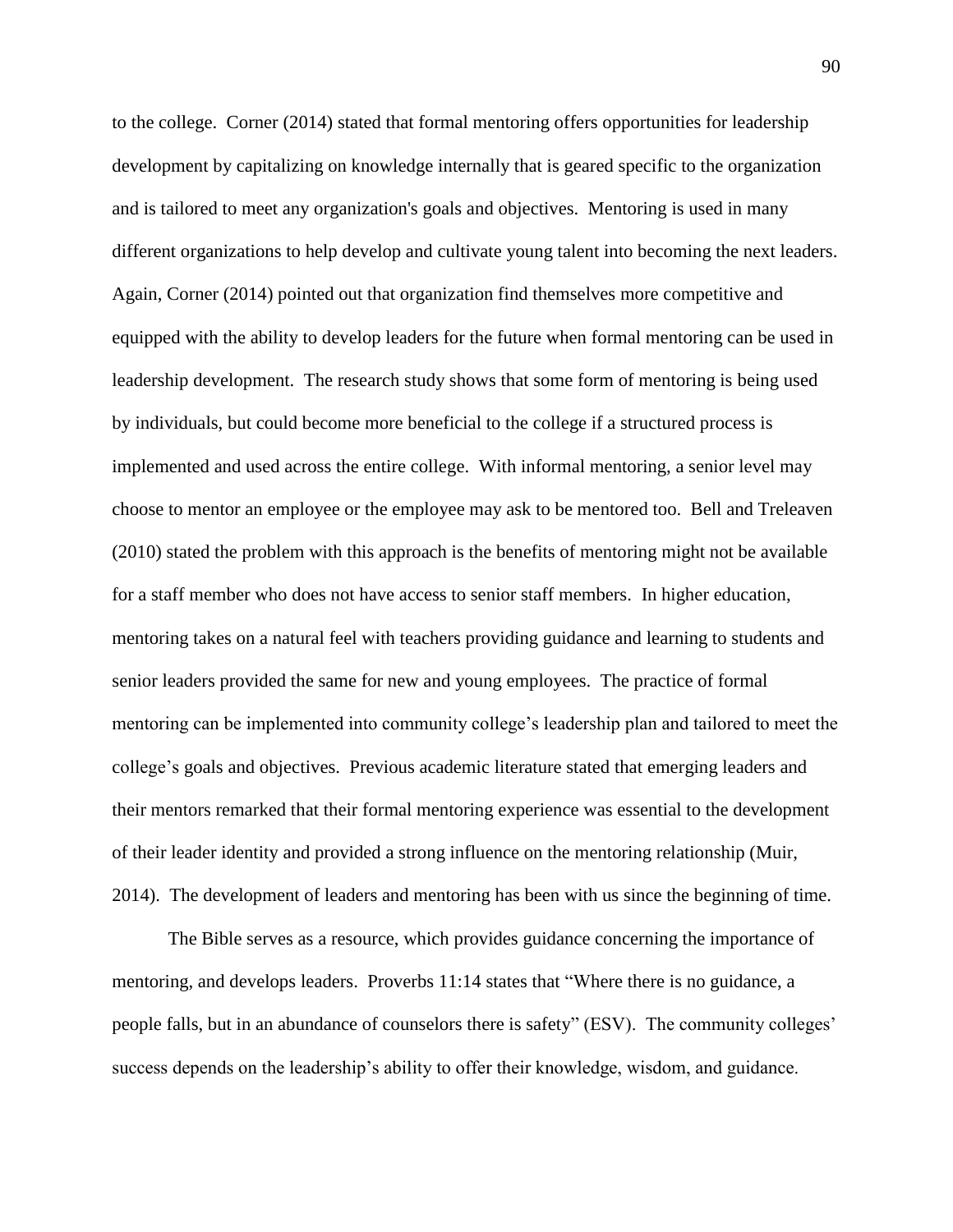Even the leadership should seek the God's guidance. Hebrews 13:7 shares with us to "Remember your leaders, those who spoke to you the word of God. Consider the outcome of their way of life, and imitate their faith" (ESV). It is important that we understand the value and knowledge that others bring to any organization. Proverbs 27:17 reminds us that "Iron sharpens iron, and one man sharpens another" (ESV). Those seeking executive leadership positions should understand that the knowledge and wisdom of those that have gone before us could prove beneficial in becoming a successful leader. It is important for leaders to seek guidance and understanding and that starts with having a relationship with God who provides the knowledge and understanding if we seek to study and abide by His principles.

The findings of this qualitative research study suggest that community colleges in Georgia do not have a formal succession plan in place to ensure a consistent pipeline of leaders. Additionally, this qualitative research study revealed the colleges have implemented mentoring and leadership programs but they are inconsistent and do not yield a steady pool of leaders. Senior leadership must guide the discussion to develop and implement a strategic succession plan to ensure a consistent and steadfast pipeline of individuals that are ready to succeed. The depth and quality of an organization's leadership are the most important determinants of the organization's future (Hazarika, 2009). Northouse (2016) posited that leaders inspire, motivate, and encourage followers; providing the employees with a succession plan contributes to the development of employees into successful leaders.

Calareso (2013) shared that implementing a strategic succession planning is an ongoing process that is utilized to identify future leaders and prepare them to take on the role of leadership. The college will also have the opportunity to transform the individuals into the specific type of leader that best fits with the current culture and leadership style of the college.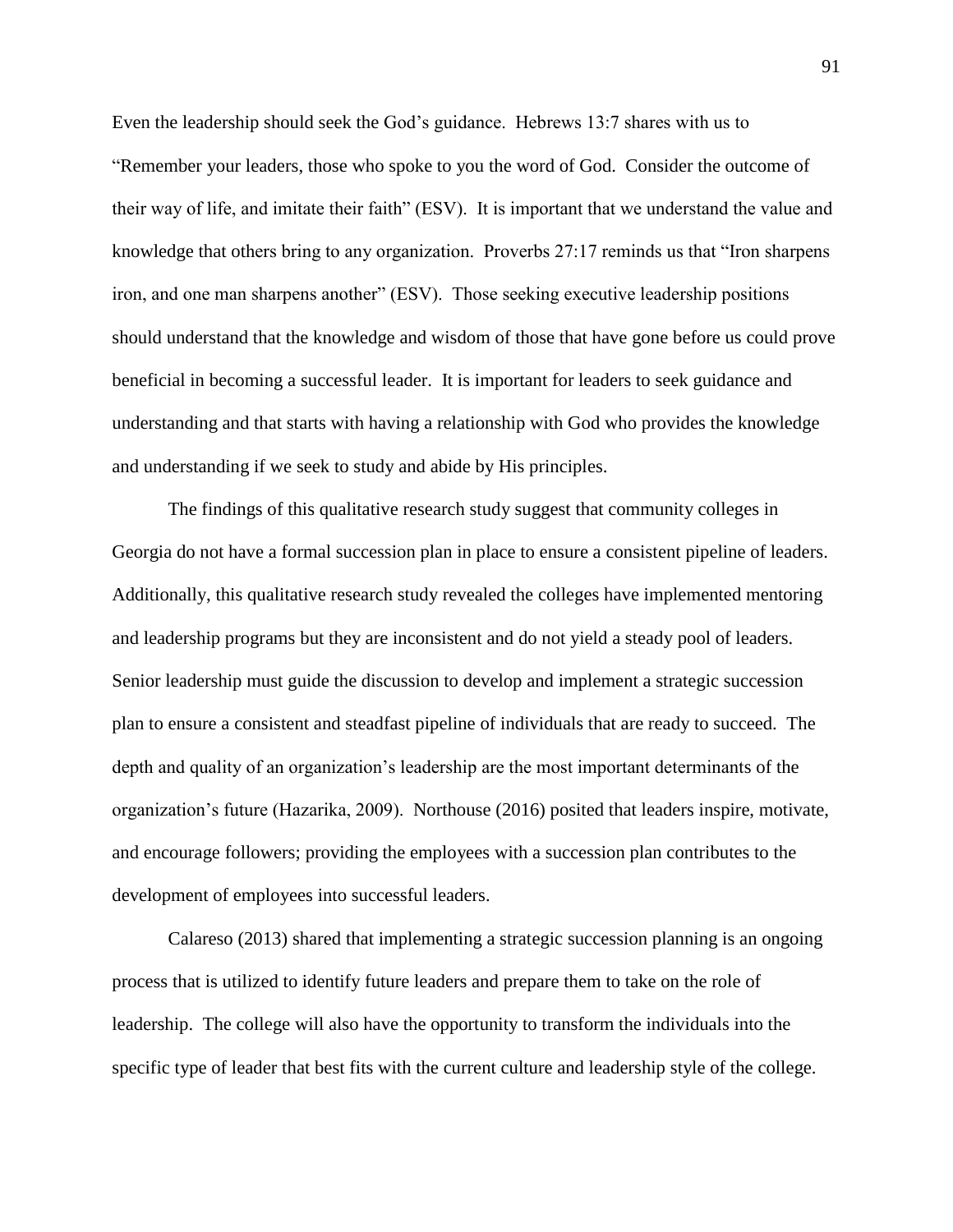The college will also realize the opportunity to provide the employee with the appropriate leadership skills that will advance the institution financially and the employee will become a great follower that grow into a great leader (Northouse, 2016).

# **Recommendations for Action**

Based on the findings community colleges should identify what structured programs they are willing to invest the time and resources in to create a formal process for succession planning. A concentrated effort should be made to establish and implement a formal succession plan for community colleges in Georgia. Although each independent college falls within the Technical College System of Georgia, a mutual understanding amongst the 22 colleges is important for the development and implementation of providing a cohesive succession plan that represents the mission, vision, and core values of the institution.

To ensure the college follows accreditation guidelines and aligns this succession plan with the mission of the college, the office of institutional effectiveness can spearhead the campaign of the leadership development program. This process should include a leadership development program that focuses on educational endeavors, demonstrates performance based skill level activities and behavior characteristics that exemplify leadership excellence. A leadership succession plan allows organizations to plan for continuity by strengthening their leadership support system (McDonagh et al., 2013). The leadership development program will include exposing the individuals on a monthly basis to different aspects and divisions of the college. The employee can shadow the current leader for a more hands on approach. This program should include demonstrations of performance based skill level activities in which the employee will learn how to manage and supervise effectively employees of different skill sets and capacities. Knight (2014) stated that leaders must demonstrate the behavior and professional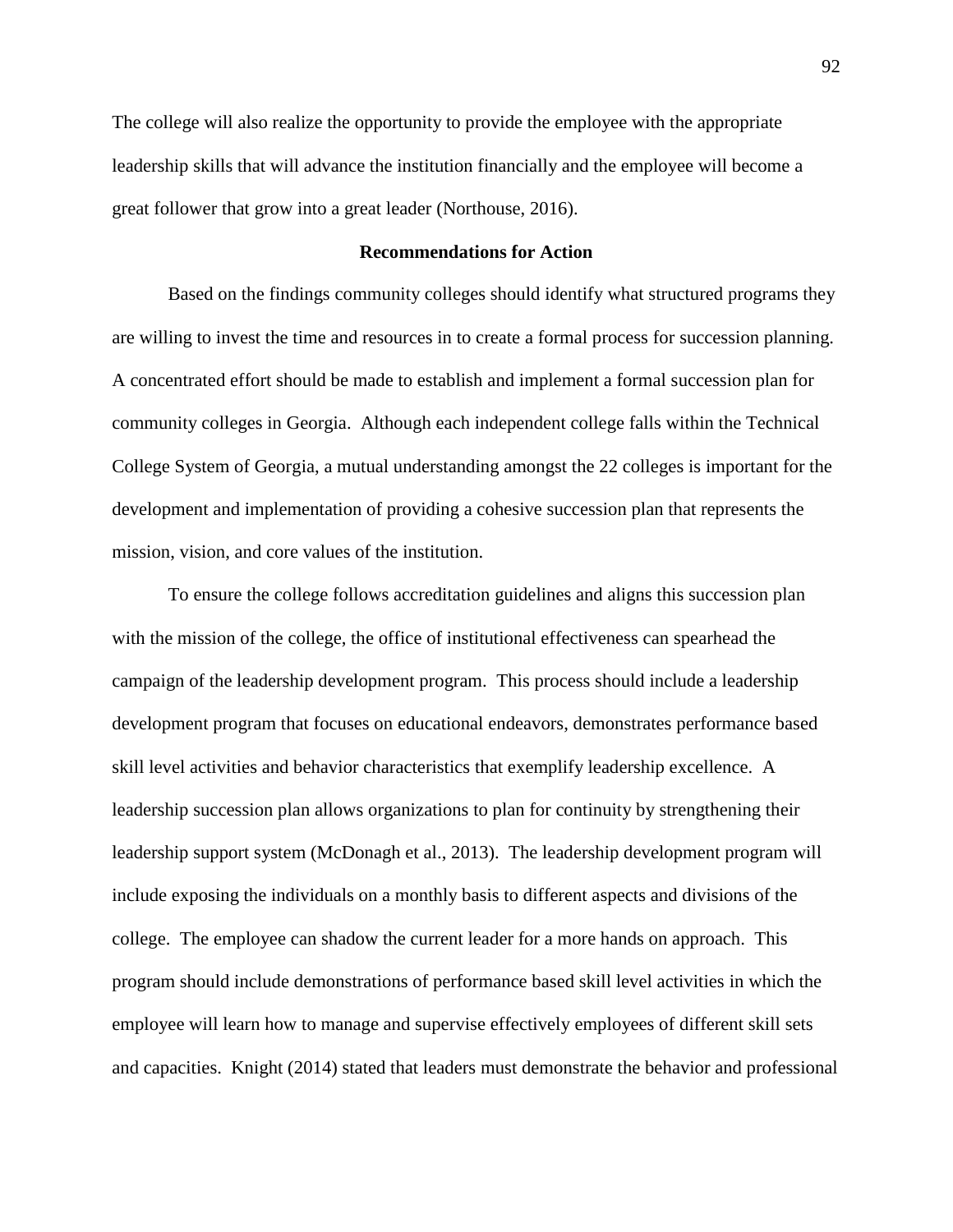characteristics that they expect as the foundational concept in exemplifying excellence. Additionally, this program will include the college providing each individual with a concentration of the desired leadership style and approached engendered at the college. This can be accomplished by providing the employee with notable leadership guides on the various leadership styles as well as narrowing down which leadership style and characteristics are most desirable. The potential candidate should be allowed to attend decision-making meetings where strategic planning occurs. Professional development becomes critical for the leader to engage in all departmental and divisional activities into current base practices leadership and development (Knight, 2014). The potential candidate should be asked what he or she would decide in certain situations to help gauge if the candidate is shaping up nicely. The relevance of this succession plan program can be geared toward different levels not just senior leadership.

Communication plays a very vital role to not only the current employees but stakeholders as well. The ability to inform individuals within the institution of a formal succession plan gives a sense of shared governance of growth for the college. With the proper communication, employees are aware of the opportunities provided by the college and feel valued for their efforts. Emphasis is then placed on making a conscious effort to perform at one's optimal level and communication enhances the morale of the college knowing that everyone has the potential to move up the leadership ladder (Mello, 2015). The office of institutional effectiveness plays a huge role in communicating this program to the employees. This program can be provided to employees through the umbrella of professional development. Then those that desire to learn more in an effort to be considered; will arise. The information should be readily available on the college website, discussed in meetings, as well as being an ongoing and consistently maintained program. The immediate supervisor should communicate to the potential candidate that the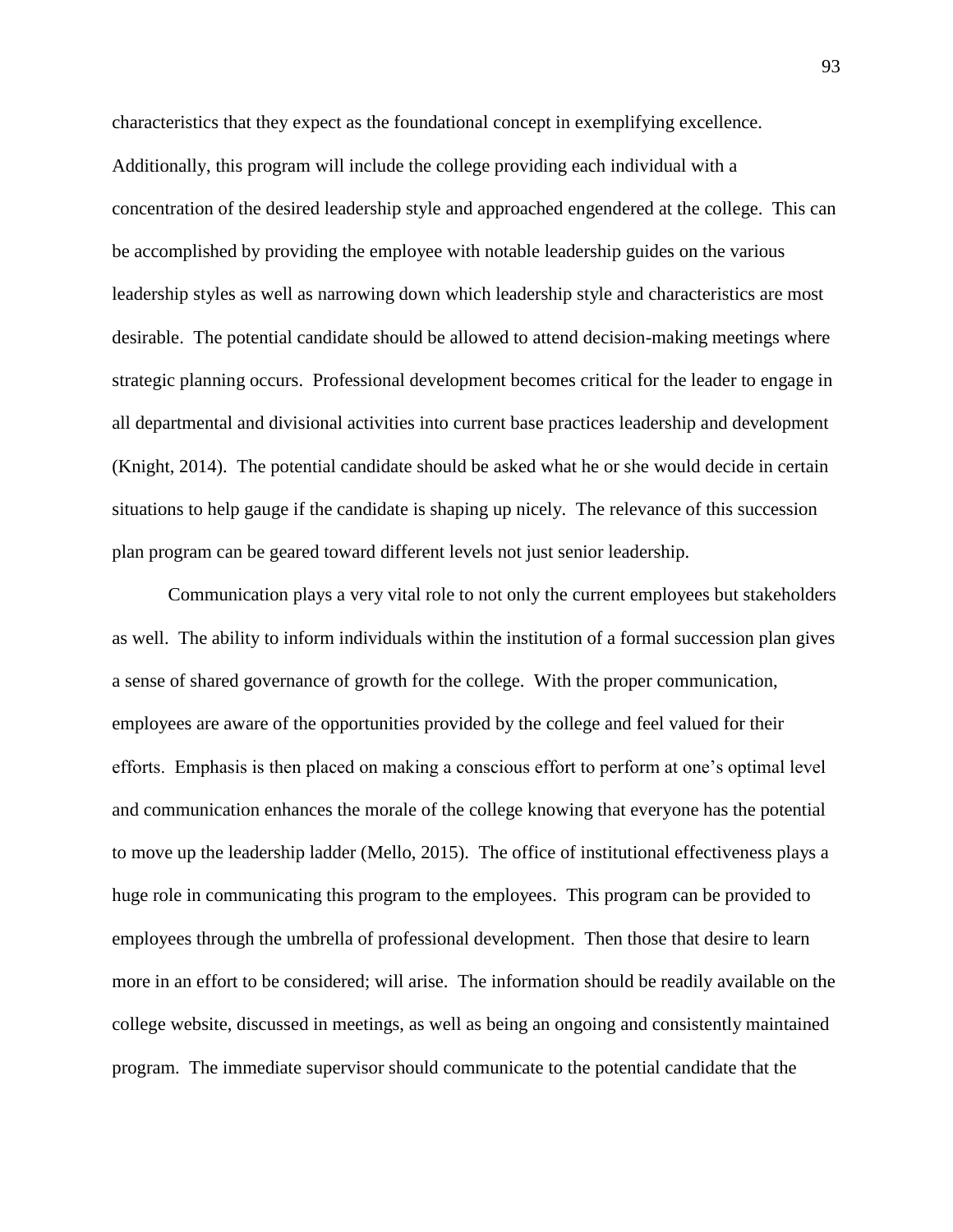program may not have a specific timeframe. The candidate may be asked to study, learn shadow, provide input all while completing this program, but a position may only come available once a leader leaves the position.

A formal mentoring program is recommended to provide candidates the opportunity to learn and grow from those who have served for several years and have a true understanding of their role as a leader. Formal mentoring offers opportunities for leadership development by capitalizing on knowledge internally that is geared specific to the organization and is tailored to meet any organization's goals and objectives (Corner, 2014). With the concept of mentoring potential candidates have the advantage of learning from someone else's mistake and avoid falling into some of the same pitfalls that more veteran leaders have experienced. Organizations find themselves more competitive and equipped with the ability to develop leaders for the future when formal mentoring can be used in leadership development (Corner, 2014). A screening process should be set up so that candidates can be paired with someone not only in the area of interest, but also in the area of some personal likes or dislikes. Scheduled times should be set aside on weekly basis to mentor and discuss the direction in which the candidate is pursuing. This program should allow for the mentees having question and answering sessions with the mentor as well as other veteran leaders of the institution. After six months of weekly mentoring, the institution should incorporate an evaluation of the program as a whole to insure the mentees are being properly educated, advised and served. It is obvious that some form of mentoring is beneficial and in some regards occurring on an informal basis. Muir (2014) noted that with his six-part mentoring relationships, emerging leaders and their mentors stated their formal mentoring experience was essential to the development of their leader identity and provided a strong influence on the mentoring relationship.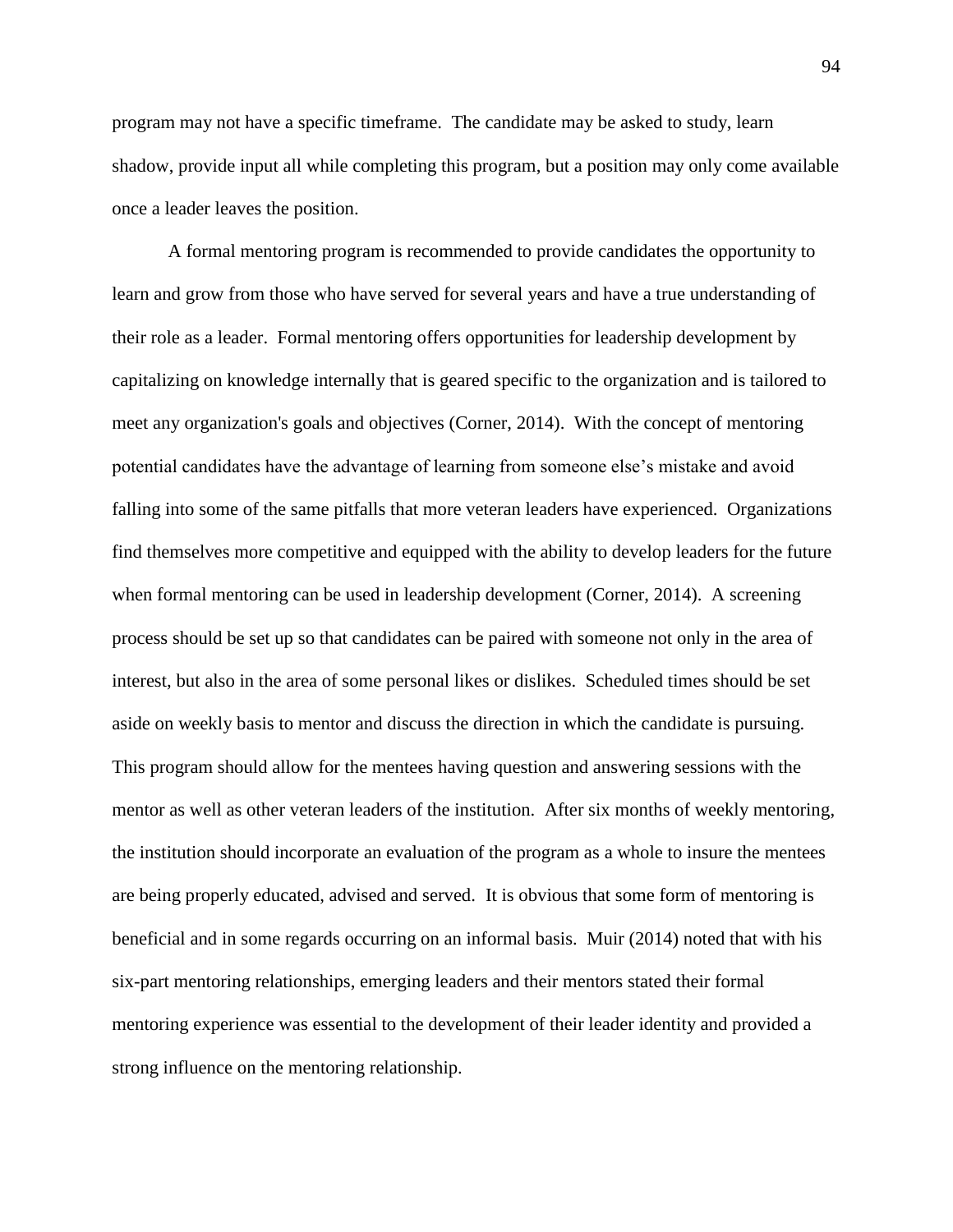All 22 institutions within the Technical College System of Georgia may be impacted by the findings of this study. The Technical College System of Georgia encourages promoting within the system. Therefore, when each individual college implements a strategic succession plan the governing agency, the Technical College System of Georgia, as well reaps the positive benefits of succession planning. Each individual college will be impacted by the results of this study because successful leaders talk and engage with other leaders and share ideas. When leaders talk and brainstorm, new opportunities emerge. With succession planning playing a significant role in organizational development, this study may also impact four-year colleges and universities across the country and the business sector. One of the major differences in planning for leadership succession in the business world versus higher education is due to the limited resources, especially in small and mid-sized universities (Calareso, 2013).

The findings of this research study may be disseminated in a leadership conference held at the governing agency, the Technical College System of Georgia, where a mixture of all the leaders of different departments attends. This information may be disseminated at division meetings such as all 22 presidents meeting, peer group meetings consisting of all vice presidents for academic affairs, student affairs, or even administrative services. The results of this qualitative research study may even be disseminated to each college's institutional effectiveness division and made a part of their operational effectiveness agenda. This avenue to disseminate the results of this qualitative research study would contribute to the current leaders being made aware and require action of their part.

With four-year colleges and universities the dissemination of this research study can be done similar to that of the Technical College System by having the information presented from the system level to the individual institutions and then to the departmental levels. In the business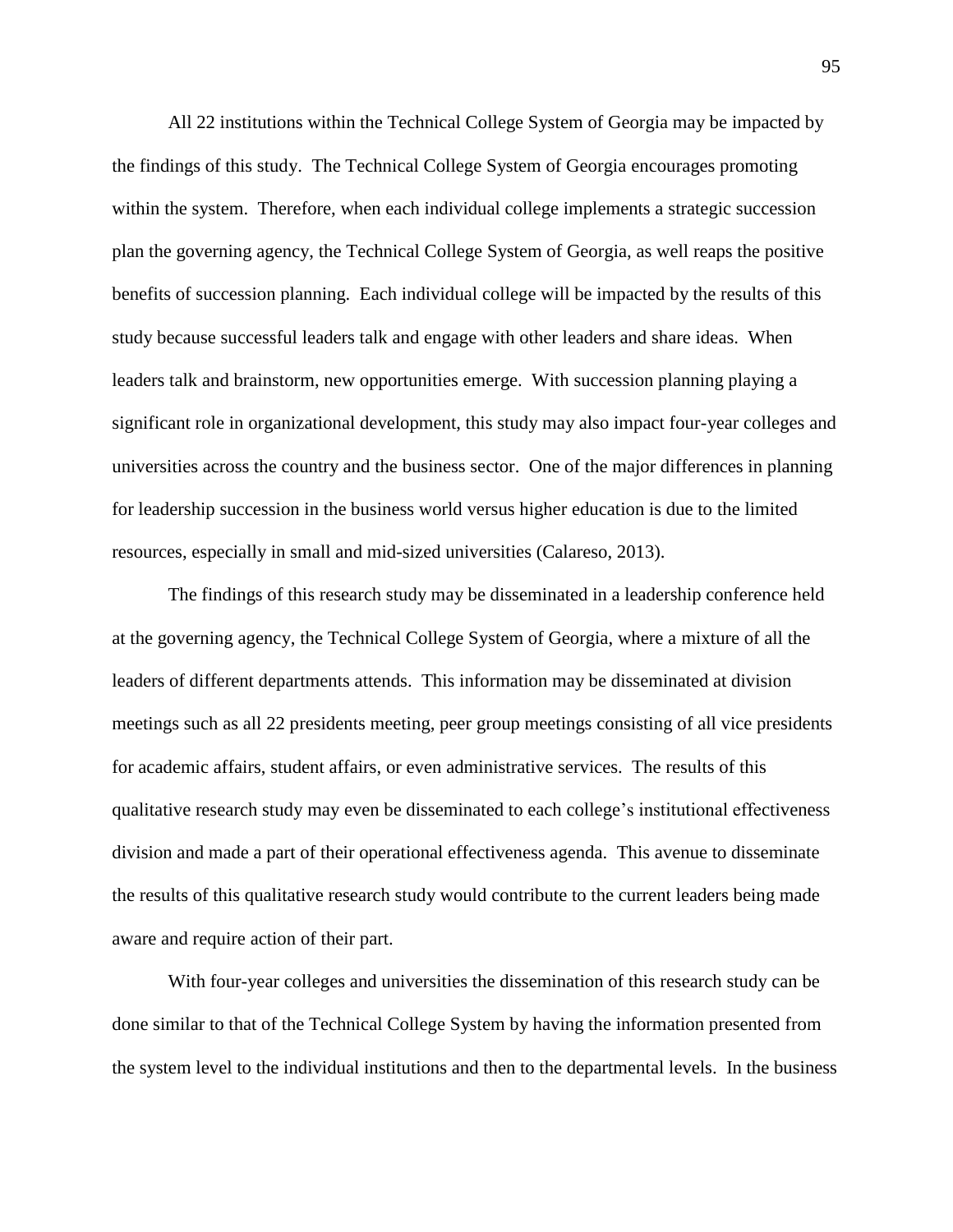sector, the findings of this research study may be disseminated through human resources orientation with initial hires, training, seminars and with larger business through cooperate headquarters. It will be important for any organization to first assets their needs, current practices, culture and future of the institution.

# **Recommendations for Further Study**

The findings from this study warrant additional research of succession planning processes organizational leaders could use to prepare adequately or the succession of new and emerging leaders on the executive leadership team at community colleges. With community colleges facing an influx of retirees in senior leadership positions, most organizations are lacking in preparing and expanding the prospects for their employees in recognizing future leaders. The objective of succession planning encompasses a commitment to ensure an organization has a talented pool of employees to meet the goals of the organization and foster a strong leadership development program that fully engages its employees. Based on the collected data from interviews, a few recommendations are suggested for future research.

Recommendation for further study could be to increase the size of the population by identifying similar concerns in multiple community colleges. By examining the experiences of leaders, a study could be conducted with community colleges outside of the state of Georgia as well as four-year colleges or universities. This study did not include recruitment, compensation nor benefit packages for employees; therefore, researchers could consider exploring how succession planning influences external hiring and how organizations can compensate employees for pursuing new skills and roles in leadership. This study only focused on community colleges in the public sector. Further studies could compare the differences of public and private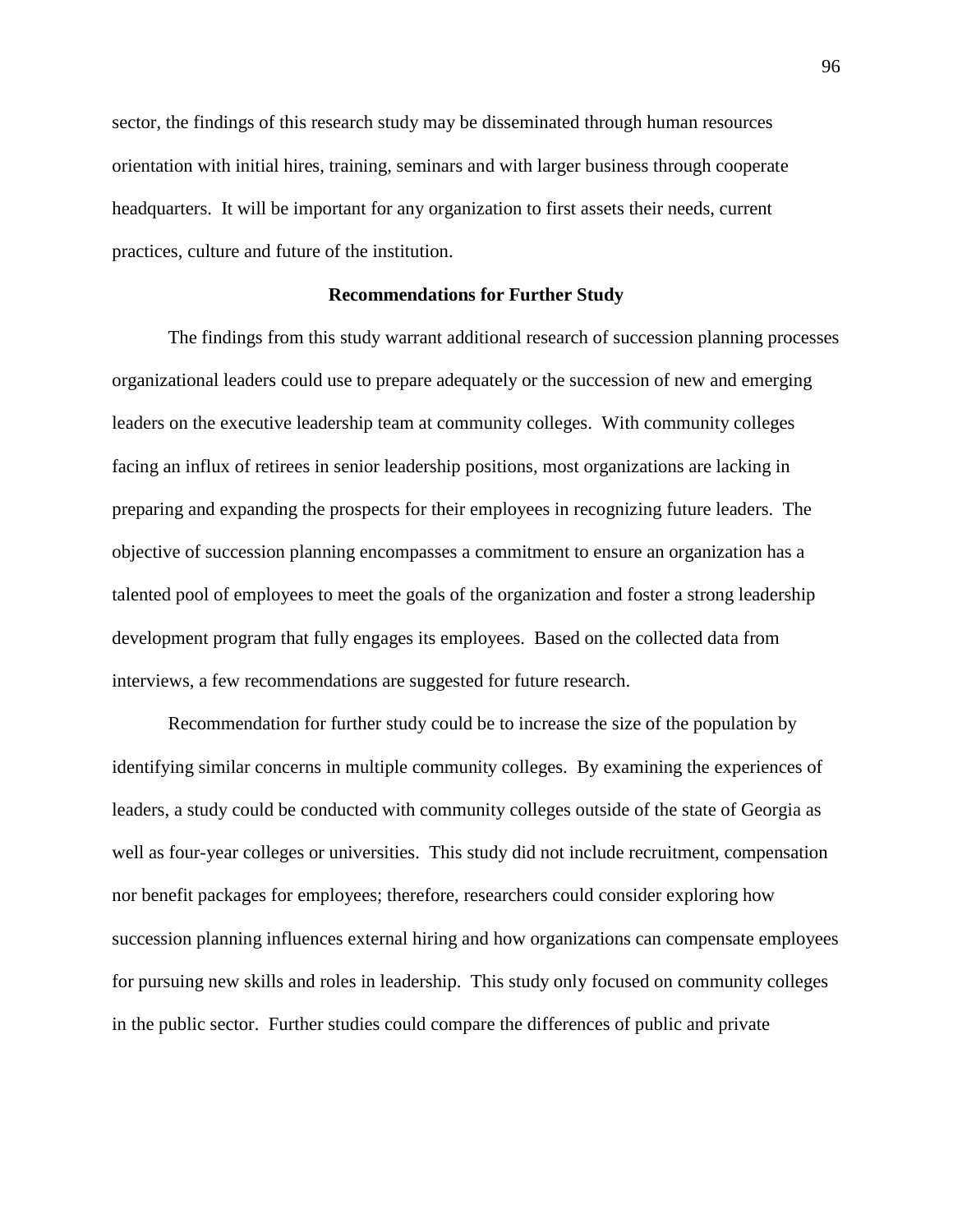community colleges in succession planning. There should also be the exploration of succession planning at four-year colleges and universities.

Further research studies could look at the differences in succession planning in different business types other than higher education which may be helpful to leaders in applying best practices for succession planning. This study focused on current leaders and it is recommended that other researchers examine succession strategies from the viewpoint of other employees. With any organization, the margin of liability and profitability are important; therefore, it is recommended that research be conducted on the financial impact of succession planning on community colleges. College leaders who are skeptical about making the investment in succession planning may reconsider if a positive financial impact can be shown.

# **Reflections**

The researcher worked through the challenging experience of putting aside preconceived ideas and personal bias about succession planning and the development of leaders. A series of unstructured interview questions was the approach used to solicit the responses of participants to determine the findings. The researcher allowed participants to provide open-ended responses that proved to offer multiple responses. Responses were found to be consistent yet interesting to hear a broader perspective from others. The researcher found that the participants were very interested in the research topic and would like to know the overall results and how they could be used to improve the college's current progression.

The participation was well received and the researcher was delighted to create a laid out professional process that could potentially enhance the growth of the community college system. When reflecting on the principles of leadership it is exciting to know and understand how the development of leaders relates to the biblical principles that are laid out in the Bible.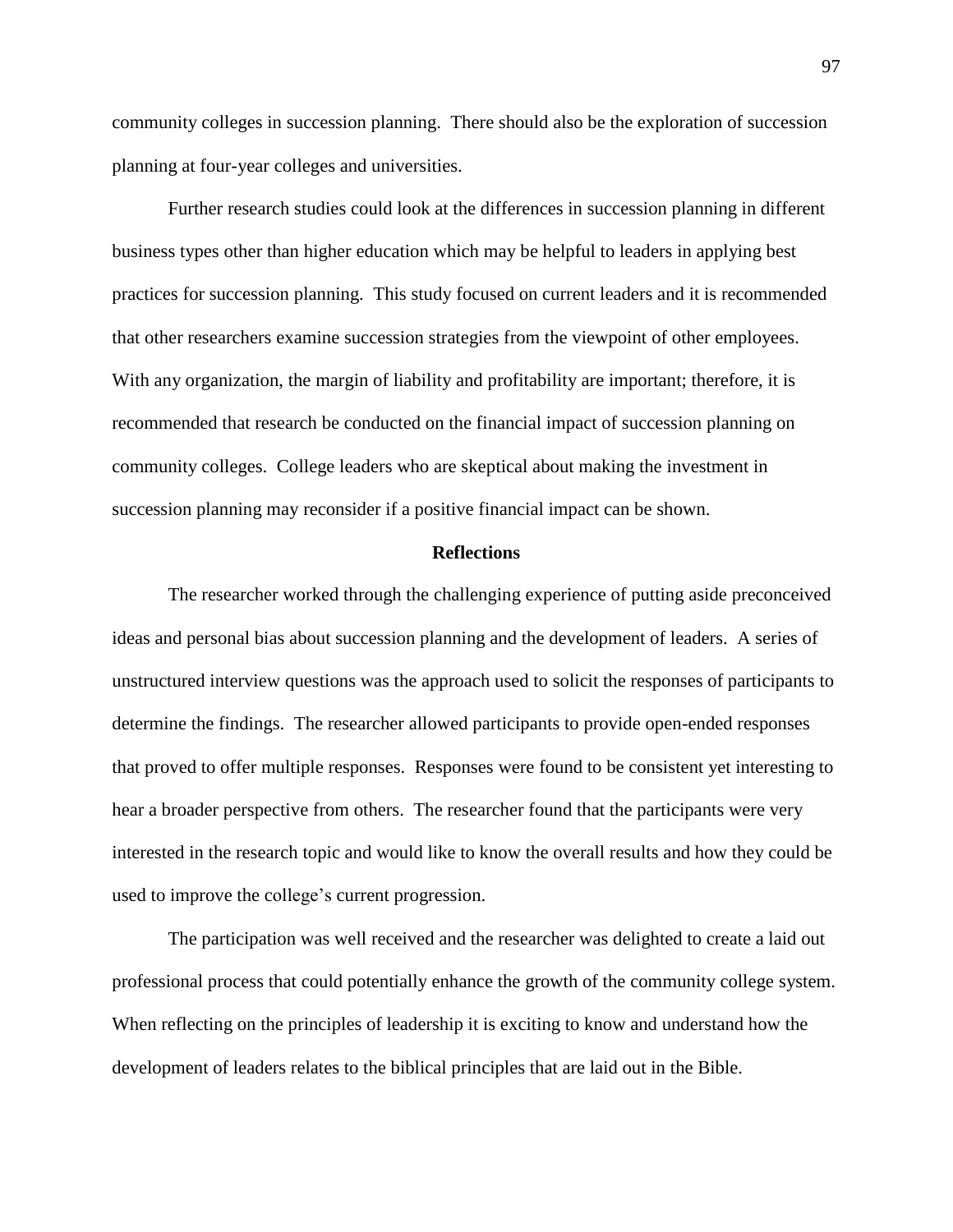Throughout the Bible it speaks of the importance of forming relationships by communicating, being trustworthy, mentoring, and being committed to principles set forth by God and not by man. It is easy to follow a leader who follows the word of God.

# **Summary and Study Conclusions**

The purpose of this qualitative study was to examine how leadership succession planning can be developed and implemented in the community college arena in the state of Georgia. The research around this study intended to provide an awareness into the leadership challenges facing community colleges senior administrators and the resources they will need to prepare them to move into the next level of community college leadership. The literature revealed that succession planning programs produce success when there are leadership development programs, participation in educational activities, performance based activities that contribute to increasing skill levels and the embracement of mentorship relations.

The study was conducted using participants from a large community college who were identified as being part of the college's leadership team with at least five or more years of leadership experience. Participants answered six unstructured and normally open-ended interview questions along with penetrating questions when needed to provide a more in depth response or clarity. With the prominent themes found in the reviewed literature that pertained to succession planning, the researcher interpreted an emerging theme of leadership programs, mentoring, open communication, professional training, encouragement, and support.

The results identified leadership training as the first path towards developing and preparing employees to serve in executive leadership roles. Insight was provided on the importance of community colleges having a succession plan and the need for a more structured or formal implementation. The value of leadership development was displayed by showing the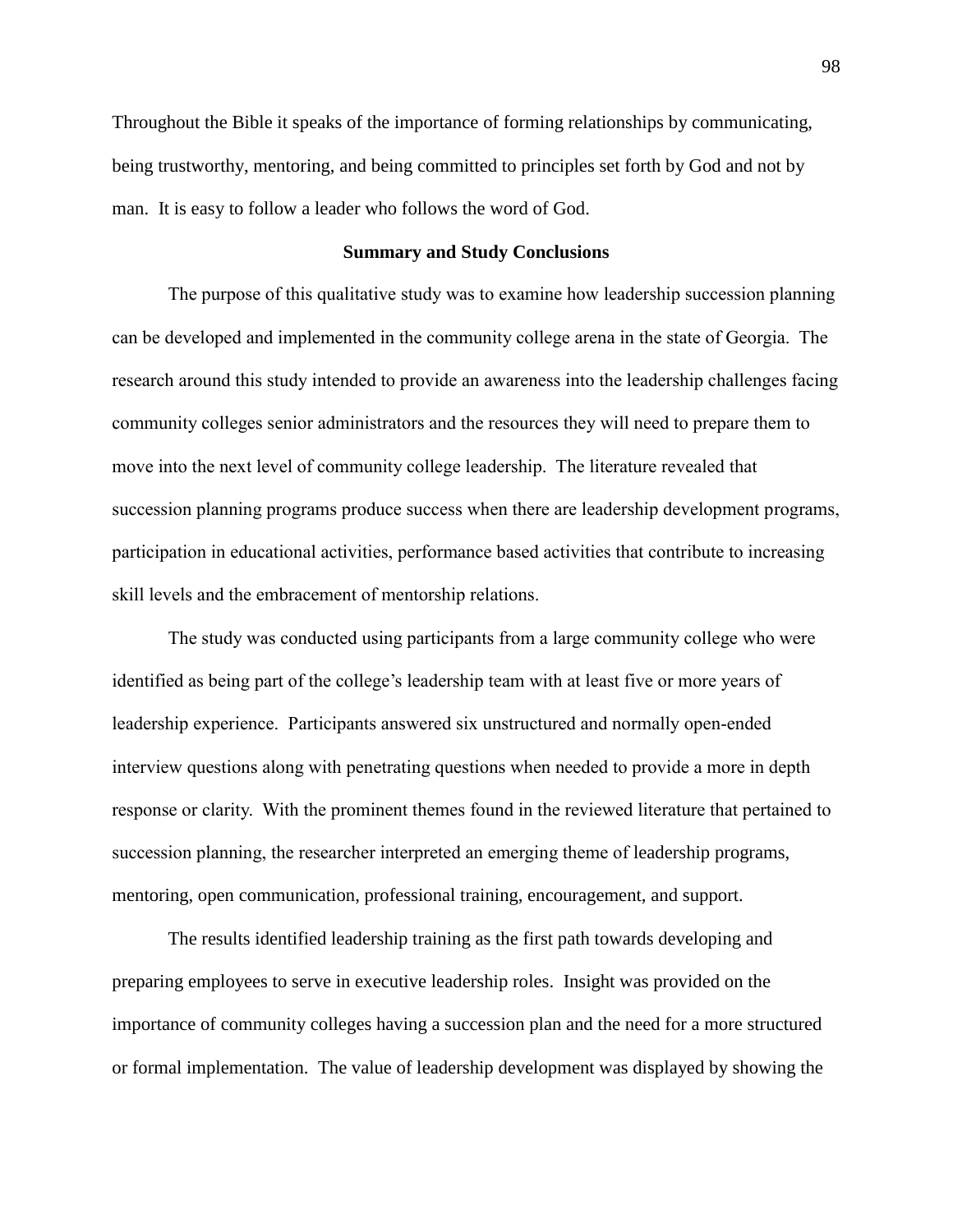need for leadership training, workshops, and incentives for achieving advance degrees. This study supported the efforts of community college leaders that lead by example, allowed open communication, provided support, and operated with a high level of integrity; those employees proved to be more inclined to be committed and successful rising to the ranks of executive leadership.

This research study was found to be consistent with the literature stating that leadership development and mentor programs are vital to the progression of a successful succession plan. The ongoing number of retirements for those in executive leadership positions continues to heighten during the period of this research study. Leadership succession planning has been a concern that is recognized both nationally and within the sector of community colleges. It will be vital for leaders to keep the progression of succession planning in the forefront.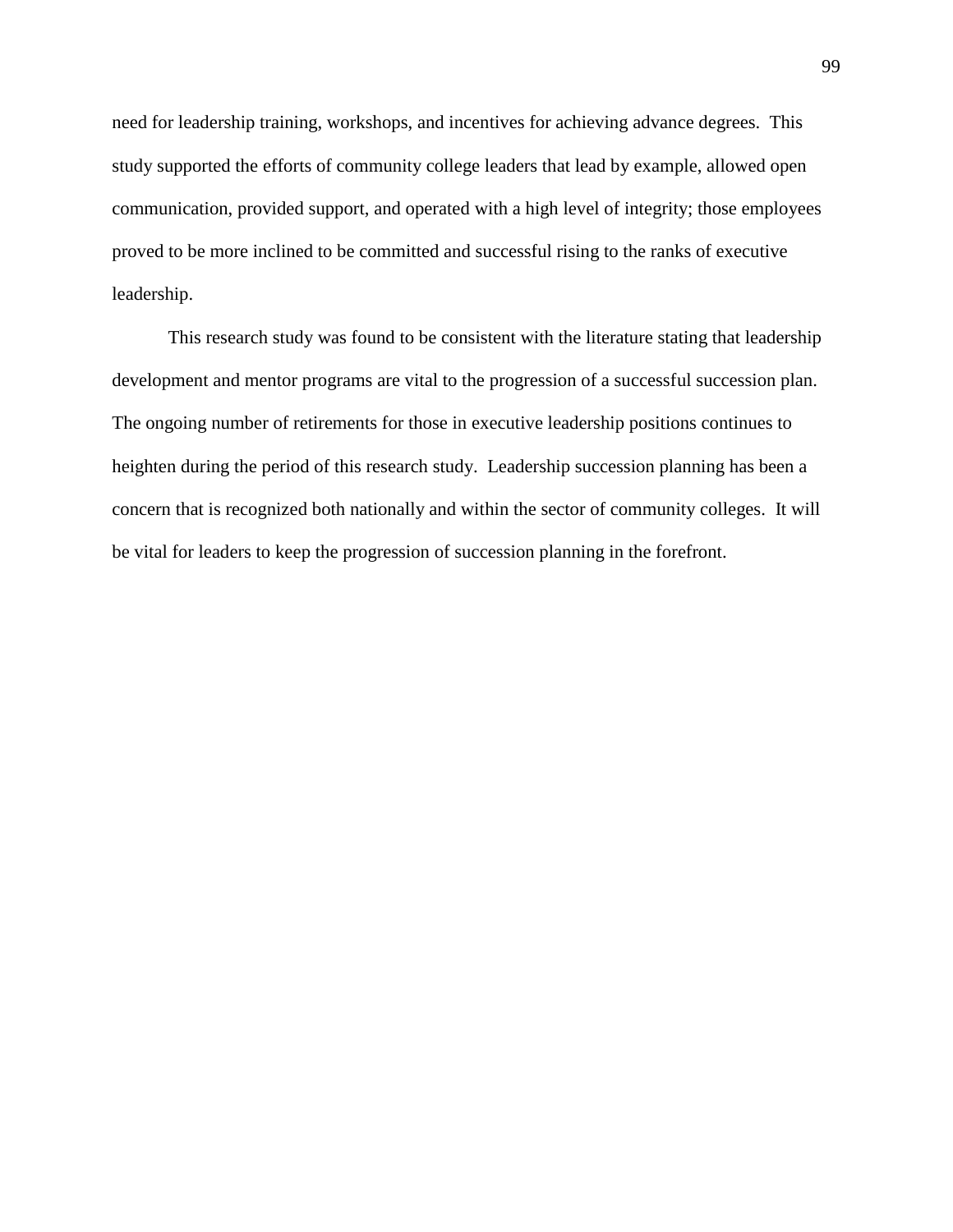### References

AACC. (American Association of Community Colleges). (2005). *Competencies for community college leaders. American Association of Community Colleges*. Retrieved from <http://www.aacc.nche.edu/Resources>

/leadership/Documents/compentenciesforleaders.pdf

- AACC. (American Association of Community Colleges). (2015, November 23). *Community college trends and statistics*. Retrieved from American Association of Community Colleges: [http://www.aacc.nche.](http://www.aacc.nche/)edu/AboutCC/Trends/Pages/default.aspx
- Adams, C. (2010). Remediation demands stretching resources of community colleges. *Education Week*, *30*(3), 8-9.
- Afshari, M., Kamariah, A. B., Wong, S. L., & Siraj, S. (2012). Factors affecting the transformational leadership role of principals in implementing ICT in schools. *TOJET : The Turkish Online Journal of Educational Technology, 11*(4), 164-176.
- Ajjawi, R., & Higgs, J. (2007). Using hermeneutic phenomenology to investigate how experienced practitioners learn to communicate clinical reasoning. *The Qualitative Report, 12*(4), 612-638.
- Ali, A. M., & Yusof, H. (2012). Quality in qualitative studies: The case of validity, reliability and generalization. *Issues in Social and Environmental Accounting, 5*(1/2), 25-64.
- Allwood, C. (2012). The distinction between qualitative and quantitative research. *Quality & Quantity, 46*(5), 1417-1429. doi: 10.1007/s11135-011-9455-8
- Altbach, P. G., Gumport, P. J., & Berdahl, R. O. (2011). *American higher education in the 21st Century: Social, political, and economic challenges.* Baltimore, MD: Johns Hopkins University Press.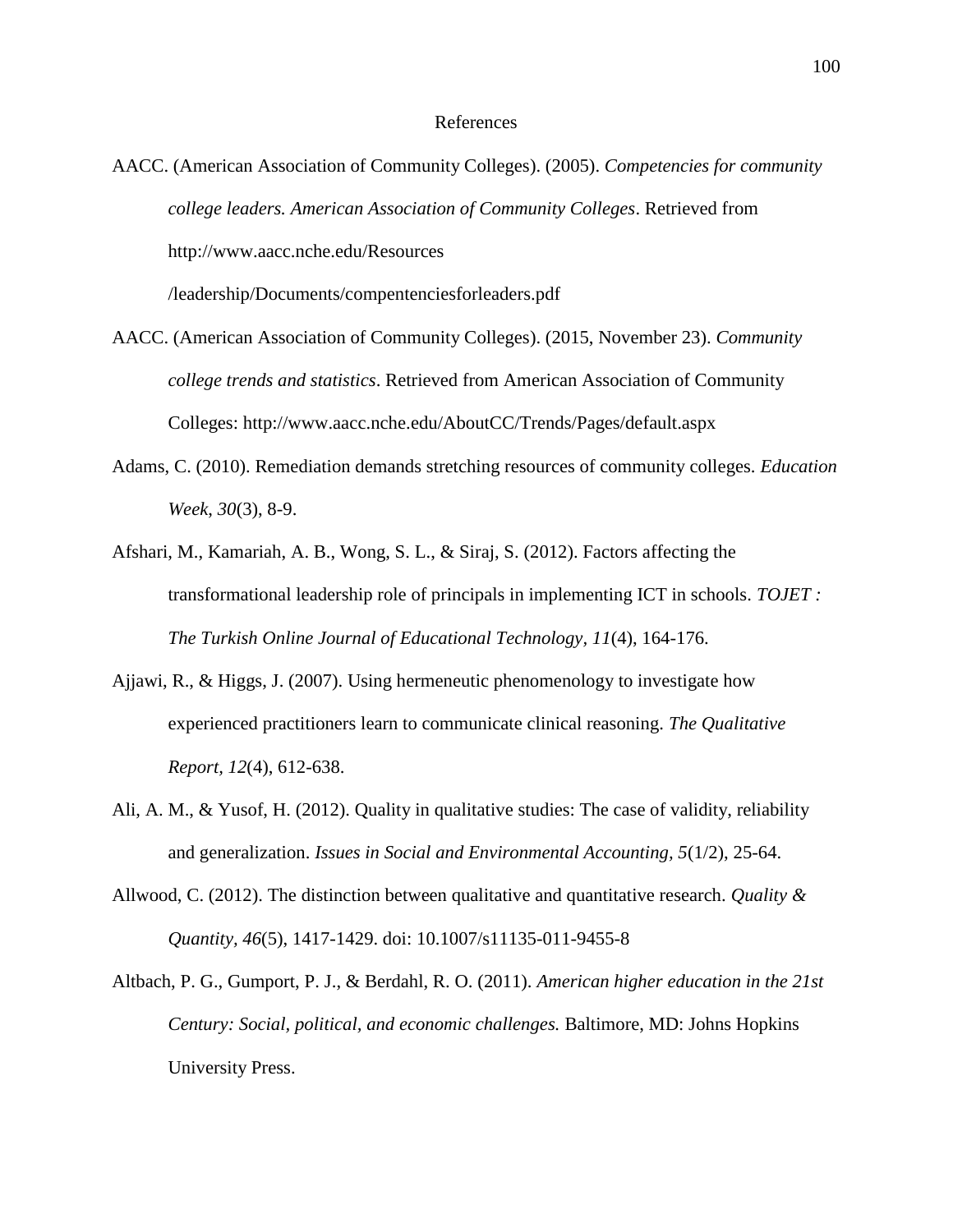- Alyn, K. (2011, September 2). Transformational leaders in the fire service: Identifying the needs, motives, and values of leaders and followers. *Firehouse Magazine, 35*(9), 88.
- Amey, M. J., Vanderlinden, K. E., & Brown, D. F. (2002). Perspectives on community college leadership: Twenty years in the making. *Community College Journal of Research and Practice, 26*(7/8), 573-589. doi: 10.1080/106689202760181805
- Anderson, L., Silet, K., & Fleming, M. (2011). Evaluating and giving feedback to mentors: New evidence-based approaches. *Clinical and Translational Science, 5*(1), 71-77. doi: 10.1111/j.1752-8062.2011.00361.x
- Anyan, F. (2013, May 6). The influence of power shifts in data collection and analysis stages : A focus on qualitative research interview. *The Qualitative Report, 18*(18), 1-9.
- Appiah-Padi, R. (2014). *Job desirability: Chief academic officers opting out of the college presidency. Creative Commons*. Thousand Oaks, CA: Sage*.* doi: 10. 2158244014551711
- Ashford, E. (2011). Being a college president has become more demanding. *Community College Times*. Retrieved from [http://www.communitycollegetimes.](http://www.communitycollegetimes/)com/Pages/Campus-Issues/Being-a-collegepresident-has-gotten-more-demanding.aspx
- Atwood, C. G. (2007). *Succession planning basics.* Baltimore, MD: ASTD Press.
- Austin, M. J., Regan, K., Samples, M. W., Schwartz, S. L., & Carnochan, S. (2011, June). Building managerial and organizational capacity in nonprofit human service organizations through a leadership development program. *Administration in Social Work, 35*(3), 258-281. doi: 10.1080/03643107.2011.575339
- Avolio, B. J., & Bass, B. M. (2004). *Multifactor leadership questionnaire* (3rd ed.). Menlo Park, CA: Mind Garden, Inc.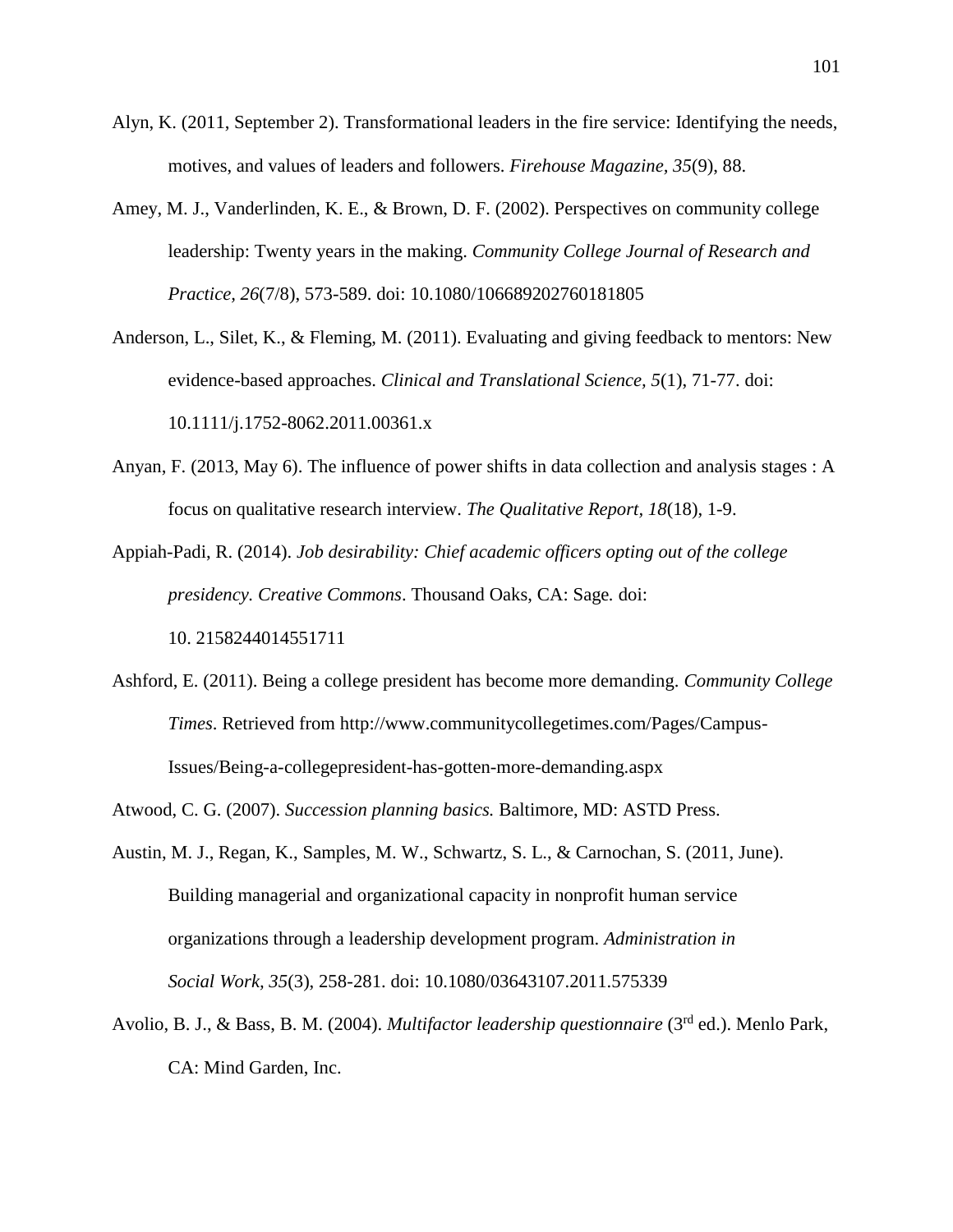- Avolio, B. J., & Gardner, W. L. (2005). Authentic leadership development: Getting to the root of positive forms of leadership. *The Leadership Quarterly*, 315-338.
- Avolio, B. J., & Yammarino, F. J. (2008). *Transformational and charismatic leadership: The road ahead.* London, UK: Emerald Group Publishing.
- Ayoko, O. B., & Konard, A. M. (2012). Leaders'Transformational, conflict, and emotion management behaviors in culturally diverse workgroups. *An International Journal, 31*(8), 694-724. doi: 10.1108/02610151211277581
- Bandura, A. (1988). Organisational applications of social cognitive theory. *Australian Journal of Management, 13*(2), 275-302.
- Barden, D. (2009, June 2). Your next few leaders. *The Chronicle of Higher Education*. Retrieved from http://chronicle.com/search/?search\_siteId=5&contextId=&action =rem&searchQueryString=barden%2C+succession+planning
- Barling, J., Slater, F., & Kevin Kelloway, E. (2000). Transformational leadership and emotional intelligence: An exploratory study. *Leadership & Organization Development Journal*, *21*(3), 157-161.
- Basham, L. M. (2012). Transformational and transactional leaders in higher education. *SAM Advanced Management Journal, 77*(2), 15-23.
- Basham, M. J., & Mathur, R. O. (2010, March). Dynamic leadership development in community college administration: Theories, applications, and implications. *New Directions for Community Colleges, 2010*(149), 25-32. doi: 10.1002/cc.392
- Bass, B. M., & Avolio, B. J. (2003). *The multifactor leadership questionnaire report.* Palo Alto, CA: Mind Garden.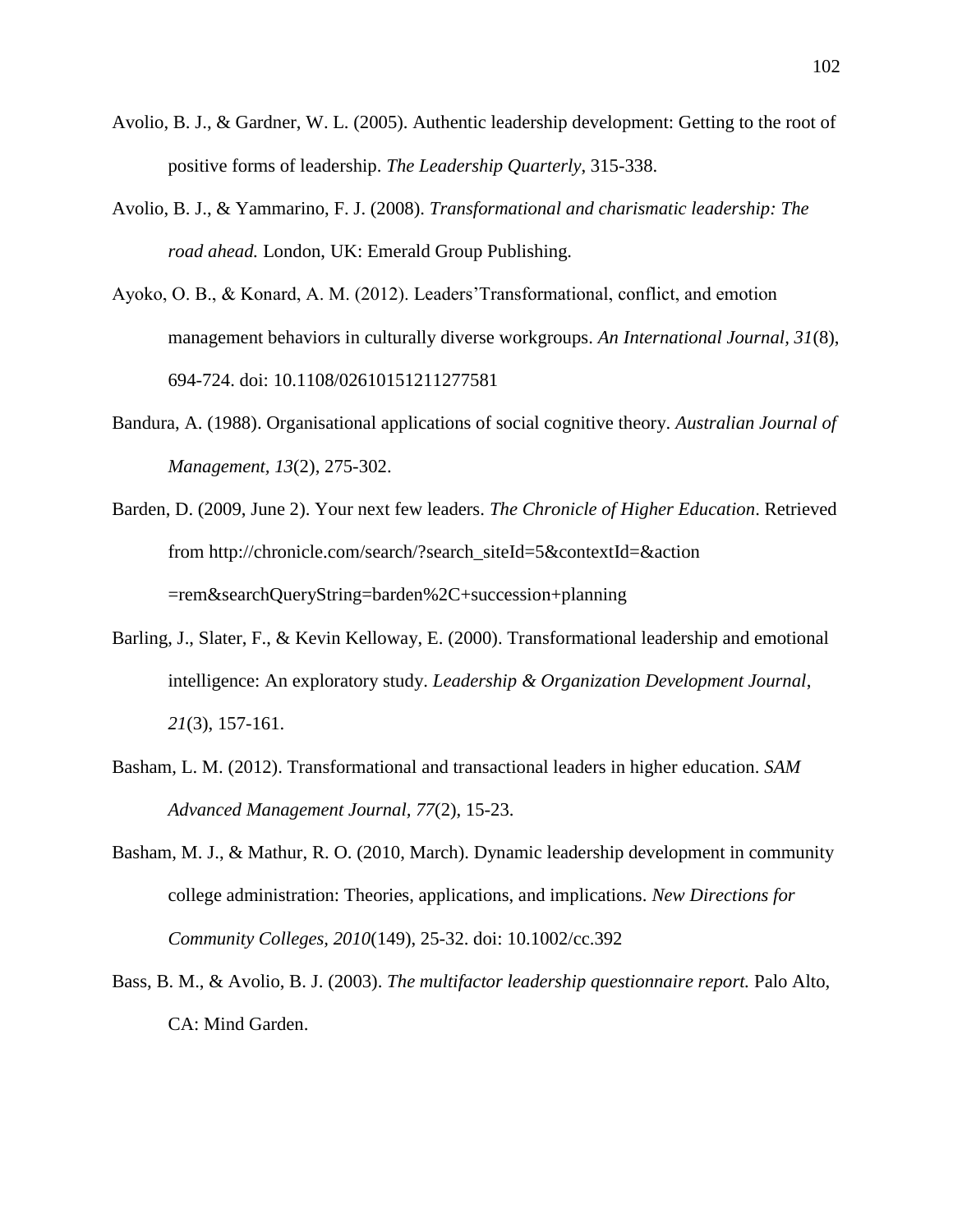- Bass, B. M., & Riggio, R. E. (2006). *Transformational leadership*. New York, NY: Psychology Press.
- Beery, K. (2015). The Moses-Joshua succession from Joshua 1:1-18. *Enrichment Journal*. Retrieved from<http://enrichmentjournal.ag.org/200902/200902> \_000\_Moses\_Joshua\_succession.cfm
- Behling, L. L. (2014). *The resource handbook for academic deans*. Hoboken, NJ: John Wiley & Sons.
- Bell, A., & Treleaven, L. (2010). Looking for professor right: Mentee selection of mentors in a formal mentoring program. *Higher Education, 61*, 545-561. doi: 10.1007/s10734-010- 9348-0
- Bell, R., Whitney, K., & Kalman, F. (2014, February). *Succession planning orientation guide: strategies to help plan ahead for when top talent decides to move on.* (Human Capital Media). Retrieved from workforce.com: [http://go.](http://go/)galegroup.com.ezproxy.liberty .edu/ps/i.do?p=AONE&u=vic\_liberty&id=GALE|A367199135&v=2.1 &it=r&sid=summon&userGroup=vic\_liberty&authCount=1#
- Benard, M. K., & Piland, W. E. (2014). Case study of a community college grow your own (GYO) leaders program. *Journal of Applied Research in the Community College, 21*(2), 21-28.
- Berg, B. L., & Lune, H. (2012). *Qualitative research methods for the social sciences* (8<sup>th</sup> ed.). Boston, MA: Pearson Education.
- Berke, D. (2007). Succession planning and management; a guide to organizational systems and practices. *Reference and Research Book News, 22*(2).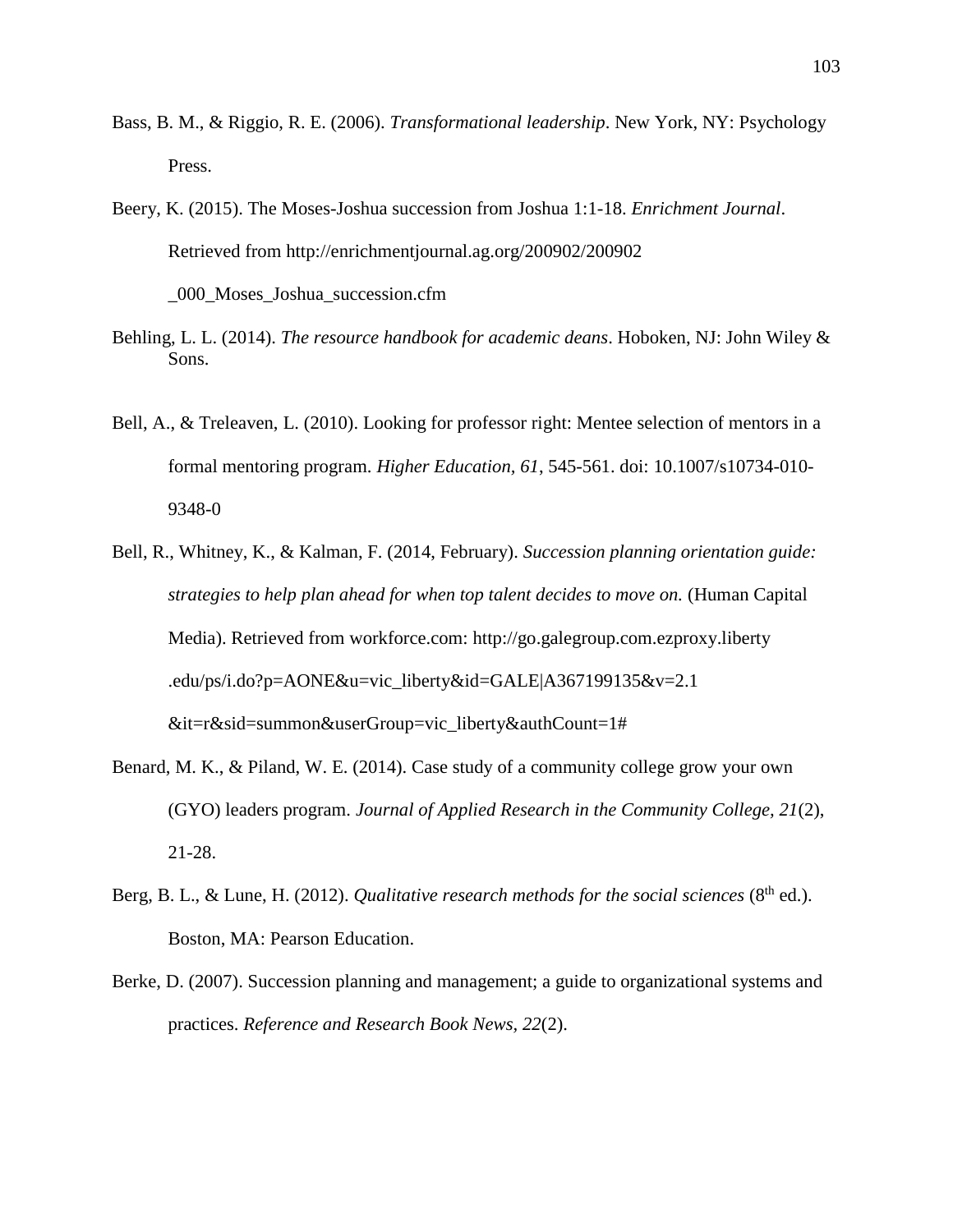Bickle, J. T. (2017). Developing remote training consultants as leaders-Diabolic/network application of path-goal leadership theory in leadership development. *Performance Improvement, 56*(9), 32-39. doi: 10.1002/pfi.21738

Blanchard, K., & Hodges, P. (2008). *Lead like Jesus.* Nashville, TN: Thomas Nelson.

- Blumenstyk, G. (2005, November 4). Outside chance for insiders. *The Chronicle of Higher Education, 52*(11), A28-A29.
- Boateng, I. (2014). A quantitative case study of transformational leadership characteristics of valley view university in Ghana. *Doctoral Dissertation*. Retrieved from http://search .proquest.com.ezproxy.liberty.edu/docview/1564230118 /77D4AC3B9CD54DC6PQ/14?accountid=12085
- Bodla, M. A., & Nawaz, M. M. (2010). Transformational leadership style and its relationship with satisfaction. *Interdisciplinary Journal of Contemporary Research in Business, 2*(1), 370-381. doi: 10.5539/ibr.v7n11p126
- Boggs, G. R. (2011). Community colleges in the spotlight and under the microscope. *New Directions for Community Colleges*, *2011*(156), 3-22.
- Bornstein, R. (2010). Succession planning for the higher education presidency. *Association of Governing Boards of Universities and Colleges, 41*(3), 27-33.
- Braun, S., Peus, C., Weisweiler, S., & Frey, D. (2013). Transformational leadership, job satisfaction, and team performance: A multilevel mediation model of trust. *The Leadership Quarterly, 24*(1), 270-283.
- Brown, M. E., & Treviño, L. K. (2006, December). Ethical leadership: A review and future directions. *The Leadership Quarterly, 17*(6), 595-616.

Bryman, A. (1992). *Charisma and leadership in organizations.* London, UK: Sage.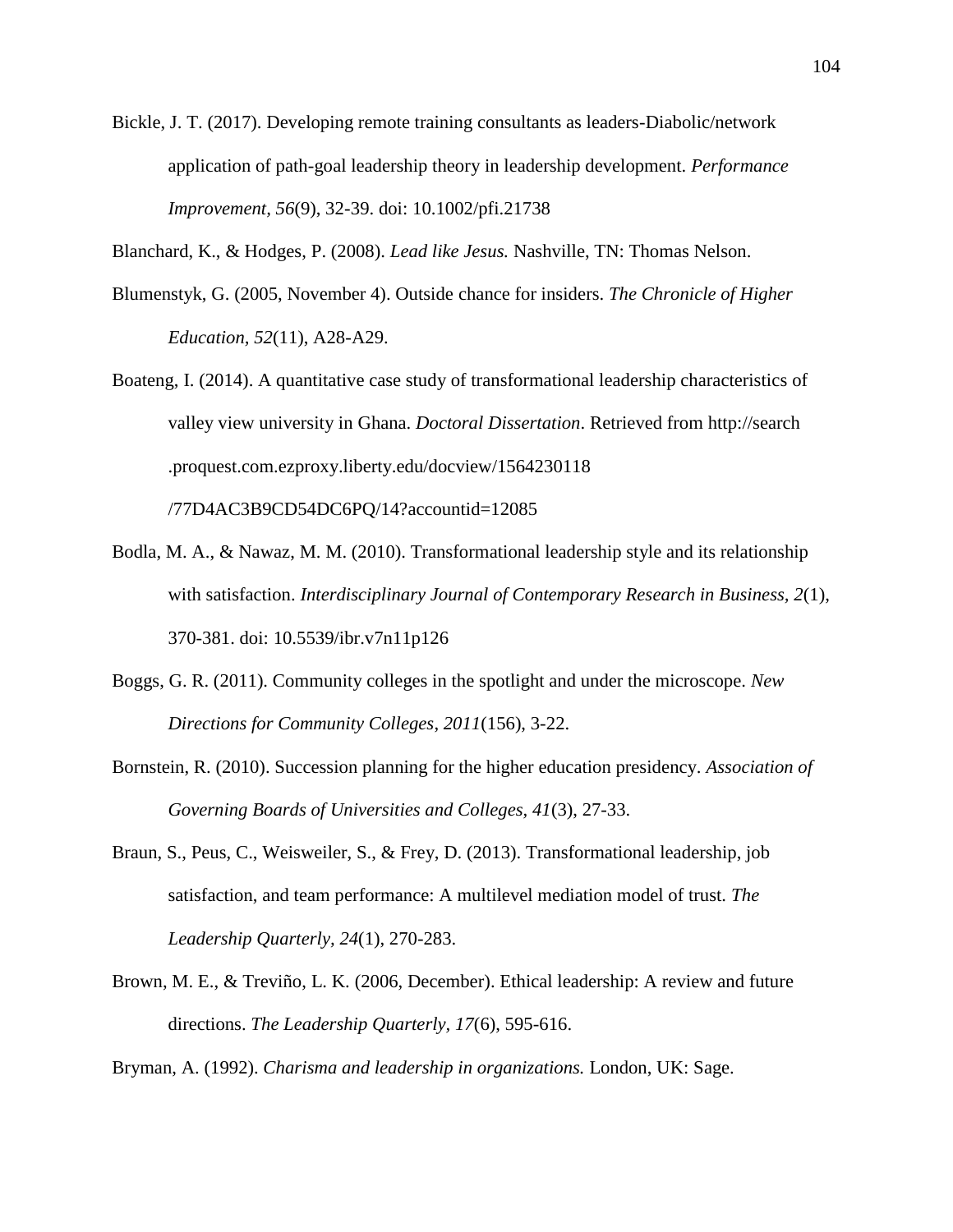Bryman, A. (2012). *Social research methods* (4<sup>th</sup> ed.). New York, NY: Oxford University Press.

- Calareso, J. P. (2013, April June). Succession planning: The key to ensuring leadership. *Planning in Higher Education, 41*(3), 27-33.
- Carlson, K. S. B. (2007). Succession planning: Identifying and preparing future leaders in the Colorado Community College System. *ProQuest Dissertations*. Retrieved from [http://search.proquest.com/docview/304748353?accountid=](http://search.proquest.com/docview/304748353?accountid)7374
- Cascio, W. F. (2011). The puzzle of performance management in the multinational enterprise. *Industrial and Organizational Psychology*, *4*(2), 190-193.
- Castillo-Garrison, E. (2012). Asilomar leadership skills seminar: The career preparation, advancement, and enhancement of women in California community college leadership. *ProQuest Dissertations and Theses*, 149. Retrieved from [http://search.proquest.com](http://search.proquest.com/) /docview/1036694964?accountid=10639.
- Clunies, J. (2007). Benchmarking succession planning & executive development in higher education: Is the academy ready now to employ these corporate paradigms? *Academic Leadership Live: The Online Journal, 2*(4), 3.
- Coetzee, C., & Schaap, P. (2005). The relationship between leadership behaviour, outcomes of leadership and emotional intelligence. *SA Journal of Industrial Psychology*, *31*(3), 31-38.
- Colbert, A. E., Judge, T. A., Choi, D., & Wang, G. (2012, August). Assessing the trait theory of leadership using self and observer ratings of personality: The mediating role of contributions to group success. *The Leadership Quarterly, 23*(4), 670-685. doi: 10.1016/j.leaqua.2012.03.004
- Cole, S. (2012). Succession planning in a rural public health department: A case study. *ProQuest Dissertations & Theses Global*. Retrieved from [http://search.proquest](http://search.proquest/) .com.ezproxy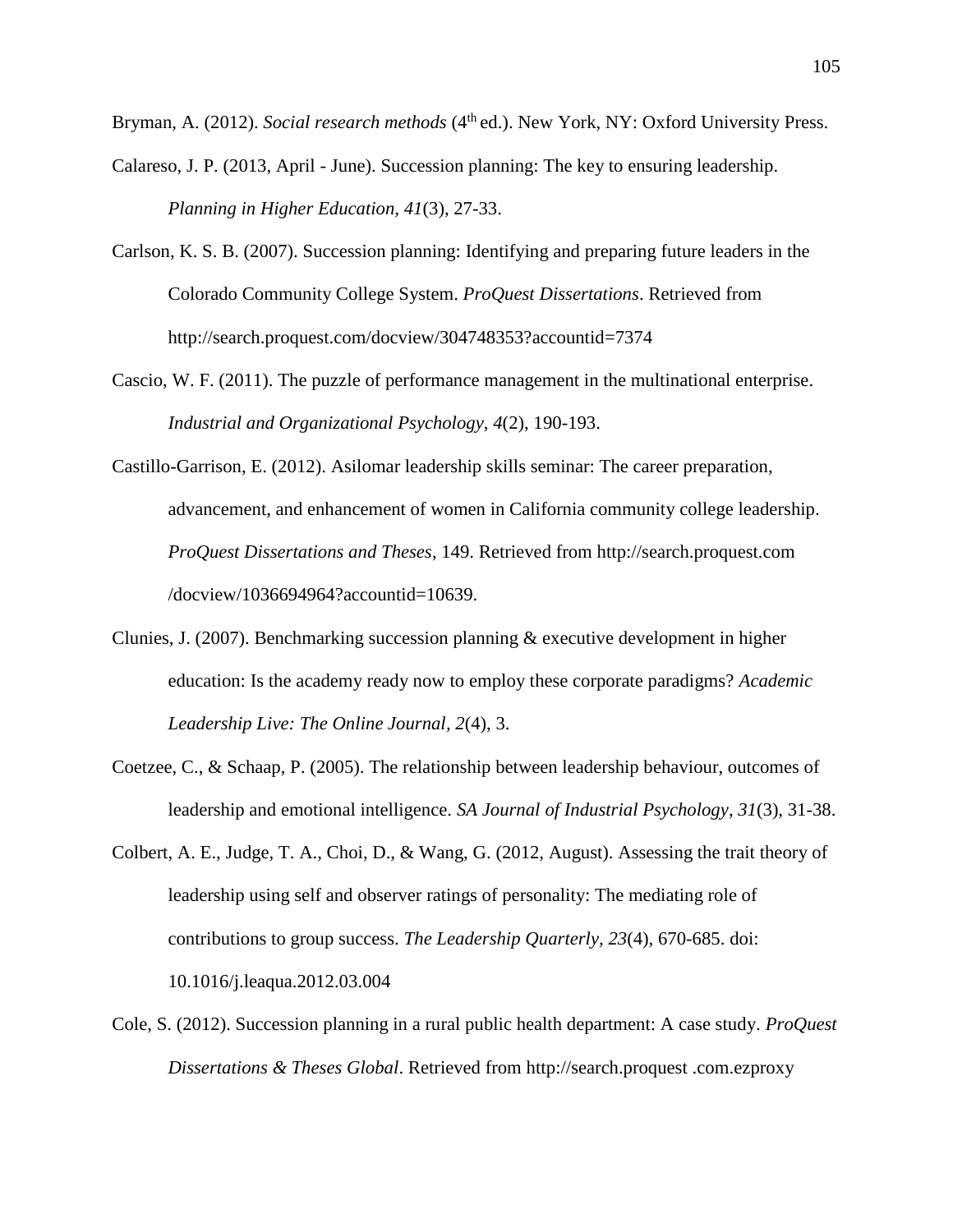.liberty.edu:2048/pqdtglobal/docview/1284160972/638A63AA02BE477CPQ /4?accountid=12085

- Collins, A., Lewis, I., Stracke, E., & Vanderheide, R. (2014). Talking career across disciplines: Peer group mentoring for women academics. *International Journal of Evidence Based Coaching & Mentoring, 12*(1), 92-108.
- Community College Review. (2015, December). *Georgia Community Colleges*. Retrieved from Community College Review: [http://www.communityc](http://www.community/)ollegereview.com/georgia
- Conaty, B., & Charan, R. (2010). *The talent masters: Why smart leaders put people before numbers*. New York, NY: Crown Business.
- Corner, J. (2014). The fast are eating the slow: Mentoring for leadership development as a competitive method. *Industrial and Commercial Training, 49*(1), 29-33. doi: 10.1108/ict-07-2013-0052
- Coward, L. A. (2012). A quantitative study: Administrative leaders' perceptions of succession planning and management practices within community colleges. *University of Texas at Austin*, 40-44.
- Creswell, J. W. (2014). *Research design: Qualitative, quantitative, and mixed methods approaches* ( $4<sup>th</sup>$  ed.). Los Angeles, CA: Sage.
- Daft, R. L. (2015). *The leadership experience* (6<sup>th</sup> ed.). Stamford, CT: Cengage Learning.
- Dai, G., Tang, K. Y., & De Meuse, K. P. (2011). Leadership competencies across organizational levels: A test of the pipeline model. *The Journal of Management Development, 30*(4), 366-380. doi: 10.1108/02621711111126837
- Dambe, M., & Moorad, F. (2008, May 1). From power to empowerment: A paradigm shift in. *South African Journal of Higher Education*, 575-587.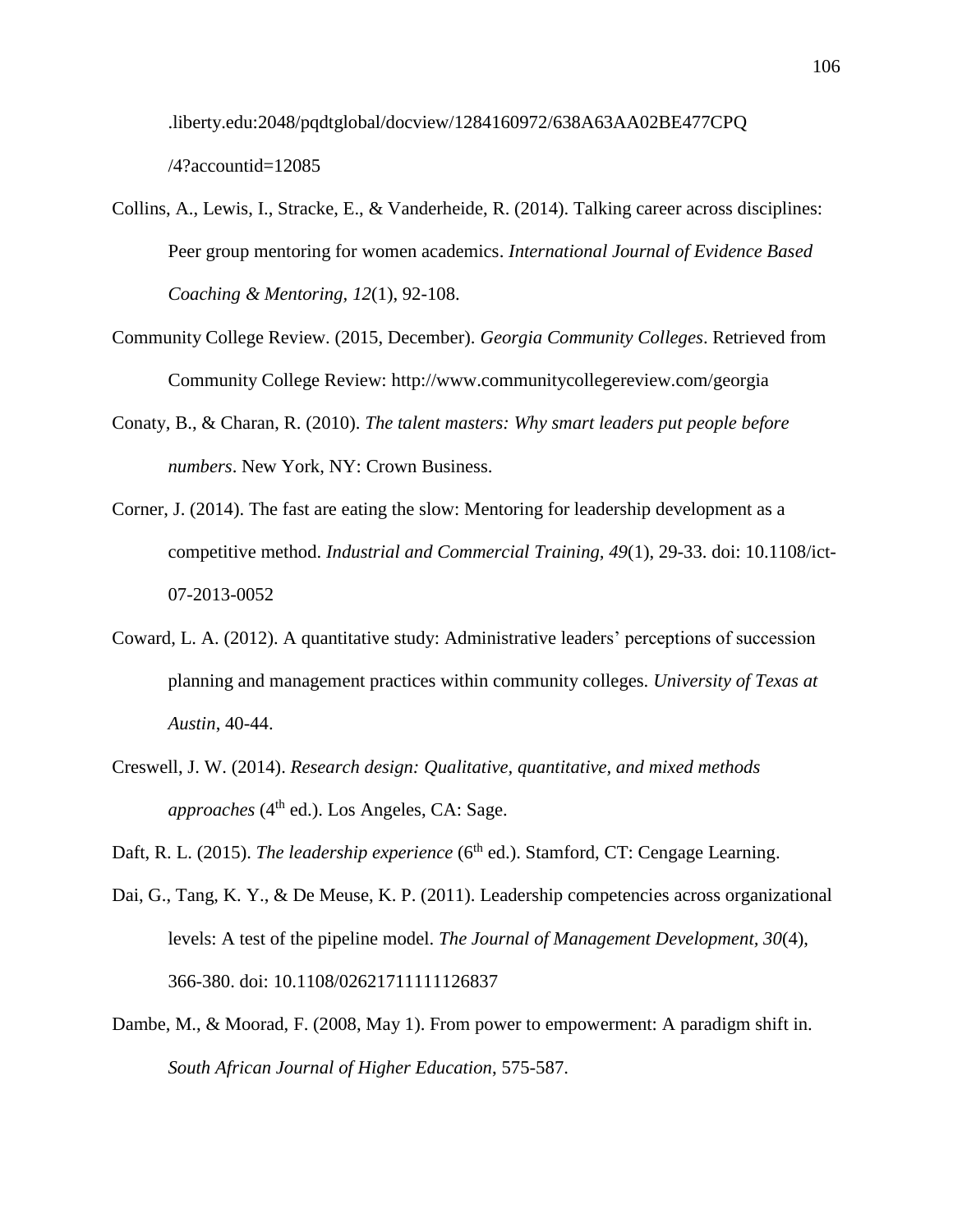Davies, B., & Davies, B. J. (2011). *Talent management in education.* Thousand Oaks, CA: Sage.

- Davis, E. B. (2008, July 18). Colleges need to offer clear paths to leadership. *The Chronicle of Higher Education, 54*(45), A64.
- Davis, G. P. (2013). Preparing Leaders for the Future. *American Council on Education*. Retrieved from http://www.acenet.edu/news-room/Pages/Preparing-Leaders-for-the-Future.aspx
- Dawson, P. (2014). Beyond a definition: Toward a framework for designing and specifying mentoring models. *Educational Researcher, 43*(3), 137-145. doi: 10.3102/0013189x14528751
- DeSantis, N. (2013, June 21). Report urges reforms in preparation and hiring of communitycollege presidents. *The Chronicle of Higher Education*. Retrieved from http: //chronicle.com/article/Report-Urges-Reforms-in-Preparation-and-Hiring-of - Community-College-Presidents/132371/
- Drucker, P. F. (1999). *Management challenges for the 21st Century.* New York, NY: HarperCollins.
- Duree, C., & Ebbers, L. (2012). The AACC competencies in action. *New Directions for Community Colleges, 2012*(159), 41-52. doi: 10.1002/cc.20025
- Eddy, P. L. (2013, January). Developing leaders: The role of competencies in rural community colleges. *Community College Review, 41*(1), 20-43.

Ekman, R. (2010). The imminent crisis in college leadership. *The Chronicle of Higher, 57*(5), 88.

Eliyana, A. (2010). Impacts of transactional and transformational leaderships upon organizational citizenship behavior. *Journal of US-China Public Administration*, *7*(6), 24-30.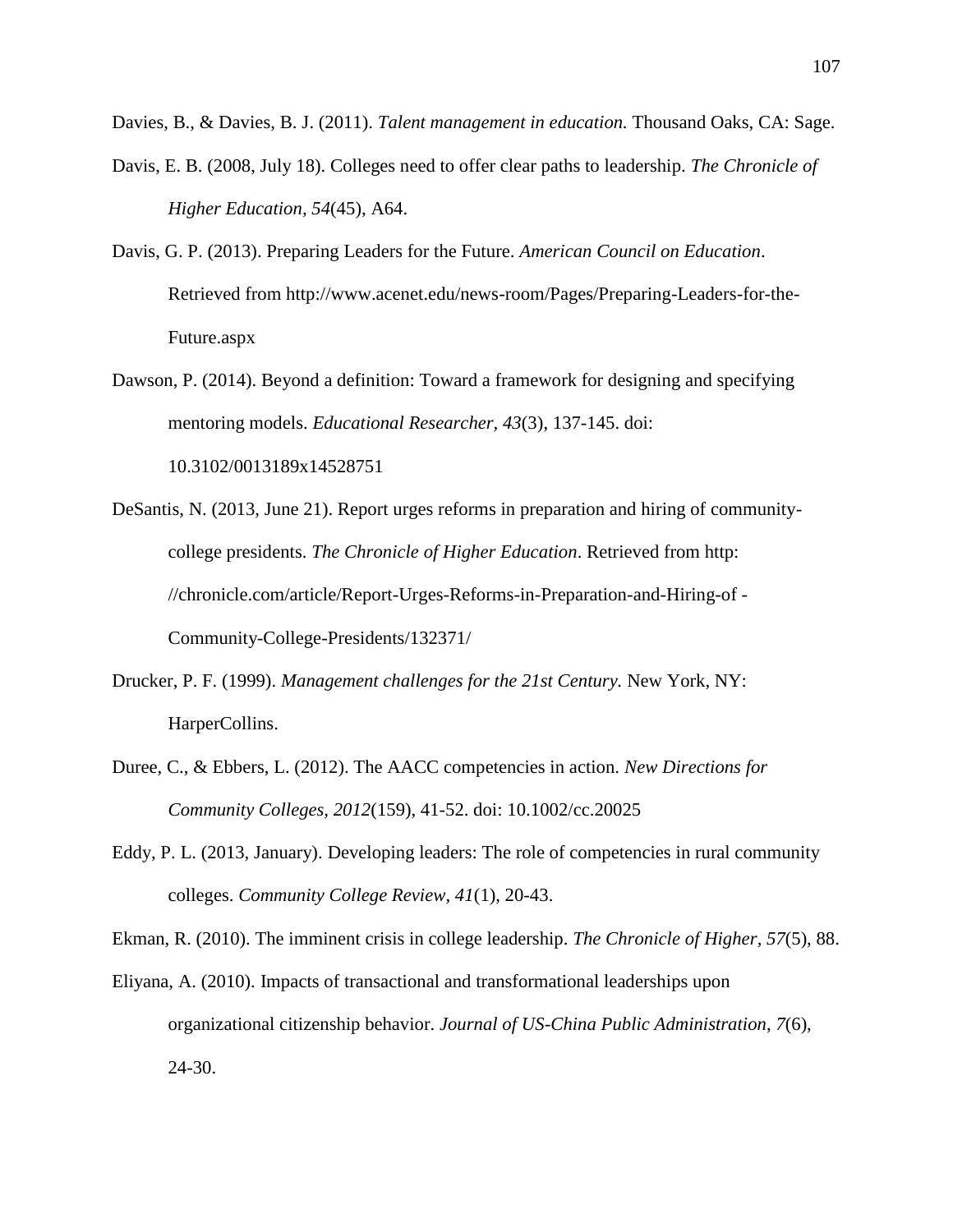- Elmore, R. F. (2000). Building a new structure for school leadership. *American Educator, 23*, 6- 13.
- Engelbrecht, A. S., Heine, G., & Mahembe, B. (2015). The influence of integrity and ethical leadership on trust in the leader. *Management Dynamics, 24*(1), 2-10.
- Epitropaki, O., & Martin, R. (2013, April). Transformational–transactional leadership and upward influence: The role of Relative Leader–Member Exchanges (RLMX) and Perceived Organizational Support (POS). *The Leadership Quarterly, 24*(2), 299 -315. doi: 10.1016/j.leaqua.2012.11.007
- Farrelly, P. (2012). Selecting a research method and designing the study. *British Journal of School Nursing, 7*(10), 508-511. doi: 10.12968/bjsn.2012.7.10.508
- Fennessey, G. A. (2015, May 4). *Today's middle managers, tomorrow's senior leaders*. Retrieved from Leathers Milligan: http://www.leathersmilligan.com/todays-middlemanagers-tomorrows-senior-leaders/
- Fereday, J., & Muir-Cochrane, E. (2006, April ). Demonstrating rigor using thematic analysis: A hybrid approach of inductive and deductive coding and theme development. *International Journal of Qualitative Methods, 5*(1).
- Floyd, D. L., Haley, A., Eddy, P. L., & Antczak, L. (2009). Celebrating the past, creating the future: 50 years of community college research. *Community College Journal of Research and Practice, 33*(3-4), 216-237. doi: 10.1080/10668920802614512
- Friend, L. (2014, July 23). What is the meaning of organizational structure? *The Houston Chronicle*. Retrieved from http://smallbusiness.chron.com/different-typesorganizationalstructure-723.html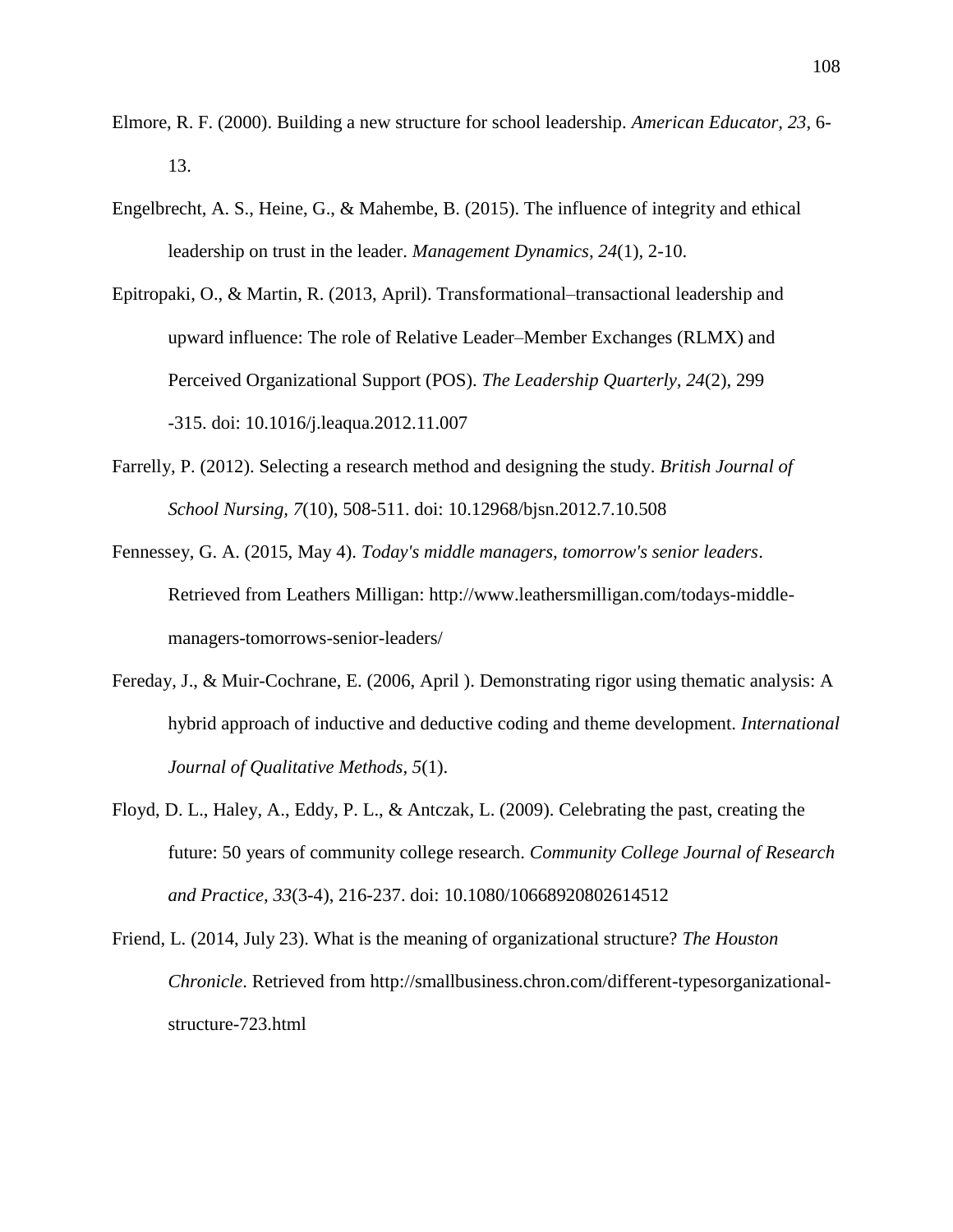- Fusch, P. I., & Ness, L. R. (2015, September 7). Are we there yet? data saturation in qualitative research. *The Qualitative Report, 20*(9), 1408-1416.
- Galbraith, Q., Smith, S. D., & Walker, B. (2012). A case for succession planning: How academic libraries are responding to the need to prepare future leaders. *Library Management, 33*(4/5), 221-240. doi: 10.1108/01435121211242272
- Garg, A. K., & Van Weele, E. (2012). Succession planning and its impact on the performance of small micro medium enterprises within the manufacturing sector in Johannesburg. *International Journal of Business and Management, 7*(9), 96-107. doi: 10.5539/ijbm.v7n9p96
- George, J. M. (2000). Emotions and leadership: The role of EI. *Human Relations, 53*(12), 1027- 1041. doi: 10.1177/0018726700538001

Goleman, D. (1995). *Emotional Intelligence.* New York, NY: Bantam Books.

- Goleman, D. (2000). *An EI-Based Theory of Performance.* San Francisco, CA: Jossey-Bass.
- Goleman, D., Boyatzis, R., & McKee, A. (2013). *Primal leadership: Realizing the power of emotional intelligence.* (1<sup>st</sup> ed.). Boston, MA: Harvard Business Review Press.
- Gonzalez, C. (2010, May). Leadership, diversity and succession planning in academia. *Research & Occasional Paper Series: Center for Studies in Higher Education*, 1-10.

Gray, D. (2014). Succession planning 101. *Professional Safety, 59*(3), 35.

- Green, D. D., & Roberts, G. E. (2012). Transformational Leadership In A Postmodern World: The presidential election of Barack Obama. *Academy of Strategic Management Journal, 11*(1), 9-25.
- Greenacre, L., Tung, N. M., & Chapman, T. (2014). Self confidence, and the ability to influence. *Academy of Marketing Studies Journal, 18*(2), 169-180.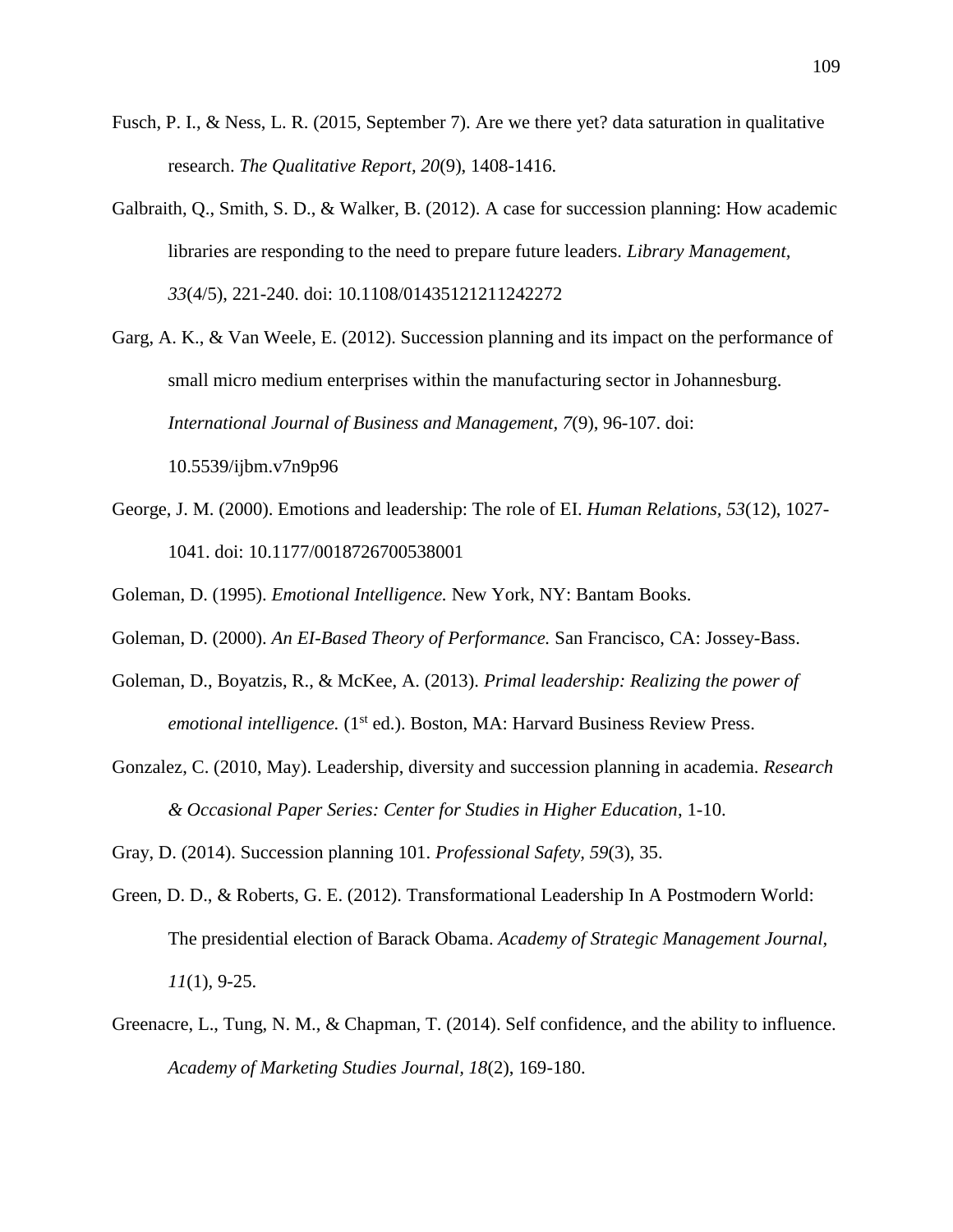Grossman, C. S. (2014). Succession planning and knowledge transfer in higher education. *Northcentral University*. Retrieved from<http://ezproxy.liberty.edu:2048/login?url> =http://search.proquest.com/docview/1508408503?accountid=12085

- Hannay, M. (2009). The cross-cultural leader: The appliction of servant leadership theory in the international context. *Journal of International Business & Cultural Studies, 1*, 1-12.
- Hanson, C. (2015). Methods of senior administrator leadership development in succession planning at Iowa community colleges. *ProQuest Dissertations & Theses Global*. Retrieved from [http://ezproxy.liberty.edu:2048/login?](http://ezproxy.liberty.edu:2048/login)url=http://search.proquest .com/docview/1709273990?accountid=12085
- Hays, D., & Wood, C. (2011). Infusing qualitative traditions in counseling research design. *Journal of Counseling & Development, 89*(3), 288-295. doi: 10.1002/j.1556- 6678.2011.tb00091.x
- Hazarika, A. (2009, September/October). Building the pipeline: Leadership succession is a key challenge. *Leadership in Action, 29*(4), 8-12. doi: 10.1002/lia.1298
- Hazzan, O., & Nutov, L. (2014). Teaching and learning qualitative research  $\approx$  Conducting. *Qualitative Report, 19*(24), 1-29.
- Heffetz, O., & Ligett, K. (2014). Privacy and data-based research. *Journal of Economic Perspectives, 28*(2), 75-98. doi: 10.1257/jep.28.2.75
- Helmrich, B. (2016, April 5). 33 ways to define leadership. *Business News Daily*. Retrieved from http://www.businessnewsdaily.com/3647-leadership-definition.html
- Heydlauff, P. (2013, March). Integrity tops workforce wish list: leadership integrity nurtures employee engagement. *Healthcare Registration, 22*(6), 6.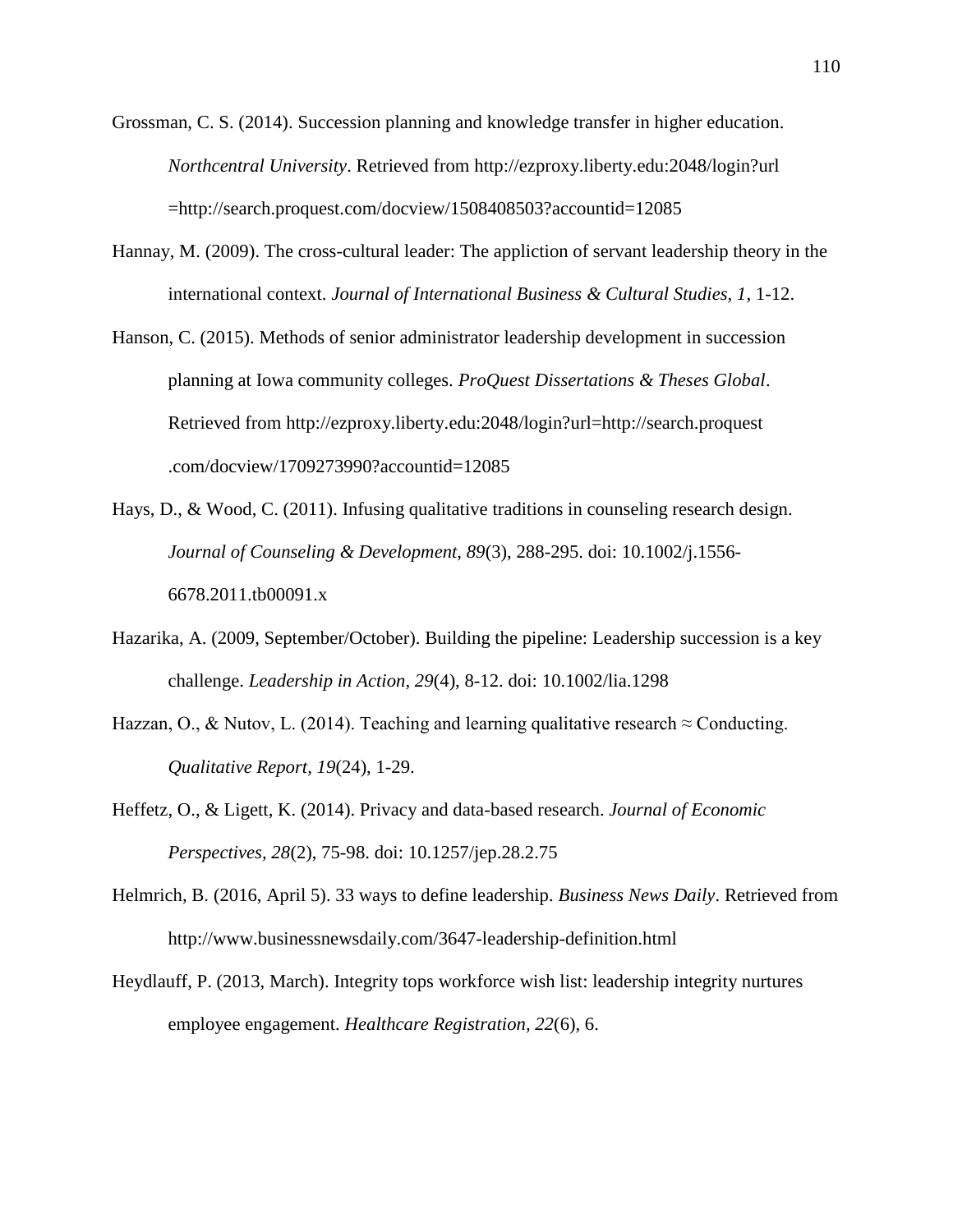Hmieleski, K. M., Cole, M. S., & Baron, R. A. (2012). Shared authentic leadership and new venture performance. *Journal of Management, 38*(5), 1476-1499. doi: 10.1177/0149206311415419

- Hockmeyer, W. (2015). The impact of participation in a leadership development program on transformational leadership behaviors. *ProQuest Dissertations Publishing*. Retrieved from [http://search.proquest.com.ezproxy.liberty.edu:2048 /pqdtglobal/](http://search.proquest.com.ezproxy.liberty.edu:2048%20/pqdtglobal)docview /1735786076/5D293BB71AAC4B06PQ/50?accountid=12085
- Hopper, A. C., & Sackett, P. R. (2008). Self-presentation on personality measure: A metaanalysis. *The 23rd Annual Conference of the Society for Industrial and Organizational Psychology.* San Francisco, CA.
- Hosseinzadeh, A., Nasiri, Z., & Ghanbari, A. (2014, February 14). Relationship between managers' emotional intelligence and their transformational leadership styles (case study universite). *Advances in Environmental Biology, 8*(4), 1096-1101.
- Hull, J. R., & Keim, M. C. (2007). Nature and status of community college leadership development programs. *Community College Journal of Research and Practice, 31*(9), 689-702. doi: 10.1080/10668920600851621
- Hunt, B. (2011). Publishing qualitative research in counseling journals. *Journal of Counseling & Development, 89*(3), 296-300. doi: 10.1002/j.1556-6678. 201 l.tb00092.x
- Ishak, N. M., & Bakar, A. Y. (2014). Developing sampling frame for cae study: Challenges and conditions. *World Journal of Education, 4*(3), 29-35. doi: 10.5430/wje.v4n3p29
- Ismail, M., Ali, A., & Arokiasamy, L. (2012). Career advancement of academics at public and private universities in Malaysia: Implications for human resource development. *The Asia-Pacific Education Researcher, 21*, 648-658.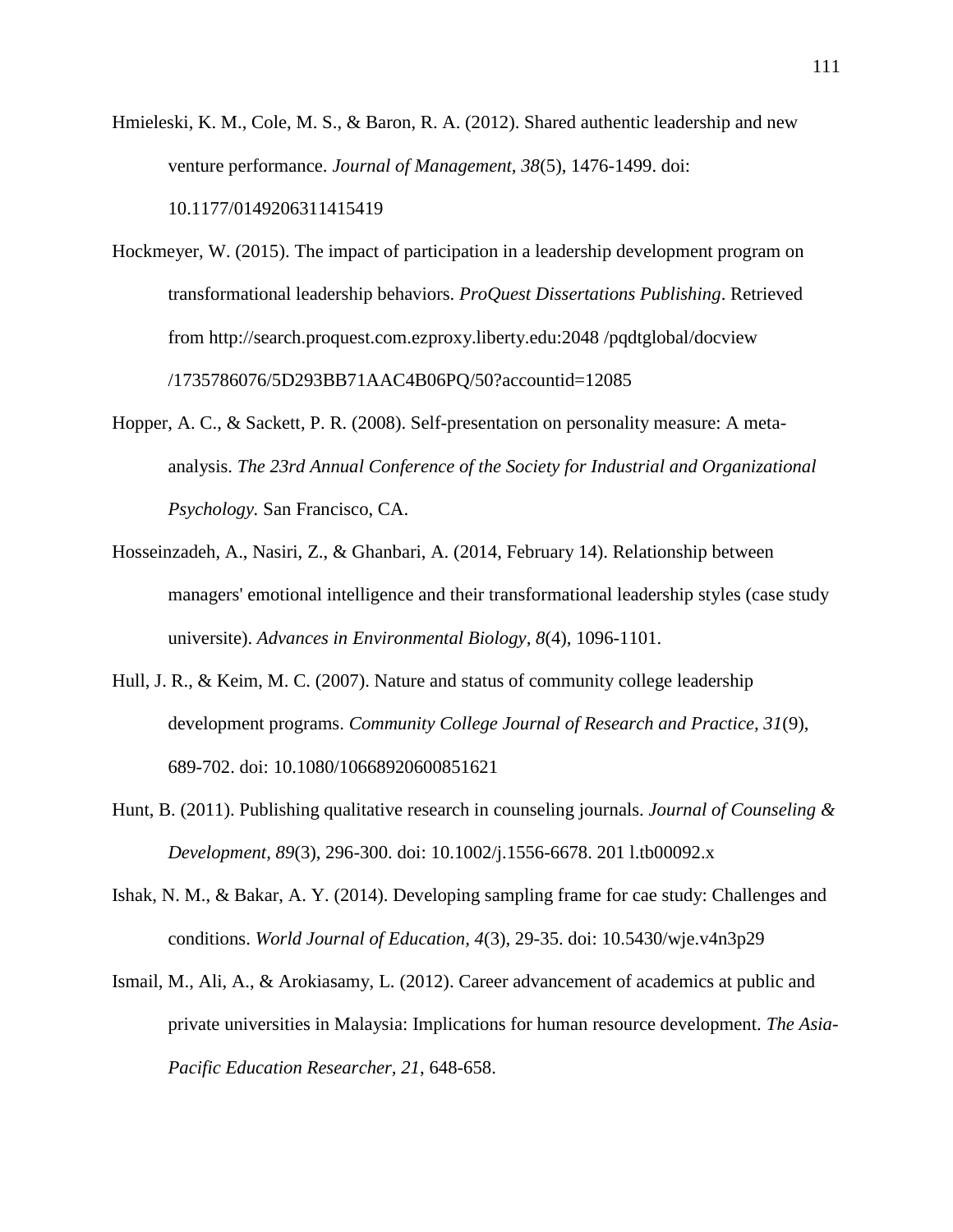- Jantti, M., & Greenhalgh, N. (2012). Leadership competencies: a reference point for development and evaluation. *Library Management*, *33*(6/7), 421-428.
- Jain, A. K., & Jain, S. (2013, July-December). Understanding organizational culture and leadership-enhance efficiency and productivity. *Pranjana, 16*(2), 43-53.
- Jones, S. J., & Warnick, E. M. (2012, January). Attaining the first community college presidency. *Community College Journal of Research and Practice, 36*(3), 229-232. doi: 10.1080/10668926.2012.627808
- Joseph, D. L., & Newman, D. A. (2010). Emotional intelligence: an integrative meta analysis and cascading model. *Journal of Applied Psychology, 95*(1), 54-78.
- Judge, T. A., & Piccolo, R. F. (2004). Transformational & transactional leadership: A metaanalytic test of their relative validity. *Journal of Applied Psychology, 89*(5), 755-768.
- Judge, T. A., Bono, J. E., Ilies, R., & Gerhardt, M. W. (2002). Personality and leadership: A qualitative and quantitative review. *Journal of Applied Psychology, 87*(4), 765-780.
- Kalshoven, K., Den Hartog, D. N., & De Hoogh, A. H. (2011a). Ethical leader behavior and big five factors of personality. *Journal of Business Ethics, 100*(2), 349-366. doi: 10.1007/s10551-010-0685-9
- Kalshoven, K., Den Hartog, D. N., & De Hoogh, A. H. (2011b). Ethical leadership at work questionnaire (ELW): Development and validation of a multidimensional measure. *The Leadership Quarterly, 22*(1), 51-69.
- Kelch-Oliver, K., Smith, C. O., Johnson, K., Welkom, J. S., Gardner, N. D., & Collins, M. H. (2013). Exploring the mentoring relationship among African American women in psychology. *Advancing Women in Leadership, 33*, 29-37.

Kendrick, J. (2011, November). Transformational leadership. *Professional Safety, 56*(11), 14.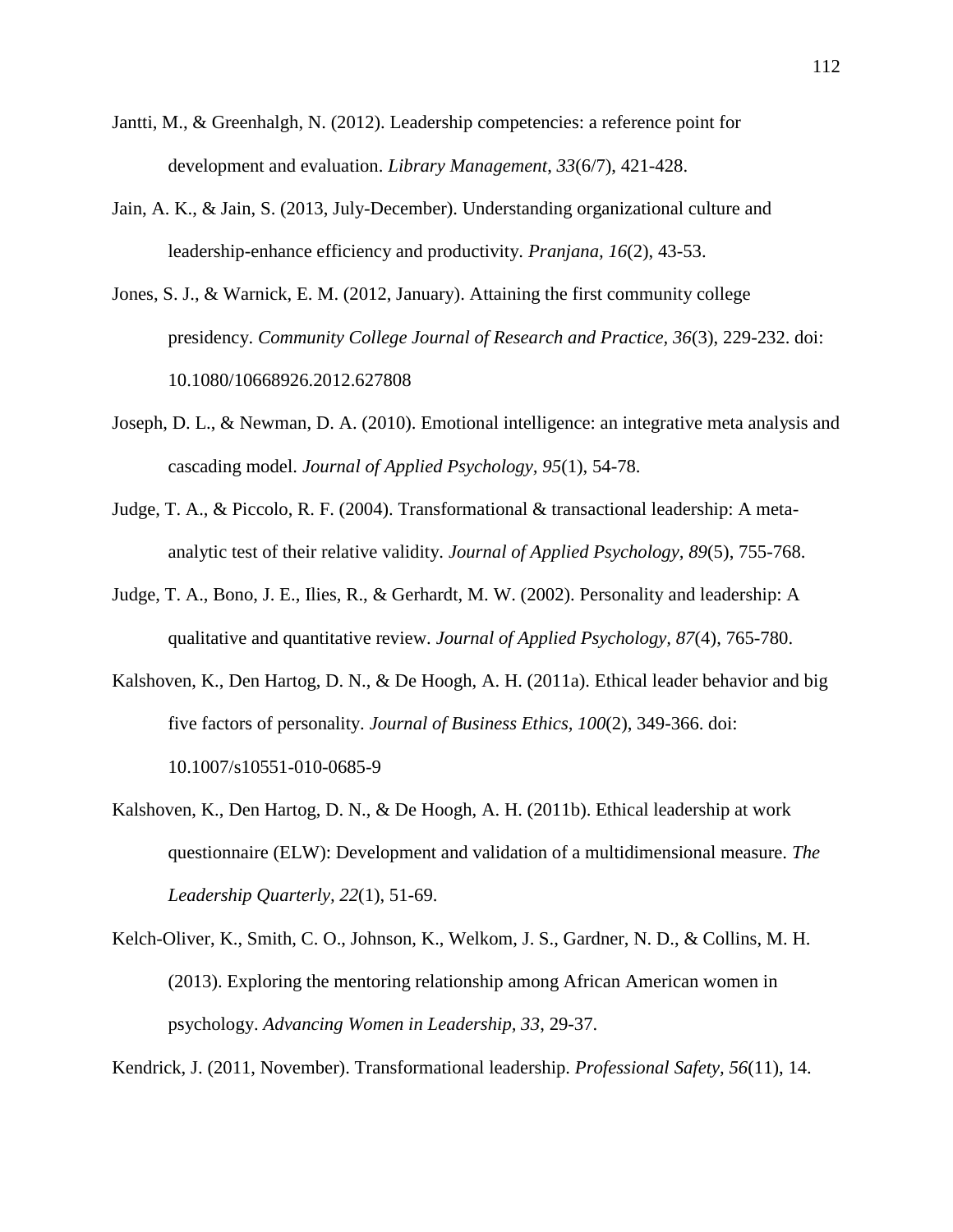- Kezar, A. J., Carducci, R., & Contreras-McGavin, M. (2006). *Rethinking the "L" word in higher education: The revolution of research on leadership.* San Francisco, CA: Wiley Periodicals, Inc.
- King, J. E., & Gomez, G. G. (2008, January). The Spectrum Initiative: Advancing Diversity in the College Presidency. *On the pathway to the presidency: Characteristics of higher education's senior leadership*. Retrieved from<http://www.acenet.edu/>Content /Navigation Menu/Programs Services/CAREE/ProgramsInitiatives/Spectrum .htm
- Klein, M. F., & Salk, R. J. (2013). Presidential succession planning: A qualitative study in private higher education. *Journal of Leadership & Organizational Studies, 20*(3), 335- 345. doi: 10.1177/1548051813483836

Kleinsorge, R. (2010, April). *Expanding the role of succession planning*. *T+D, 64*(4), 66-69.

- Knight, A. (2014, June 24). Excellence in community college student affairs. *New Directions for Community Colleges, 2014*(166), 5-12. doi: 10.1002/cc.20096
- Knott, K. P. (2011). Developing tomorrow's leaders today: Leadership development programs at selected north carolina community colleges. *ProQuest Dissertations and Theses*, 488. Retrieved from [http://search.proquest.com/docview/](http://search.proquest.com/docview)871712110?accountid=10639.
- Kramer, K. (2013, March). Bridgespan offers "framework" for leadership development and succession planning. *Nonprofit Business Advisor,* (282), 1-3. doi: 10.1002/nba.20051
- Kumar, A. (2012). Using phenomenological research methods in qualitative health. *International Journal of Human Sciences, 9*(2), 790-804.
- Lampton, J. (2010). Management educators can bring awareness to the need to plan for succession. *Journal of Instructional Pedagogies, 5*, 1.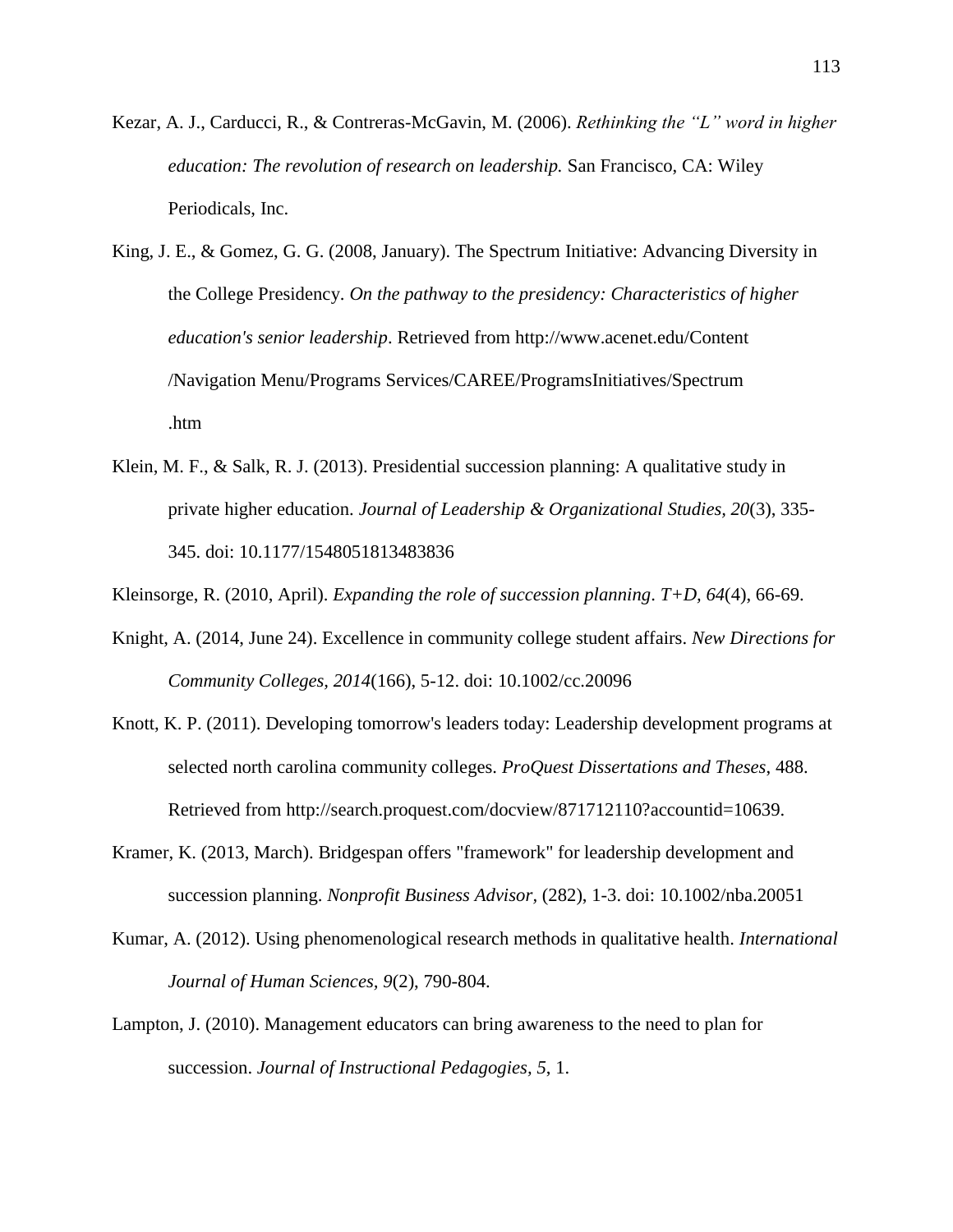- Larick, K., & White, P. (2012). Transformational Leadership Skills Inventory. *Measurement instrument*.
- Lazaroiu, G. (2013). Besley on Foucault's discourse of education. *Educational Philosophy and Theory*, *45*(8), 821-832.
- Lee, P., Cheng, T., Yeung, A., & Lai, K. (2011). An empirical study of transformational leadership, team performance and service quality in retail banks. *Omega, 39*, 690-701.
- Leedy, P. D., & Ormrod, J. E. (2010). *Pratical research: Planning and design* (9<sup>th</sup> ed.). New York, NY: Merril.
- Leithwood, K., Day, C., Sammons, P., Harris, A., & Hopkins, D. (2006). Successful school leadership what it is and how it influences pupil learning. *National College for School Leadership*. Retrieved from [http://webarchive.nationalarchives.](http://webarchive.nationalarchives/)gov.uk /20130401151715/http://www.education.gov.uk/publications /eOrderingDownload/RR800.pdf
- Liu, J., Siu, O. L., & Shi, K. (2010). Transformational leadership and employee well-being: The mediating role of trust in the leader and self-efficacy. *Applied Psychology, 59*(3), 454- 479. doi: 10.1111/j.1464-0597.2009.00407.
- Long, J., Johnson, C., Faught, S., & Street, J. (2013, August). The need to practice what we teach: Succession management in higher education. *American Journal of Management, 13*(2), 73-78.
- Lorenzo, G. (2013, October 13). Twelve important questions for sixteen community college leaders: Part II of an exploration of community college issues, trends & strategies. *The Roueche Graduate Center, National American University*, 1-38. Retrieved from http://www.edpath.com/index\_htm\_files/12Questions.pdf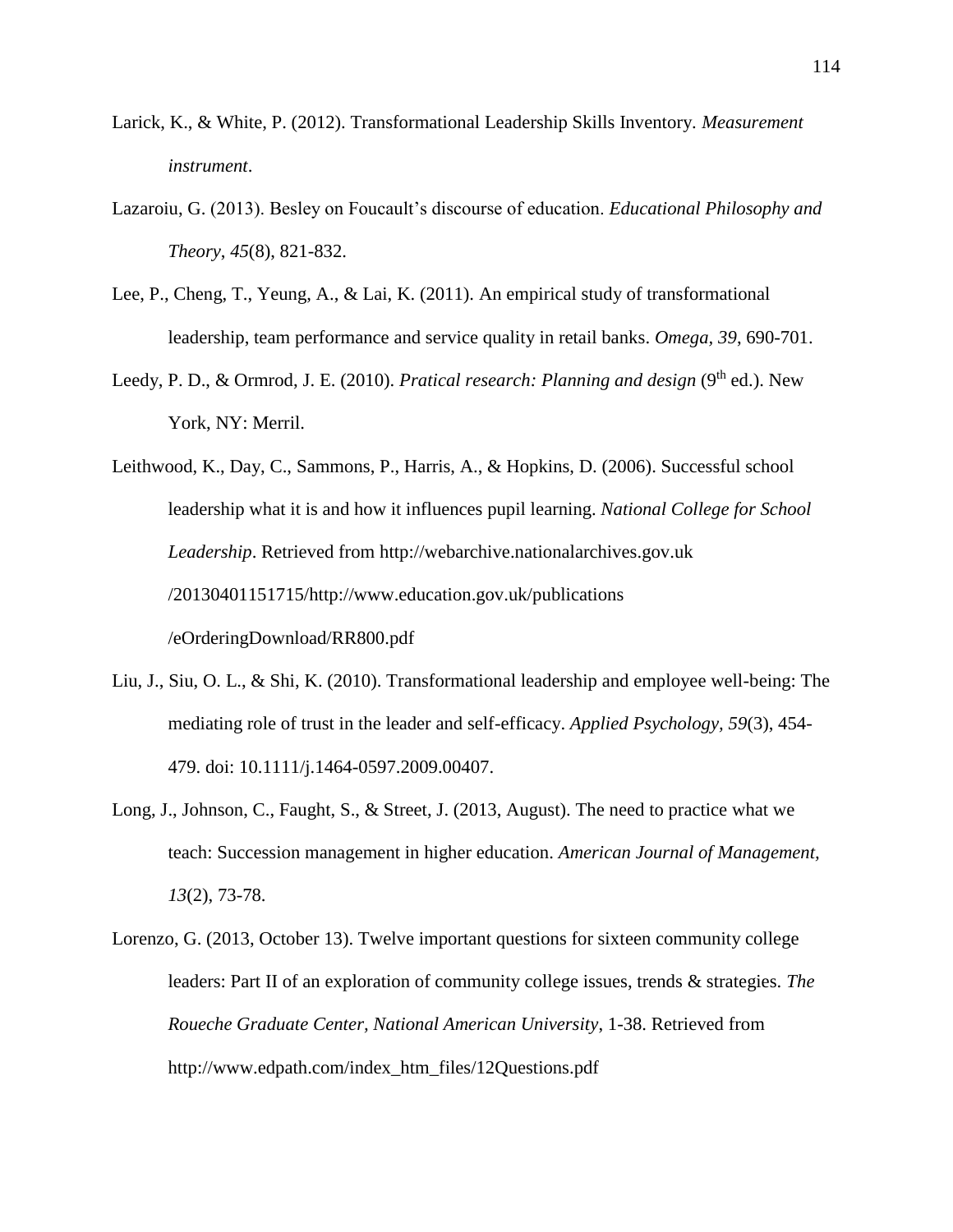- Luna, G. (2010). Succession planning: A doctoral program partnership for emerging community college leaders. *Community College Journal of Research & Practice, 34*(12), 987-990.
- Luthans, F., & Peterson, S. J. (2002). Employee engagement and manager self-efficacy: Implications for managerial effectiveness and development. *Journal of Management Development, 27*(5/6), 376-387.
- Malik, S. H. (2012). A study of relationship between leader behaviors and subordinate job expectancies: A path-goal approach. *Pakistan Journal of Commerce and Social Sciences, 6*(2), 357-371.
- Malik, S. H. (2013). Relationship between leader behaviors and employees' job satisfaction: A path-goal approach. *Pakistan Journal of Commerce and Social Sciences, 7*(1), 209-222.
- Malik, S. H., Hassan, H., & Aziz, S. (2011). Path goal theory: a study of employee job satisfaction in telecom. *International Conference on Management and Service Science, 8*, 127-134.
- Malki, T. (2014, November 22). *Effectiveness of succession planning*. Retrieved from Prezi: https://prezi.com/ca6oyj\_9xtxo/effectiveness-of-succession-planning/
- Malos, R. (2011). Leadership's trait theories. *Annals of Eftimie Murgu University Resita*, 215- 220. Retrieved from www.analefseauem.ro/index/language-english/
- Mandell, B., & Pherwani, S. (2003). Relationship between emotional intelligence and TL style: A gender comparison. *Journal of Business and Psychology, 17*(3), 387-404.
- Mason, M. (2010). Sample size and saturation in PhD studies using qulaitative interviews. *Fourm: Qualitative Social Research Sozialforschung, 11*(3), Art. 8.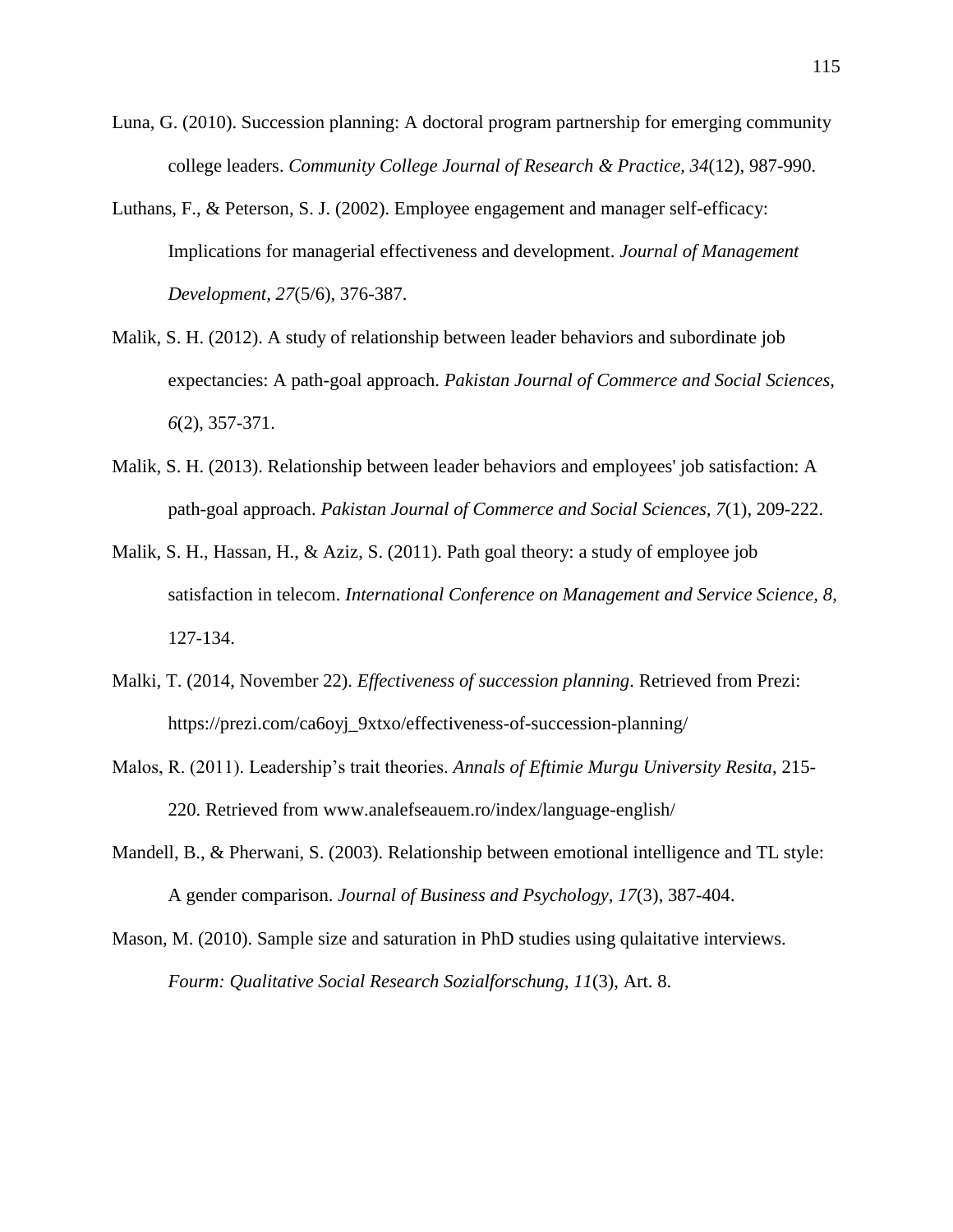- Mayer, J. D., Salovey, P., & Caruso, D. R. (2000). Models of emotional intelligence. In R. J. Sternberg (Ed.), *Handbook of intelligence* (pp. 396-420). Cambridge, MA: Cambridge University Press.
- McDonagh, K. J., Prybil, L., & Totten, M. K. (2013). Leadership succession planning: A governance imperative. *Trustee, 66*(4), 15.
- McMaster, S. M. (2012). Succession planning for community colleges: A study of best practices. *ProQuest*, 74-75. (Universiy of Maryland). Retrieved from [file:///C:/Users/cjack](file:///C:/Users/cjack%20/AppData/Local/Microsoft/Windows/INetCache)  [/AppData/Local/Microsoft/Windows/INetCache/](file:///C:/Users/cjack%20/AppData/Local/Microsoft/Windows/INetCache)IE/WEOJFZPI/out%20(2).pdf
- McNair, D. E., Duree, C. A., & Ebbers, L. (2011). If I knew then what I know now: Using the leadership competencies developed by the American Association of Community Colleges to prepare community college presidents. *Community College Review, 39*(1), 3-25. doi: 10.1177/0091552110394831
- Mealer, M., & Jones, J. (2014). Methodological and ethical issues related to qualitative telephone interviews on sensitive topics. *Nurse Researcher, 21*(4), 32-37. doi: 10.7748/nr2014.03.21.4.32.e1229
- Mehrabani, S. E., & Mohamad, N. A. (2011, December). Succession planning: A necessary process in today's organization. *International Journal of e-Education, e-Business, e-Management and e-Learning, 1*(5), 371-377. doi: 10.7763/IJEEEE.2011.V1.61
- Mello, J. (2015). *Strategic human resource management* (Vol. 4e). Stamford, CT: Cengage Learning.
- Merriam-Webster. (2014). *Merriam-Webster's collegiate dictionary* (14th ed.). Springfield, MA.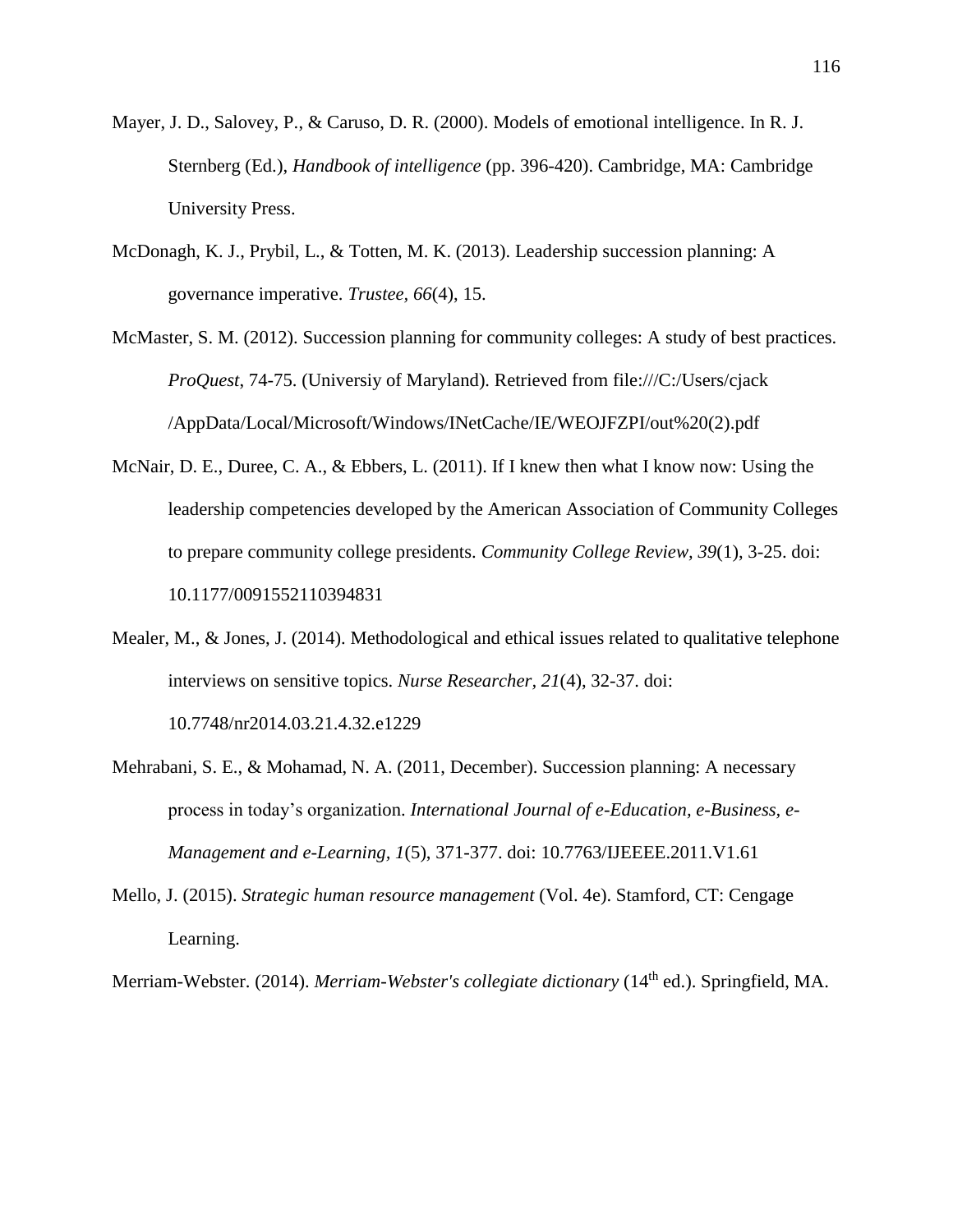- Metzger, A. H., Hardy, Y. M., Jarvis, C., Stoner, S. C., Pitlick, M., Hilaire, M. L., & Lodise, N. M. (2013). Essential elements for a pharmacy practice mentoring program. *American Journal of Pharmaceutical Education, 77*(2), 1-7. doi: 10.5688/ajpe77223
- Miller, B. C. (2015). *Quick team-building activities for busy managers: 50 exercises that get results in just 15 minutes*. New York, NY: AMACOM Div American Mgmt Assn.
- Miller, M. T., & Pope, M. L. (2003). Faculty senate leadership as a presidential pathway: clear passage or caught in a maze? *Community College Journal of Research and Practice, 27*(2), 119-129. doi: 10.1080/713838116
- Miodonski, K., & Hines, P. (2013). Leadership development and succession planning in case management. *Professional Case Management, 18*(1), 5-12. doi: 10.1097/NCM .0b013e31826b12a7
- Monga, M. (2016). Integrity and its antecedent: A unified conceptual framework. *The Journal of Developing Areas, 50*(5), 415-421.
- Moser, K. (2008, November 21). California's community colleges struggle to recruit and retain president. *The Chronicle of Higher Education, 55*(13).
- Muchinsky, P. M. (2006). *Psychology to Work: An introduction to industrial and organizational psychology.* Boston, MA: Cengage Learning.
- Muir, D. (2014). Mentoring and leader identity development: A case study. *Human Resource Development Quarterly, 25*, 349-379. doi: 10.1002/hrdq.21194
- Munirat, Y. O., & Nzelibe, G. C. (2012). Transformational leadership for excellent result: Challenges for women in management and executive positions in nigeria. *Journal of Economics and International Finance, 4*(3), 61-68. doi: 10.5897/JEIF11.112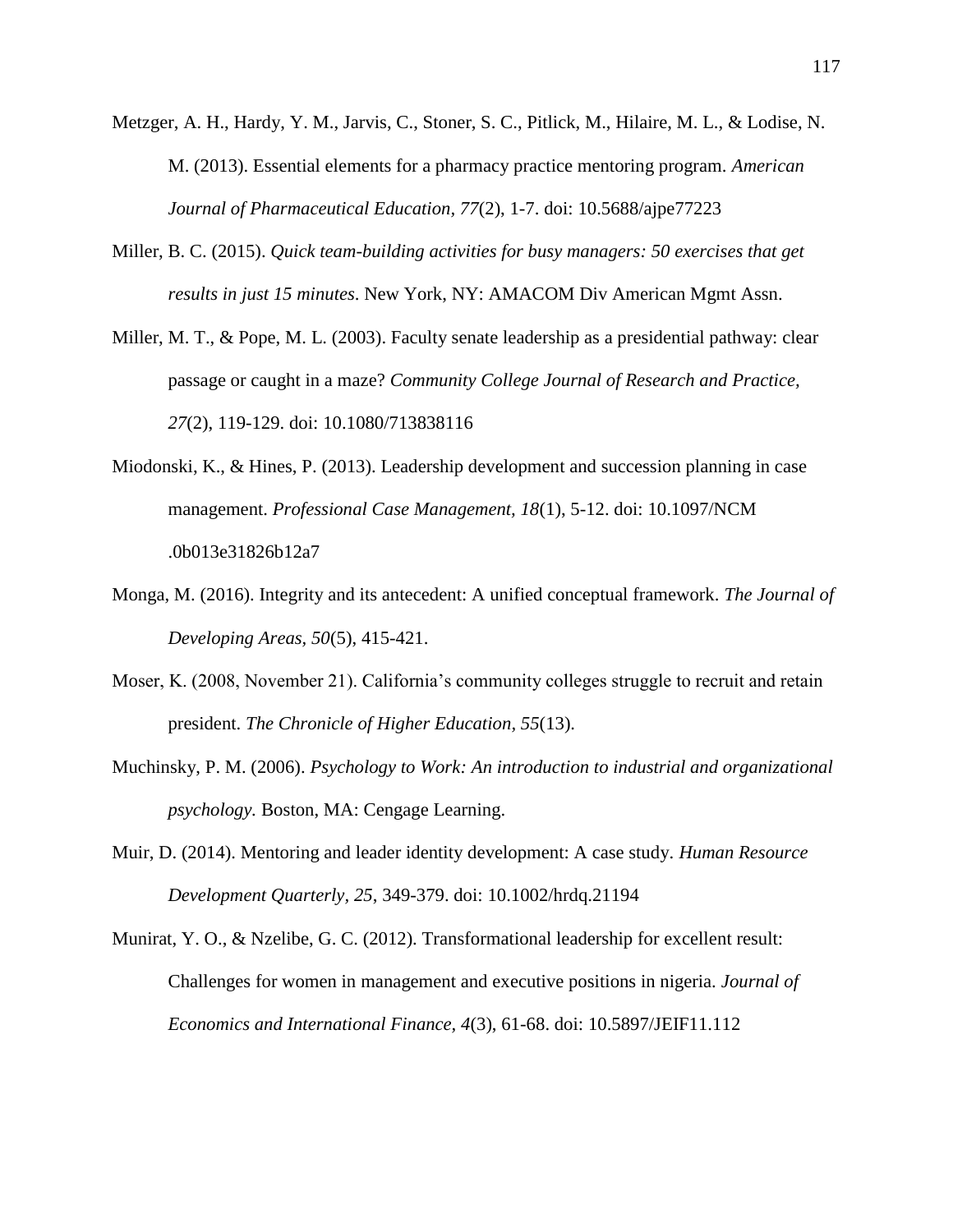Neefe, D. O. (2009). Succession planning in a two -year technical college system. *ProQuest Dissertations & Theses Global*. Retrieved from [http://ezproxy.liberty.](http://ezproxy.liberty/)edu:2048 /login?url=http://search.proquest.com/docview/304951862?accountid=12085

- Nevarez, C., & Wood, L. J. (2010). *Community college leadership and administration: Theory, practice, and change.* New York, NY: Peter Lang. doi: 10.3726/978-1-4539-1712-1
- Nevarez, C., & Wood, J. L. (2012). A case study framework for community college leaders. *Community College Journal of Research and Practice, 36*(4), 310-316.
- Nichols, A. L. (2016). What do people desire in their leaders? The effect of leadership experience on desired leadership traits. *Leadership & Organization Development Journal, 37*(5), 658-671. doi: 10.1108/LODJ-09-2014-0182
- Nichols, A. L., & Cottrell, C. A. (2014). What do people desire in their leaders? The role of leadership level on trait desirability. *The Leadership Quarterly*, *25*(4), 711-729.
- Nieswiadomy, R. M. (2012). *Foundations in nursing research* (6<sup>th</sup> ed.). Upper Saddle River, NJ: Pearson.
- Nisa, R. (2003). *A study of relationship among leadership behavior of college principals and their subordinates: job satisfaction and acceptance of leader a path-goal approach*. (Doctoral dissertation, University of the Punjab, Lahore). Retrieved from http ://eprints.hec.gov.pk/1521/1/1403.HTM

Northouse, P. G. (2016). *Leadership theory and practice* (7<sup>th</sup> ed.). Thousand Oaks, CA: Sage.

Oh, I. S., Wang, G., & Mount, M. (2011). Validity of observer ratings of the five-factor model of personality traits: A meta-analysis. *Journal of Applied Psychology, 96*(4), 762-773. doi: 10.1037/a0021832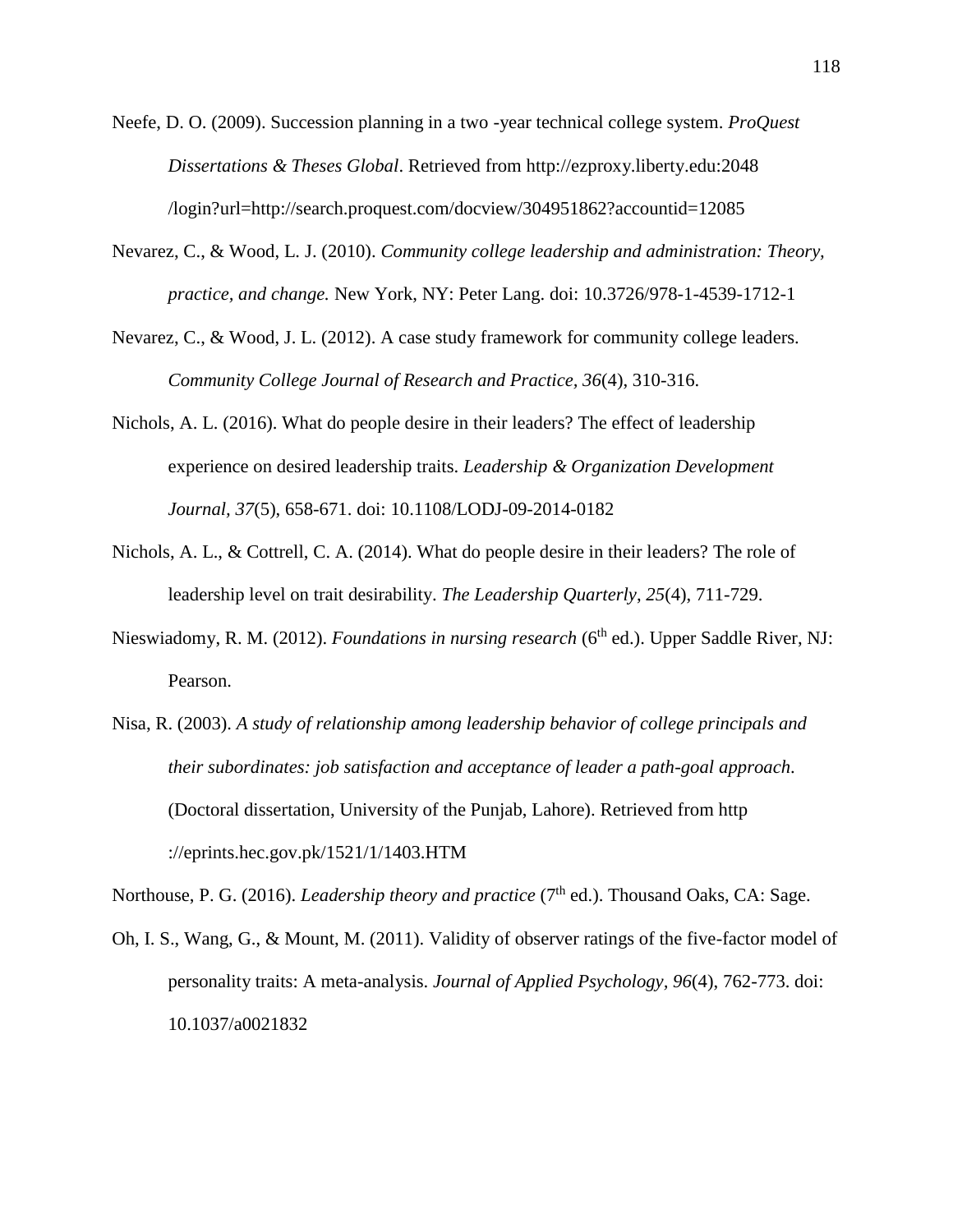- Onatolu, A. (2013). Cultural revolution-just what multinational companies need: A case of GE. *Journal of Business Case Studies (Online)*, *9*(1), 59.
- Owens Community College. (n.d.). Succession planning at Owens Community College. Retrieved from https://www.owens.edu/aqip/fa06\_succession\_planning.pdf
- Palmer, B., Walls, M., Burgess, Z., & Stough, C. (2001). Emotional intelligence and effective leadership. *Leadership & Organization Development Journal, 22*(1), 5-10.
- Park, S. M., & Rainey, H. G. (2008). Leadership and public service motivation in U.S. federal agencies. *International Public Management Journal, 11*(1), 109-142.
- Parrish, D. (2011). *Developing emotionally intelligent leadership in higher education.* Bern, CH: Peter Lang AG, Internationaler Verlag der Wissenschaften.
- Paulhus, D. L., & Reid, D. B. (1984). Two-component models of socially desirable responding. *Journal of Personality and Social Psychology, 46*(3), 598-609.

Perego, M. (2016, April). Honor and integrity. *PM.Public Management, 98*(3), 2-3.

- Peters, A. L. (2011). (Un)planned failure: unsuccessful succession planning in an urban district. *Journal of School Leadership, 21*(1).
- Peterson, C., & Seligman, M. (2004). *Character strengths and virtues: A handbook and classification.* New York, NY: Oxford University Press.
- Phillippe, K. A., & Tekle, R. (2013). Pending CEO retirements. *Data Points*. Retrieved from <http://www.aacc.nche.edu/Publications/datapoints/Documents> /PendingCEO\_9%2011%2013.pdf
- Piña-Ramírez, W., & Dávila , N. (2015, May 12). *Defining the scope of succession planning*. Retrieved from Association for Talent Development:reis.td.org/Publications /Newsletters/Links/2015/05/Defining-the-Scope-of-Succession-Planning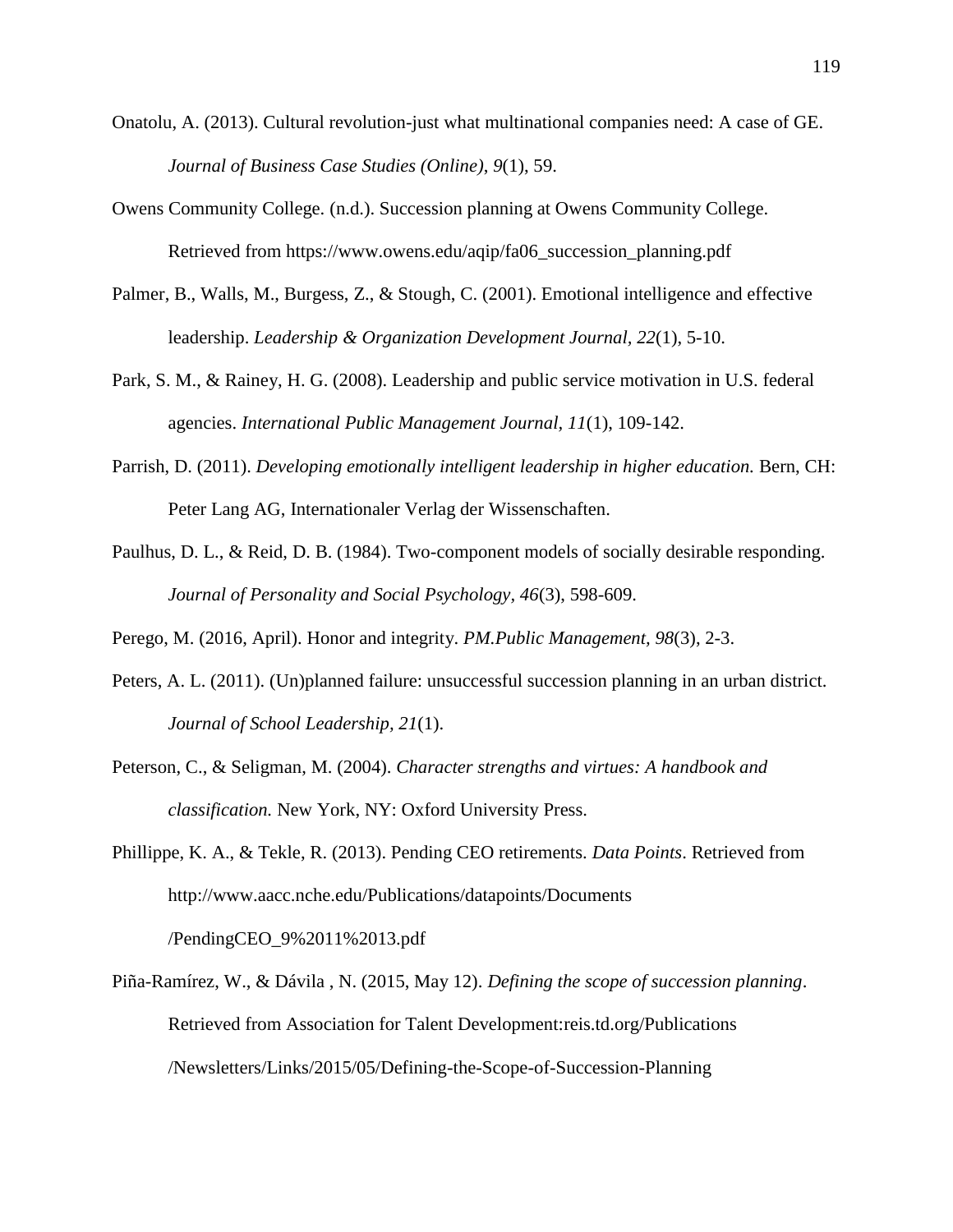Plank, W. (2014, April 28). The do's and don'ts of CEO succession planning: How companies can improve their odds of a smooth transition at the top. *The Wall Street Journal*, p. 3.

- Polston-Murdoch, L. (2013). An investigation of path-goal theory, relationship of leadership style, supervisor-related commitment, and gender. *Emerging Leadership Journeys, 69*(1), 13-44.
- Rice, J., & O'Keefe, S. (2014). Anticipating the community college leadership void. *Higher Learning Commission*. Retrieved from<http://cop.hlcommission.org/>Leadership/rice.html
- Richards, R. C. (2016). Succession planning in higher education: The influence of culture on the succession process in a community college. *ProQuest*, 1-122. Retrieved from <file:///C:/Users/cjack/AppData/Local/Microsoft/Windows> /INetCache/IE/M4QE6PYA/out.pdf
- Riggio, R. E., Murphy, S. E., & Pirozzolo, F. J. (2002). *Multiple intelligences and leadership.* Mahwah, NJ: Lawrence Erlbaum Associates.
- Robison, G. E. (2014). The utilization of the american association of community colleges leadership competencies in public community college leadership development programs in the Southern United States. *ProQuest Dissertations & Theses Global*, 17-22. Retrieved from [http://search.proquest.com.ezproxy.](http://search.proquest.com.ezproxy/)liberty.edu/pqdtglobal /docview/1554346627 /40E8934015E4B55PQ/2?accountid=12085
- Rothwell, W. J. (2010). *Effective succession planning: Ensuring leadership continuity and building talent from within.* New York, NY: AMACOM Div American Mgmt Assn.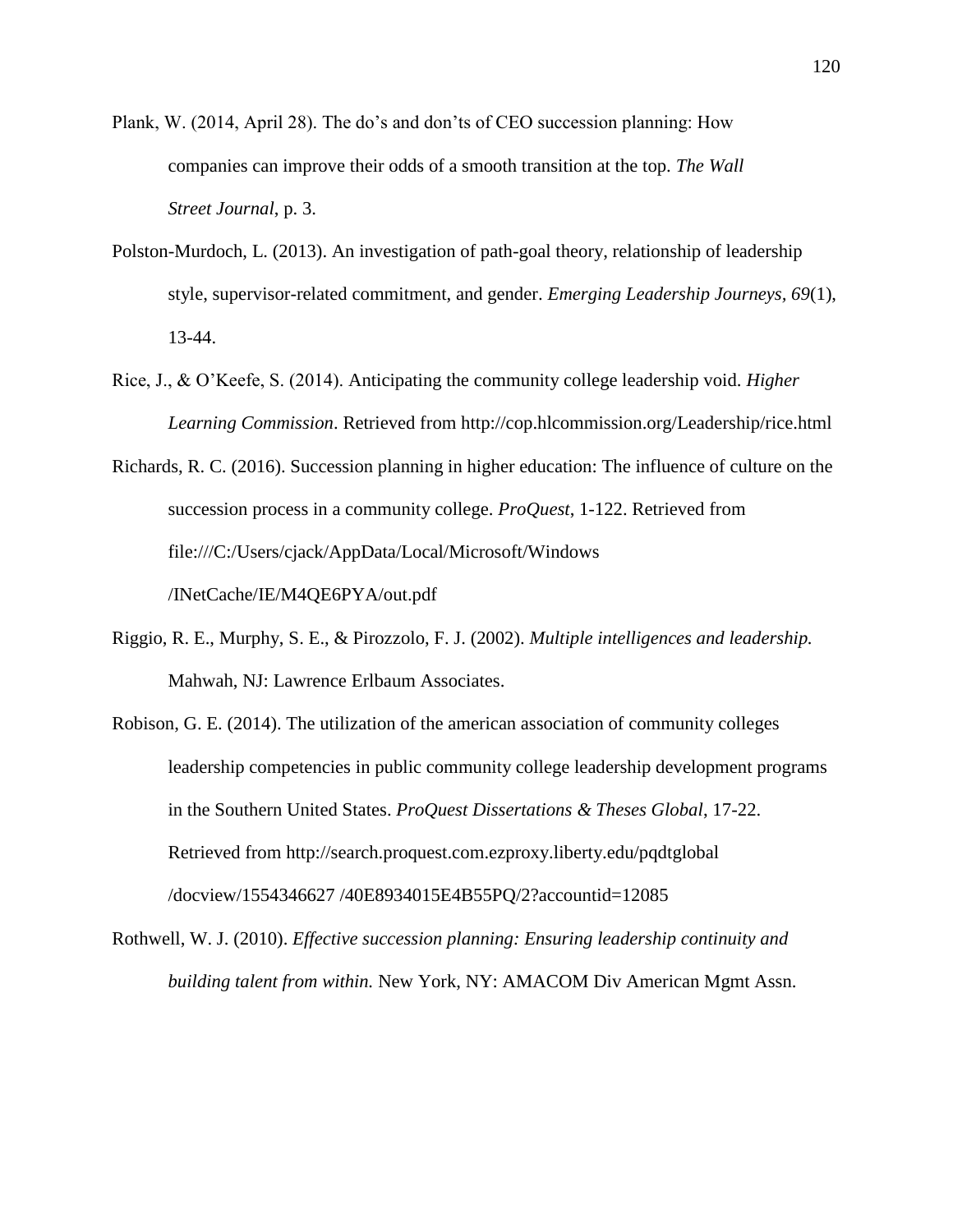- Rothwell, W. J. (2011, March). Replacement planning: a starting point for succession planning and talent management. *International Journal of Training and Development, 15*(1), 87- 99. doi: 10.1111/j.1468-2419.2010.00370.x
- Ruru, D., Sanga, K., Walker, K., & Ralph, E. (2013). Adapting mentorship across the professions: A Fijian view. *International Journal of Evidence Based Coaching and Mentoring, 11*(2), 70-93.
- Rutti, R. M., Helms, M. M., & Rose, L. C. (2013). Changing the lens. *Leadership & Organization Development, 34*, 446-468. doi: 10.1108/lodj-11-0097
- Santamaría, L. J., & Santamaría, A. P. (2012). *Applied critical leadership in education.* New York, NY: Routledge.
- Scârneci, F. (2012). How I became a qualitative researcher?. *Sociologija: Mintis ir veiksmas*, *30*(1), 258.
- Schyns, B., & Sczesny, S. (2010). Leadership attributes valence in self-concept and occupational self-efficacy. *Career Development International, 15*(1), 78-92.
- Seo, Y., Ko, J., & Price, J. L. (2004). The determinants of job satisfaction among hospital nurses: a model estimation in Korea. *International Journal of Nursing Studies, 41*(4), 437-446. doi: 10.1016/j.ijnurstu.2003.11.003
- Shibru, B., & Darshan, G. M. (2011). Transformational leadership and its relationship with subordinate satisfaction with the leader (the case of Leather Industry in Ethiopia). *Interdisciplinary Journal of Contemporary Research in Business*, *3*(5), 686-697.
- Shults, C. (2001). The criticl impact of impending retirements on community college leadership. *American Assocation of Community Colleges*, 1-8. Retrieved from www.eric.ed.gov/?id=ED451833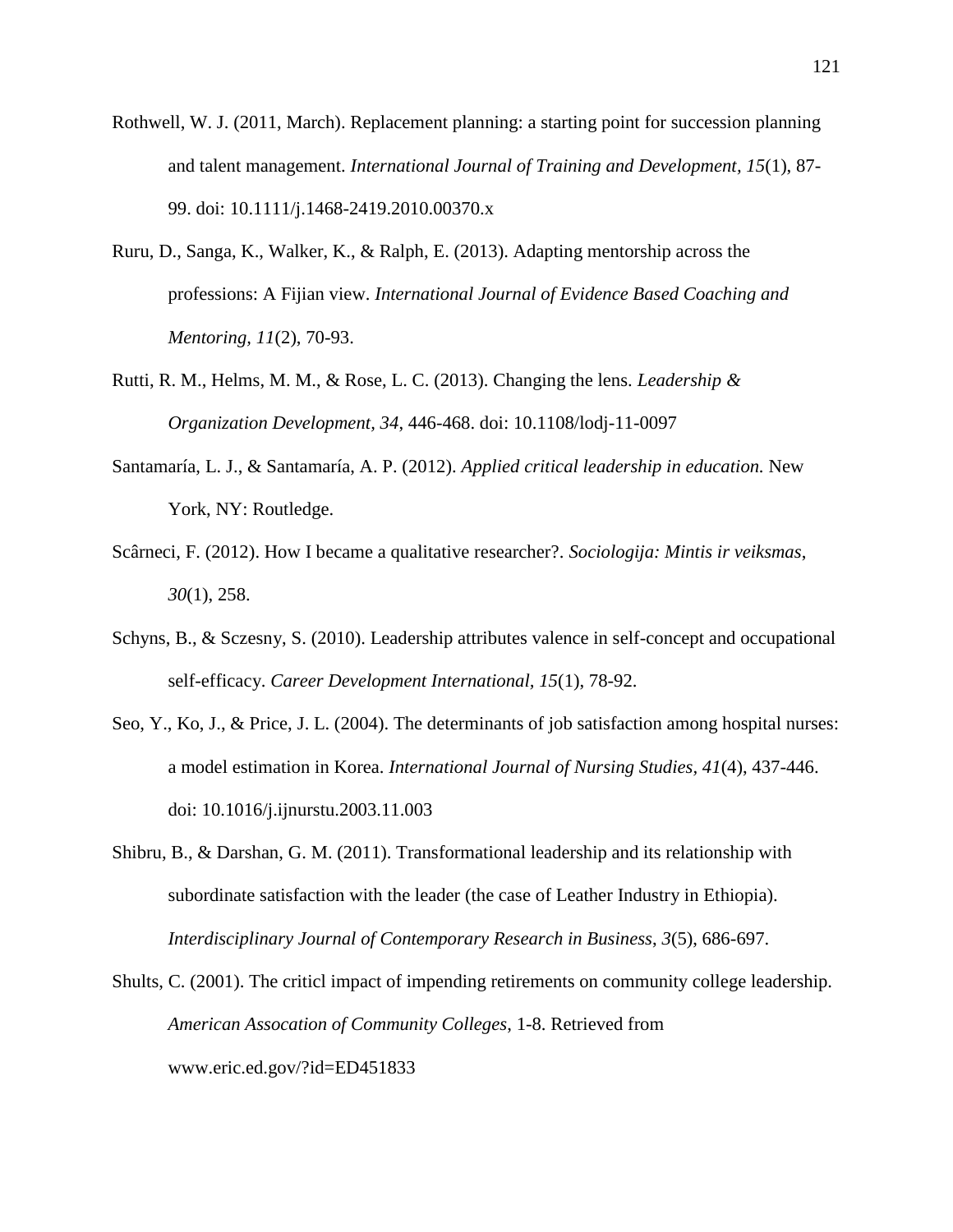- Snyder, C. (2012). A case study of a case study: Analysis of a robust qualitative research methodology. *The Qualitative Report, 17*(26), 1-21.
- Stake, R. E. (2010). *Qualitative research: Studying how things work.* New York, NY: Gilford Press.
- Strom, S. L., Sanchez, A. A., & Downey-Schilling, J. (2011). Inside outside: Finding future community college leaders. *The Community College Enterprise, 17*(1), 9-21.
- Sun, L. Y., Zhangb, Z., Qic, J., & Chen, Z. X. (2012, February). Empowerment and creativity: A cross-level investigation. *The Leadership Quarterly, 23*(1), 55-65. doi: 10.1016/j.leaqua.2011.11.005
- Suter, N. W. (2012). Qualitative Data, Analysis, and Design. In N. W. Suter (Eds), *Introduction to educational research: A critical thinking approach* (pp. 342-386). Thousand Oaks, CA: Sage.
- The Bridgespan Group. (2016). *Leadership succession planning*. Retrieved from The Bridgespan Group: http://www.bridgespan.org/Publications-and-Tools/Nonprofit-Management-Tools-and-Trends/Succession-Planning.aspx#.V0m3TDUrJQI
- Thomason Jr, R. R. (2013). Integrity in presidential leadership: Principles related to maintaining integrity for college presidents in the council for Christian colleges & universities. *ProQuest Dissertations Publishing*. Retrieved from [http://search.](http://search/)proquest.com .ezproxy.liberty.edu:2048/pqdtglobal/docview/1316620305 /184C734C834B4F26PQ/8?accountid=12085
- Thompson, C. (2013, April/May). Succession plan. *American Association of Community Colleges*, 14-15. Retrieved from <http://www.ccjournal-digital.com/ccjournal/april>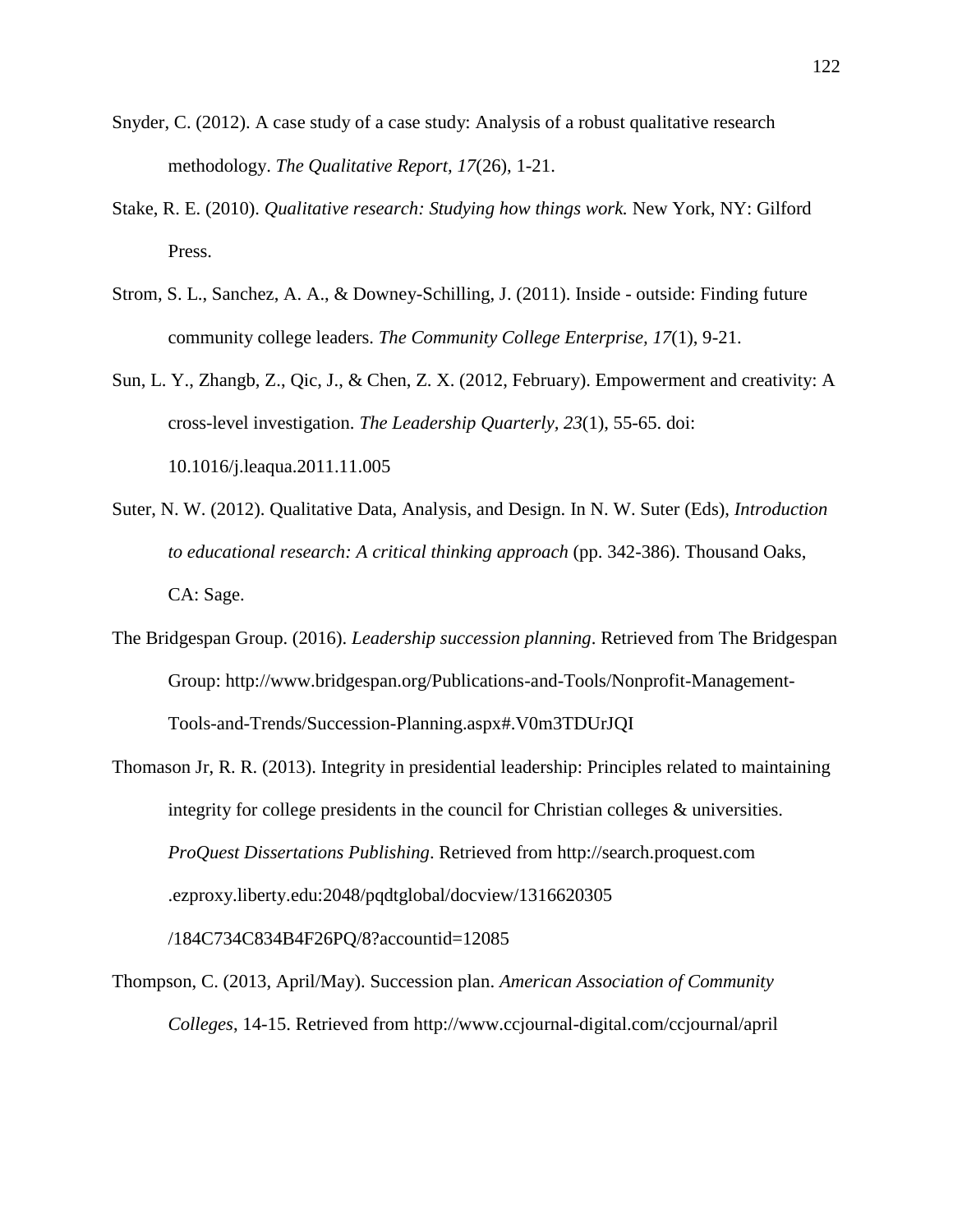may 2013?search\_term=presidents retiring&doc\_id=-1&search\_term =presidentsretiring&pg=16#pg16

- Tonioni, R. J. (2015). The relationship between emotional intelligence and leadership style among community college leaders. *ProQuest Dissertations & Theses Global*. Retrieved from ttp://ezproxy.liberty.edu/login?url=https://search-proquest-com.ezproxy .liberty.edu/docview/1763840422?accountid=12085
- Trickel, M. M. (2015, September 15). The exploration of executive leadership succession planning strategies in new jersey community colleges. *ProQuest 3731183*. Retrieved from <http://search.proquest.com.ezproxy.liberty.edu:2048/>pqdtglobal/docview /1727755020/A80B03589BE347E3PQ/1?accountid=12085
- Trochim, W. M. (2005). *Research methods: The concise knowledge base*. Cincinnati, OH: Atomic Dog Publishing.
- Tropiano, J. M. (2004, May/June). *Effective succession planning*. Retrieved from Find Articles : [http://findarticles.com/p/articles/mi\\_m0QMG/is\\_3\\_33/](http://findarticles.com/p/articles/mi_m0QMG/is_3_33)ai\_n6126616/?tag=content;col1
- Trotta, M. K. (2013). Growing our own: The institutional and indiviudal value of on-campus leadership development programs for higher education administrators. *ProQuest Dissertations & Theses Global*. Retrieved from [http://ezproxy.](http://ezproxy/)liberty.edu:2048 /login?url=http://search.proquest.com/docview /1437663315?accountid=12085
- Valentine, D. (2011). Maintaining organization culture through leadership succession planning. *Culture and Religion Review Journal, 2011*(2), 125-129.

Van Duzer, J. (2010). *Why business matters to God.* Downers Grove, IL: InterVarsity Press.

Wagh, A. B. (2016, March). A study of empathy and self-confidence and their effect on job satisfaction of teachers. *Indian Journal of Positive Psychology, 7*(1), 97-99.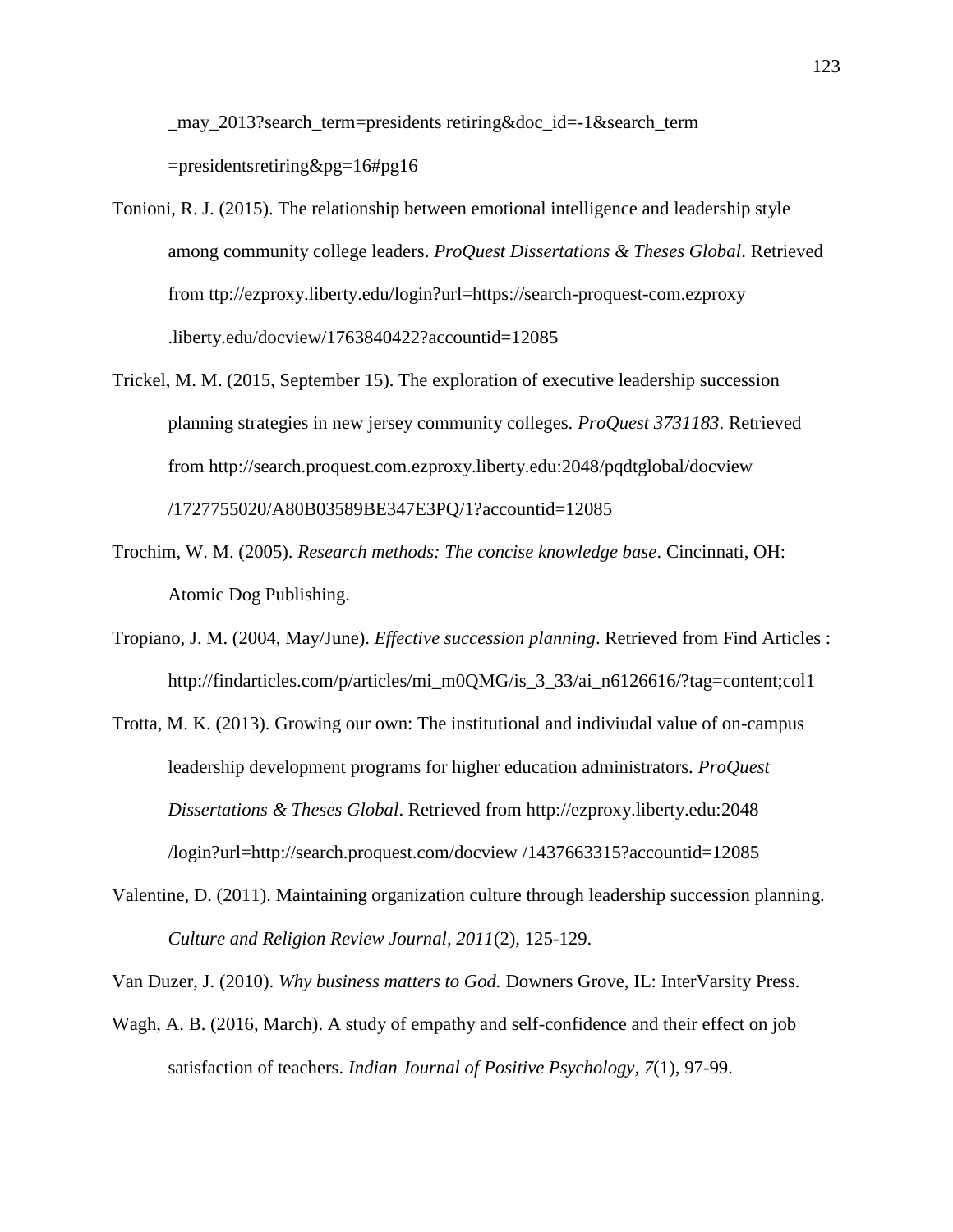Wang, G., Oh, I. S., Courtright, S. H., & Colbert, A. E. (2011). Transformational leadership and performance across criteria and levels: A meta-analytic review of 25 years of research. *Group & Organization Management, 36*(2), 223-270. doi: 10.1177 /1059601111401017

- Weisman, I. M., & Vaughan , G. B. (2007). The community college presidency: 2006. *American Association of Community Colleges*, 1-12. Retrieved from [http://files.eric.ed.gov](http://files.eric.ed.gov/) /fulltext/ED499825.pdf
- Workforce. (2014, February). *Succession planning orientation guide: strategies to help plan ahead for when top talent decides to move on*. (Human Capital Media) Retrieved from Workforce.com: [http://go.galegroup.com.ezproxy.liberty.](http://go.galegroup.com.ezproxy.liberty/)edu/ps/i.do?p=AONE&u =vic\_liberty&id=GALE|A367199135&v=2.1 &it=r&sid=summon&authCount=1#
- Wright, A. C. (2012). Presidential succession: The role of the president in succession planning at baptist colleges and universities. *ProQuest Dissertations & Theses Global*, 24-27. Retrieved from [http://search.proquest.com.ezproxy.liberty.](http://search.proquest.com.ezproxy.liberty/)edu:2048/docview /1015388858?pq-origsite=summon&accountid=12085
- Yin, R. K. (2012). *Applications of case study research.* Thousand Oaks, CA: Sage.
- Yin, R. K. (2014). *Case study research: Design and methods* (5<sup>th</sup> ed.). Thousand Oaks, CA: Sage.
- Yukl, G. A. (2010). *Leadership in organizations* (7<sup>th</sup> ed.). Upper Saddle River, NJ: Prentice Hall.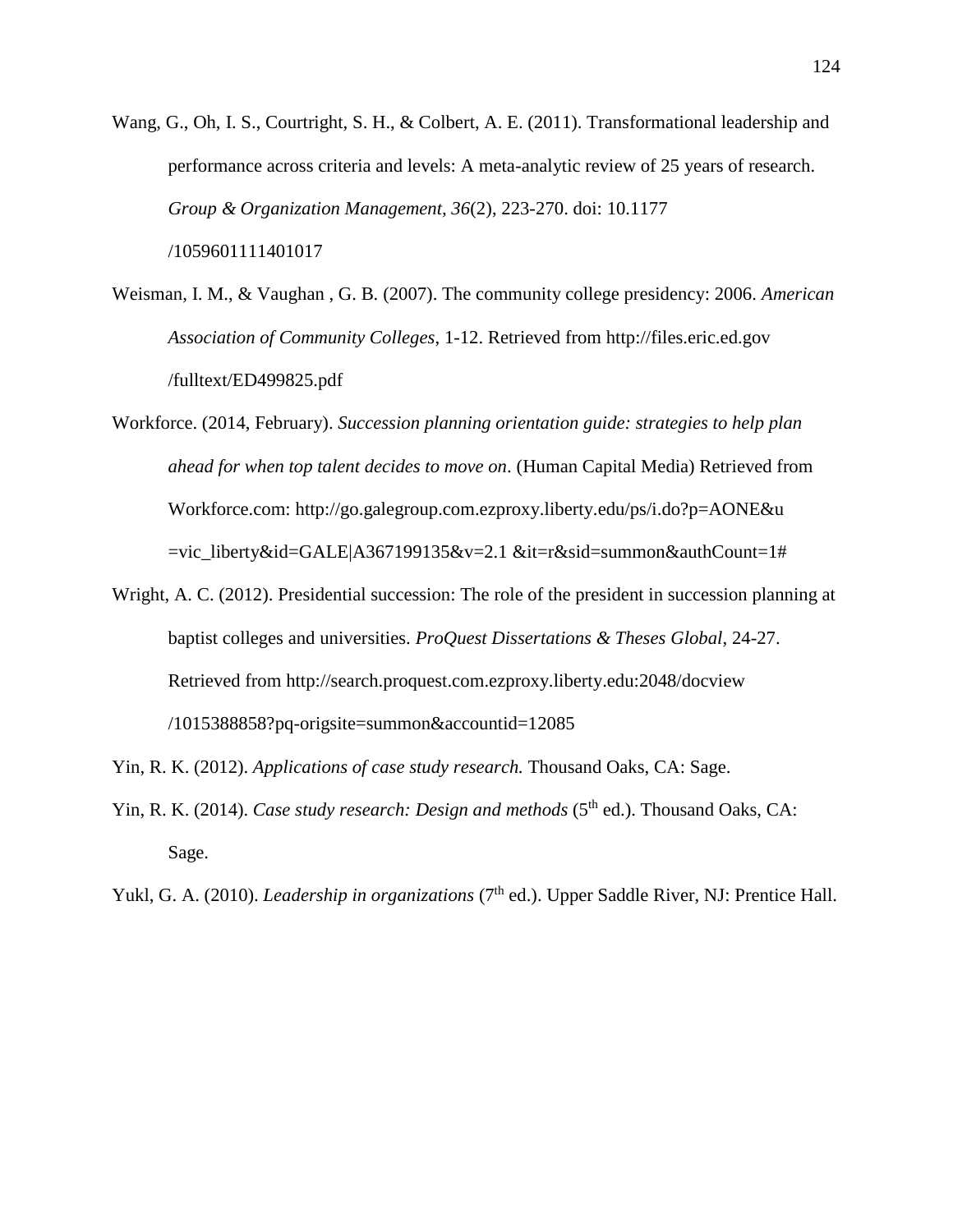- 1. Please share the succession plan used by the College to help employees achieve executive leadership positions.
- 2. How did you become aware of the succession plan for executive leadership at the College?
- 3. Please share what has been beneficial or non-beneficial to you in regards to you pursing a position as an executive leader.
- 4. What leadership programs do you share or utilize with those you supervise to help them advance in their career?
- 5. How are current College leaders involved in mentoring subordinates?
- 6. How does the culture of the College encourage the practice of grooming and retaining leadership talent?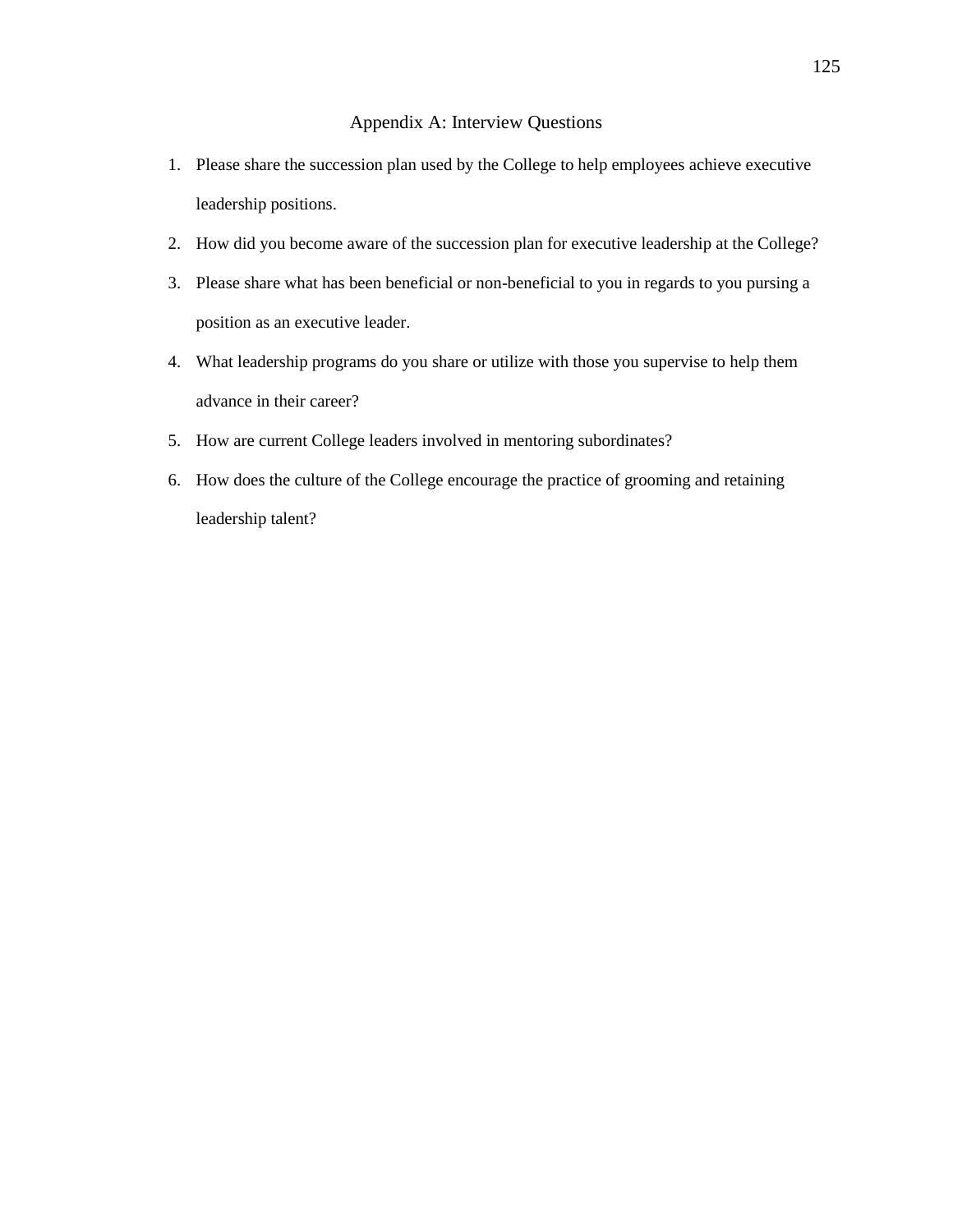## Appendix B: Invitation Letter

June 19, 2017

### Dear Prospective Participant

As a graduate student in the School of Business at Liberty University, I am conducting research as part of the requirements for a doctoral degree. The purpose of my research is to examine how leadership succession planning can be developed and implemented in the community college arena in Georgia, and I am writing to invite you to participate in my study.

If you are 18 years of age or older, work full-time in an administrative leadership role at Central Georgia Technical College, and are willing to participate, you will be asked to complete a face-to-face interview with me. It should take approximately 30 minutes for the face-to face interview. Your name and/or other identifying information will be known as part of your participation, but the information will remain confidential.

To participate, click on the link provided below. The consent form provided within the link contains additional information about the research study. Please complete and return the consent document to the researcher via email. I will then contact you via email to set up the time and place for the interview.

Sincerely,

Craig B. Jackson DBA Student School of Business Liberty University Cjackson1@liberty.edu

Informed Consent Form for the "Examination of Executive Leadership Succession Planning Strategies in Georgia's Community Colleges"

Liberty University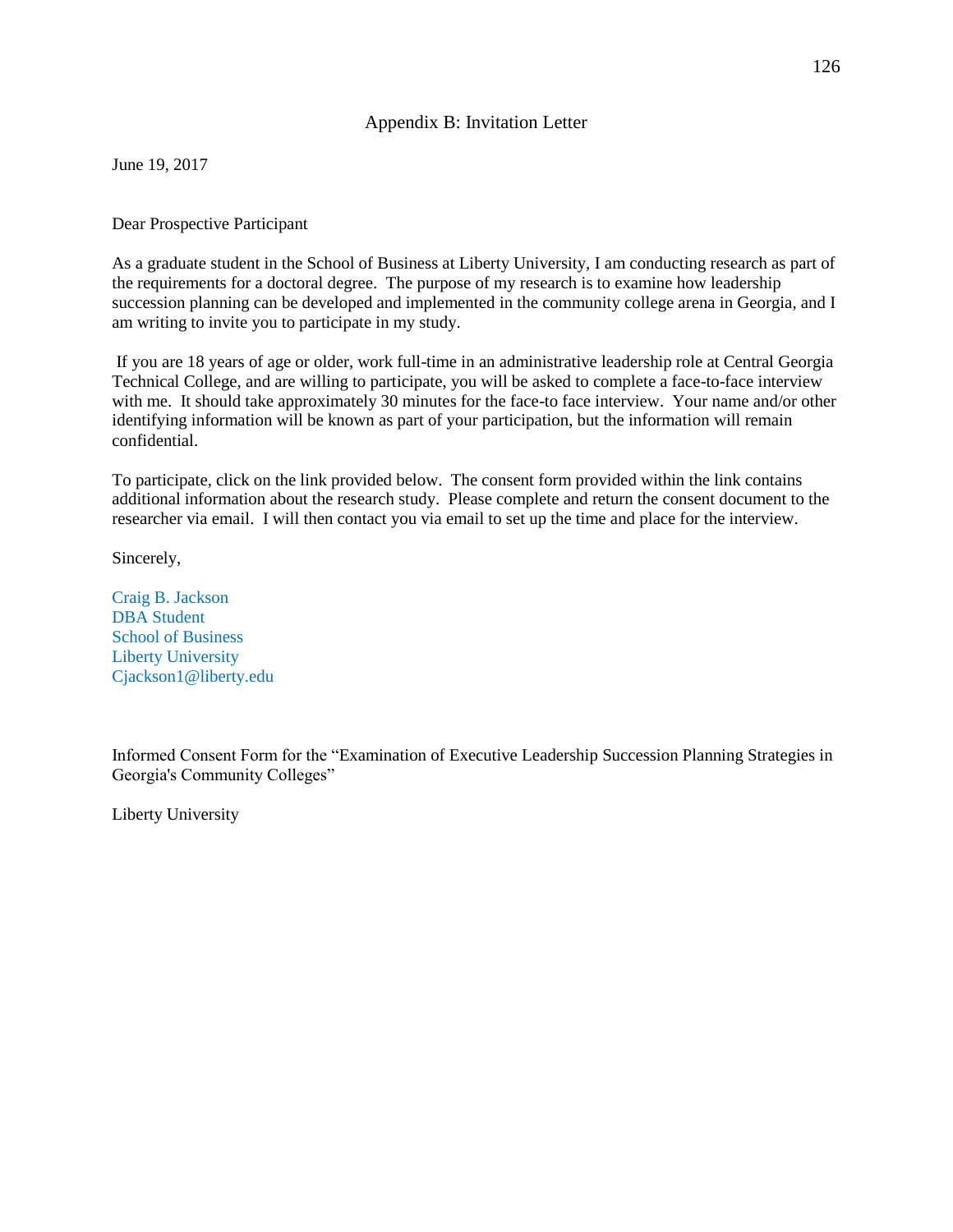## Appendix C: Consent Form

## CONSENT FORM "The Examination of Executive Leadership Succession Planning Strategies in Georgia's Community Colleges" Craig B. Jackson Liberty University School of Business

You are invited to be in a research study of The Examination of Executive Leadership Succession Planning Strategies in Georgia's Community Colleges". You were selected as a possible participant because you are 18 years of age or older, work full-time in an administrative leadership role at Central Georgia Technical College. Please read this form and ask any questions you may have before agreeing to be in the study.

Craig B. Jackson, a doctoral candidate in the School of at Liberty University, is conducting this study.

**Background Information:** The purpose of this study is to examine how leadership succession planning can be developed and implemented in the community college arena in Georgia by evaluating full-time leadership staff in community college settings.

**Procedures:** If you agree to be in this study, I would ask you to do the following things:

- 1. You will be asked to participate in a face to face interview that may last between 30 to 45 minutes. Additionally, you will be asked to be audio recorded.
- 2. You will be asked to follow up with me in a brief conversation to confirm the accuracy of your responses were transcribed accurately.

**Risks and Benefits of being in the Study:** The risks involved in this study are minimal, which means they are equal to the risks you would encounter in everyday life.

Participants should not expect to receive a direct benefit from taking part in this study.

**Compensation:** Participants will not be compensated for participating in this study.

**Confidentiality:** The records of this study will be kept private. In any sort of report, I might publish, I will not include any information that will make it possible to identify a subject. Research records will be stored securely, and only the researcher will have access to the records. To ensure participants' confidentiality a coding system will be used to keep track of individual responses. Participants will be identified as P1, P2, P3, etc.; coding systems are used and beneficial in protecting the identity of subjects participating in a study (Heffetz & Ligett, 2014).

- I will conduct the interviews in a location that is convenient for you and where others will not easily overhear the conversation.
- All data received from the interview will be converted to an electronic format and kept on a secure server that is encrypted and password protected. Only the researcher will have access to this data. All paper documents will be properly shredded and destroyed. The data from the interviews will be deleted and eliminated from the secure server after the three-year retention period expires.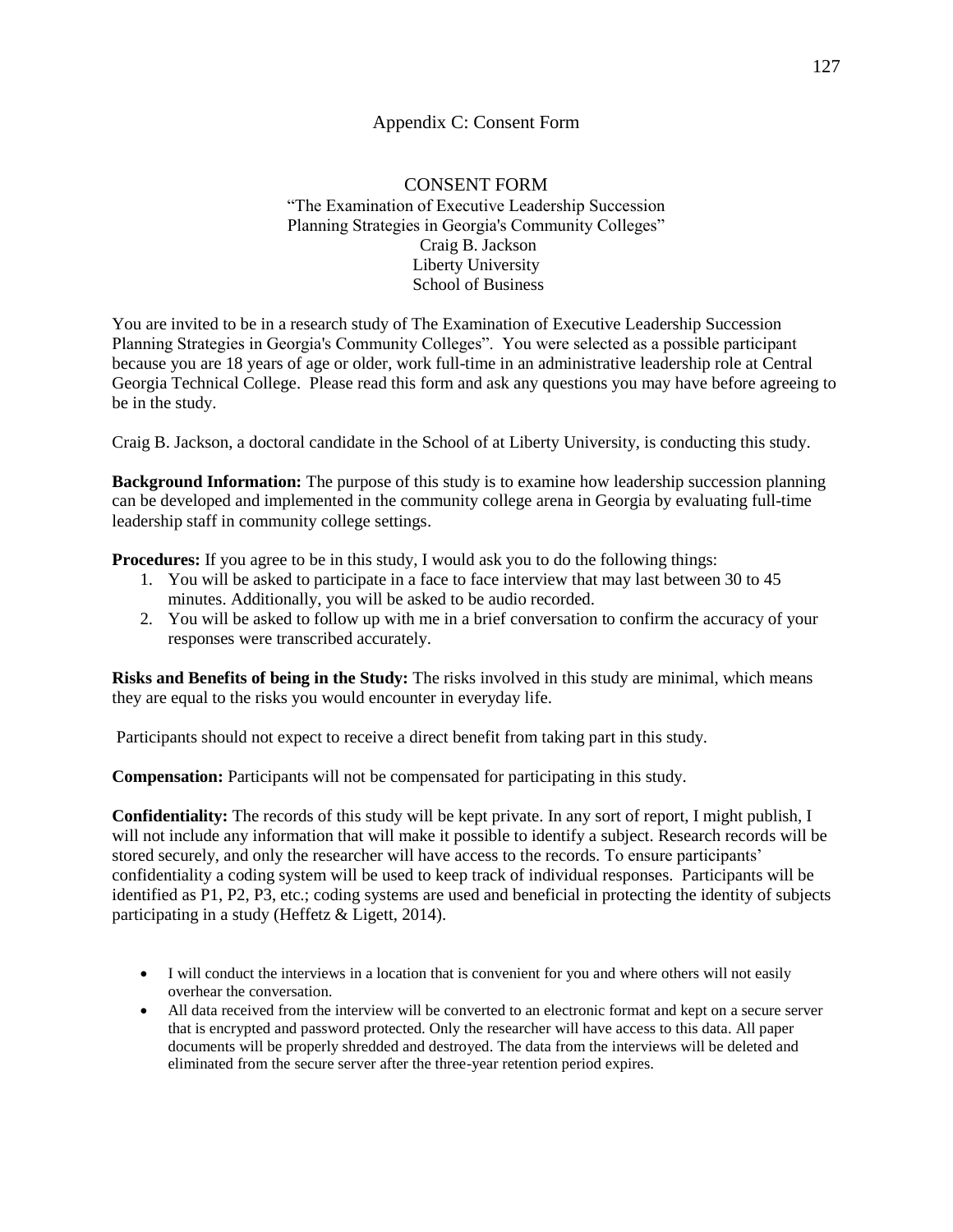### Appendix C: Consent Form (cont.)

**Voluntary Nature of the Study:** Participation in this study is voluntary. Your decision whether to participate or not will not affect your current or future relations with Liberty University or Central Georgia Technical College. If you decide to participate, you are free to not answer any question or withdraw at any time without affecting those relationships.

**How to Withdraw from the Study:** If you choose to withdraw from the study, please contact the researcher at the email address/phone number included in the next paragraph. Should you choose to withdraw, data collected from you, will be destroyed immediately and will not be included in this study.

**Contacts and Questions:** The researcher conducting this study is Craig B. Jackson. You may ask any questions you have now. If you have questions later, **you are encouraged** to contact him at 478.447.0503 or cjackson1911@msn.com. You may also contact the researcher's faculty advisor, Dr. Gene R. Sullivan, at [grsulliv@liberty.edu.](mailto:grsulliv@liberty.edu)

If you have any questions or concerns regarding this study and would like to talk to someone other than the researcher, **you are encouraged** to contact the Institutional Review Board, 1971 University Blvd., Green Hall Ste. 1887, Lynchburg, VA 24515 or email at [irb@liberty.edu](mailto:irb@liberty.edu)*.* 

# *Please notify the researcher if you would like a copy of this information for your records.*

**Statement of Consent:** I have read and understood the above information. I have asked questions and have received answers. I consent to participate in the study.

# (NOTE: DO NOT AGREE TO PARTICIPATE UNLESS IRB APPROVAL INFORMATION WITH CURRENT DATES HAS BEEN ADDED TO THIS DOCUMENT.)

 $\Box$  The researcher has my permission to audio-record me as part of my participation in this study.

\_\_\_\_\_\_\_\_\_\_\_\_\_\_\_\_\_\_\_\_\_\_\_\_\_\_\_\_\_\_\_\_\_\_\_\_\_\_\_\_\_\_\_\_\_\_\_\_\_\_\_\_\_\_\_\_\_\_\_\_\_\_\_\_\_\_\_\_\_\_\_\_\_\_\_\_\_\_

\_\_\_\_\_\_\_\_\_\_\_\_\_\_\_\_\_\_\_\_\_\_\_\_\_\_\_\_\_\_\_\_\_\_\_\_\_\_\_\_\_\_\_\_\_\_\_\_\_\_\_\_\_\_\_\_\_\_\_\_\_\_\_\_\_\_\_\_\_\_\_\_\_\_\_\_\_\_

Signature of Participant Date

Signature of Investigator Date Date and Signature of Investigator Date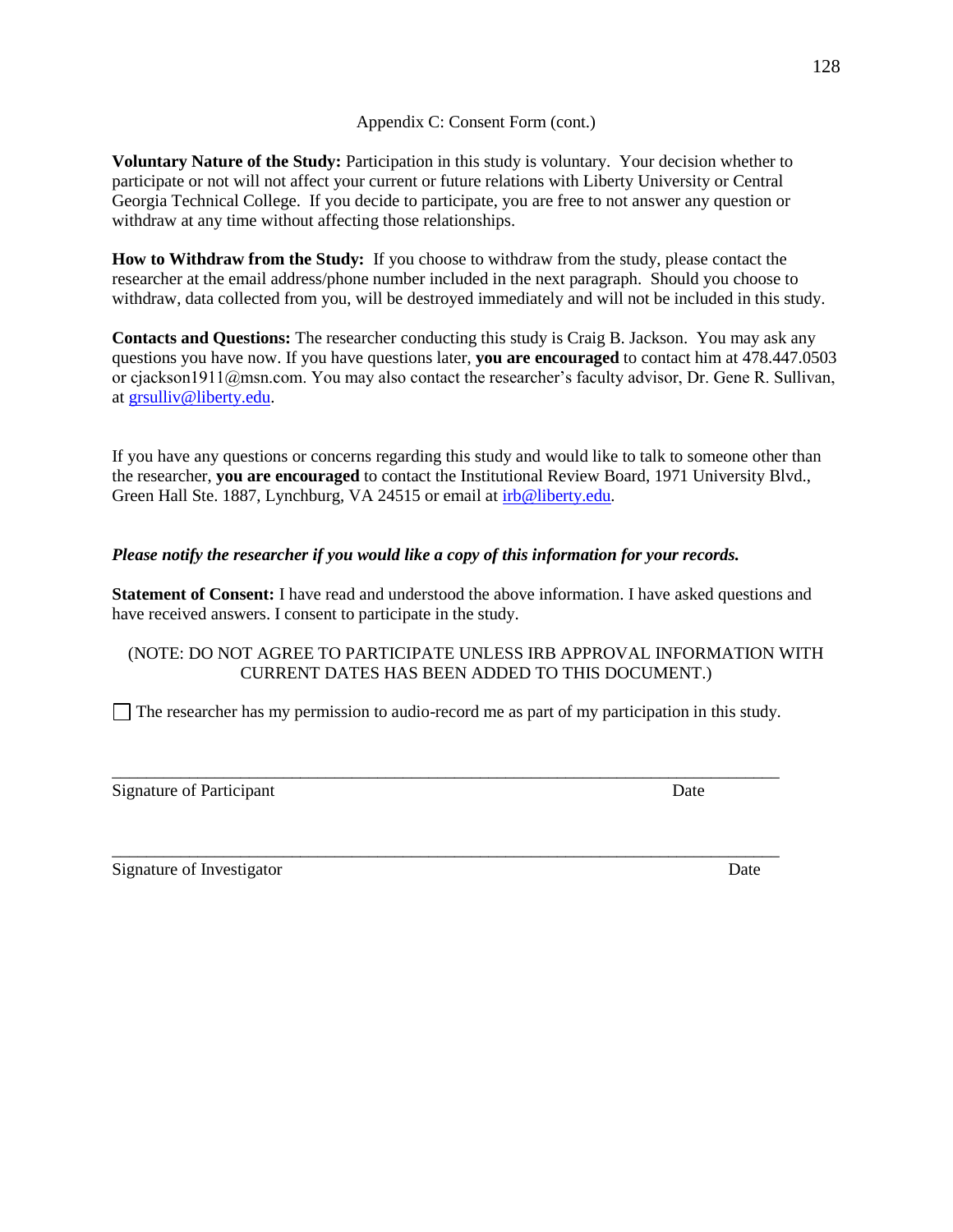#### Appendix D: Interview Protocol Form

08/09/2017 Interview Protocol Form Participant Identifier

#### **Scripted Research Problem**

Community colleges across the nation are facing a critical void in leadership due to the retirements of baby boomer presidents and vice presidents who started their careers some decades ago (Benard & Piland, 2014). About 75% of community college CEOs participating in an American Association of Community Colleges (AACC) survey plan to retire within the next 10 years, with another 15% eyeing retirement in 11–15 years (AACC, 2015). Also there are concerns that employees in the traditional leadership pipeline are also aging and retiring and those individuals who move up the ladder create new vacancies at their current levels and also need to be replaced (Shults, 2001).

The problem to be addressed is the lack of succession planning at two-year community colleges in the state of Georgia to identify future leaders in higher education. Succession planning comes as an afterthought in the form of contingency or emergency planning for leadership rather than as an orderly progression of leadership preparation (Calareso, 2013). Due to the void created by retirement, resignation, and discharge, it is vital that succession plans are implemented within the community college for promotions.

#### **Scripted Purpose Statement**

The purpose of this qualitative study is to examine how leadership succession planning can be developed and implemented in the community college arena in the state of Georgia. The study intends to provide awareness into the leadership challenges facing community colleges senior level leadership staff and the resources they need to prepare them to move into the next level of community college leadership. Succession planning develops a pool of people to consider for promotion, or talent management, which focuses on attracting, developing, deploying and retaining the best people (Rothwell, 2011). Interview Questions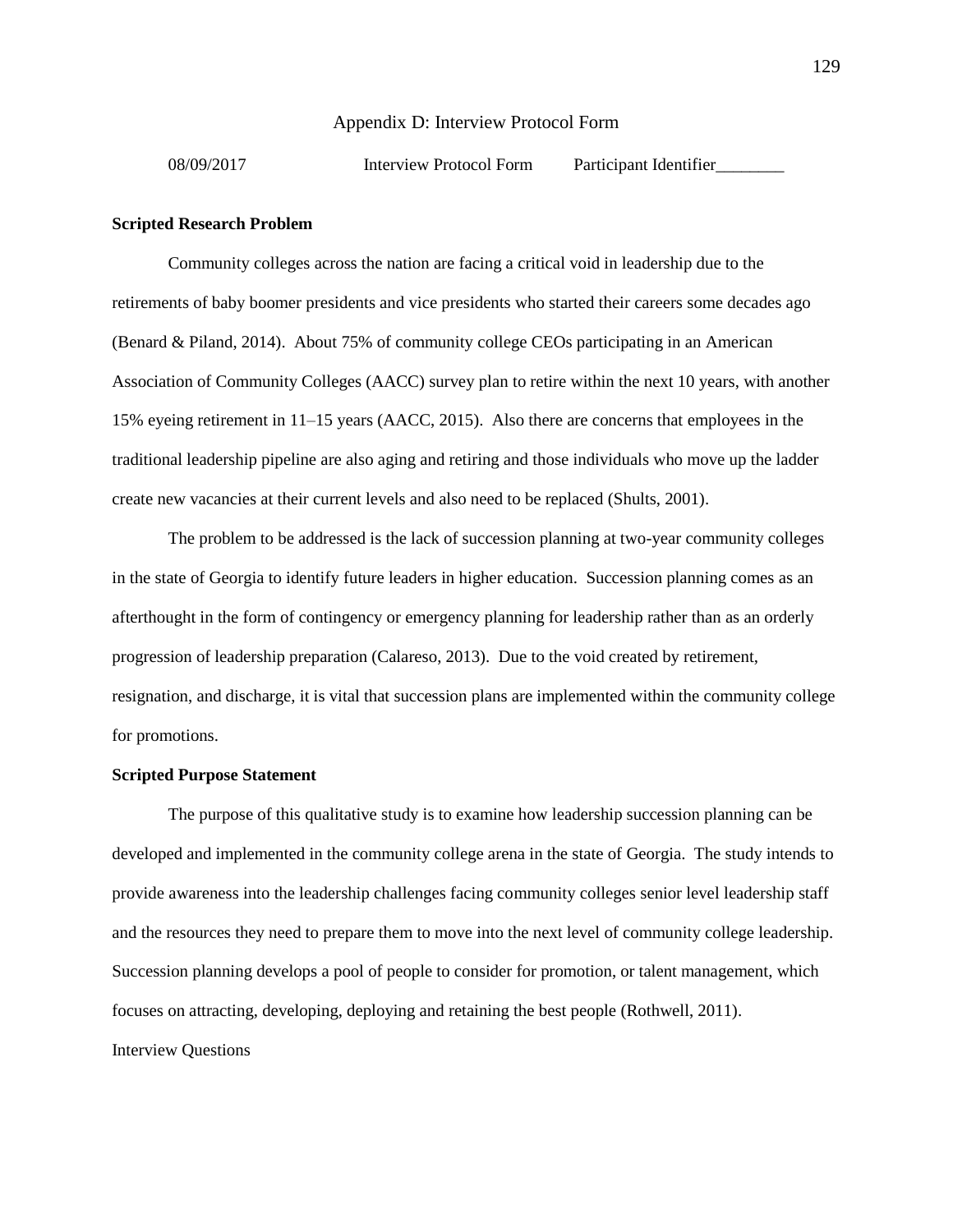1. Please share the succession plan used by the College to help employees achieve executive leadership

positions.

2. How did you become aware of the succession plan for executive leadership at the College?

3. Please share what has been beneficial or non-beneficial to you in regards to you pursing a position as an executive leader.

4. What leadership programs do you share or utilize with those you supervise to help them advance in their career?